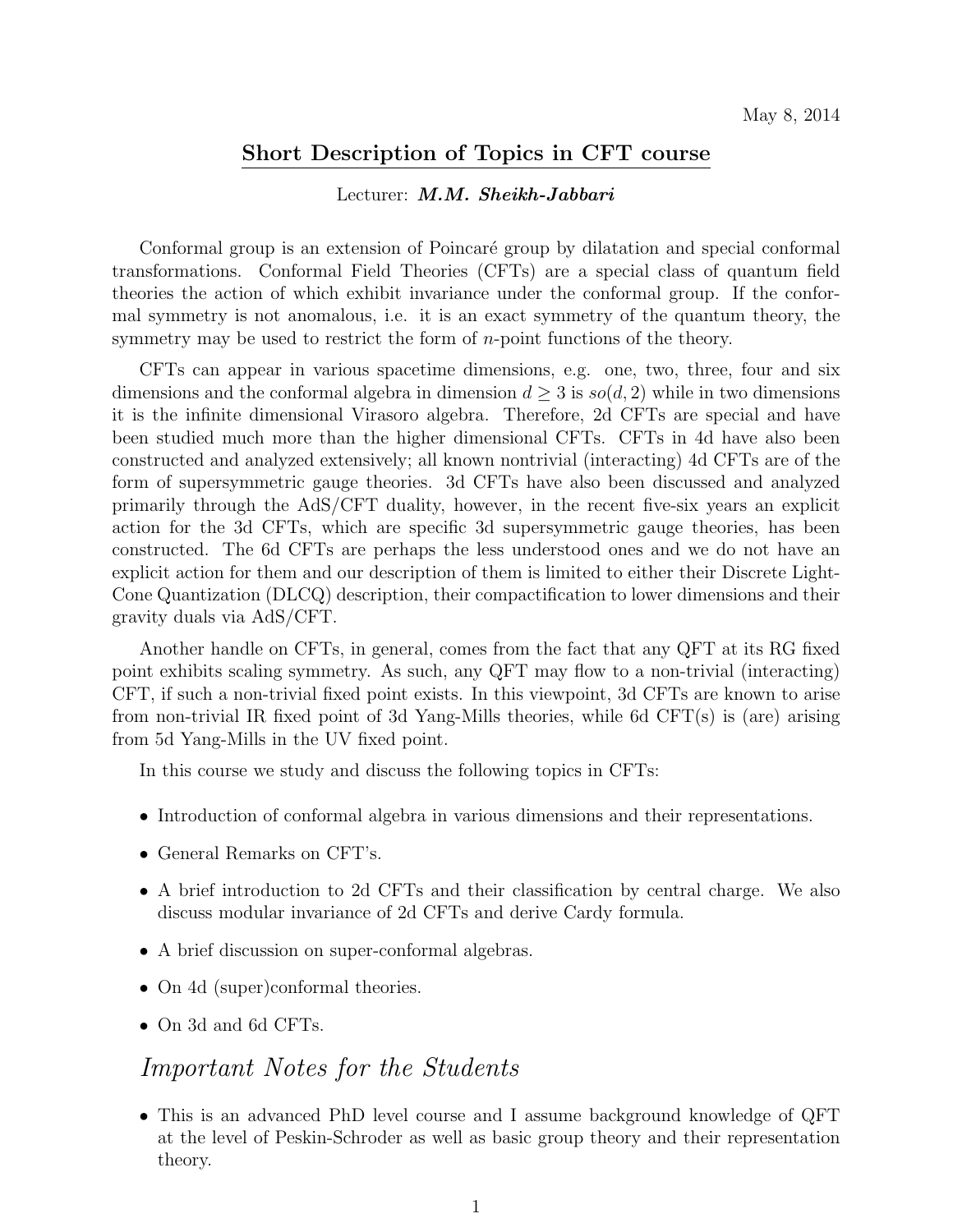- During the lectures I will provide several questions and problems and registered students are supposed to solve and return them to me. The final grade will be based on them.
- **Texts and reading:**
	- **–** Paul Ginsparg, "Applied Conformal Field Theory," Le Houches lecture notes, http://arxiv.org/abs/hep-th/9108028.
	- **–** *P. Di Francesco, P. Mathieu and D. Senechal, "Conformal Field Theory," New York, USA: Springer (1997)*.
	- **–** *S. Minwalla, "Restrictions imposed by Superconformal Invariance On Quantum Field Theories,"* http://arxiv.org/pdf/hep-th/9712074.pdf.
	- **–** *V. Rychkov, "Lectures on Conformal Field Theory in Higher Dimensions (D ≥* 3*),"* https://sites.google.com/site/slavarychkov/.
	- **–** *Yu Nakayama, "A lecture note on scale invariance vs conformal invariance,"*, http://arxiv.org/pdf/1302.0884v1.pdf
- The above references contain many further references and reading material.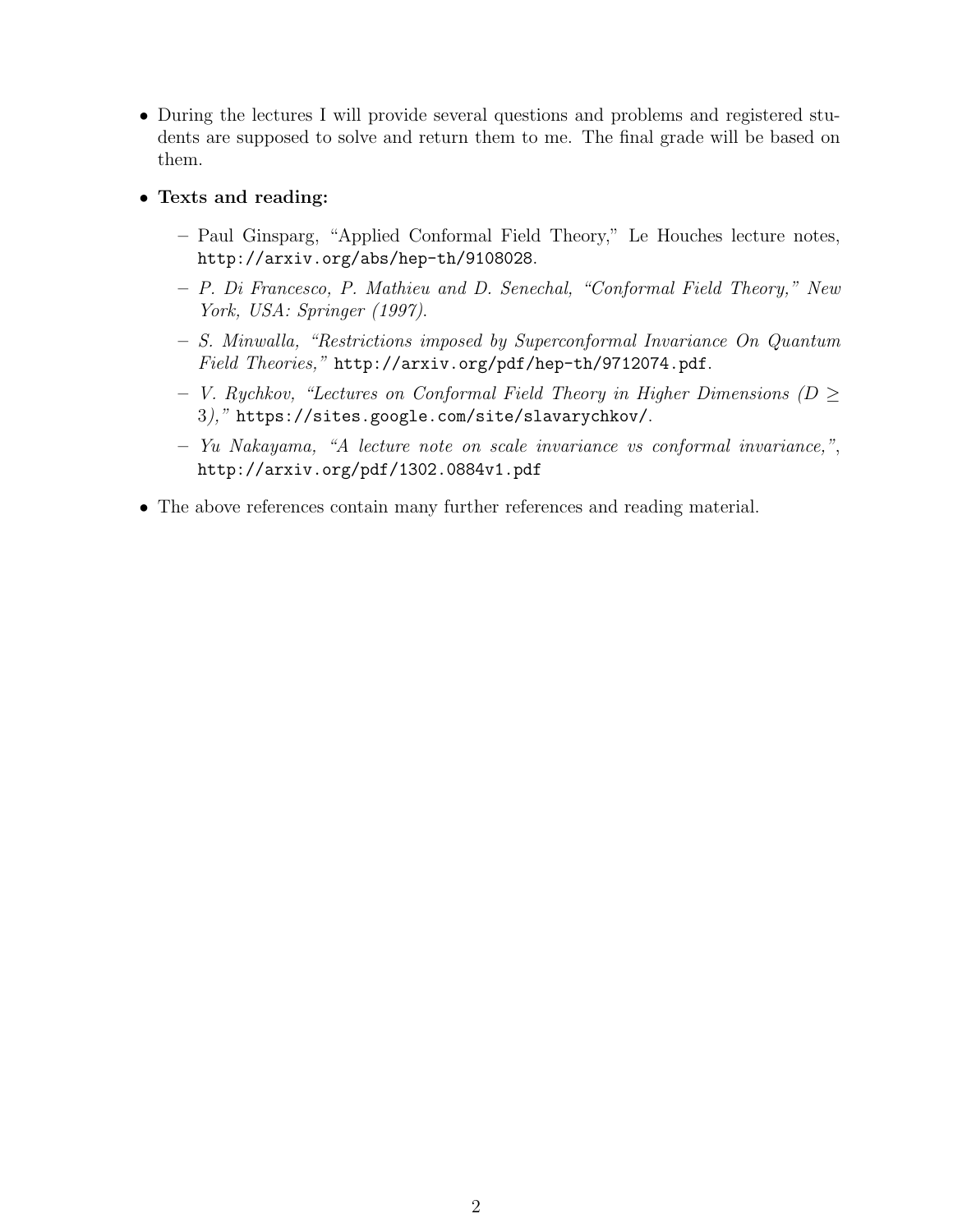# **Contents**

| $\mathbf 1$      | <b>General Remarks</b>                  |                                                                                       |                |  |  |
|------------------|-----------------------------------------|---------------------------------------------------------------------------------------|----------------|--|--|
| $\boldsymbol{2}$ | The conformal group                     |                                                                                       |                |  |  |
|                  | 2.1                                     |                                                                                       | $\overline{7}$ |  |  |
|                  | 2.2                                     |                                                                                       | 9              |  |  |
| 3                | Conformal group as symmetry of QFT's    |                                                                                       |                |  |  |
|                  | 3.1                                     | Remarks on quantization, radial quantization                                          | 13             |  |  |
|                  | 3.2                                     | Representations of the conformal group, in $d > 2$                                    | 15             |  |  |
|                  | 3.3                                     | Norm and Unitarity of representations in radial quantization $\ldots \ldots \ldots$   | 18             |  |  |
|                  |                                         | 3.3.1                                                                                 | 19             |  |  |
|                  | 3.4                                     | Classical Noether currents for conformal symmetry                                     | 21             |  |  |
|                  | 3.5                                     |                                                                                       | 23             |  |  |
|                  |                                         | Ward identities for conformal group in $d > 2$<br>3.5.1                               | 25             |  |  |
|                  | 3.6                                     | Conformal invariance and QFT correlation functions, $d > 2$                           | 26             |  |  |
|                  |                                         | 3.6.1                                                                                 | 28             |  |  |
| 4                | 2d conformal symmetry and 2d CFTs<br>30 |                                                                                       |                |  |  |
|                  | 4.1                                     | Representations of the 2d conformal group $\dots \dots \dots \dots \dots \dots \dots$ | 30             |  |  |
|                  |                                         | Unitary representations of the Virasoro algebra<br>4.1.1                              | 31             |  |  |
|                  | 4.2                                     |                                                                                       | 34             |  |  |
|                  | 4.3                                     |                                                                                       | 34             |  |  |
|                  | 4.4                                     |                                                                                       | 37             |  |  |
|                  |                                         | 4.4.1 OPE and operator commutators in 2d CFT                                          | 38             |  |  |
|                  | 4.5                                     | Virasoro generators and energy momentum tensor $\ldots \ldots \ldots \ldots$          | 39             |  |  |
|                  | 4.6                                     |                                                                                       | 41             |  |  |
|                  |                                         | Physical meaning of the central charge $\dots \dots \dots \dots \dots \dots$<br>4.6.1 | 44             |  |  |
|                  |                                         | 4.6.2                                                                                 | 46             |  |  |
|                  | 4.7                                     |                                                                                       | 47             |  |  |
|                  | 4.8                                     |                                                                                       | 49             |  |  |
|                  |                                         | 4.8.1                                                                                 | 51             |  |  |
|                  |                                         | 4.8.2                                                                                 | 52             |  |  |
|                  |                                         | 4.8.3                                                                                 | 53             |  |  |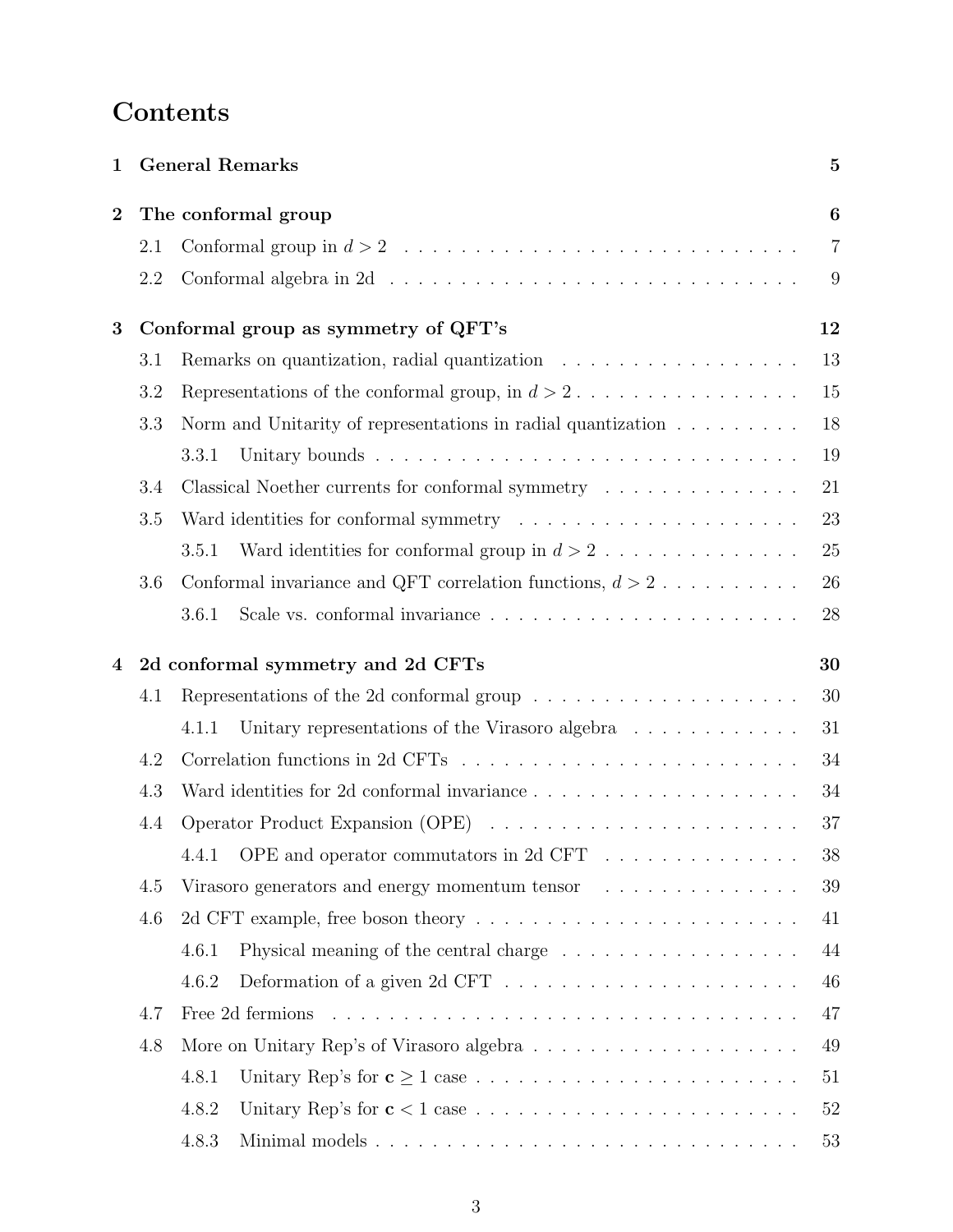|                | 4.9            |          | More on structure of OPE and, 3 and 4 point functions $\dots \dots \dots$                       | 53 |  |  |  |
|----------------|----------------|----------|-------------------------------------------------------------------------------------------------|----|--|--|--|
|                |                | 4.9.1    | OPE coefficients from three point function of primaries $\dots \dots$                           | 54 |  |  |  |
|                |                | 4.9.2    |                                                                                                 | 55 |  |  |  |
|                | 4.10           |          |                                                                                                 | 57 |  |  |  |
|                |                | 4.10.1   |                                                                                                 | 57 |  |  |  |
|                |                |          |                                                                                                 | 58 |  |  |  |
|                |                |          | 4.10.3 Partition function of 2d CFT on torus                                                    | 59 |  |  |  |
|                |                |          | 4.11 2d CFT on a generic 2d surface and trace anomaly                                           | 64 |  |  |  |
|                |                |          |                                                                                                 | 66 |  |  |  |
| $\overline{5}$ |                | 4d CFT's |                                                                                                 | 68 |  |  |  |
|                | 5.1            |          |                                                                                                 | 68 |  |  |  |
|                | 5.2            | 69       |                                                                                                 |    |  |  |  |
|                | 5.3            |          |                                                                                                 | 74 |  |  |  |
|                |                | 5.3.1    | Quick review of Super-Poincaré algebra                                                          | 74 |  |  |  |
|                |                | 5.3.2    | The 4d superconformal algebra commutation relations $\dots \dots$                               | 75 |  |  |  |
|                |                | 5.3.3    | Some comments on representations of $SU(2,2 \mathcal{N})$                                       | 76 |  |  |  |
|                | 5.4            |          | The central charges, trace anomaly and 4d $c$ -theorem                                          | 77 |  |  |  |
|                |                | 5.4.1    |                                                                                                 | 78 |  |  |  |
|                |                | 5.4.2    | Trace anomaly central charges, $\mathbf{a}, \mathbf{c}, \ldots, \ldots, \ldots, \ldots, \ldots$ | 79 |  |  |  |
|                |                | 5.4.3    |                                                                                                 | 80 |  |  |  |
| 6              | 3d CFT's<br>82 |          |                                                                                                 |    |  |  |  |
|                | 6.1            |          |                                                                                                 | 82 |  |  |  |
|                | 6.2            |          |                                                                                                 | 82 |  |  |  |
|                |                | 6.2.1    | (Super)conformal gauge theories $\ldots \ldots \ldots \ldots \ldots \ldots \ldots$              | 83 |  |  |  |
|                | 6.3            |          |                                                                                                 | 84 |  |  |  |
| $\overline{7}$ | 6d CFT's<br>86 |          |                                                                                                 |    |  |  |  |
|                | 7.1            |          |                                                                                                 | 86 |  |  |  |
|                | 7.2            |          |                                                                                                 | 87 |  |  |  |
|                | 7.3            |          |                                                                                                 | 88 |  |  |  |
|                |                |          |                                                                                                 |    |  |  |  |

# **A Spinor representations in various dimensions 89**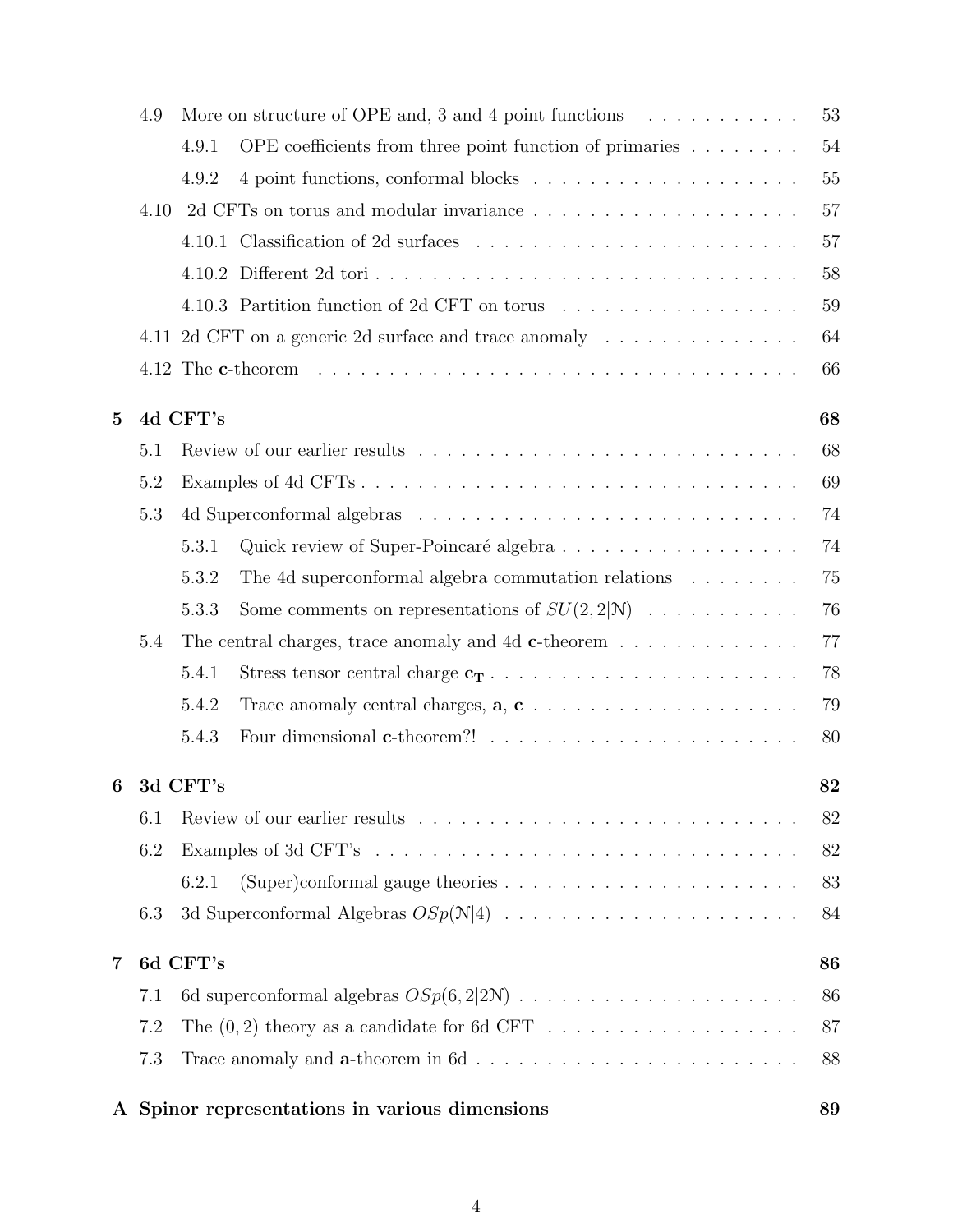# **1 General Remarks**

- Standard (Q)FT assumes a background spacetime.
- This spacetime is usually assumed to be Minkowski (for relativistic FT's).
- We may have non-relativistic QFT's (e.g. in Cond.Mat.), e.g. with Galilean symmetry.
- Rel.QFT's are expected to exhibit Lorentz and spacetime translation invariance. The latter two form the Poincaré group.
- Poincaré group in  $d+1$  dimensional spacetime is  $ISO(d, 1)$ , which is the *isometry group* of the  $d+1$  dim. Minkowski space.
- That is, Poincaré group can be viewed as a *linear* coordinate transformation which keeps the form of the Minkowski metric  $\eta_{\mu\nu} = diag(-1, +1, +1, \dots, +1)$  invariant.
- All physical observables of Rel.QFT's are hence required to be based on *Lorentz covariant* quantities, i.e. they fall into specific Lorentz representations.

**NOTE:** *There are quantities like cross-sections and half life-times which are not Lorentz covariant, however, they are based on Lorentz-cov. S-matrix elements.*

- Since  $dim(ISO(d,1)) = d(d+1)/2+d+1 = (d+1)(d+2)/2$ , these isometries completely fix the metric to be  $\eta_{\mu\nu}$ .
- One may ask if it is possible to extend the (Minkowski) spacetime symmetries beyond Poincaré  $\&$  if yes, whether it is possible to find QFT's which exhibit those symmetries.
- Being max. sym. group, one cannot naively extend the set of linear isometries of Poincaré group. Consider *infinitesimal* linear transformations

$$
x_{\mu} \to x_{\mu} + \delta x_{\mu} , \qquad \delta x_{\mu} = A_{\mu\nu} x_{\nu} + b_{\mu} ,
$$

- **–** If *Aµν* is antisymmetric we recover Lorentz transformations which keep *ηµν* invariant.
- **–** Symmetric part of *Aµν* may be brought to a diagonal form using a general Lorentz transformation. And hence, we only remain with

$$
A_{\mu\nu} = diag(A_1, A_2, \cdots, A_d).
$$

These transformations will change metric  $\eta_{\mu\nu}$ .

– However, among them there is the special case, **scaling transformations**  $A_{\mu\nu}$  =  $\lambda \eta_{\mu\nu}$  which takes

$$
\eta_{\mu\nu} \to \lambda^{-2} \eta_{\mu\nu} \, .
$$

**–** The scaling, although changes metric, it takes it to something proportional to it.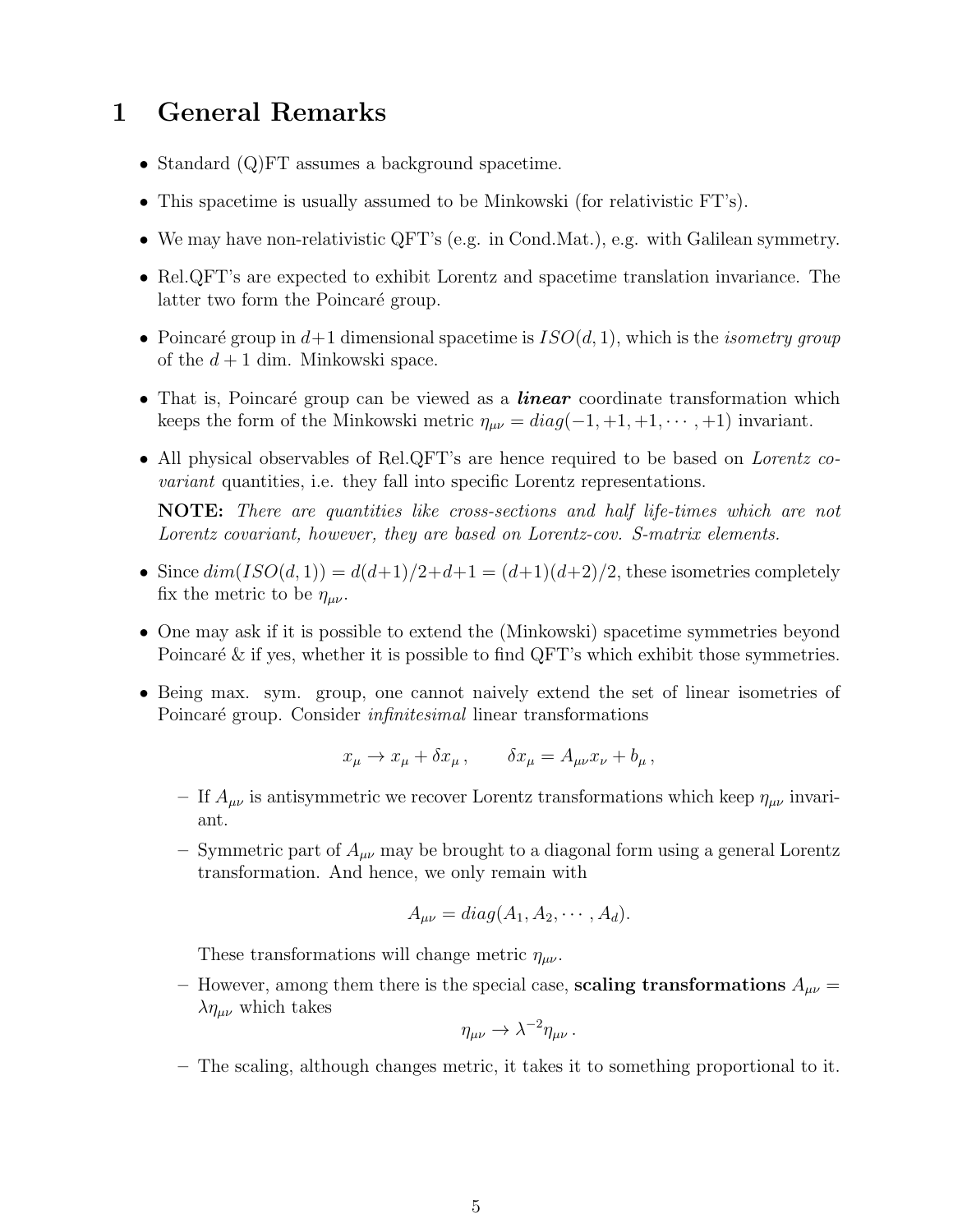# **2 The conformal group**

• So, we seem to have an idea on how to extend the notion of isometry: *Coordinate Transformations (not necessarily linear) under which*

$$
\eta_{\mu\nu} \to f(x)\eta_{\mu\nu} \,. \tag{2.1}
$$

• These transformations are called **conformal** transformations.

 $\blacktriangleright\blacktriangleright$  **Exercise 2.1:** *Show these transformations form a group, the conformal group.* 

- It is readily seen that the Poincaré group is a subgroup of conformal group.
- One may consider cases where the background metric is not conformally flat. This is an immediate generalization which is used in drawing Penrose diagrams.
- Scaling is also an element of the conformal group.
- **Active and passive conformal transformations:** In the above we defined "passive" conformal transformations, i.e. coordinate transformations such that:

$$
x \to x' = x'(x), \qquad g_{\mu\nu}(x) \to g'_{\mu\nu}(x') = f(x)g_{\mu\nu}(x), \tag{2.2}
$$

The above being a diffeomorphism does not change the physical length  $ds^2 \to ds^2$ .

However, intuitively, we are more used to thinking about coordinates and the length, instead of coordinates and metric tensor. For examples, we usually think that scaling changes the physical distances and so on. In a more rigorous mathematical language, let us consider a general **Weyl scaling** (and not a diffeomorphism ):

$$
x \to x, \qquad g_{\mu\nu}(x) \to g'_{\mu\nu}(x) = f(x)g_{\mu\nu}(x) \implies ds^2 \to f(x)ds^2. \tag{2.3}
$$

*Weyl transformations obviously form a group.* ▶▶ Exercise 2.2: *Show this.* 

Of course not all Weyl scalings produce a transformation like in (2.1), there is a specific set of Weyl scalings which has this property, this is the conformal group. In other words,

> *Conformal group consists of* **Diff** *×* **Weyl** *transformations subject to:*  $x^{\mu} \to x'^{\mu} = x'^{\mu}(x)$ ,  $g_{\mu\nu} \to g'_{\mu\nu}(x') = g_{\mu\nu}(x)$ . (2.4)

 $\blacktriangleright\blacktriangleright$  **Exercise 2.3:** *Show that with the above, the physical length changes as in* (2.3).

 $\blacktriangleright$  **Exercise 2.4:** *Convince yourself that the set of diffeomorphisms which are allowed in* (2.4) *are ONLY those appearing in* (2.1)*. That is, the form of Weyl transformation appearing in* (2.4) *is completely fixed by the corresponding diffeomorphism.*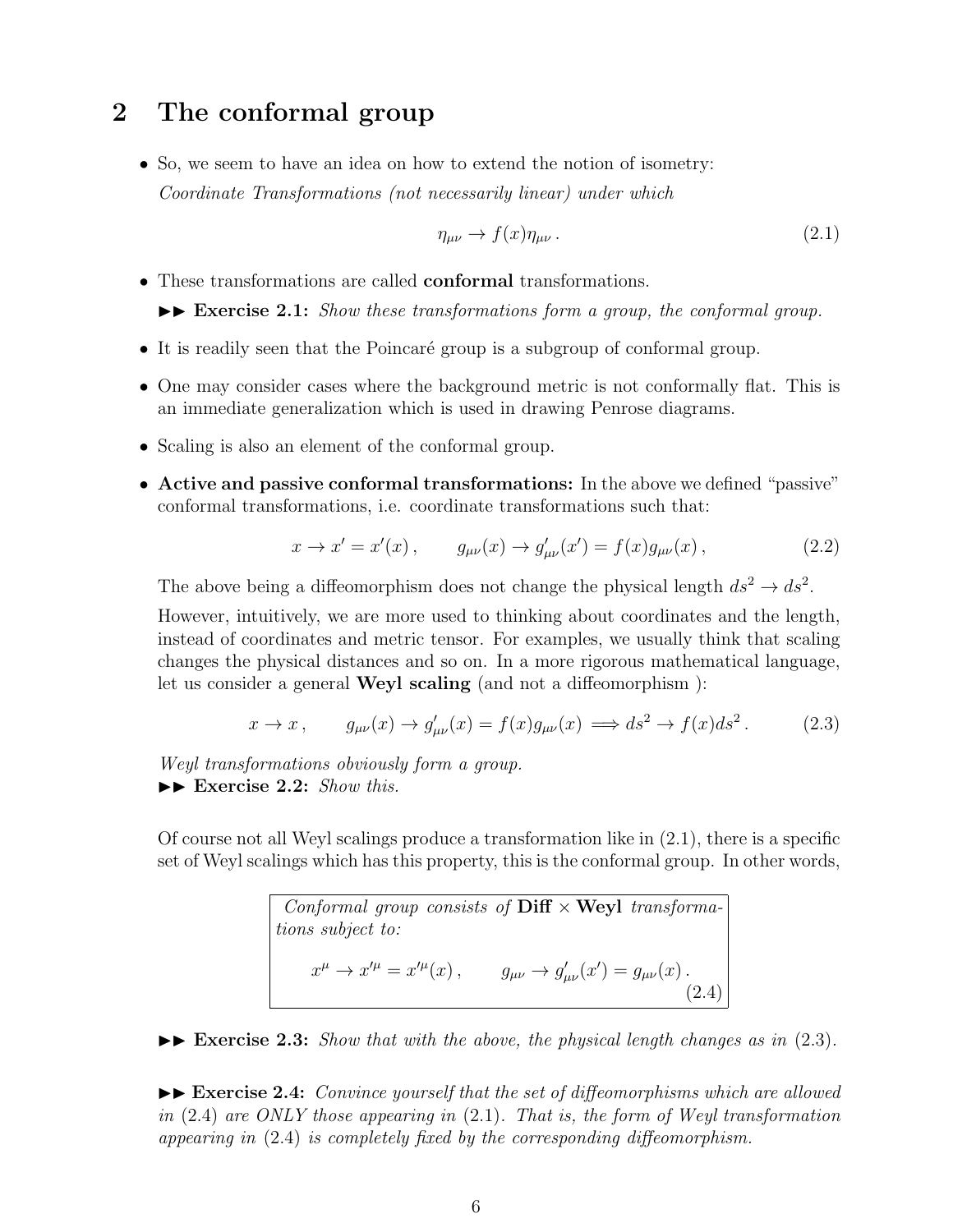• Let's investigate (2.1) or equivalently (2.4) more closely. Consider infinitesimal coordinate transformations, *diffeomorphisms*, which generate (2.1):

$$
x^{\mu} \to x^{\mu} + \xi^{\mu}(x) \,. \tag{2.5}
$$

**Question:** Which  $\xi_\mu(x)$  generates (2.4)?

• Recalling transformation of metric under a general diffeomorphism we learn that

$$
\partial_{\mu}\xi_{\nu} + \partial_{\nu}\xi_{\mu} = (f(x) - 1)\eta_{\mu\nu} \tag{2.6}
$$

**NOTE:** For a generic metric  $\nabla_{\mu} \xi_{\nu} + \nabla_{\nu} \xi_{\mu} = h(x) g_{\mu\nu}$  is called **conformal Killing** *vector equation.*

• Trace of Eq. $(2.6)$  gives

$$
f(x) - 1 = \frac{2}{d} \partial_{\mu} \xi^{\mu}
$$

• Plugging the above into  $(2.6)$  and taking once more derivative leads to

$$
(d-1)\partial^2 f(x) = 0, \qquad \partial^2 \xi_\mu = \frac{2-d}{2} \partial_\mu f. \tag{2.7}
$$

*.*

▶▶ Exercise 2.5: *Work out the above.* 

• One may then solve the above. Since  $d = 2$  and  $d > 2$  cases are quite different we consider the two cases separately.

# **2.1 Conformal group in** *d >* 2

• Let us consider the  $d > 2$  case first.  $d = 2$  will be discussed later.

$$
\xi^{\mu} = A^{\mu} + B^{\mu}_{\ \nu} x^{\nu} + C^{\mu}_{\ \alpha\beta} x^{\alpha} x^{\beta}.
$$
  
\n
$$
B_{\{\mu\nu\}} = A \eta_{\mu\nu}, \quad C_{\{\mu\nu\}\alpha} = B_{\alpha} \eta_{\mu\nu}, \quad C_{\mu\alpha\beta} = C_{\mu\beta\alpha}.
$$
\n(2.8)

▶▶ Exercise 2.6: *Work out the above*.

That is *infinitesimal* dilation and special conformal transformations are

$$
x^{\mu} \to (1+\lambda)x^{\mu}, \qquad x^{\mu} \to x^{\mu} + 2(b \cdot x)x^{\mu} - x^2b^{\mu},
$$

- for  $d > 2$  one may solve  $(2.8)$  and see that:
	- **–** *A<sup>µ</sup>* generates rigid translations,
	- **–** *Bµν* generates Lorentz transformations and rigid scaling,
	- **–** *Cµνα* generates "special conformal transformations".

▶▶ Exercise 2.7: *Show this.* 

II **Exercise 2.8:** *Work out FINITE scaling and special conformal transformations. That is, find*  $x_{\mu} \to x'_{\mu} = x'_{\mu}(x_{\nu}, \lambda, b_{\mu})$  where  $\lambda$  *is parameterizing rigid*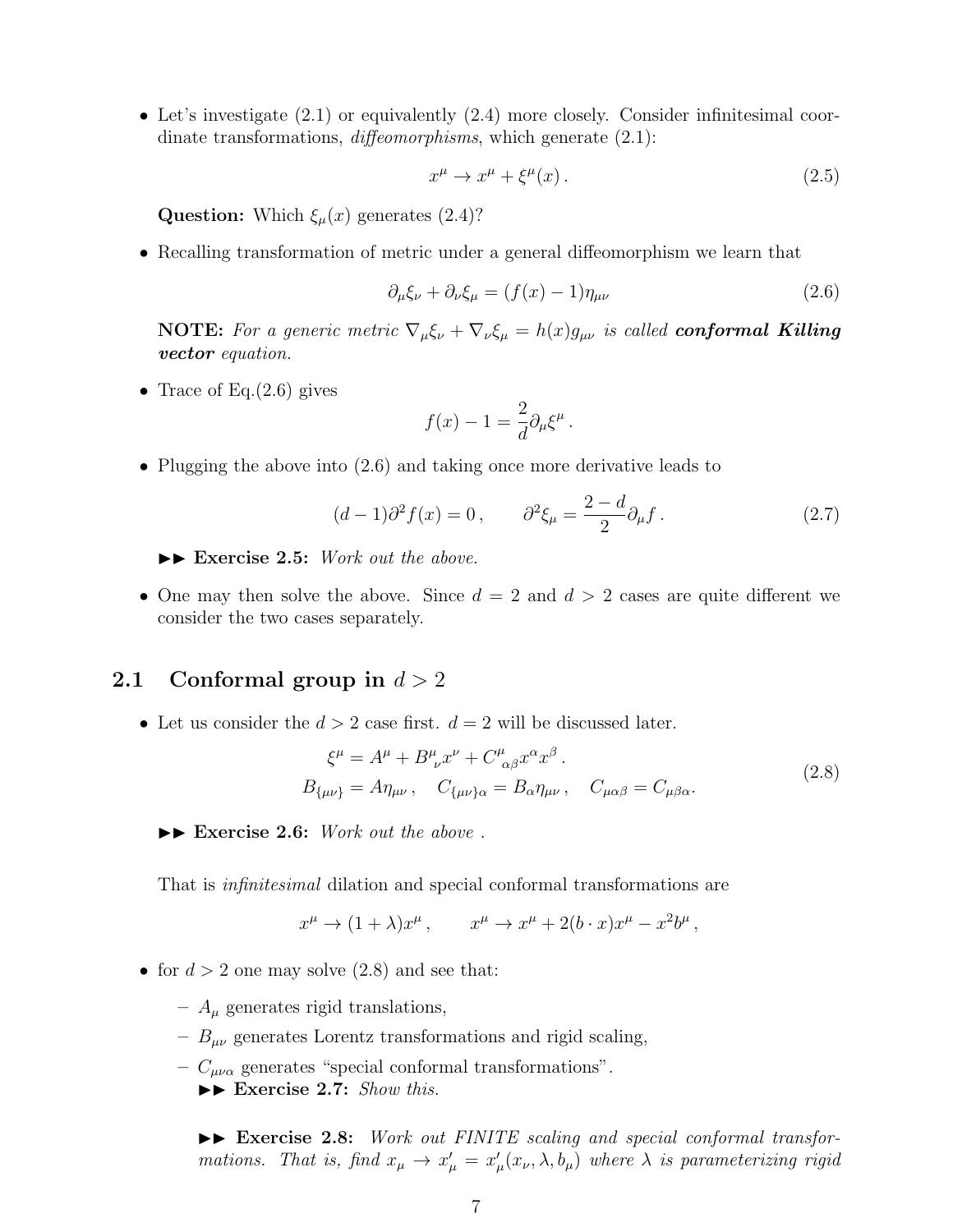*scaling and*  $b_{\mu}$  *the special conformal transformations.* 

►► Exercise 2.9: If  $x' = x'(x)$  then show that  $f(x)^{-d} = \left| \frac{\partial x'}{\partial x} \right|$ *∂x* 2 *.*

II **Exercise 2.10:** *Show that*

$$
\left|\frac{\partial x'}{\partial x}\right| = \frac{1}{(1 - 2b \cdot x + b^2 x^2)^d}
$$
 for special conformal transformations

*and*

$$
\left|\frac{\partial x'}{\partial x}\right| = \lambda^{-d} \quad \text{for rigid scaling.}
$$

►► Exercise 2.11: *How does the "distance" between two points*  $x_{\mu}$ ,  $y_{\mu}$ ,  $|x-y|$ , *transform under conformal transformations.*

 $\blacktriangleright\blacktriangleright$  **Exercise 2.12:** *Show that given three points*  $x_1, x_2, x_3$  *one cannot construct conformally invariant combinations. While for four and more points crossratios*

$$
\frac{|x_i - x_j||x_k - x_l|}{|x_i - x_k||x_j - x_l|}, i \neq j \neq k \neq l,
$$

*are invariant under generic conformal transformations. Show that for N points there are*  $N(N-3)/2$  *independent cross-ratios.* 

 $\blacktriangleright$  **Exercise 2.13:** *Show that the group generated by the above is*  $SO(d, 2)$ *.* **HINT:** To show the above, one may start with the conformal *algebra*, which is the (Lie) algebra generated by the Lie bracket of conformal diffeomorphisms:

$$
\xi = A^{\mu} \partial_{\mu} + B^{\mu \nu} x_{\mu} \partial_{\nu} + C^{\mu \nu \alpha} x_{\mu} x_{\nu} \partial_{\alpha} ,
$$

i.e. computing  $[\xi_1, \xi_2]$ , where  $\xi_i$  are two conformal Killing vector fields generated by different *A, B, C* parameters.

**NOTE:** *The conformal group in d >* 2 *is the largest FINITE dimensional subgroup of diffeomorphisms.*

- If we denote the generators by  $L_{IJ}$ ,  $I, J = -1, 0, 1, \cdots d$ , then
	- **–** *Lµν , µ, ν* = 0*,* 1*, · · · d −* 1 are *d* dimensional Lorentz generators,
	- **–** *P<sup>µ</sup>* = *L−*1*<sup>µ</sup>* + *Ldµ* are *d* momentum (spacetime translations) generators. **NOTE:** *Hamiltonian is also among these*.
	- **–** *K<sup>µ</sup>* = *−L−*1*<sup>µ</sup>* + *Ldµ* are special conformal generators.
	- **–** *D* = *L−*1*,d* is the generator of rigid scaling, also called *dilation*.
	- $\triangleright$  **Exercise 2.14:** *Starting from the*  $SO(d, 2)$  *algebra*

$$
[L_{AB}, L_{CD}] = i(g_{AC}L_{BD} + g_{BD}L_{AC} - g_{BC}L_{AD} - g_{AD}L_{BC}), \qquad (2.9)
$$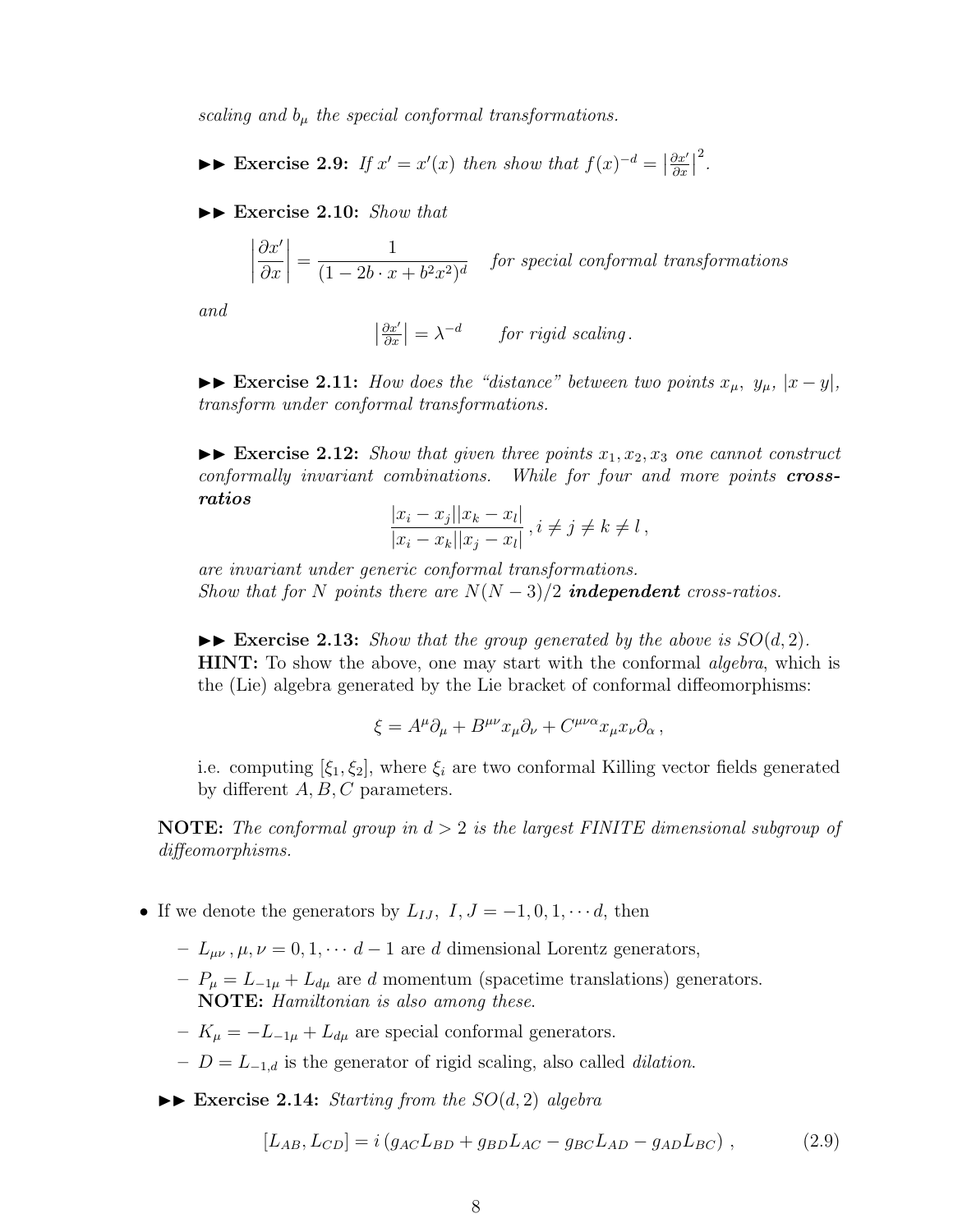*where*  $g_{AB} = diag(-1, -1, +1, \cdots, 1)$ *, work out the commutation relations of "canonical generators*"  $L_{\mu\nu}$ ,  $P_{\mu}$ ,  $K_{\mu}$ ,  $D$ .

 $\blacktriangleright\blacktriangleright$  **Exercise 2.15:** *If we denote the d dimensional spacetime coordinates by*  $x_{\mu}$ *, we* now that  $P_{\mu} = -i\partial_{\mu}$  and  $L_{\mu\nu} = ix_{\mu}\partial_{\nu} - ix_{\nu}\partial_{\mu}$ . Work out realizations of D and  $K_{\mu}$ *generators on the Minkowski space.*

**NOTE:** For Euclidean d dimensional space the conformal group is  $SO(d+1,1)$ .

# **2.2 Conformal algebra in 2d**

• Conformal Killing equation for  $d = 2$  is

$$
\partial_{\mu}\xi_{\nu} + \partial_{\nu}\xi_{\mu} = \partial_{\alpha}\xi^{\alpha}\eta_{\mu\nu}, \quad \partial^2\xi_{\mu} = 0 \quad \Rightarrow \quad \xi^+ = \xi(t+x) \quad \text{or} \quad \xi^- = \xi(t-x). \tag{2.10}
$$

For Euclidean version we have a similar expression:

$$
z = x + iy
$$
,  $\bar{z} = x - iy$ ,  $\xi = \xi(z)$ ,  $\bar{\xi} = \bar{\xi}(\bar{z})$ . (2.11)

 $\blacktriangleright\blacktriangleright$  Exercise 2.16: Show that  $\partial_\mu \xi_\nu + \partial_\nu \xi_\mu = \partial_\alpha \xi^\alpha \eta_{\mu\nu}$  leads to  $\partial^2 \xi_\mu = 0$  with no extra *conditions.*

**NOTE:** *in the Euclidean case*  $ds^2 = 2dzd\overline{z}$  *and under*  $z \rightarrow f(z)$  *(ALL meromorphic transformations*)  $ds^2 = 2|\partial f|^2 dz d\bar{z}$ .

**NOTE:** In our 2d analysis we usually treat  $z$  and  $\overline{z}$  as two INDEPENDENT complex *coordinates and at the end of computations take*  $\bar{z}$  to be complex conjugate of  $z$ ,  $z^*$ .

**NOTE:** *Having boundary conditions on the fields/functions will generically relate holomorphic and anti-holomorphic parts.*

- Therefore,  $d = 2$  it is *infinite dimensional*, while in  $d > 2$  the conformal group is *finite dimensional*.
- In 2d the conformal group is infinite dimensional as its generators are *all meromorphic diffeomorphism*  $w = w(z)$ .

**NOTE:** *Here we discuss the Euclidean case, but the Minkowski case goes through almost in the same way. Using complex coordinates*  $z, \bar{z}$  *is naturally associated with the light-cone coordinates in the Minkowski case.*

• Any such diffeomorphism admits a Laurent expansion

$$
ds2 = 2dw d\overline{w} = 2|f(z)|2 dz d\overline{z}, \quad f(z) = \partial_z w, \quad w = \sum_{n \in \mathbb{Z}} \xi_n z^n. \tag{2.12}
$$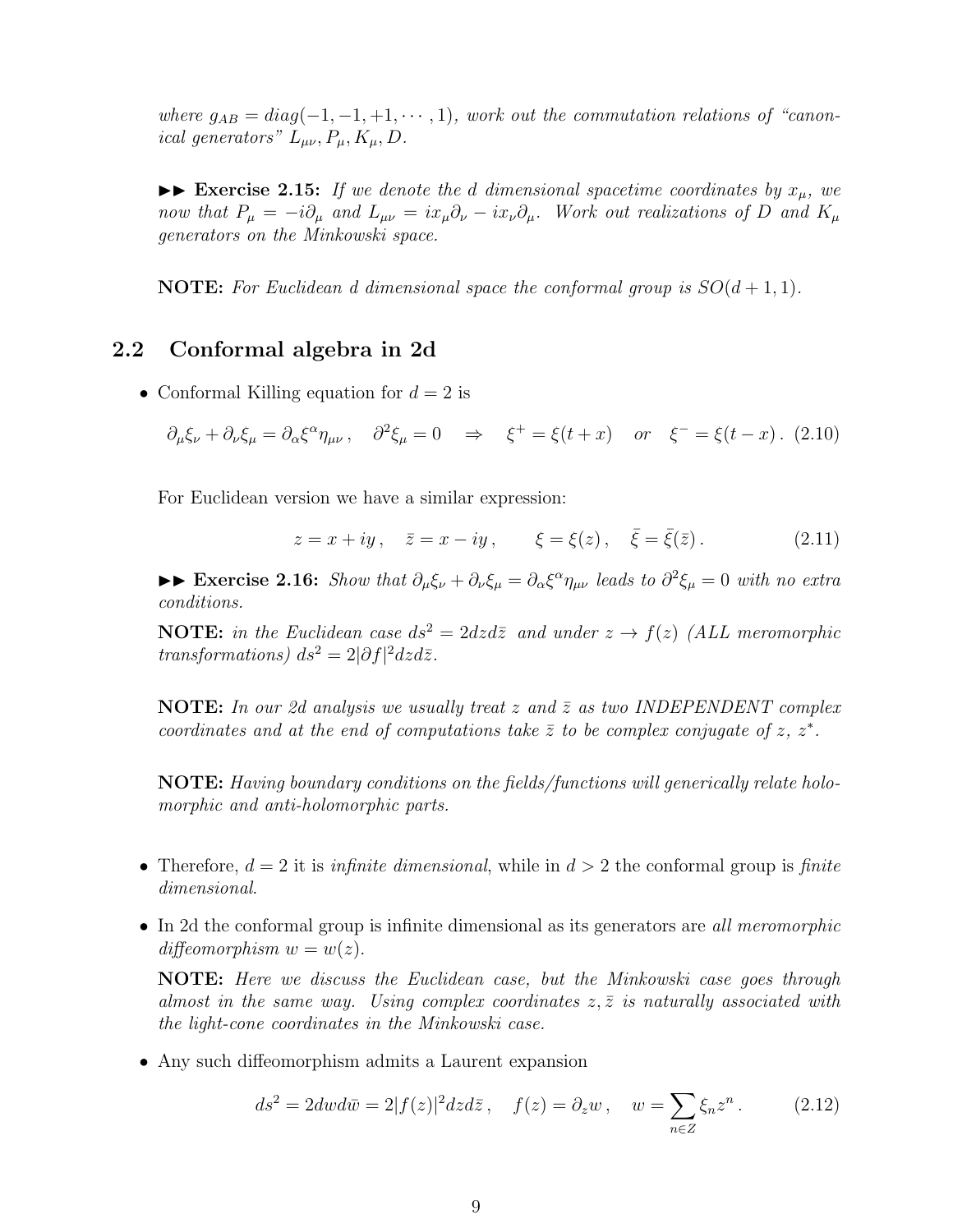• Associated with each  $z^n$  there is a generator,

$$
\xi_n = -z^{n+1}\partial_z, \qquad \bar{\xi}_n = -\bar{z}^{n+1}\partial_{\bar{z}}.
$$
\n(2.13)

• The conformal algebra, as before, is nothing but the Lie bracket of the diffeomorphisms generating it:

$$
[\xi_n, \xi_m] = (n - m)\xi_{m+n}, \qquad [\bar{\xi}_n, \bar{\xi}_m] = (n - m)\bar{\xi}_{m+n} \qquad n, m \in \mathbb{Z}.
$$

One may then use a more formal notation by denoting the generators by *Ln*:

$$
[L_n, L_m] = (n - m)L_{m+n}, \quad [\bar{L}_n, \bar{L}_m] = (n - m)\bar{L}_{m+n}, \quad [L_n, \bar{L}_m] = 0, \quad n, m \in \mathbb{Z}.
$$
\n(2.14)

• The above algebra is called the "Witt algebra".

**NOTE:** *Then ξ<sup>n</sup> is a specific representation of the above algebra in* coordinate *basis. Conformal algebra may have other representations and/or some "internal" parts.*

 $\blacktriangleright\blacktriangleright$  **Exercise 2.17:** *Show that the Witt algebra is a Lie algebra.* 

- Although in 2d the conformal group is infinite dimensional one can still construct conformal invariant cross-ratios.
- In fact holomorphic and anti-holomorphic parts each has its own cross-ratios.

 $\blacktriangleright$  **Exercise 2.18:** *Write out all conformal invariant cross-ratios for four and five points*  $(z_i, \bar{z}_i)$ ,  $i = 1, 2, 3, 4$  *or* 5*.* 

**NOTE:** *As we see the 2d conformal algebra has two copies, the left and right moving, Witt algebras.*

•  $L_0, L_{\pm 1}$  generators of the Witt algebra form a subalgebra, because:

$$
[L_0, L_{\pm}] = \mp L_{\pm} , \qquad [L_+, L_-] = 2L_0 .
$$

The above is nothing but  $so(2, 1)$  or equivalently (its double cover)  $sl(2, R)$ .

- The  $(1+1)d$  conformal algebra has hence a  $sl(2, R)<sub>L</sub> \times sl(2, R)<sub>R</sub> \simeq so(2, 2)$  subgroup.
- The **global** 2d (Euclidean) conformal algebra is  $so(3, 1) \simeq sl(2, \mathbb{C})/\mathbb{Z}_2$ . These transformation are generated by

$$
f(z) = \frac{az+b}{cz+d}, \qquad ad - bc = 1, \qquad a, b, c, d \in \mathbb{C}, \tag{2.15}
$$

moding out the cases where all *a, b, c, d* change sign.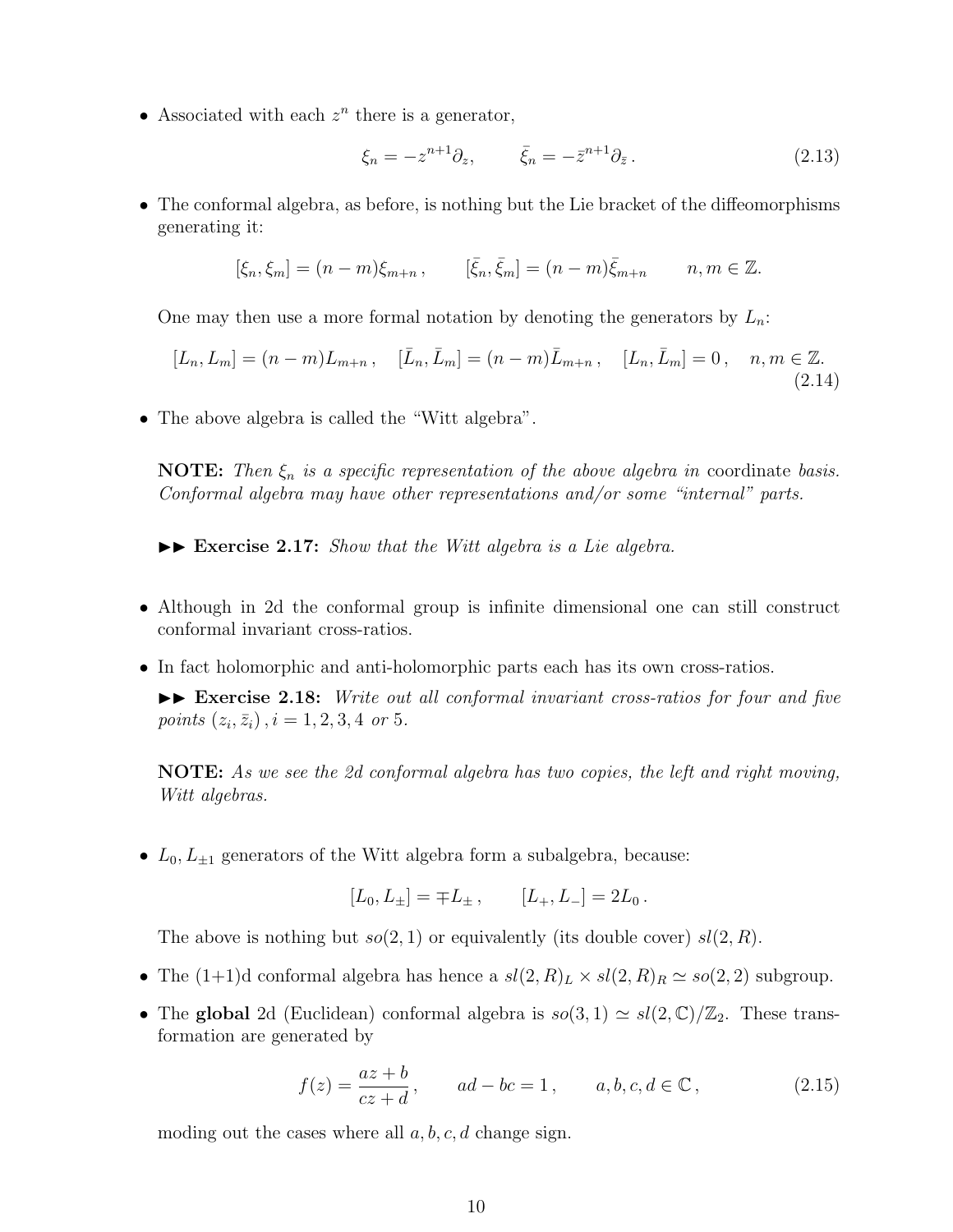II **Exercise 2.19:** *Show that two successive transformations as above indeed form a group produced by matrix multiplication of*  $2 \times 2$  *matrix made out of*  $a, b, c, d$ *.* 

 $\blacktriangleright\blacktriangleright$  **Exercise 2.20:** As discussed 2d conformal transformations are generated by all *meromorphic diffeomorphism . These are not generically invertible if extended to the whole 2d complex plane (to be more precise, the whole 2d plane + the point at infinity). Show that the*  $sl(2,\mathbb{C})/\mathbb{Z}_2$  *transformations* (2.15) *are the only globally invertible holomorphic* map among conformal transformations. Therefore, the  $sl(2,\mathbb{C})/\mathbb{Z}_2$  is *also called global 2d conformal transformations.*

• Generators of the Witt algebra in the coordinate basis are  $L_{+} = z^{2} \partial_{z}$ ,  $L_{0} = z \partial_{z}$ ,  $L_{-} =$ *∂z*.

 $\blacktriangleright\blacktriangleright$  **Exercise 2.21:** *Write the generators of 2d Poincaré and dilatations in terms of sl*(2*, R*) *generators.*

 $\blacktriangleright\blacktriangleright$  **Exercise 2.22:** *Show that given n points with coordinates*  $(z_1, z_2, \dots, z_n)$ *, using the*  $SL(2, C)$  *transformations, can be brought to*  $(0, 1, \infty, w_4, \cdots, w_n)$ *. Write explicitly the SL*(2*, C*) *transformations which does this.*

 $\blacktriangleright\blacktriangleright$  **Exercise 2.23:** *Using the above write all the four and five point cross-ratios.* 

 $\blacktriangleright$  **Exercise 2.24:** *Gain intuition about conformal transformations*  $z \to z^n$ : *Use the 2d polar coordinates to study how the conformal map changes the shapes.*

►► Exercise 2.25: What are the scaling and special conformal transformations. Rep*resent them as*  $w = w(z)$ *.* 

**NOTE:** *Think what is the difference between 1+1 and 2d conformal algebras.*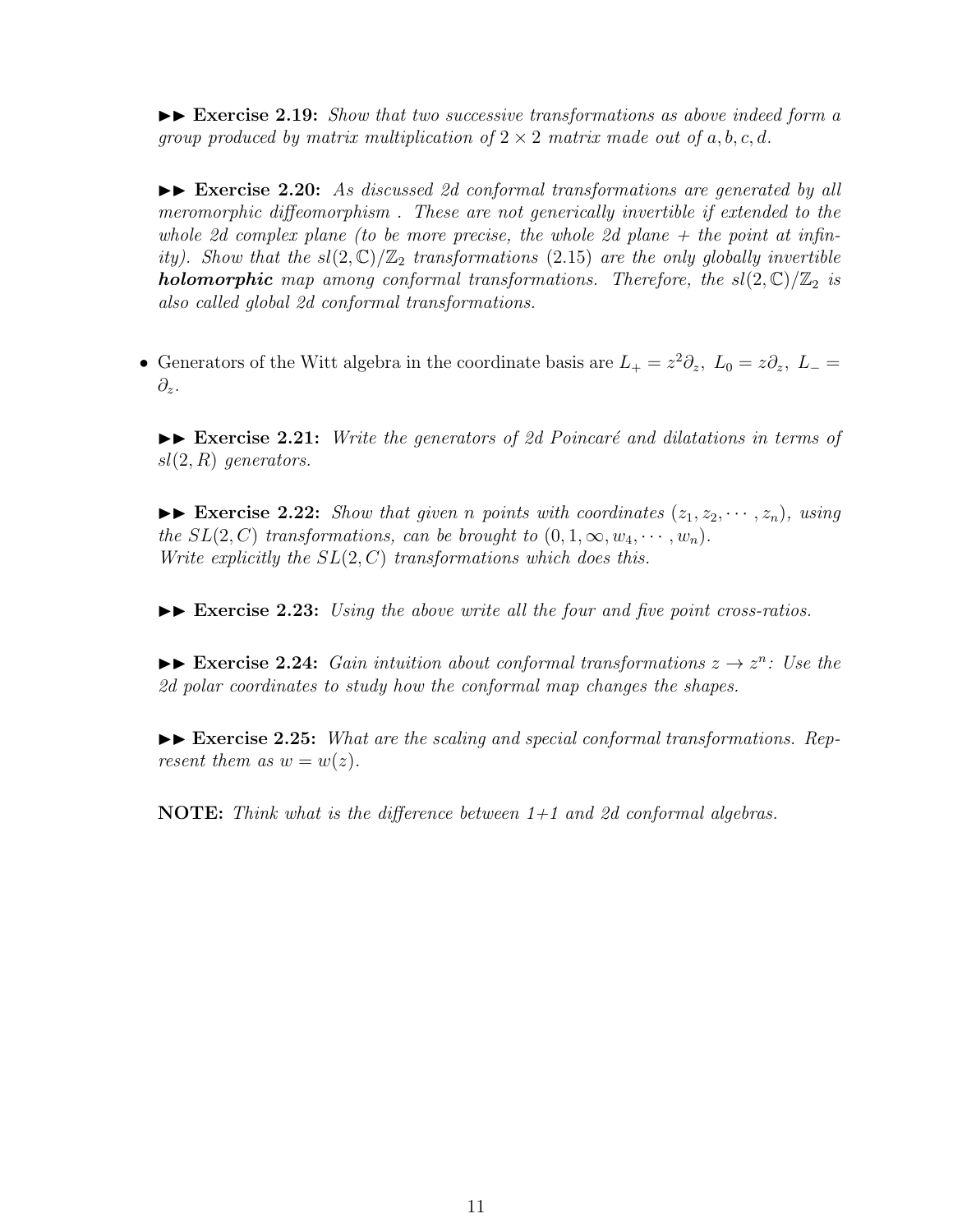# **3 Conformal group as symmetry of QFT's**

- A generic Rel.QFT consists of fields in Irreps of Poincaré which are interacting with each other. These interactions are in general given by the local Lorentz invariant opt's of the theory.
- If we consider *free massless* fields the action is invariant under rigid scaling  $x \to \lambda x$ , IFF we assign appropriate scaling dimensions to the fields. For example, scalar fields in *d* dimensions have scaling dimension  $(d-2)/2$ , spinors  $(d-1)/2$  and gauge fields with standard (canonical) kinetic term  $(d-2)/2$ .
- Then, a generic physical observable (local opt) of the theory O will have a definite scaling dimension,  $\Delta_0$ .
- If this operator is used to perturb/deform the theory the corresponding coupling will have dimension  $d-\Delta_0$ ; according to standard QFT terminology if this value is positive, zero or negative the operator is respectively called relevant, marginal and irrelevant opt.
- Invariance under rigid scaling is lost *if* we have a dimensionful coupling in the theory.  $\blacktriangleright\blacktriangleright$  **Exercise 3.1:** *Show the above explicitly.*
- Absence of dimensionful couplings does NOT imply scale invariance of the quantum theory because, couplings of QFT's generically have RG flow, running (with energy/scale). Therefore, even for marginal deformations coupling at different energies/scales will be different.
- According to standard Wilsonian picture, a QFT is defined around its **RG fixed point**. *At the fixed point, just by definition, QFT is scale invariant*. Perturbations around the fixed point may, however, not respect this symmetry.
- Therefore, the scaling symmetry is relevant to the study of QFT's.

**NOTE:** *Scale invariance does not mean conformal invariance.*

- In what follows we would like to study
	- **–** the restrictions scale/conformal invariance imposes on QFT to start with.
	- **–** when is the scale/confromal symmetries exact (non-anomalous).
	- **–** Starting from a conformal invariant fixed point, what this symmetry implies for physical observables (correlators) of the theory. **NOTE:** *This is essentially related to question of deformations/perturbations around the conformal fixed point.*
- As discussed 2d is special in some different ways:
	- **–** scalar and gauge fields are dimensionless and hence we have more freedom in constructing CFT's.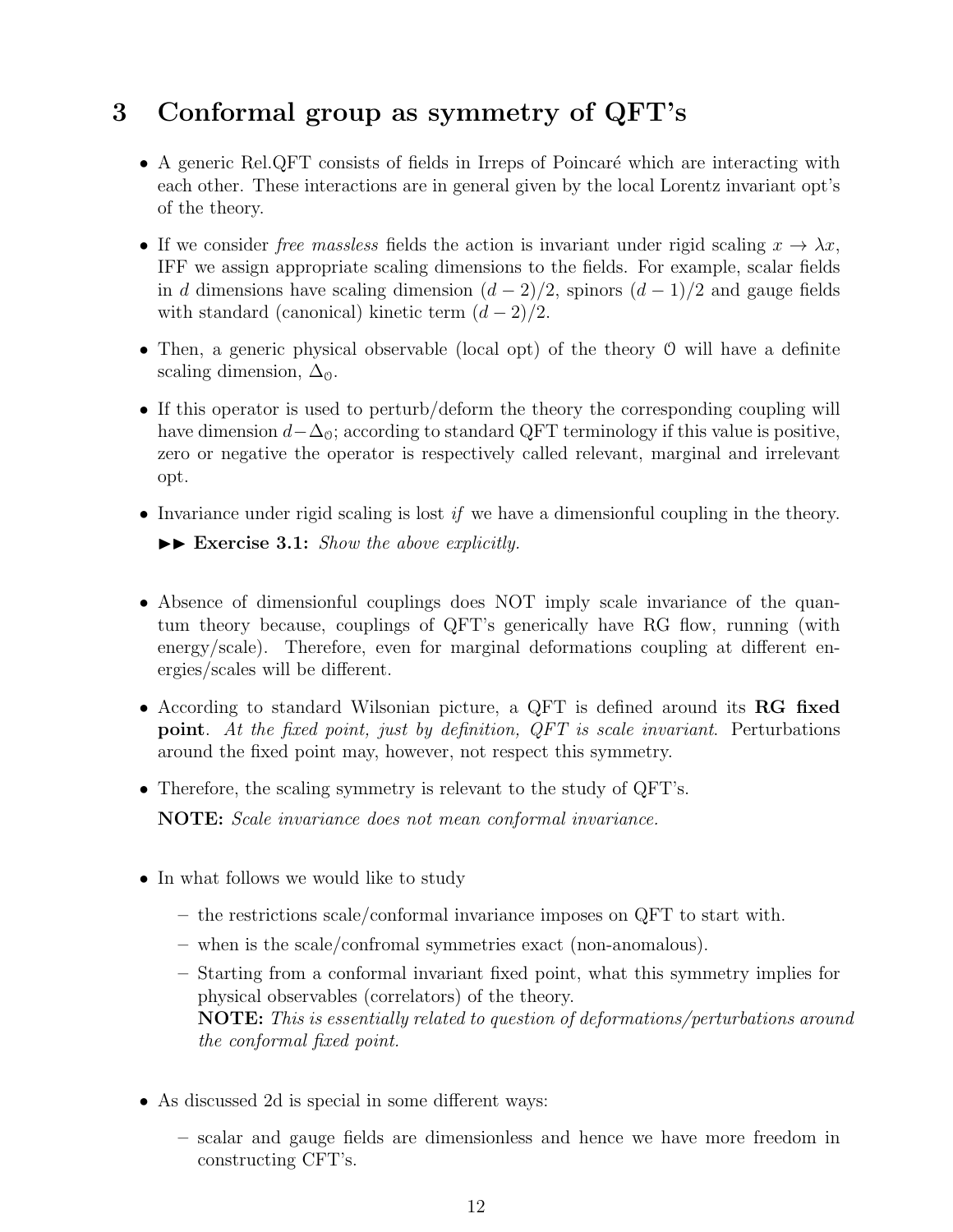**–** The conformal algebra is infinite dimensional and hence more restrictive.

**NOTE:** *Therefore, 2d CFT is the most developed and studied among the CFT's. As before, we need to discuss CFT's in various dimensions, and in particular 2d separately. However, before that let us review some basic facts about symmetries in QFT's.*

### **3.1 Remarks on quantization, radial quantization**

- There are some different ways to "quantize" a given field theory, including **canonical quantization** or **path integral** method.
- In the canonical method, we deal with operators and states and the *time evolution* of the system is given by the Hamiltonian, which is generator of time translations:

$$
|\Phi(t)\rangle = U(t)|\Phi_{in}\rangle, \qquad U(t) = e^{i\mathbf{H}t}, \qquad (3.1)
$$

**NOTE:** *In a field theory Hamiltonian is the generator of translation between constant time (spatial) slices.*

- We usually use perturbation theory and assume that *|*Φ*in⟩* is an approximate eigenstate of the "free" Hamiltonian.
- For a CFT, however, as discussed states/operators are labeled by eigenvalues of the Dilation operator D. It is hence, useful to quantize the theory in a way that uses this fact.
- This is achieved in the so-called **radial quantization**.
- Consider a Euclidean *d* dimensional space:

$$
ds^{2} = dx_{0}^{2} + \sum_{i=1}^{d-1} dx_{i}^{2} = dr^{2} + r^{2} d\Omega_{d-1}^{2}
$$
  
=  $e^{2\rho} (d\rho^{2} + R^{2} d\Omega_{d-1}^{2}), \qquad r = Re^{\rho}.$  (3.2)

That is,  $R^d$  is conformal to  $R \times S^{d-1}$ .

II **Exercise 3.2:** *Show that translation in radial direction ρ corresponds to scaling in x<sup>µ</sup> coordinates.*

• Therefore, a CFT on  $R^d$  is equivalent to a similar theory on d dimensional cylinder  $C^d = R \times S^{d-1}$ . This similar theory will have a conformal mass term.

 $\triangleright$  **Exercise 3.3:** *If we start with a scalar field theory on*  $R^d$  *with action* 

$$
S = -\int_{R^d} d^d x \left[ \frac{1}{2} \partial_\mu \phi_a \partial^\mu \phi_a + V(\phi_a) \right], \qquad (3.3)
$$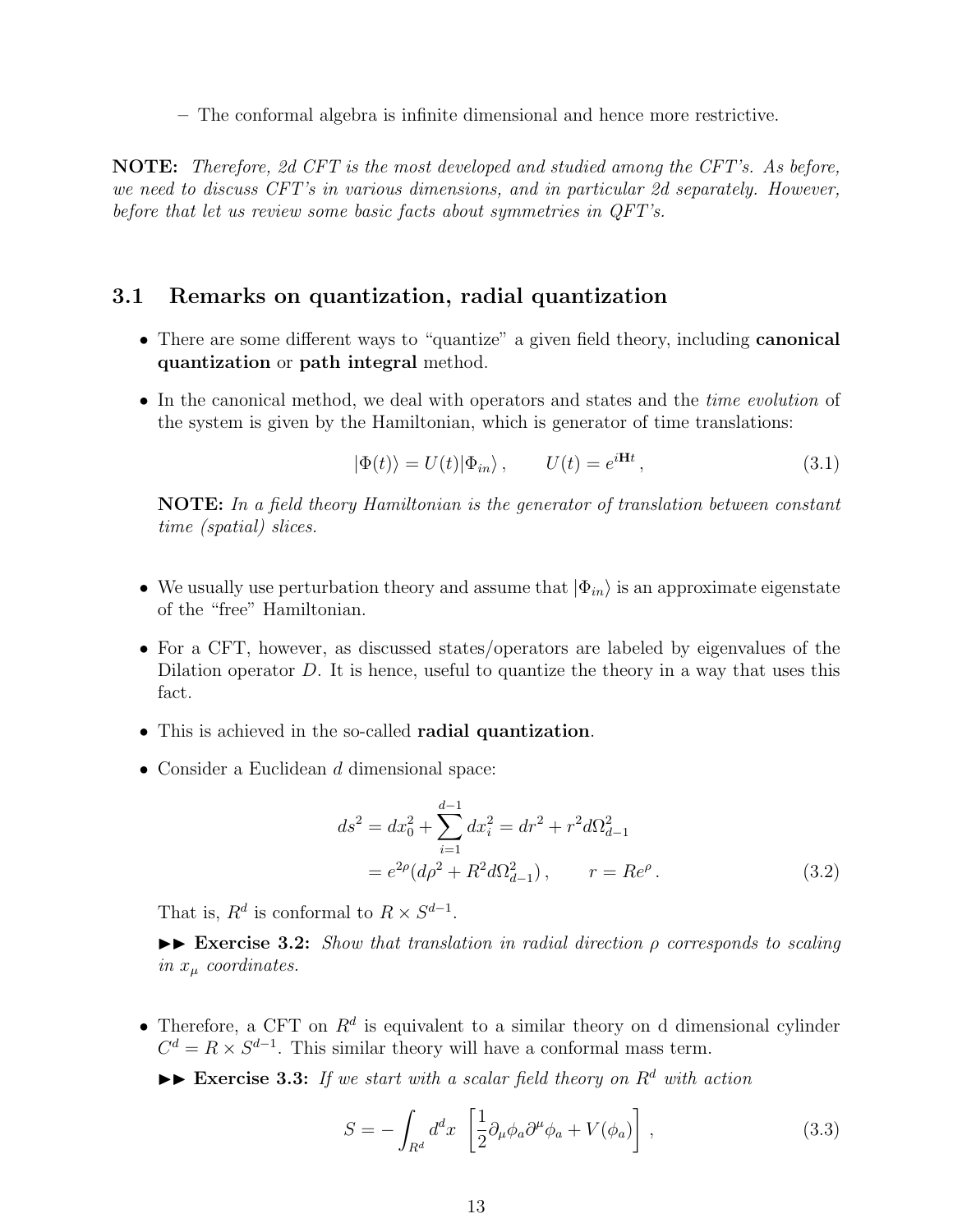*Then, show that under the conformal map to*  $C<sup>d</sup>$  *the action becomes* 

$$
S = -\int_{C^d} d^d x \left[ \frac{1}{2} \nabla_\mu \phi_a \nabla^\mu \phi_a + \frac{1}{6} \mathcal{R} \phi_a^2 + V(\phi_a) \right],\tag{3.4}
$$

where  $\frac{1}{6}R\phi_a^2$  is called the conformal mass term and R is the Ricci scalar curvature of *C d .*

*Note that for*  $d = 2$   $C^2 = R \times S^1$  *the space is flat while for*  $d > 2$   $C^d$  *is not flat and* when moving from  $R^d$  to  $C^d$  for  $d > 2$  we need to add the conformal mass term.

- One may use the *ρ* direction as the "time" to define the evolution. That is, *R* direction on *C d* (the axis of the cylinder) would play the role of "time". This is called **radial quantization** of the field theory on *R<sup>d</sup>* .
- The above mapping  $(3.2)$  was given for the Euclidean spaces. One may repeat similar mapping in the Minkowski case, with the following procedure:

*Wick rotate from*  $R^{d-1,1}$  *to*  $R^d$ , *then do the conformal mapping to*  $R_\rho \times S^{d-1}$  *and Wick rotate back along*  $R_\rho$  *by replacing*  $\tau = i\rho$ *.* 

• The evolution operator in the radial quantization is hence:

$$
|\Phi(\rho)\rangle = U(\rho)|\Phi_{in}\rangle, \qquad U(\rho) = e^{i\rho \mathbf{D}}, \tag{3.5}
$$

**NOTE:** In this case, the origin  $r = 0$  corresponds to  $\rho = -\infty$  where the  $|\Phi_{in}\rangle$  state is *defined.*

- Noting that Hamiltonian of radial quantization **D** is hermitian, the question of unitarity of the theory hence reduces to the question of unitarity or "unitarizability" of the representations of the  $|\Phi_{in}\rangle$  states.
- Next, note that  $|\Phi_{in}\rangle$  is defined at the origin  $x_\mu = 0$  and this makes a direct connection with what we discussed earlier in the previous section, that to construct representations of conformal group we may only focus on the *internal* parts of conformal generators defined at  $x = 0$ .
- In the canonical quantization method, we assume the vacuum state *|*0*⟩* to be invariant under all conformal group transformations:

 $G|0\rangle = 0$ ,  $\forall G \in \text{conformal algebra}.$ 

• As always we have the standard operator-state correspondence, between *local* operators and states:

$$
|0\rangle \longleftrightarrow 0|0\rangle .
$$

- Recalling the operator state correspondence hereafter we use  $|0\rangle$  instead of  $\mathcal{O}(0)$ .
- One may also use the standard path integral method which is somewhat "more covariant" than the canonical method. We will mainly consider that.

As argued we need to study representations of the conformal group and in particular its unitary reps, much like Poincaré reps in the standard QFT. That is what we do next.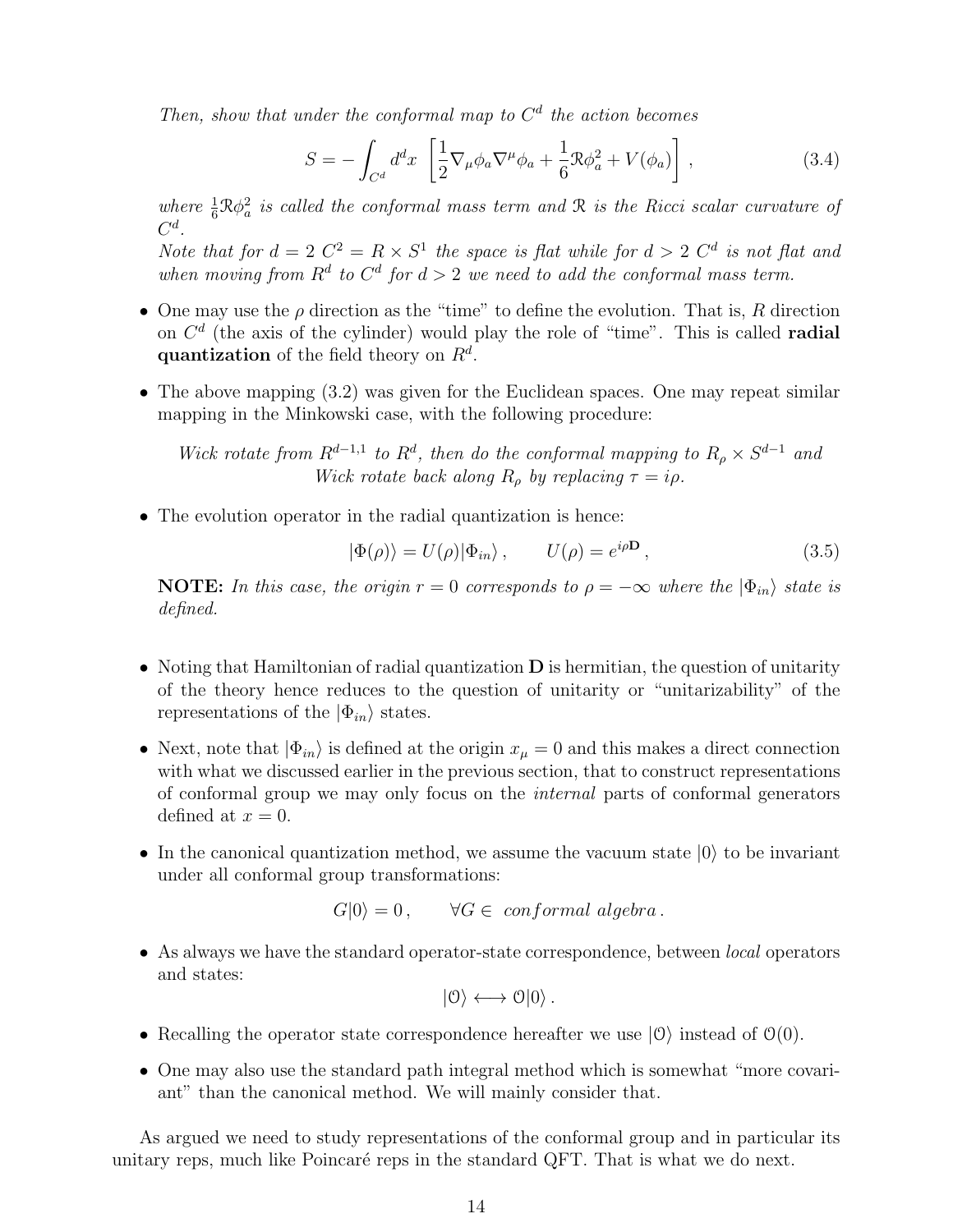# **3.2 Representations of the conformal group, in** *d >* 2

- Having an indefinite metric, the irreps of conformal group, like the Lorentz or Poincaré are infinite dimensional. That is we are dealing with "field theories".
- Noting that *ISO*(*d−*1*,* 1) *∈ SO*(*d,* 2), representations of conformal group may hence be constructed based upon the irreps of Poincar´e group in the same spacetime dimension.
- On the other hand, note also that  $SO(d-1,1) \times SO(1,1)_D$  is a maximal subgroup of the conformal group. All reps of the conformal group may hence be labeled by their Lorentz rep and their scaling dimension (eigenvalues of dilatation operator).
- Note that generators of momentum  $P_\mu$  as well as  $P^2$ , do not commute with dilatation operator *D*, while generators of Lorentz and in particular rotations do commute with *D*. So,
- States of non-zero mass cannot have definite scaling dimension (eigenvalues of *D*).
- Reps of conformal group with non-zero mass should hence involve an *infinite* number of states with a *continuum* mass spectrum. This is not accounted for in a (standard) particle based QFT. This has been explored in the last six-seven years under the title of "unparticle physics" [H. Georgi, Phys.Rev.Lett. 98 (2007) 221601.]
- In general, hence, states in the irreps of conformal group are labeled by their spin and scaling dimension and have zero mass (eigenvalue of  $P^2$ ).
- As discussed irreps of conformal group consists of massless irreps of Poincaré algebra which are the standard fields (functions):

$$
\Phi(x) \to \Phi'(x') = (1 + i\omega(x))\Phi(x), \qquad x \to x'.
$$

where  $\omega(x)$  is a generic element of the conformal algebra.

- To find what are solutions to the above equation, i.e. the reps of conformal group, let's recall the construction of Poincaré group reps:
	- Among Poincaré transformations there are those which transform the origin  $x_\mu$  = 0 (like translations  $P_\mu$ ), and those which do not transform the origin, the Lorentz generators.
	- $−$  The Lorentz generators  $J_{\mu\nu}$  have an *external* part  $L_{\mu\nu} = i(x_{\mu}\partial_{\nu} x_{\nu}\partial_{\mu})$ , which is ZERO at the origin, and an *internal* part  $S_{\mu\nu}$ .
	- **–** The representations from for any arbitrary *x* can then be obtained from that of  $x = 0$  by conjugation with the translation operators.
	- **–** The internal part generators commute with ALL external Poincar´e generators:

$$
[S_{\mu\nu}, P_{\mu}] = 0, \qquad [S_{\alpha\beta}, L_{\mu\nu}] = 0, \qquad (3.6)
$$

while

$$
[S_{\mu\nu}, S_{\alpha\beta}] = i(S_{\mu\alpha}\eta_{\nu\beta} + S_{\nu\beta}\eta_{\mu\alpha} - S_{\nu\alpha}\eta_{\mu\beta} - S_{\mu\beta}\eta_{\nu\alpha}). \tag{3.7}
$$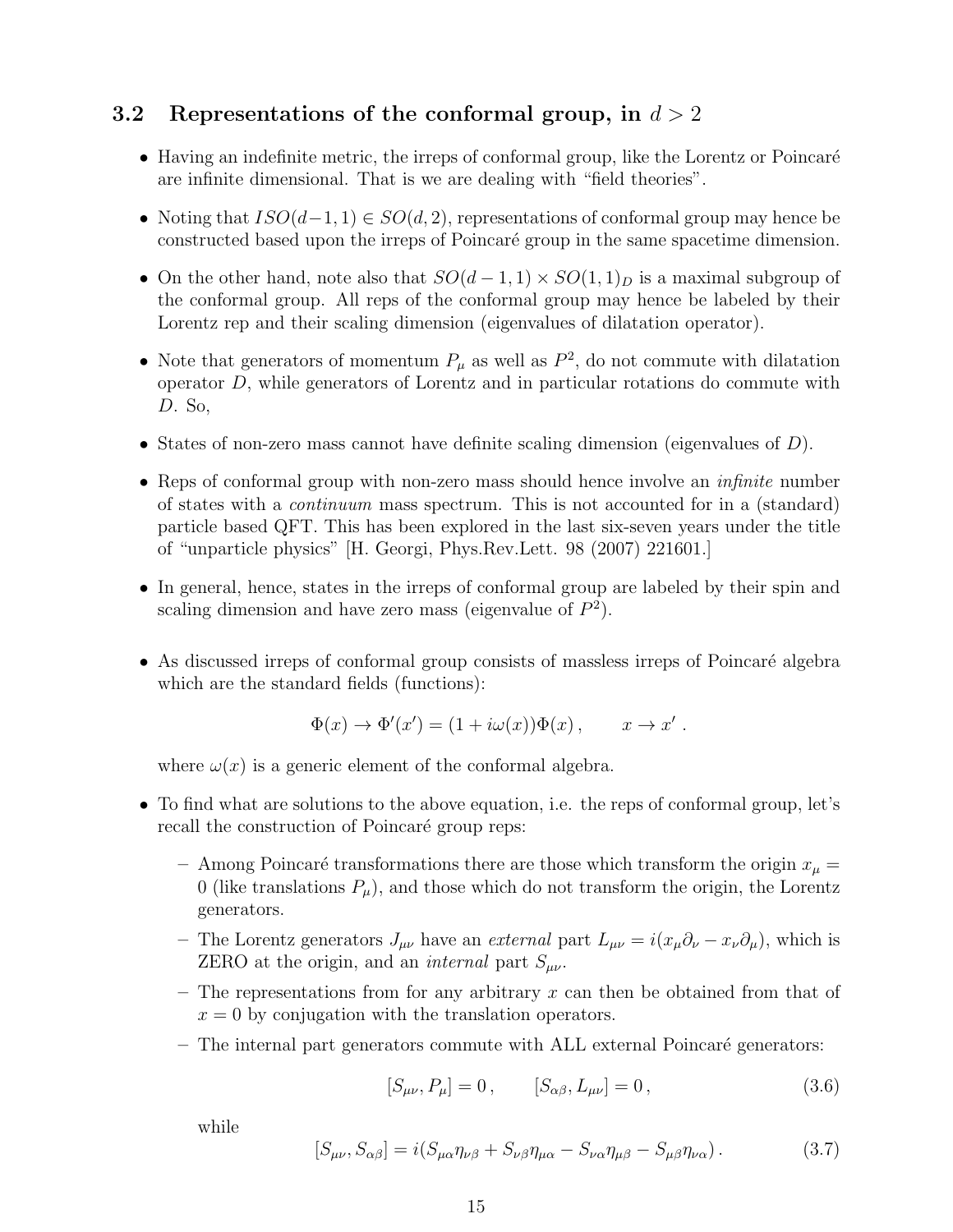- **–** One may then focus on the "internal" part first, whose irreps are labeled by *spin*.
- $-$  Explicitly, for Poincaré irreps:

$$
P_{\mu}\Phi(x) = -i\partial_{\mu}\Phi(x), \qquad J_{\mu\nu}\Phi(x) = L_{\mu\nu}\Phi(x) + S_{\mu\nu}\Phi(x).
$$

**–** Reps of the external parts are *infinite dimensional* while the internal parts are *finite dimensional*.

 $\triangleright$  **Exercise 3.4:** *Can we also associate an internal part of momentum*  $P_\mu$ ?!

- **–** One can always use translations to map any operator or other generator of conformal group to the origin  $x^{\mu} = 0$ . One can then only need to focus on the "internal" part of the algebra generators. In particular, for  $J_{\mu\nu}|_{x=0} = S_{\mu\nu}$ .
- For the conformal group, adding  $D$  and  $K_\mu$  we may proceed in the same way:
	- **–** *D* has an external part which is *−ix<sup>µ</sup>∂<sup>µ</sup>* and an *internal* part denoted by **∆**.
	- **–** *K<sup>µ</sup>* has an external part which is *−i*(2*xµx <sup>ν</sup>∂ν−x* <sup>2</sup>*∂µ*) and an *internal* part denoted by *κµ*.
- As in the Poincaré part, the external parts vanish at the origin.
- The internal parts  $\Delta$  and  $\kappa_{\mu}$ , just like spin, are (finite dimensional) matrices.

 $\triangleright$  **Exercise 3.5:** *What is the subgroup of the the conformal group which keeps the origin invariant?*

• The *internal conformal algebra* is hence

$$
[\Delta, S_{\mu\nu}] = 0, \qquad [\Delta, \kappa_{\mu}] = -i\kappa_{\mu}, \qquad (3.8)
$$

$$
[\kappa_{\mu}, \kappa_{\nu}] = 0, \qquad [S_{\mu\nu}, \kappa_{\alpha}] = -i(\eta_{\mu\alpha}\kappa_{\nu} - \eta_{\nu\alpha}\kappa_{\mu})
$$
(3.9)

• Returning to reps:

$$
\mathbf{D}\Phi(x) = (-ix^{\mu}\partial_{\mu} + \mathbf{\Delta})\Phi(x),\tag{3.10}
$$

$$
\mathbf{K}_{\mu}\Phi(x) = \left[ -i(2x_{\mu}x^{\nu}\partial_{\nu} - x^2\partial_{\mu}) + 2x_{\mu}\Delta - S_{\mu\nu}x^{\nu} + \kappa_{\mu} \right] \Phi(x). \quad (3.11)
$$

**NOTE:** *In the above D and K<sup>µ</sup> are assumed to be operators acting on the field space, of course as well as their action on the spacetime. This is a common practice of finding representations of external (spacetime) symmetries, e.g. Poincaré on the fields. If* Φ *is a quantum field in the canonical quantization, then* **D** *or* **K***<sup>µ</sup> are operators acting on the field operators; explicitly, in this language, e.g.* **D**Φ *means* [**D***,* Φ]*.*

▶▶ Exercise 3.6: *Show the above.*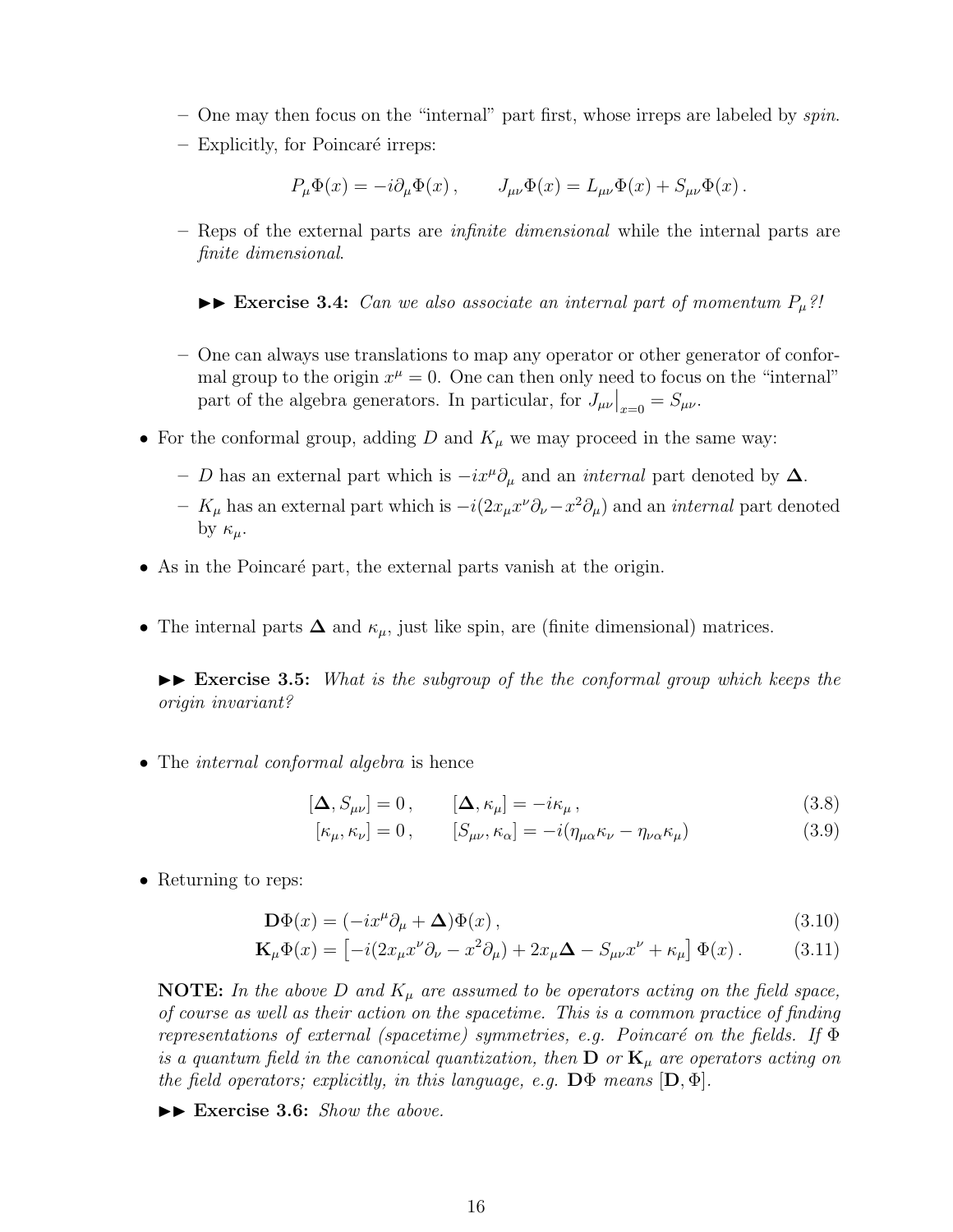• IF we demand  $\Phi(x)$  to be in an irrep of Lorentz group (i.e. to have a definite spin), then (3.8) implies it can have a definite  $\Delta$  too. ( $\Delta$  is identity matrix for this irrep).

**NOTE:** Remember that  $\Delta$  is generator of  $SO(1,1)$  and is not Hermitian. However, *−i***∆** *is Hermitian.*

**NOTE:** *The eigenvalue of*  $-i\Delta$  *is called the scaling dimension.* 

- (3.9) and (3.8) imply that states of definite spin and scaling dimension cannot be eigenstates of  $\kappa_{\mu}$ , unless they have vanishing  $\kappa_{\mu}$ . Hereafter, we will hence set  $\kappa_{\mu} = 0$ .
- For a *scalar field*  $\phi(x)$  with scaling dimension  $\Delta$ , under conformal transformations (2.4)

 $x_{\mu} \to x'_{\mu}$ ,  $\eta_{\mu\nu} \to \lambda(x)^2 \eta_{\mu\nu}$ ,  $\phi(x) \to \phi'(x') = \lambda(x)^{\Delta} \phi(x).$  (3.12)

That is, if we consider only the rigid scalings  $x \to \lambda x$  (corresponding to  $\lambda(x) = \lambda^{-1}$ ), then

$$
\phi'(\lambda x) = \lambda^{-\Delta}\phi(x). \tag{3.13}
$$

• Note that conformal transformations consists of an overlap of diffeomorphism and Weyl scaling. Therefore, as e.g. seen in  $(3.12)$ ,  $\phi(x)$  behaves as an scalar under the diffeomorphism and the  $\lambda(x)$ <sup> $\Delta$ </sup> indicates the representation under Weyl scaling.

 $\triangleright$  **Exercise 3.7:** *Show* (3.13) *and work out*  $\delta\phi$  *under scaling.* 

- A basic field with given ∆ like above, is called *quasi-primary*.
- More explicitly, a quasi-primary field/operator  $\mathcal{O}(x)$  is defined by the condition

$$
K_{\mu} \mathcal{O}|_{x=0} = 0. \tag{3.14}
$$

That is, *quasi-primary fields are killed by the special conformal generators*  $K_{\mu}$ .

• An operator which is **not killed** by  $K_\mu$  while it has a **definite scaling dimension** is called a *descendent* operator.

**NOTE:** *In the existing literature and for d >* 2 *cases, may also be called primary. In 2d case, as we will see, there is a distinction between primary and quasi-primary.*

 $\triangleright$  **Exercise 3.8:** *Repeat the above for vector and tensor fields.* **HINT**: For a quasi-primary field of generic spin (3.12) should be replaced with

$$
\Phi(x) \to \Phi'(x') = \lambda(x)^{\Delta} \mathcal{R}[\Phi]. \tag{3.15}
$$

where R is associated with the representation of Lorentz group associated with Φ. For example for the case of vector field:  $V'_{\mu}(x') = \lambda(x)^{\Delta} \mathcal{R}_{\mu}^{\nu} V_{\nu}(x)$ . Here  $\mathcal{R}_{\mu}^{\nu}$  includes both Lorentz and special conformal transformations.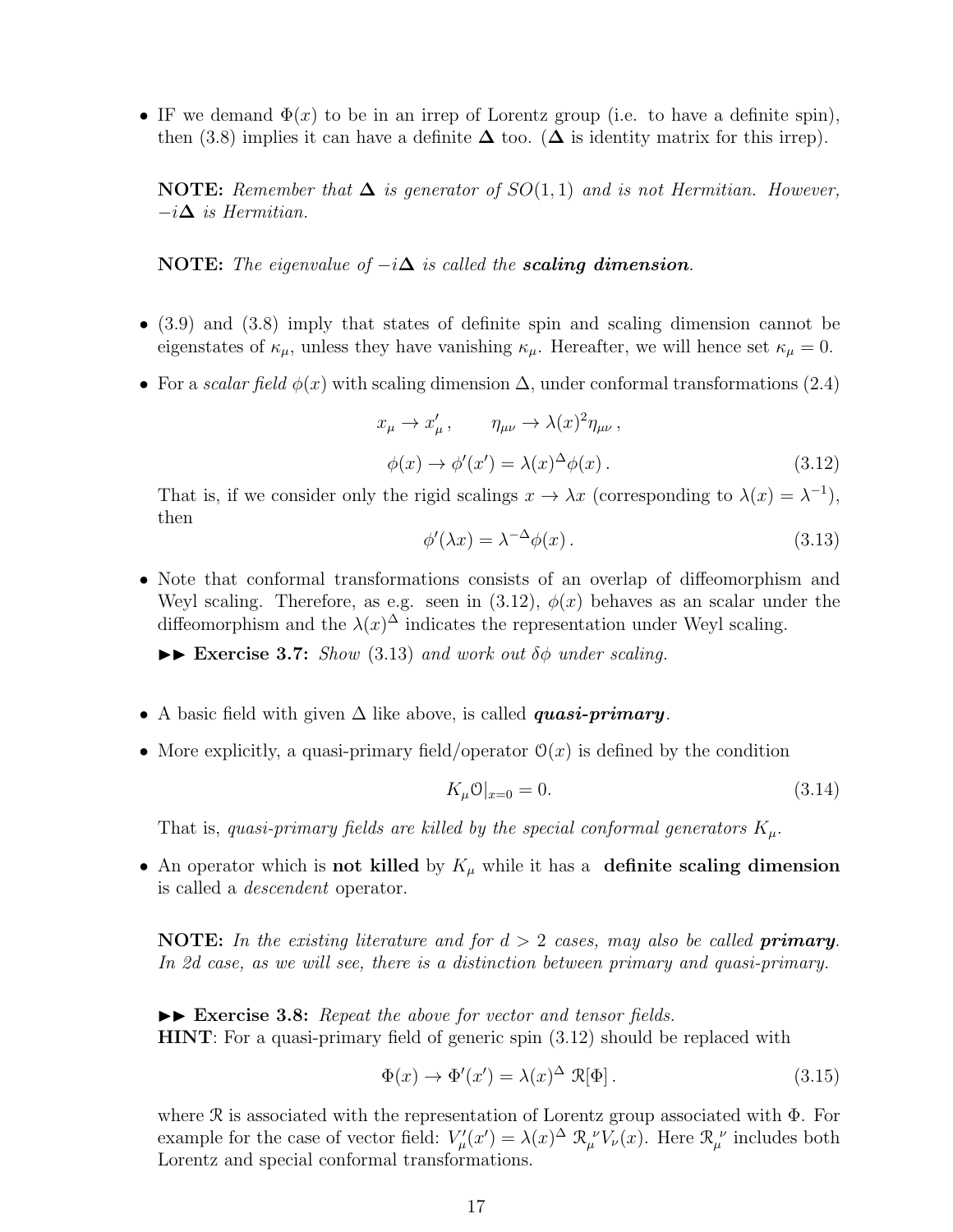**NOTE:** As discussed the conformal group is a very specific subgroup of  $Diff \times Weyl$ (2.4). The prefactor  $\lambda(x)^\Delta$  in the above is basically indicating the representation of the Weyl *scaling and being scalar, spinor, vector and ... determine the representation under diffeomorphism .*

 $\triangleright$  **Exercise 3.9:** *Let*  $\Theta(x)$  *be a local quasi-primary operator of dimension*  $\Delta$  *and spin s, what is the dimension and spin of operators*  $P_\mu O(0)$  *and*  $K_\mu O(0)$ *. What about*  $P_\mu P_\nu O(0)$ *and*  $K_{\mu}K_{\nu}O(0)$ *. Answer the same question when*  $O$  *is not a quasi-primary operator.* 

### **3.3 Norm and Unitarity of representations in radial quantization**

• As in the standard quantization, the "quasi-primary" states are simultaneously diagonalize **D** and Lorentz generators **J***µν*:

$$
i\mathbf{D}|\Delta,s\rangle = \Delta|\Delta,s\rangle, \qquad \mathbf{S}^2|\Delta,s\rangle = s(s+d-3)|\Delta,s\rangle. \tag{3.16}
$$

**NOTE:** *The second relation above is written for integer s tensorial representation of SO*(*d*)*.*

• A unitary QFT is a theory with positive definite norm on its Hilbert space, i.e.

$$
\langle \Phi | \Phi \rangle \ge 0
$$
,  $\forall | \Phi \rangle$ , and  $\langle \Phi(t) | \Phi(t) \rangle \ge 0$ . (3.17)

- In order the dynamics to preserve the norm, the Hamiltonian should be *Hermitian and bounded from below*, i.e. to have a positive definite spectrum.
- One may ask similar question about radial quantization and the spectrum of dilation operator:

*What is the condition for unitarity in the radial quantization?*

• Let us focus on the Euclidean case, where the conformal group is  $SO(d+1,1)$ . Then, recalling that

$$
P_{\mu} = L_{-1,\mu} + L_{d+1,\mu} , \qquad K_{\mu} = -L_{-1,\mu} + L_{d+1,\mu} , \qquad D \equiv iL_{-1,d+1} , \qquad (3.18)
$$

and that

$$
L_{-1,\mu}^{\dagger} = -L_{-1,\mu} \,, \qquad L_{d+1,\mu}^{\dagger} = L_{d+1,\mu} \,,
$$

we learn that

$$
(P_{\mu}|\Phi\rangle)^{\dagger} = \langle \Phi|K_{\mu}, \qquad (K_{\mu}|\Phi\rangle)^{\dagger} = \langle \Phi|P_{\mu}. \qquad (3.19)
$$

• Next we recall that

$$
[K_{\mu}, K_{\nu}] = 0, \qquad [P_{\mu}, P_{\nu}] = 0, \qquad (3.20)
$$

- $[K_{\mu}, D] = +K_{\mu}, \qquad [P_{\mu}, D] = -P_{\mu},$ (3.21)
	- $[D, L_{\mu\nu}] = 0$ ,  $[P_{\mu}, K_{\nu}] = 2(D\eta_{\mu\nu} + iL_{\mu\nu})$ . (3.22)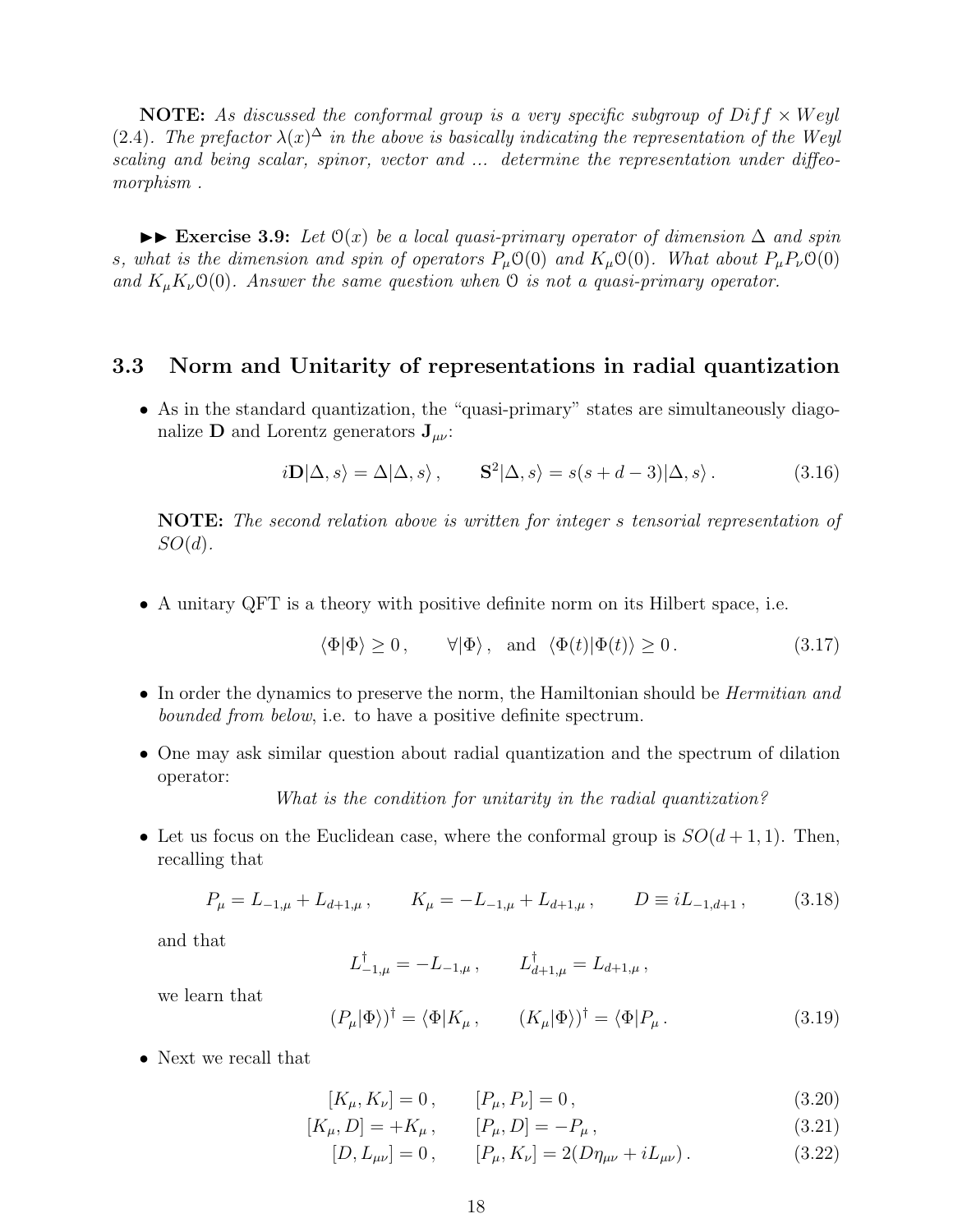**►► Exercise 3.10:** *Compute the second rank Casimir of the conformal group*  $\mathcal{L}^2$   $\equiv$  $L_{AB}L^{AB}$ . Compute  $\mathcal{L}^2|_{x=0}\mathcal{O}(0)$  where  $\mathcal O$  is a quasi-primary field of spin *s* and dimen- $\sin \Delta$ .

• The states/operators are labeled by eigenvalues of *iD*, the scaling dimension denoted by  $\Delta$  and the representations of the *SO*(*d*) Lorentz group (whose generators are  $L_{\mu\nu}$ ). The latter is nothing but the spin representation of *SO*(*d*). Explicitly, a generic state is *|*∆*, {si}⟩ , i* = 1*, · · · ,* [*d/*2]:

$$
iD|\Delta, \{s_i\}\rangle = \Delta|\Delta, \{s_i\}\rangle. \tag{3.23}
$$

- A given  $SO(d)$  spin state itself, can be represented by the highest weight states  $h_i$ ,  $i =$  $1, \cdots, [d/2].$
- In this notation,  $P_\mu$  **raises** the scaling dimension and  $K_\mu$  **lowers** it:

$$
iD(P_{\mu}|\Delta,\{s_i\}) = (\Delta+1)(P_{\mu}|\Delta,\{s_i\})\,, \qquad iD(K_{\mu}|\Delta,\{s_i\}) = (\Delta-1)(K_{\mu}|\Delta,\{s_i\})\,.\tag{3.24}
$$

 $\blacktriangleright$  **Exercise 3.11:** *Show the above using* (3.20).

• Conformal primaries denoted by  $|\Delta_0, \{s_i\}\rangle$ , as defined before, are the states which are killed by  $K_\mu$ :

$$
K_{\mu}|\Delta_0, \{s_i\}\rangle = 0, \tag{3.25}
$$

• Given any primary operator/state, one can construct a conformal multiplet/representation, based on this state by acting with all conformal generators on the primary state. These other states are *descendents* of the primary.

 $\blacktriangleright$  **Exercise 3.12:** *If a primary has scaling dimension*  $\Delta_0$ *, show that the corresponding descendents have scaling dimension*  $\Delta_0 + n, n \in \mathbb{N}$ .

- The primaries are hence states with lowest scaling dimension in a given conformal multiplet.
- The conformal multiplets are generically infinite dimensional, because one can consider descendents of the form  $P_{\mu_1} P_{\mu_2} \cdots P_{\mu_n} |\Delta_0, \{s_i\} \rangle$  for arbitrarily large *n*.

### **3.3.1 Unitary bounds**

• We can now invoke the unitarity conditions  $(3.17)$  on a primary state or its descendents and read off the condition on  $\Delta_0$ . Depending on which level of descendents we consider we will obtain various inequalities, e.g. up to level two

$$
\langle \Delta_0, \{s_i\} | \Delta_0, \{s_i\} \rangle \ge 0, \tag{3.26}
$$

$$
||\zeta \cdot P|\Delta_0, \{s_i\}\rangle||^2 \ge 0,\tag{3.27}
$$

$$
||\xi \cdot P \zeta \cdot P|\Delta_0, \{s_i\}\rangle||^2 \ge 0, \qquad (3.28)
$$

where  $\zeta$ ,  $\xi$  are two arbitrary vectors.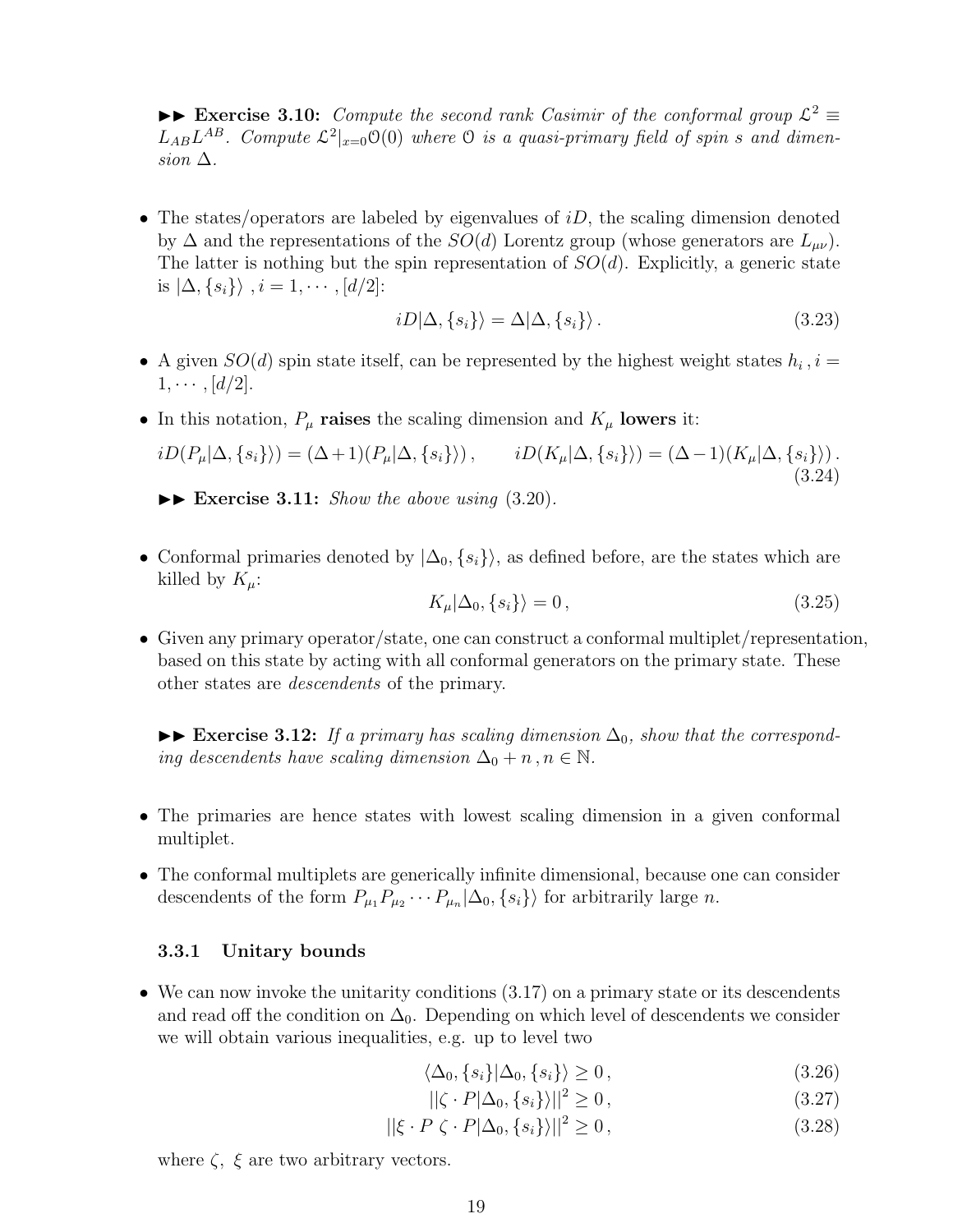• Let us explore the level one condition. Using  $P^{\dagger}_{\mu} = K_{\mu}$  and the  $[P_{\mu}, K_{\nu}]$  commutation in (3.20) and that  $|\Delta_0, \{s_i\}\rangle$  is a primary state we learn that

$$
\zeta_{\mu}^* \zeta_{\nu} \langle \Delta_0, \{s_i\} | (\Delta_0 \eta_{\mu\nu} - iL_{\mu\nu}) | \Delta_0, \{s_i\} \rangle \ge 0, \qquad (3.29)
$$

for any given  $\zeta_{\mu}$ .

•  $iL_{\mu\nu}$  is an operator which has  $SO(d)$  vector indices, as well as acting on  $SO(d)$  spin state  $|\{s_i\}\rangle$ . Therefore, it is a product of  $L = 1$  and  $L = S$  SO(*d*) generators, explicitly:

$$
iL_{\mu\nu} = V_{\mu\nu}^{ab} S_{ab} , \qquad V_{\mu\nu}^{ab} = i(\delta_{\mu}^{a} \delta_{\nu}^{b} - \delta_{\nu}^{a} \delta_{\mu}^{b}) ,
$$
  
\n
$$
\equiv L \cdot S
$$
  
\n
$$
= \frac{1}{2}(-L^{2} - S^{2} + (L + S)^{2}).
$$
\n(3.30)

where  $a, b = 1, \cdots d$ .

- Given a spin state *S*, we hence need to decompose  $1 \otimes S$  and compute  $(L + S)^2$  for this state.
- The BIGGEST eigenvalue of this decompose spin states, denoted by *ℓ***s**, will determine the bound on  $\Delta_0$ :

$$
\Delta_0 \ge \ell_s \,. \tag{3.31}
$$

- The rest is just a group and representation theory of *SO*(*d*) to arrive at the largest value of  $\ell_{\rm s}$  and obtain the bound. Here we just summarize the result. The details may be found in hep-th/9712074 and references therein.
- One can show that the above "level 1" analysis yields the unitarity bound on *nonscalar* states. For scalar (spin zero) states the level 1 analysis gives  $\Delta_0 \geq 0$ . One may then consider the "level 2" analysis for scalars to find

$$
\Delta_0(\Delta_0 - \frac{d-2}{2}) \ge 0.
$$

For non-scalar states level 2 or higher analysis does not yield any new condition.

- $\blacktriangleright\blacktriangleright$  **Exercise 3.13:** *Work out the above.*
- **Summary of the unitarity bounds in dimension** *d***:**

Scalar: 
$$
\Delta_0 \ge \frac{d-2}{2}
$$
, (3.32)

$$
\text{Spin } 1/2: \qquad \Delta_0 \ge \frac{d-1}{2}, \tag{3.33}
$$

$$
\text{Vector:} \qquad \Delta_0 \ge d - 1,\tag{3.34}
$$

**Antisymmetric**  $F_{\mu\nu}$ :  $\Delta_0 \ge d/2$ . (3.35)

The last item in the above corresponds to the field strength of a vector gauge field.

 $\blacktriangleright\blacktriangleright$  **Exercise 3.14:** *Work out the details of the analysis leading to the above bounds.*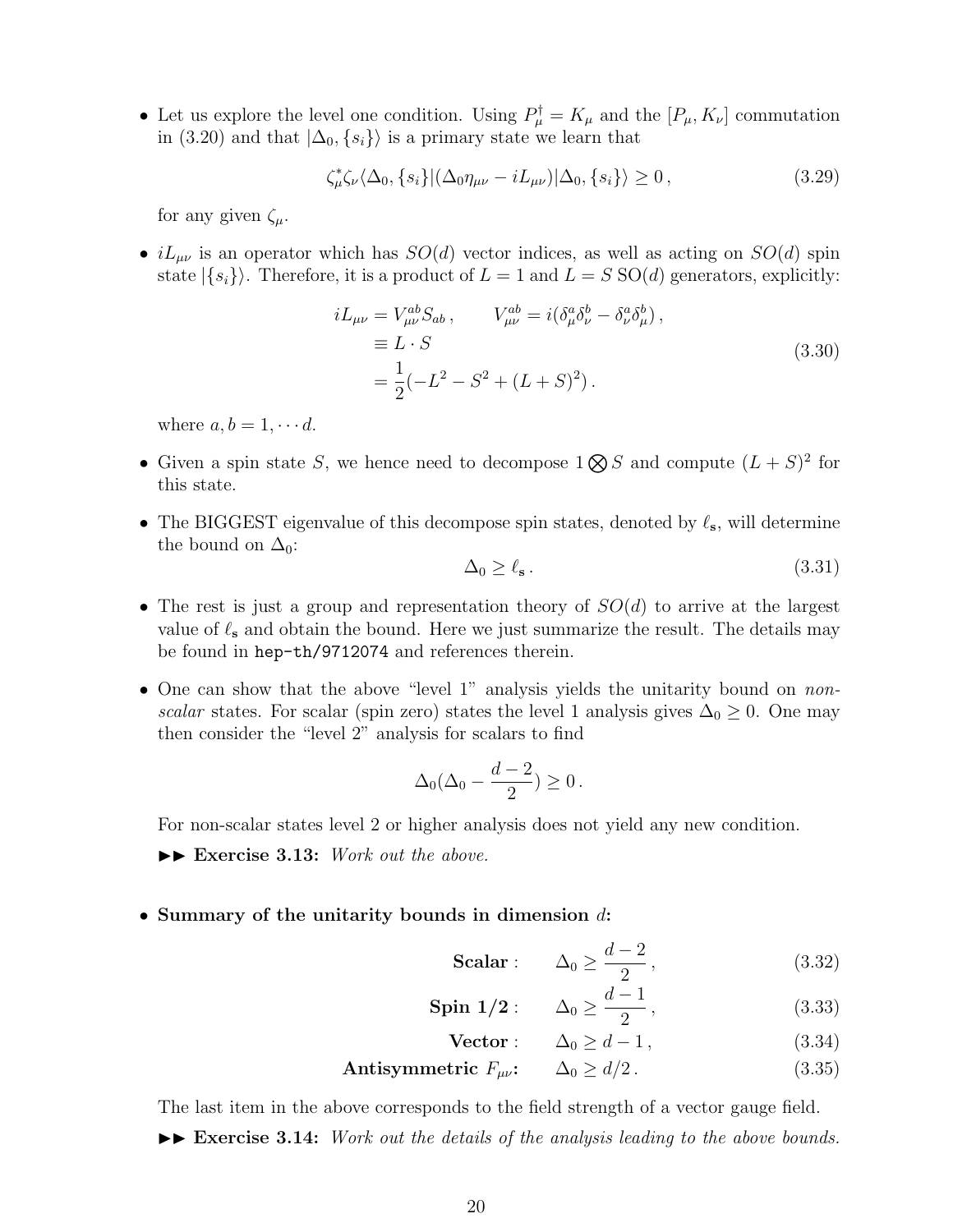$\blacktriangleright\blacktriangleright$  **Exercise 3.15:** If we denote the vector state *saturating* the unitarity bound by  $|J^{\mu}\rangle$ , show that  $P_{\mu}|J^{\mu}\rangle = 0$ . This establishes the fact that conformal "primary cur*rents" are conserved and will couple to gauge fields.*

 $\blacktriangleright$  **Exercise 3.16:** *Show that FREE fields in any dimension saturate the above bounds.*

**NOTE:** *Note that our group theory analysis is smart enough to distinguish the fact that the "vector" field by itself is not a physical state and we need to consider gauge invariant combinations like field strength. That is, the physical vectors does not correspond to gauge fields Aµ, but to their currents.*

 $\blacktriangleright\blacktriangleright$  **Exercise 3.17:** As argued earlier states of given scaling dimension cannot be *eigenstate of*  $P^2$ , unless we are dealing with massless states,  $P^2|\Delta_0, \{s_i\}\rangle = 0$ . Con*vince yourself that this statement is true for quasi-primaries or descendents alike. (Note however that only for free fields P* 2 *is the "mass".*

 $\blacktriangleright\blacktriangleright$  **Exercise 3.18:** *Given the above exercise, convince yourself that we may always deal with representations of the Lorentz little group associated with "massless" states,*  $SO(d-2)$ .

**NOTE:** *The above unitarity bounds* (3.32) *is nothing but the BF bound for mass of states on an*  $AdS_{d+1}$  *background. This is necessitated by the*  $AdS/CFT$ *; to come later....* 

• **Unitarity Bounds in the 2d case:** In the 2d case the states are labeled by *SL*(2*, R*)*×*  $SL(2, R)$  representations, which in turn are labeled by eigenvalues of  $L_0$  and  $\overline{L}_0$ .

 $\blacktriangleright \blacktriangleright$  **Exercise 3.19:** *If we denote the eigenvalues of*  $L_0$  *and*  $\overline{L}_0$  *by h and*  $\overline{h}$ *, respectively, show that the unitarity bound is*

$$
h \ge 0 \,, \qquad \bar{h} \ge 0 \,.
$$

*where in terms of*  $so(2, 2)$  *or*  $so(3, 1)$  *quantum numbers, scaling dimension*  $\Delta$  *and spin S, these are*

$$
\Delta = h + \bar{h}\,, \qquad S = h - \bar{h}\,.
$$

• We will return to 2d conformal algebra representations later on when we introduce the notion of central charge and Virasoro algebra. The central charge is not a geometrical notion and is a characteristic of the CFT in question.

# **3.4 Classical Noether currents for conformal symmetry**

• Continuous global symmetries,

$$
\boxed{\phi(x) \to \phi'(x') = \Phi(\phi(x)), \quad x \to x'}, \quad S[\phi] = \int d^d x \mathcal{L}(\phi, \partial \phi, \dots; x) = S[\phi'],
$$
\n(3.36)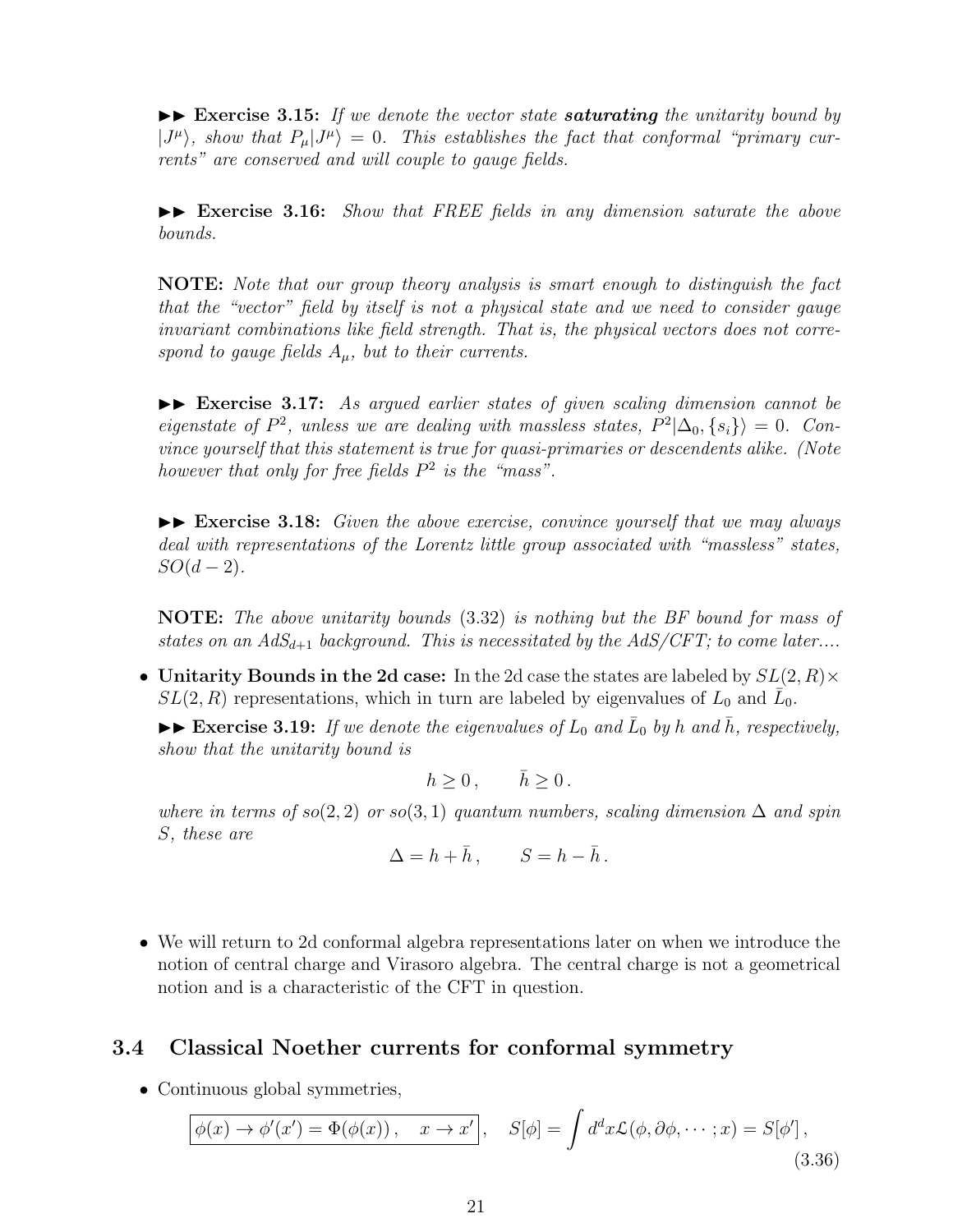lead to conserved Noether currents.

• To compute the Noether current consider *infinitesimal* transformations

$$
x^{\prime \mu} = x^{\mu} + \epsilon_a \frac{\delta x^{\mu}}{\delta \epsilon_a}, \qquad \phi'(x') = \phi(x) + \epsilon_a \frac{\delta \Phi}{\delta \epsilon_a}.
$$
 (3.37)

►► **Exercise 3.20:** *Compute*  $\delta \phi \equiv \phi'(x) - \phi(x)$ *.* 

• Invariance of action then leads to  $\partial_{\mu}J^{\mu}_{a}=0$ , where

$$
J_a^{\mu} = \left(\frac{\partial \mathcal{L}}{\partial(\partial_{\mu}\phi)}\partial_{\nu}\phi - \delta_{\nu}^{\mu}\mathcal{L}\right)\frac{\delta x^{\nu}}{\delta \epsilon_a} - \frac{\partial \mathcal{L}}{\partial(\partial_{\mu}\phi)}\frac{\delta \Phi}{\delta \epsilon_a}.
$$
 (3.38)

 $\blacktriangleright\blacktriangleright$  **Exercise 3.21:** *Work out the above.* 

• Given a conserved current one can define conserved charges *Q<sup>a</sup>*

$$
Q_a = \int d^{d-1}x J_a^0.
$$
 (3.39)

**NOTE:** *One may define the conserved current up to the divergence of a two-form.*

- **Conserved currents for conformal group in** *d >* 2**:**
	- $\triangleright$  **Exercise 3.22:** *For a CFT with primary fields*  $\phi_i$ *:*

*I. Work out the* Noether current for space-time translations, the energy-momentum tensor  $T_{\mu\nu}$ .

#### *II. Show that the Noether current for Lorentz transformations*

$$
\mathcal{L}_{\alpha\mu\nu} = T_{\alpha\mu} x_{\nu} - T_{\alpha\nu} x_{\mu} \,, \tag{3.40}
$$

*if Tµν is symmetric. Note that the angular momentum, may have an internal spin part*  $S_{\alpha\mu\nu}$  *and the "total angular momentum" should be conserved.* 

*III. Show that the conserved Noether current of rigid scaling is*

$$
J_{\mu} = T_{\mu\nu} x^{\nu},\tag{3.41}
$$

*where*  $T_{\mu\nu}$  *is the energy momentum tensor and defined as* 

$$
T_{\mu\nu} = -\frac{2}{\sqrt{g}} \frac{\delta S}{\delta g^{\mu\nu}}.
$$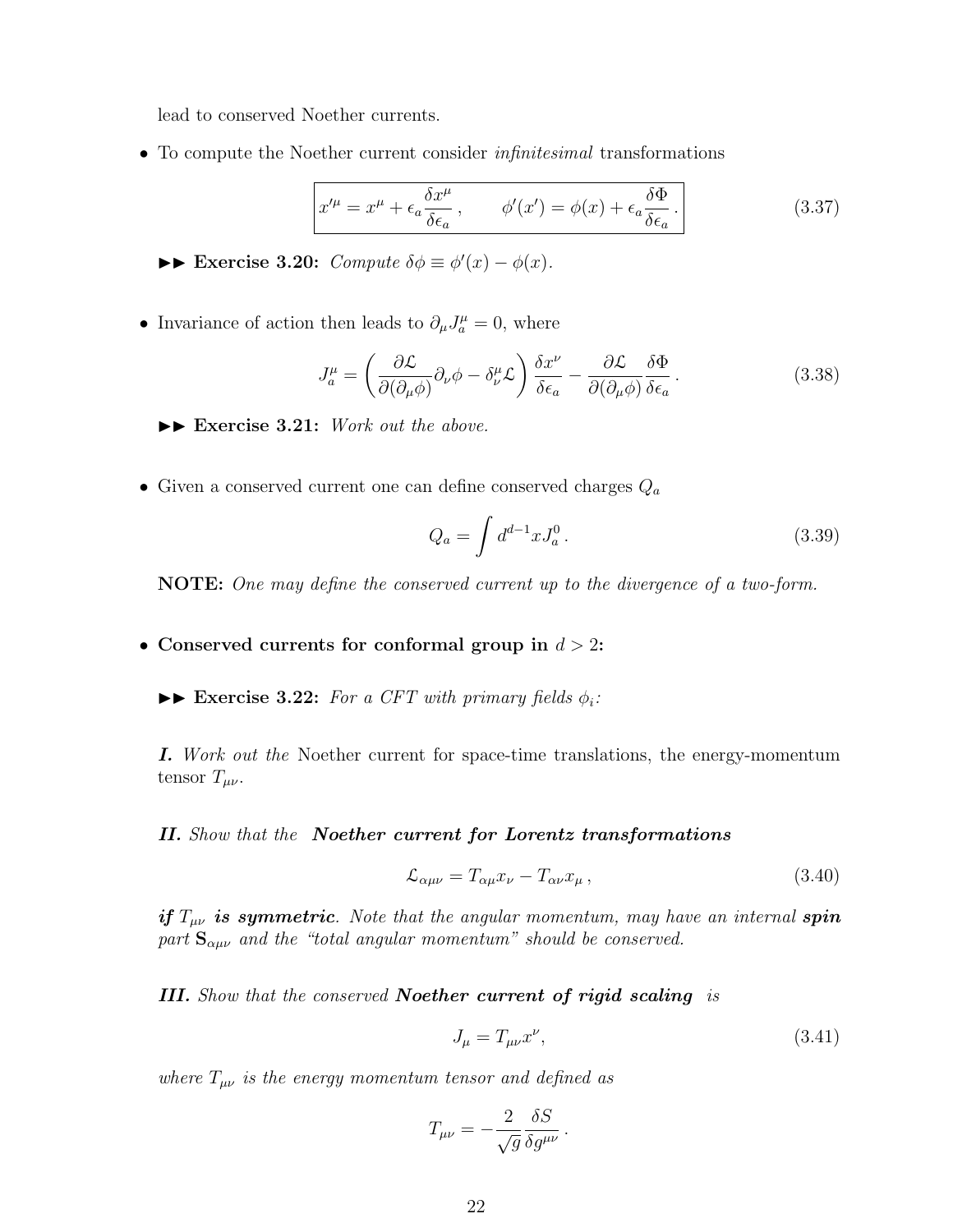*Show that conservation of*  $J_\mu$  *(i.e. scale invariance) implies*  $T^\mu_{\ \mu} = 0$ *, i.e. tracelessness of energy momentum tensor.*

*Argue whether in the above result we should have considered the "internal" part for the rigid scaling (the scaling dimension* ∆ *we discussed earlier).*

*IV. Show that the Noether current of special conformal transformations is*

$$
K_{\mu\nu} = T_{\mu\alpha} (2x_{\alpha}x_{\nu} - x^2 \delta_{\alpha\nu}). \tag{3.42}
$$

*V. Show that*  $K_{\mu\nu}$  *is conserved if energy momentum conservation, Lorentz and scaling invariance holds.*

**HINT:** For the above exercises note the definition of the conformal transformation (2.4) and recall that  $T_{\mu\nu} \equiv -\frac{2}{\sqrt{g}} \frac{\delta S}{\delta g^{\mu\nu}}$ . Then, note that since we are dealing with a diffeomorphism, the conserved Noether current and charge for the conformal transformations is

$$
J_{conformal}^{\mu} = T^{\mu\nu}\xi_{\nu} , \qquad Q_{\xi} = \int d^3x \ T^{0\nu}\xi_{\nu} , \qquad (3.43)
$$

where for our case  $\xi_{\nu}$  is given in (2.8).

**NOTE:** *As implied by V. part of the above exercise, it seems that, at least at classical level and when we ignore the internal parts of conformal generators (like spin and*  $\Delta$ ), *Poincar´e and scaling invariance is enough for full conformal invariance. Whether this result continues to be true when we consider the internal parts and quantum effects has prompted many researches and studies in the literature. We will briefly discuss this later.*

# **3.5 Ward identities for conformal symmetry**

- The notion of symmetry, Noether current and charge defined above are classical. One may wonder if they remain at quantum level.
- There are some different and somewhat complementary ways to explore the above question, e.g.
- I. noting that all quantum effects are encoded in the (Wilsonian) effective action, the question of *anomaly* reduces to the invariance of effective action under the symmetry transformations (or perhaps a quantum corrected transformation).
- II. OR, recall that when a transformation (3.37) is a symmetry of a theory, all *n*-point functions should be invariant under that transformation

$$
\langle \mathcal{O}_1(x_1')\mathcal{O}_2(x_2')\cdots\mathcal{O}_n(x_n')\rangle = \langle \tilde{\mathcal{O}}_1(x_1)\tilde{\mathcal{O}}_2(x_2)\cdots\tilde{\mathcal{O}}_n(x_n)\rangle, \qquad (3.44)
$$

where

$$
\mathcal{O}_i(x') = \mathcal{O}_i[\phi(x')], \qquad \tilde{\mathcal{O}}_i(x) \equiv \mathcal{O}_i[\Phi(\phi(x))], \qquad (3.45)
$$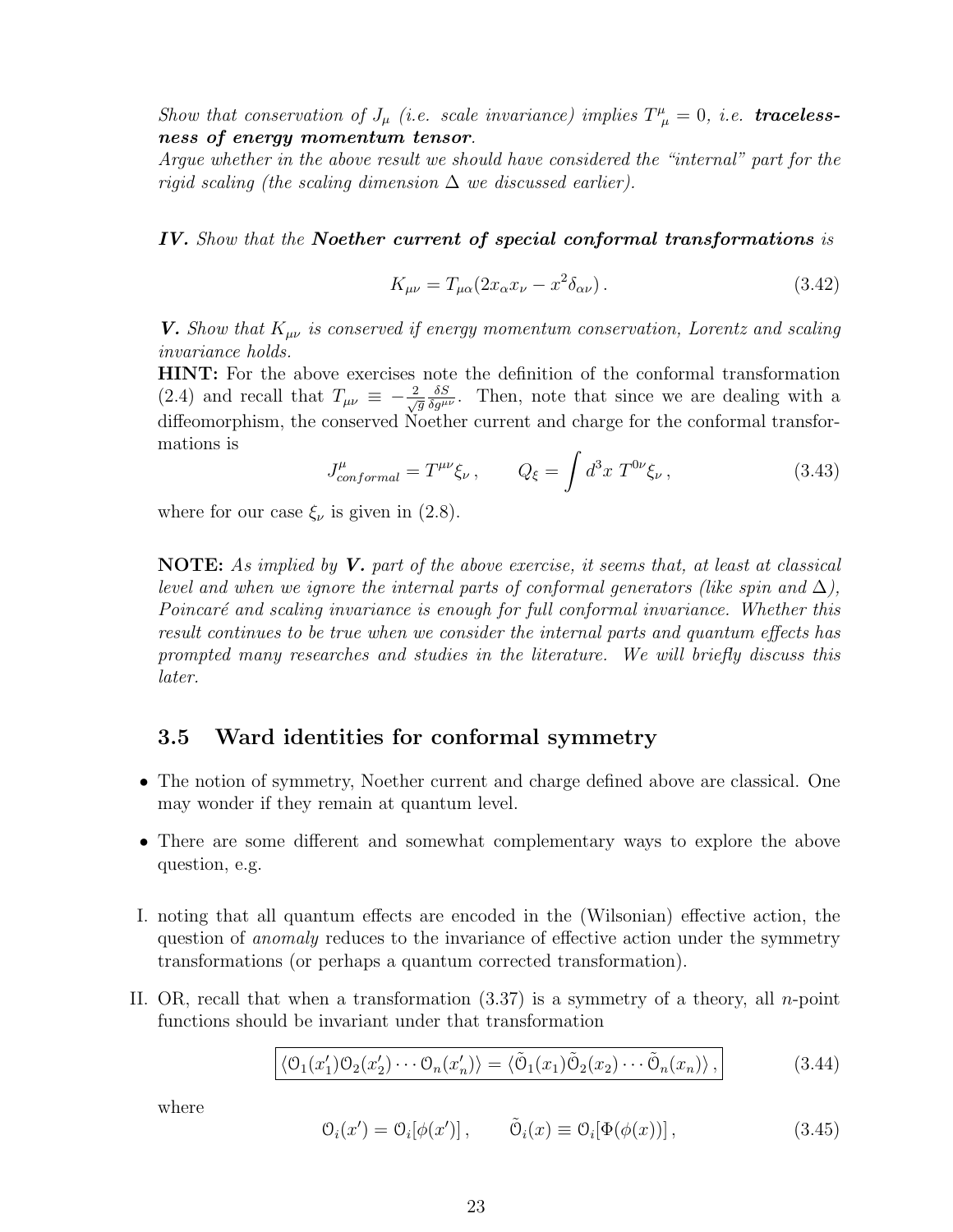and  $\Phi(\phi)$  is defined in (3.36). Note that operatorial form of  $\mathcal{O}_i$  are not necessarily the same.

#### II **Exercise 3.23:** *Show* (3.44)*.*

**HINT:** To show the above note that in the path integral we are integrating over ALL field configurations and  $\phi$  is the dummy variable inside path integral. What assumption about the path integral measure should be made?!

One may expand (3.44), recalling that

$$
S[\phi'] = S[\phi] + \int d^d x \partial_\mu J_a^\mu \epsilon_a(x) , \qquad D\phi = D\phi' . \qquad (3.46)
$$

**NOTE:** As in the Noether theorem we are assuming  $\epsilon_a = \epsilon_a(x)$  and will relax it later. **NOTE:** *The second equation above is an assumption.*

The RHS of (3.44) may now be expanded for infinitesimal symmetry generating transformations to obtain:

$$
\epsilon_a(x)\langle \delta_a(\prod \mathcal{O})\rangle = \int d^d x \ \partial_\mu \langle J_a^\mu(x)\mathcal{O}_1\mathcal{O}_2\cdots \mathcal{O}_n \rangle \epsilon_a(x) \,,\tag{3.47}
$$

where

$$
\epsilon_a(x)\delta_a(\prod \mathcal{O}) \equiv \mathcal{O}_1[\phi'(x_1)]\mathcal{O}_2[\phi'(x_2)]\cdots \mathcal{O}_n[\phi'(x_n)] - \mathcal{O}_1[\phi(x_1)]\mathcal{O}_2[\phi(x_2)]\cdots \mathcal{O}_n[\phi(x_n)].
$$

OR

$$
\delta_a(\prod \mathcal{O}) = \sum_{i=1}^n \mathcal{O}_1(x_1) \mathcal{O}_2(x_2) \cdots \left( \frac{\delta \mathcal{O}_i}{\delta \phi} \delta_a \phi \right) \Big|_{x=x_i} \cdots \mathcal{O}_n(x_n). \tag{3.48}
$$

**NOTE:** *Eq.*(3.47) *should be true for all*  $\epsilon_a(x)$ *. And hence one may drop*  $\epsilon_a$  *from both sides and formally obtain:*

$$
\langle \delta_a (\prod \mathcal{O}) \rangle = \partial_\mu \langle J_a^\mu(x) \mathcal{O}_1 \mathcal{O}_2 \cdots \mathcal{O}_n \rangle , \qquad (3.49)
$$

II **Exercise 3.24:** *Work out and simplify* (3.47) *for free field theory and when*  $\mathcal{O}_i = \phi(x_i)$  and for linear global transformations.

 $\blacktriangleright\blacktriangleright$  **Exercise 3.25:** *Integrate both sides of the above equation over x coordinate and simplify the equation. This equation may also be called Ward identity.*

III. OR, one may directly explore whether the conservation of Noether current  $\partial_{\mu}J^{\mu}_{a}=0$ holds IF  $J_\mu$  is viewed as a quantum operator. This operator equation holds IF

$$
\langle \partial_{\mu} J_a^{\mu}(x) X(x_1, x_2, \cdots, x_n) \rangle = \partial_{\mu} \langle J_a^{\mu}(x) X(x_1, x_2, \cdots, x_n) \rangle = 0 \quad \forall X, x_i \neq x. \tag{3.50}
$$

**NOTE:** It is important to remember that  $x \neq x_i$ , otherwise the above is not strictly *true. This is to avoid operator ordering issues in the local QFT's.*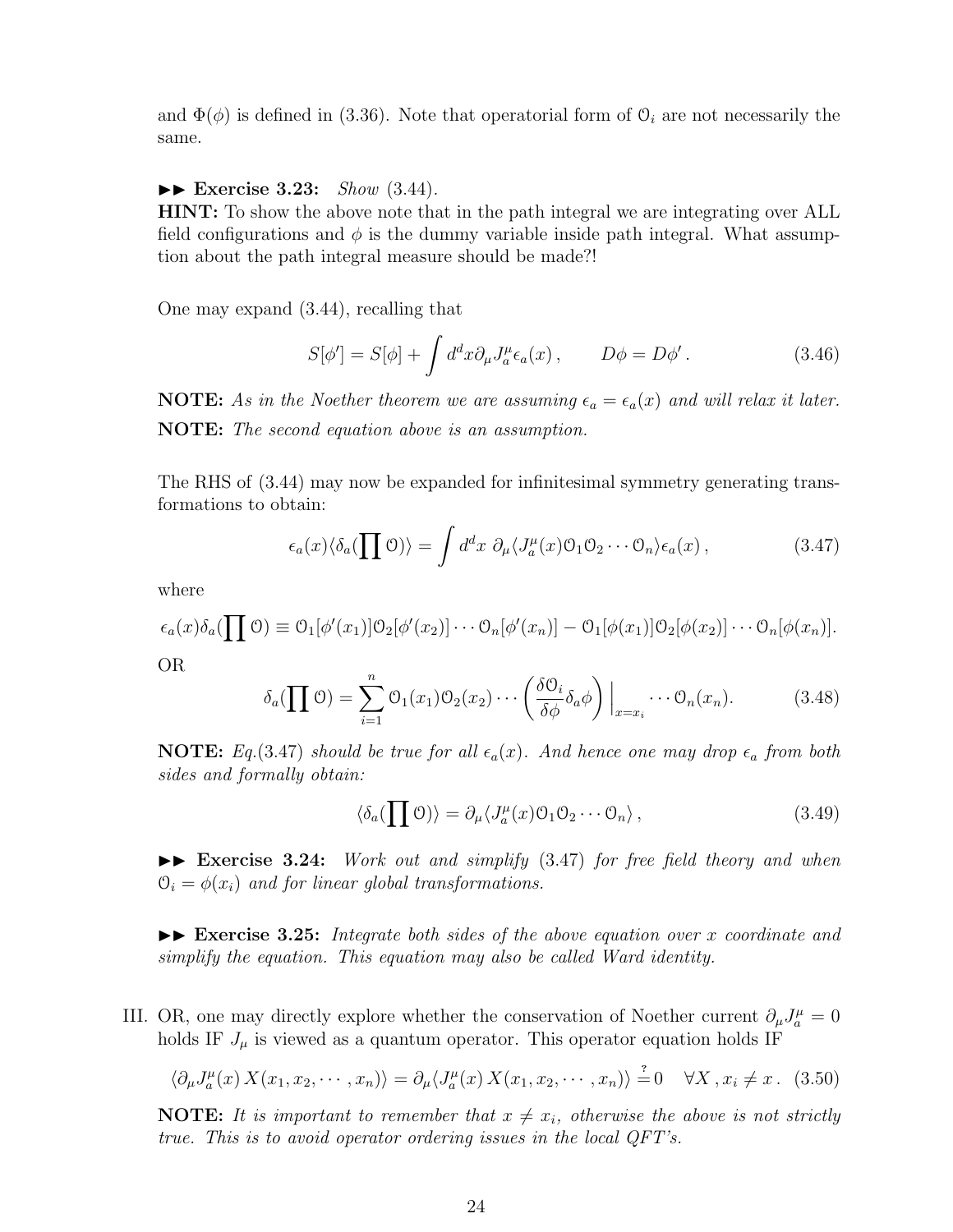II **Exercise 3.26:** *Show that* (3.50) *and* (3.44) *are basically equivalent.*

The above is the Ward identity in a compact and general form.

 $\blacktriangleright\blacktriangleright$  **Exercise 3.27:** *Work out the above Ward identity for a free field theory and for*  $X = \phi(x_1)\phi(x_2)\cdots\phi(x_n)$  and when for linear transformations  $\delta\phi = \epsilon_a G_a \phi$ .

#### **3.5.1 Ward identities for conformal group in** *d >* 2

• The above arguments was for a general symmetry, we may now restrict our attention to the conformal group. We hence start with the currents worked out in exercise **3.22** and consider translations, Lorentz transformation, dilation and special conformal transformations separately.

II **Exercise 3.28:** *Ward identity for energy-momentum conservation: Work out and simplify the Ward identity* (3.49) *and/or* (3.50) *for the energy-momentum tensor which is the conserved current for spacetime translations. Note that for this case*  $\delta \mathcal{O} = -\epsilon^{\mu} \partial_{\mu} \mathcal{O}.$ 

**Answer:**

$$
\partial_{\mu} \langle T^{\mu\nu}(x) \mathcal{O}_1(x_1) \mathcal{O}_2(x_2) \cdots \mathcal{O}_n(x_n) \rangle = - \sum_{i=1}^n \delta(x - x_i) \frac{\partial}{\partial x_i^{\nu}} \langle \mathcal{O}_1(x_1) \mathcal{O}_2(x_2) \cdots \mathcal{O}_n(x_n) \rangle.
$$
\n(3.51)

II **Exercise 3.29:** *Suppose that we have a QFT with partition function* Z *and generating functional* W*:*

$$
\mathcal{Z}[g] = \int [D\phi]_g \ e^{-S[\phi;g]}, \qquad \mathcal{W} = -\ln \mathcal{Z},
$$

*where g is the background metric which is treated as a "classical" field. Show that*

$$
\langle T^{\mu\nu} \rangle = -\frac{2}{\sqrt{g}} \frac{\delta \mathcal{W}[g]}{\delta g^{\mu\nu}}.
$$
\n(3.52)

*Discuss on metric dependence of the measure*  $[D\phi]_q$ *.* 

# $\blacktriangleright\blacktriangleright$  Exercise 3.30: *Ward Identity for angular momentum conservation: If*

$$
\delta \mathcal{O} = -\epsilon^{\mu\nu} [(x_{\mu}\partial_{\nu} - x_{\nu}\partial_{\mu}) + \mathbf{S}_{\mu\nu}] \mathcal{O}
$$

*then work out the angular momentum ward identity*

$$
\langle T^{[\mu\nu]}(x)\mathcal{O}_1(x_1)\mathcal{O}_2(x_2)\cdots\mathcal{O}_n(x_n)\rangle = -\sum_{i=1}^n \delta(x-x_i)\mathbf{S}_i^{\mu\nu}\langle\mathcal{O}_1(x_1)\mathcal{O}_2(x_2)\cdots\mathcal{O}_n(x_n)\rangle,
$$
\n(3.53)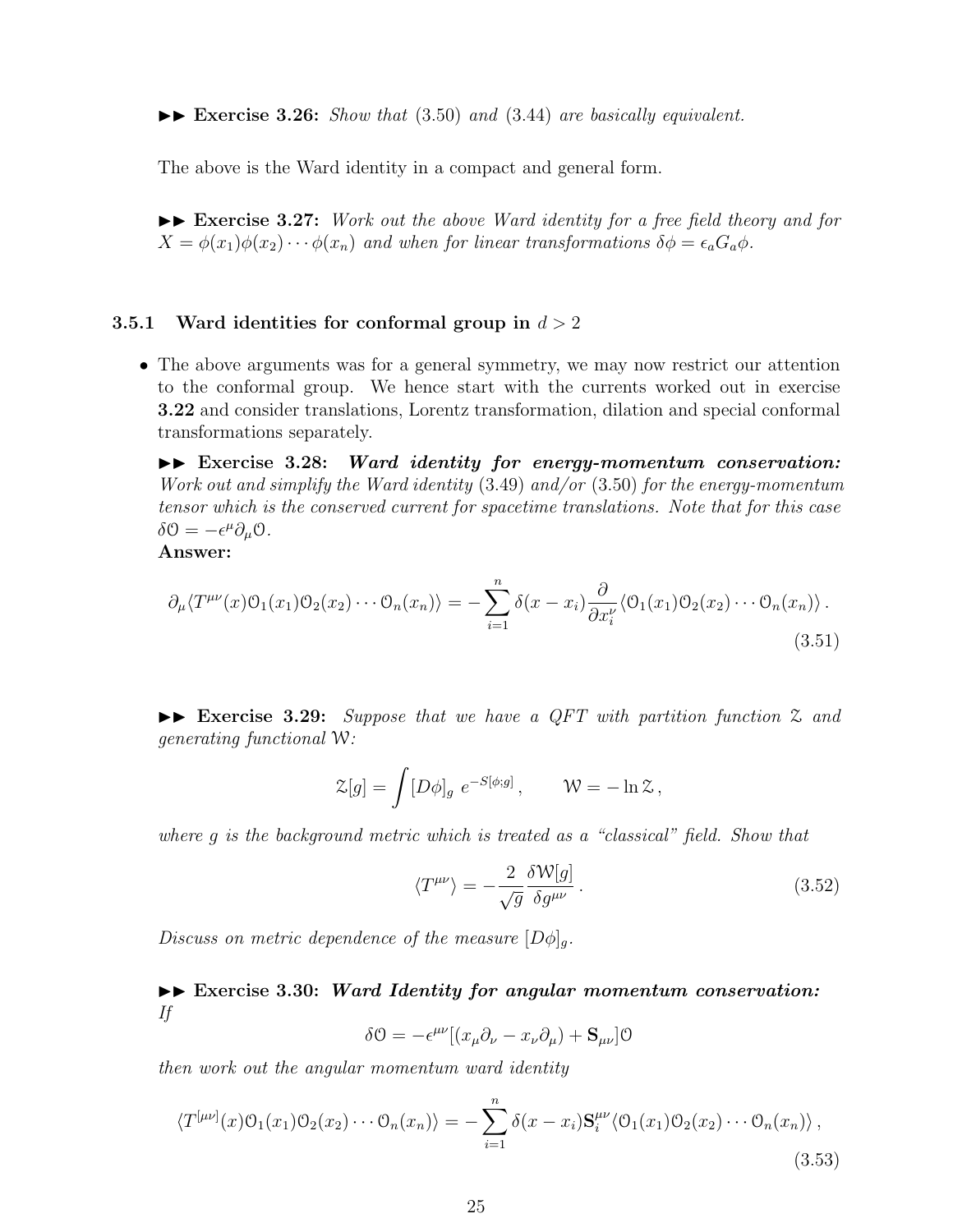*where*  $S_i^{\mu\nu}$  $\int_i^{\mu\nu}$  *is the spin of operator*  $\mathcal{O}_i$  *and*  $T^{[\mu\nu]} = T^{\mu\nu} - T^{\nu\mu}$  *is the antisymmetric part of T.*

II **Exercise 3.31:** *Ward Identity for rigid scaling (dilation) symmetry: For operators of given scaling dimension:*

$$
\delta\Theta_i = -(x^\mu \partial_\mu + \Delta_i)\Theta_i\,,
$$

*show that the Ward identity becomes*

$$
\langle T_{\mu}^{\mu}(x)\mathcal{O}_1(x_1)\mathcal{O}_2(x_2)\cdots\mathcal{O}_n(x_n)\rangle = -\sum_{i=1}^n \delta(x-x_i)\Delta_i \langle \mathcal{O}_1(x_1)\mathcal{O}_2(x_2)\cdots\mathcal{O}_n(x_n)\rangle, (3.54)
$$

*where in the above* (3.51) *has been used.*

**NOTE:** *The scale invariance, like other continuous symmetries, may be anomalous. One way to check this is to compute ene.mom. tensor using effective action. We will return to scaling anomaly, usually called "trace anomaly" later.*

**NOTE:** *If* (3.54) *is not satisfied for all* O*<sup>i</sup> then scaling symmetry is anomalous; we have trace anomaly.*

 $\blacktriangleright$  **Exercise 3.32:** *Work out the Ward identity for special conformal transformations. Does it reduce to scaling and Poincar´e invariance Ward identities?*

**NOTE:** *The answer to the above together with* (3.51) *and* (3.54) *provide Ward identities for the conformal symmetry.*

• One may try to repeat the above in the canonical language and in terms of operators, rather than path integral. In this case the Noether charge *Q<sup>a</sup>* turns to an operator defined on the QFT Hilbert space. The field transformation in this case can be written as

$$
\delta_a \Phi = \frac{\delta \Phi'(x')}{\delta \epsilon_a} = i[Q_a, \Phi]. \tag{3.55}
$$

II **Exercise 3.33:** *Show the above.*

# **3.6 Conformal invariance and QFT correlation functions,** *d >* 2

• Let us suppose that we have a conformally invariant theory and  $\mathcal{O}_i$  be its quasi-primary operators of scaling dimension  $\Delta_i$ .

 $\triangleright$  **Exercise 3.34:** *Show that*  $\partial_{\mu} \partial_{i}$  *is an operator with scaling dimension*  $\Delta_{i} + 1$ *, while not necessarily a quasi-primary operator.*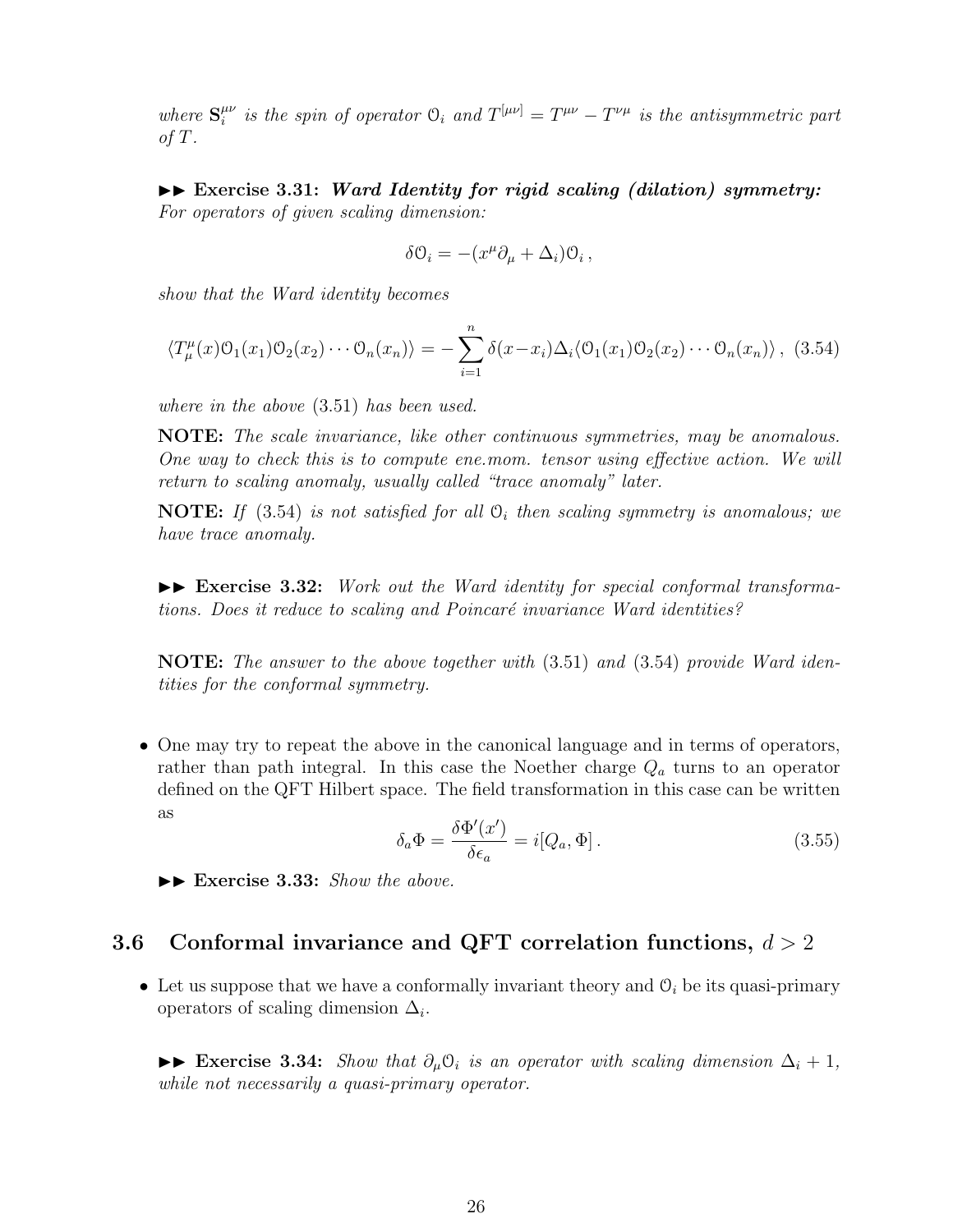• Under a general conformal transformations  $x \to x' = x'(x)$ ,

$$
\mathcal{O}_i(x) \to \mathcal{O}'_i(x') = \left| \frac{\partial x'}{\partial x} \right|^{-\Delta_i} \mathcal{O}_i(x).
$$
\n(3.56)

If operators  $O_1$  and  $O_2$  are **Lorentz scalars**, the translation invariance implies

$$
\langle \mathcal{O}_1(x_1)\mathcal{O}_2(x_2)\rangle = f(|x_1 - x_2|),
$$

where  $f$  is a scalar function.

 $\blacktriangleright\blacktriangleright$  **Exercise 3.35:** *Similar result also holds for non-scalar operators. Argue that*  $\langle 0_1 0_2 \rangle$  *is in general non-zero IFF*  $0_1$  *and*  $0_2$  *are in the same Lorentz Rep. Work out the most general form of two point function when* O *are spinor or vector. For a reference discussing this, e.g. see H. Osborn and A. C. Petkou, Annals Phys. 231, 311 (1994) [arXiv:hep-th/9307010].*

Then invariance under rigid scaling implies that

$$
\langle \mathcal{O}_1(\lambda x_1)\mathcal{O}_2(\lambda x_2)\rangle = \lambda^{-\Delta_1+\Delta_2} \langle \mathcal{O}_1(x_1)\mathcal{O}_2(x_2)\rangle
$$

and hence

$$
\langle \mathcal{O}_1(x_1)\mathcal{O}_2(x_2)\rangle = \frac{C_{12}}{|x_1 - x_2|^{\Delta_1 + \Delta_2}}.\tag{3.57}
$$

Next, we use invariance under special conformal transformations:

$$
\langle \mathcal{O}_1(x_1') \mathcal{O}_2(x_2') \rangle = \left| \frac{\partial x'}{\partial x} \right|_{x=x_1}^{-\Delta_1/d} \left| \frac{\partial x'}{\partial x} \right|_{x=x_2}^{-\Delta_2/d} \langle \mathcal{O}_1(x_1) \mathcal{O}_2(x_2) \rangle \tag{3.58}
$$

where

$$
\left|\frac{\partial x'}{\partial x}\right| = \frac{1}{(1 - 2b \cdot x + b^2 x^2)^d}.
$$

Therefore,

$$
\langle \mathcal{O}_1(x_1) \mathcal{O}_2(x_2) \rangle = \begin{cases} \frac{N_{12}}{|x_1 - x_2|^{2\Delta_1}} & \Delta_1 = \Delta_2 \\ 0 & \Delta_1 \neq \Delta_2 \end{cases}
$$
(3.59)

**NOTE:** *Scale invariance does not imply*  $\Delta_1 = \Delta_2$  *in* (3.57)*.* 

#### $\blacktriangleright\blacktriangleright$  **Exercise 3.36:** *Complete the steps of the above computation.*

**NOTE:** *The above analysis is for the Euclidean theory. In the Lorentzian signature* (3.59) *is rewritten as*

$$
\langle T(\mathcal{O}_1(x_1)\mathcal{O}_2(x_2))\rangle = \begin{cases} \frac{N_{12}}{|(x_1-x_2)^2 + i\epsilon|^{2\Delta_1}} & \Delta_1 = \Delta_2\\ 0 & \Delta_1 \neq \Delta_2 \end{cases}
$$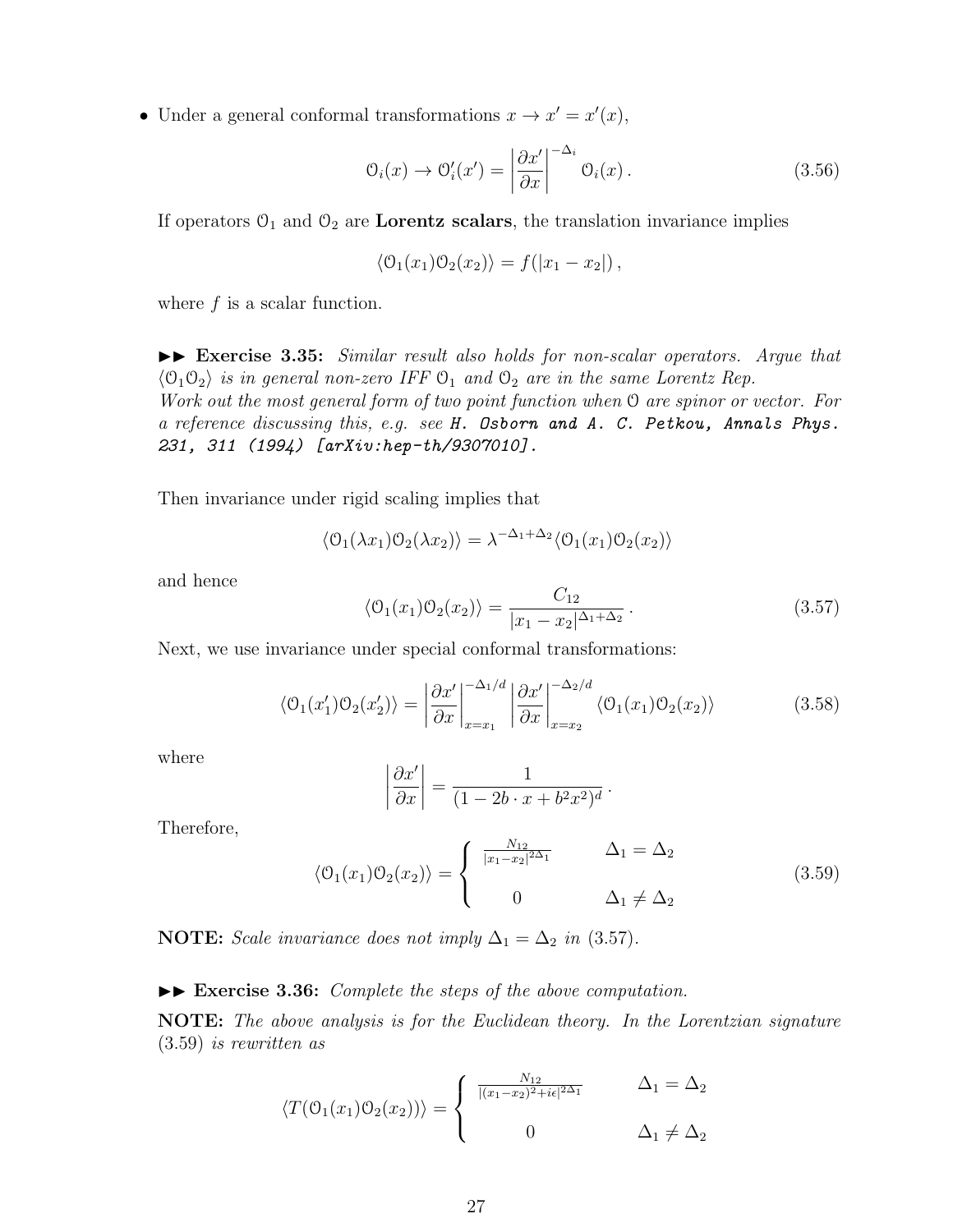• Similarly one can work out the three point function:

$$
\langle \mathcal{O}_1(x_1)\mathcal{O}_2(x_2)\mathcal{O}_3(x_3)\rangle = \frac{C_{123}}{|x_1 - x_2|^c |x_1 - x_3|^b |x_2 - x_3|^a},
$$

where scale invariance implies  $a + b + c = \Delta_1 + \Delta_2 + \Delta_3$ . Invariance under special conformal transformations leads to

$$
b + c = 2\Delta_1
$$
,  $a + c = 2\Delta_2$ ,  $a + b = 2\Delta_3$ .

 $\blacktriangleright\blacktriangleright$  **Exercise 3.37:** *Work out the above.* 

Finally, we obtain

$$
\langle \mathcal{O}_1(x_1)\mathcal{O}_2(x_2)\mathcal{O}_3(x_3)\rangle = \frac{C_{123}}{|x_1 - x_2|^{\Delta_1 + \Delta_2 - \Delta_3}|x_1 - x_3|^{\Delta_1 + \Delta_3 - \Delta_2}|x_2 - x_3|^{\Delta_2 + \Delta_3 - \Delta_1}}.
$$
\n(3.60)

• The spacetime dependence of higher point functions is not fixed by conformal invariance, because we have conformal invariant *cross-ratios*. For these cases the spacetime dependence is hence fixed to be functions of these crossratios.

II **Exercise 3.38:** *Show that the four point function is restricted to*

$$
\langle \mathcal{O}_1(x_1)\mathcal{O}_2(x_2)\mathcal{O}_3(x_3)\mathcal{O}_4(x_4)\rangle = F(R_1, R_2) \prod_{i
$$

*where*

$$
R_1 = \frac{|x_1 - x_2||x_3 - x_4|}{|x_1 - x_3||x_2 - x_4|}, \qquad R_2 = \frac{|x_1 - x_2||x_3 - x_4|}{|x_2 - x_3||x_1 - x_4|},
$$

 $and \Delta = \sum_{i=1}^{4} \Delta_i$ .

### **3.6.1 Scale vs. conformal invariance**

- One of the questions which has been asked but is still an open question in general, is the relation between scale and conformal invariance in QFT's.
- This question is interesting because QFTs at RG fixed points are scale invariant and one would naturally like to know if they are also conformal invariant.
- As discussed earlier (*cf.* exercise 3.14) at classical level conservation of the Noether conserved current associated with special conformal transformations follows from the Poincaré and scale invariance. That is, classically scale+Poincaré invariance results in conformal invariance.

II **Exercise 3.39:** *Does Ward identity for special conformal transformations also follow from the Ward identities of Poincaré +scaling, i.e.*  $(3.51)$ ,  $(3.53)$  *and*  $(3.54)$ ?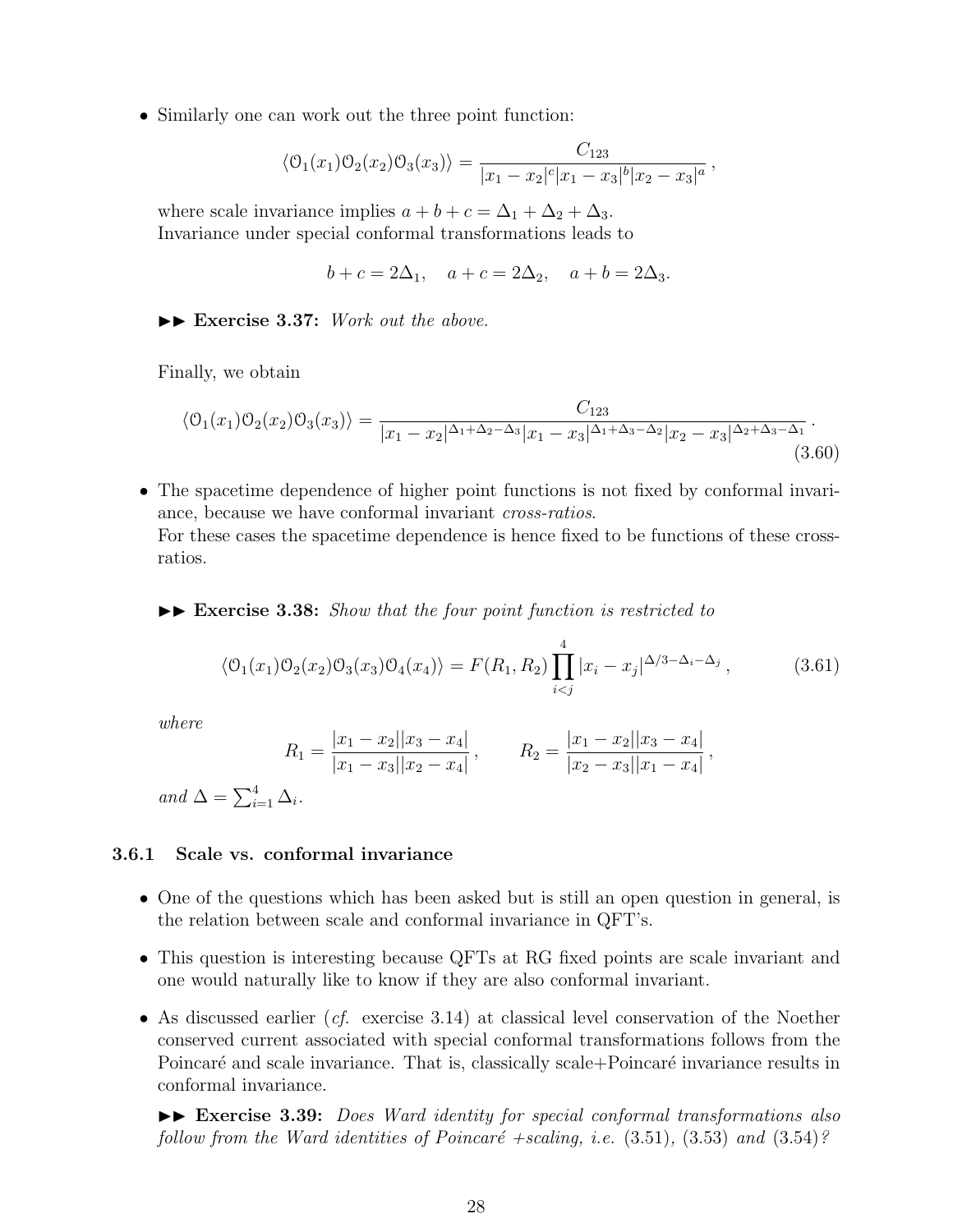- On the other hand, as discussed above spacetime dependence of correlation functions, including 2pt or 3pt functions is fixed once we use full conformal invariance and not just scaling.
- So one may wonder whether scale  $+Poincaré$  invariance implies conformal invariance.
- In the 2d case, we have the Zamolodchikov-Polchinski theorem proving that any 2d QFT with properties
	- **– Unitarity**,
	- **– Poincar´e invariance (relativistic causality)**,
	- **– discrete spectrum in scaling dimension**,
	- **– unbroken scale invariance**,

is necessarily a CFT.

```
Ref: A. B. Zamolodchikov, JETP Lett. 43 (1986) 730 [Pisma Zh. Eksp. Teor.
Fiz. 43 (1986) 565].
J. Polchinski, Nucl. Phys. B 303, 226 (1988).
```
• In the context of 2d and 4d QFT's it has been shown that [Y. Nakayama, arXiv:1302.0884]:

*....As of January 2013, our consensus is that there is no known example of scale invariant but non-conformal field theories in d=4 under the above mentioned five assumptions...*

- One may relax either of the above four assumptions and try to construct examples of scale and Poincaré invariant QFTs which are NOT CFTs.
- Such examples in 2d has been studied.
- 3d example: *Wilson-Fisher fixed point and conformal invariance of 3d Ising?!* K. G. Wilson and M. E. Fisher, Phys. Rev. Lett. 28, 240 (1972); S. Rychkov, arXiv:1111.2115 [hep-th].
- See for discussions and examples [arXiv:1302.0884] and for more recent developments [arXiv:1309.2921, arXiv:1309.4095, arXiv:1402.3208, arXiv:1402.6322, arXiv:1402.7346 ].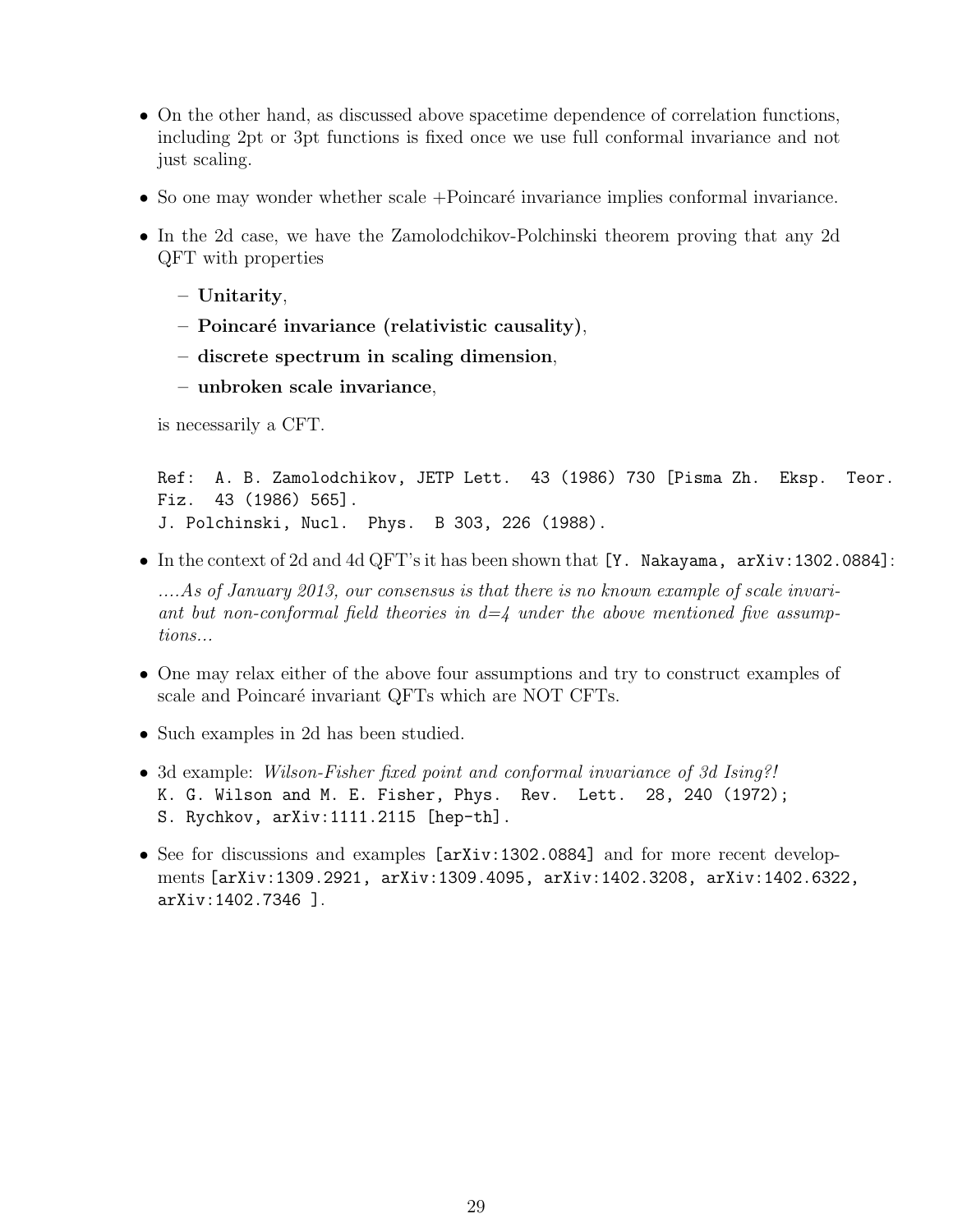# **4 2d conformal symmetry and 2d CFTs**

- So far we mainly discussed conformal group and its representations in *d >* 2 dimensions. In the 2d case we have the peculiar feature that the conformal group is infinite dimensional.
- The conformal group in 2d is generated by two copies of meromorphic coordinate transformations and their generators satisfy two copies of the Witt algebra, one for right movers and one for left movers.
- Witt algebra has an *SL*(2*, R*) subgroup, and hence 2d conformal group has *SL*(2*, R*)*×*  $SL(2, R) \simeq SO(3, 1)$  subalgebra.
- Witt algebra admits a *central extension*. This centrally extended Witt algebra is called *Virasoro* algebra:

$$
[L_n, L_m] = (n - m)L_{m+n} + \frac{c}{12}n(n^2 - 1)\delta_{m+n}.
$$
\n(4.1)

**c** is the central charge.

- The central charge **c**, unlike the *Ln*'s do not have a direct coordinate interpretation; it is a property of the 2d CFT.
- A generic 2d CFT is hence invariant under two copies of Virasoro algebra. The associated left and right central charges  $c$  and  $\bar{c}$  can be different.

**NOTE:** *The central charge* **c** *does not appear in the SL*(2*, R*) *part of Virasoro generated by*  $L_0, L_+$ *.* 

II **Exercise 4.1:** *Show under*

$$
L_n \to \mathcal{L}_n = L_n + x_n, \qquad (4.2)
$$

where  $x_n$  are some commuting operators. The  $[L_n, x_m]$  commutators such that the al*gebra of*  $\mathcal{L}_n$  *reduces to the Witt algebra.* 

*Hint: Use the ansatz*  $[L_n, x_m] = Ax_{m+n} + B\delta_{m+n}$  *and find A, B coefficients.* 

• We will return to the physical meaning of the central charge **c** in section 4.6.1.

# **4.1 Representations of the 2d conformal group**

- Since in this case the group is infinite dimensional the story will be different and representations are also infinite dimensional, in general.
- The states in the irreps of Witt algebra may be labeled by eigenvalues of  $L_0$  (which is nothing but the scaling dimensions.).
	- $\blacktriangleright\blacktriangleright$  **Exercise 4.2:** *Discuss why*  $L_0$  *is special.*
	- II **Exercise 4.3:** *Does Witt algebra admit second rank Casimirs?*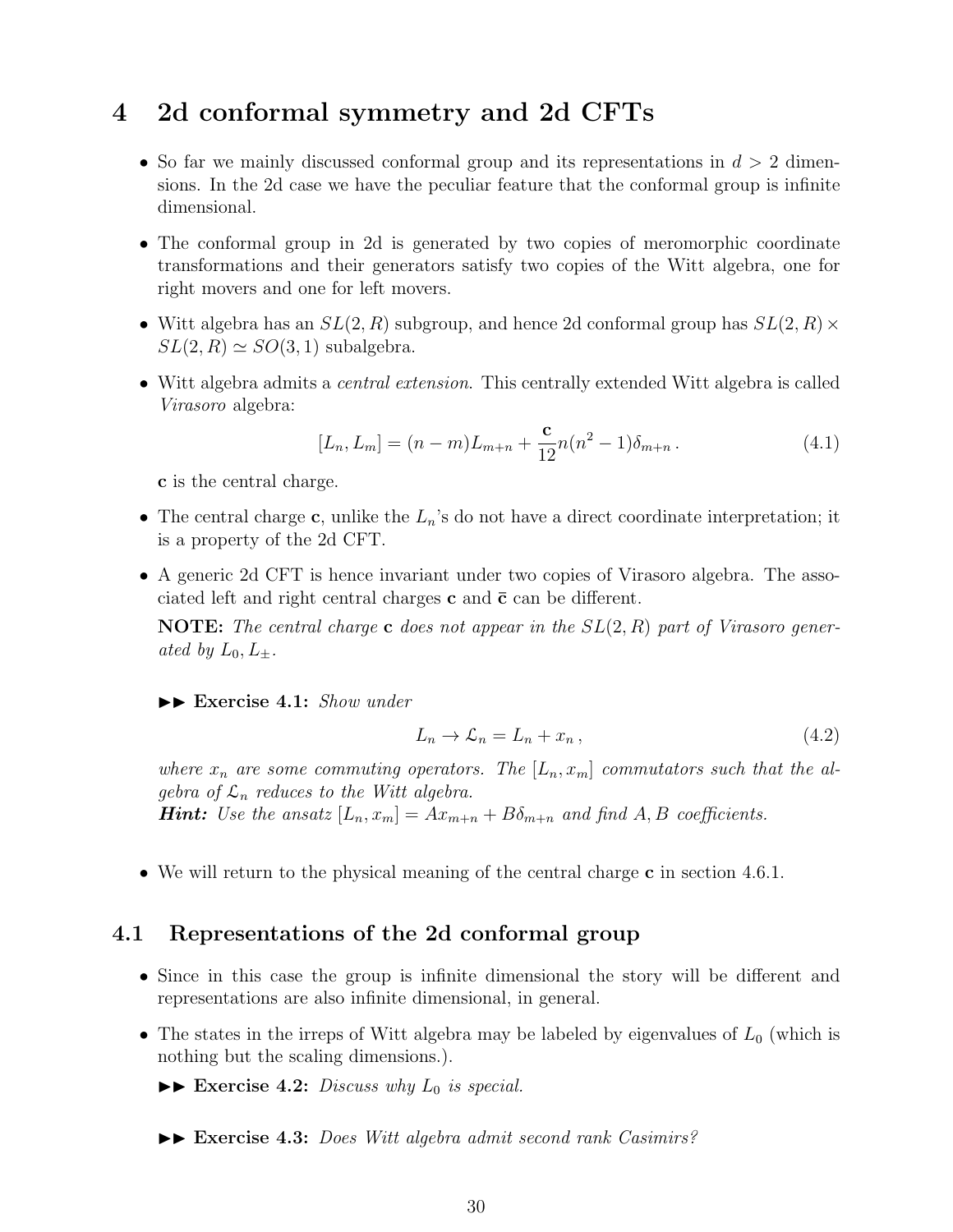• As *d >* 2 case, one may define the notion of *quasi-primary* fields. In 2d, however, the *quasi-primary* fields are labels by eigenvalues of  $L_0$  and  $\overline{L}_0$ , respectively the *holomorphic and anti-holomorphic* (or equivalently *left and right*) conformal weights  $h, h$ :

$$
\phi(z,\bar{z}) \to \phi'(w,\bar{w}) = \left(\frac{\partial w}{\partial z}\right)^{-h} \left(\frac{\partial \bar{w}}{\partial \bar{z}}\right)^{-\bar{h}} \phi(z,\bar{z}), \qquad z \to w = w(z), \bar{z} \to \bar{w} = \bar{w}(\bar{z}), \tag{4.3}
$$

where  $w(z)$  in the above denotes the  $SL(2, C)$  transformations.

**NOTE:** *Under 2d rigid scaling the field has weight*  $\Delta = h + \bar{h}$  *and under rotation*  $eigenvalue$  (spin)  $S = h - \bar{h}$ .

• *Primary fields* are a subset of quasi-primary fields which under *any* generic infinitesimal meromorphic diffeomorphism

$$
z \to z + \xi(z), \qquad \bar{z} \to \bar{z} + \bar{\xi}(\bar{z}),
$$

transform as

$$
\phi(z,\bar{z}) \to \phi'(z,\bar{z}) = \phi(z,\bar{z}) + \delta\phi \,, \quad \delta\phi = -(h\partial\xi \phi + \xi\partial\phi) - (\bar{h}\bar{\partial}\bar{\xi} \phi + \bar{\xi}\bar{\partial}\phi) \,. \tag{4.4}
$$

**NOTE:** *The difference between primary and quasi-primary fields is that quasi-primary is defined only under the SL*(2*, C*) *sector.*

 $\triangleright$  **Exercise 4.4:** *Given a primary field*  $\phi$  *of conformal weights*  $(h, \bar{h})$ *, what is the conformal weights of ∂ϕ and* ¯*∂ϕ? What are their spin S and scaling dimension* ∆*?*

 $\triangleright$  **Exercise 4.5:** *Show that derivatives of primary field*  $\phi$  *for generic h,*  $\bar{h}$  *are NOT primaries. Are they quasi-primary? When these derivatives are primary?*

- Given a primary state (lowest weight state) of a 2d primary  $|h, \bar{h}\rangle$  multiplet is built by acting Virasoro generators on  $|h, h\rangle$ .
- Later on when we defined the conformal group as a symmetry of a QFT we will study another representation for the conformal algebra, based on the primary states and their (conformal) descendants.

#### **4.1.1 Unitary representations of the Virasoro algebra**

• In order to construct unitary reps we need to first construct a normalized *vacuum state |*0*⟩*. This state must be killed by the "global" part of the conformal group  $SL(2, C)$ . This is the "invertible" part of the 2d conformal algebra, the Virasoro algebra. Explicitly,

$$
L_0|0\rangle = 0, \ L_{\pm}|0\rangle = 0, \qquad \bar{L}_0|0\rangle = 0, \bar{L}_{\pm}|0\rangle = 0. \tag{4.5}
$$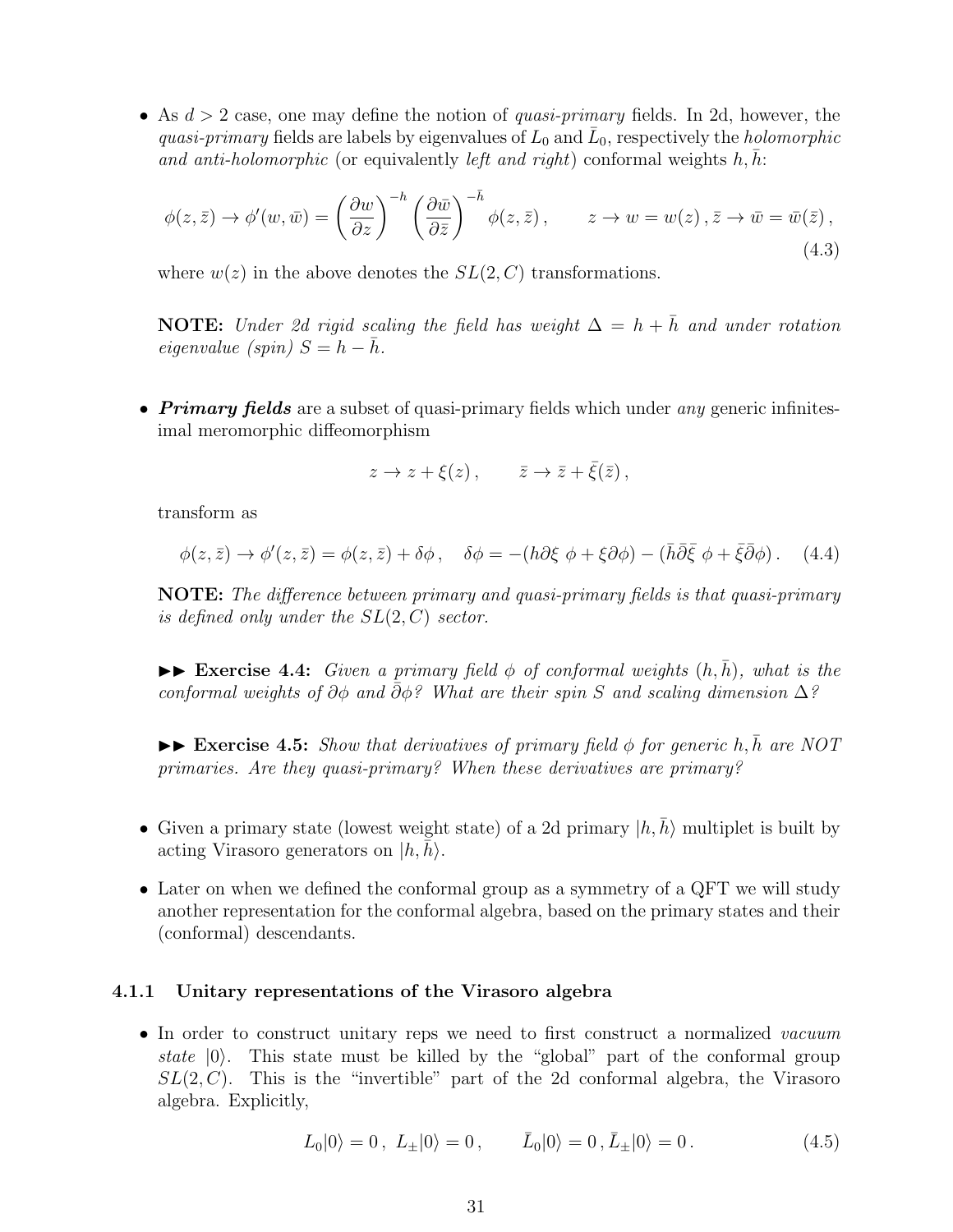• Next, we note that

$$
L_{-n} = L_n^{\dagger} \,,\tag{4.6}
$$

 $\triangleright$  **Exercise 4.6:** *Show the above using the Virasoro algebra.* and hence  $L_{-n}$ ,  $n > 0$  acts as a **raising** operator while  $L_n$ ,  $n > 0$  as **lowering** operator. We therefore, demand

$$
L_n|0\rangle = 0 \qquad n \ge -1. \tag{4.7}
$$

**NOTE:** *Compared to the*  $d > 2$  *case,*  $L_n$ ,  $n > 0$  *are all lowering operators like the*  $K_\mu$ *.* 

• If we demand non-negative norm for all *L−<sup>n</sup>|*0*⟩* states, we find

$$
||L_{-n}|0\rangle||^2 = \frac{\mathbf{c}}{12}n(n^2 - 1) \ge 0.
$$
 (4.8)

• So, unitarity of the CFT requires

$$
\boxed{\mathbf{c} \geq 0, \qquad \bar{\mathbf{c}} \geq 0,}
$$
\n
$$
\tag{4.9}
$$

and If **c** = 0 then  $||L_{-n}|0\rangle|| = 0$ .

- Descendents of vacuum, **the Verma module:**
	- **–** *L−<sup>n</sup>, n >* 1 does not kill the vacuum. Therefore one can consider a tower of states constructed from action of various combinations of  $L_n$ 's  $n \leq -2$  acting on *|*0*⟩*. The descendents of vacuum are called Verma module. A generic state in the Verma module is

$$
|\{n_i\}\rangle \equiv \prod_{i,n_i\geq 2} L_{-n_i}|0\rangle, \qquad n_i \geq n_j, i \leq j. \tag{4.10}
$$

 $\blacktriangleright\blacktriangleright$  **Exercise 4.7:** *Show that a generic state in the Verma module has scaling dimension*  $\sum_{i} n_i$ .

**–** One can hence distinguish various "levels" in the Verma module based on the scaling dimension of state; at level  $N = \sum n_i$  we have all descendents of vacuum with scaling dimension *N*.  $\blacktriangleright$  **Exercise 4.8:** *Compute how many descendents at level N are there.*

II **Exercise 4.9:** *Study orthogonality of states in the Verma module at a given level N.*

• After defining the vacuum state, we can construct the primary states. To this end, let us recall the operator-state correspondence: a primary state is the state generated by the action of a local primary operator of conformal weights  $(h, h)$  on the vacuum, i.e.

$$
|h,\bar{h}\rangle = \mathcal{O}(z=0)|0\rangle.
$$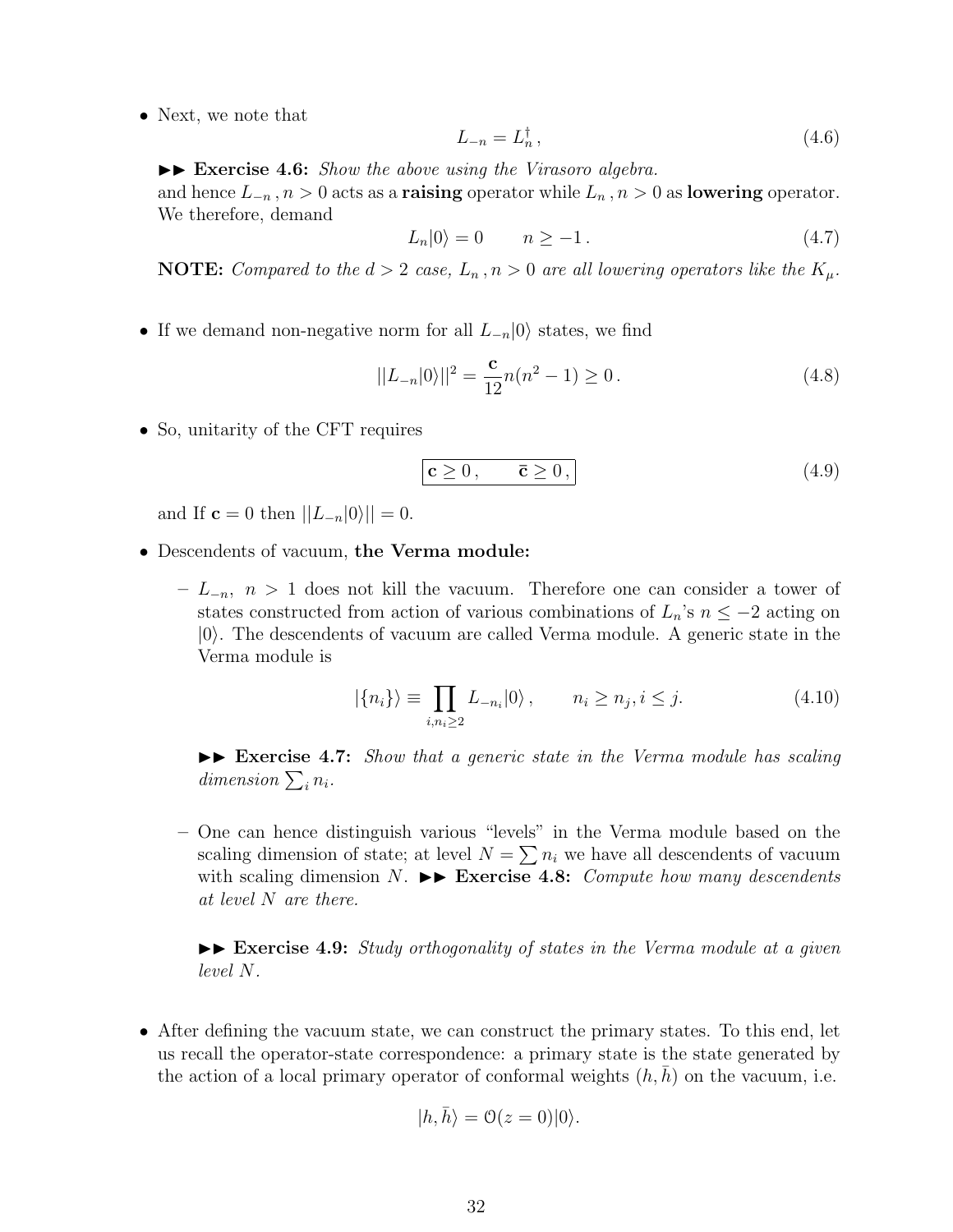• Using the definition of a primary operator and its behavior under conformal transformation  $(4.4)$ :

$$
\delta \mathcal{O} = -\left(h\partial \xi \mathcal{O} + \xi \partial \mathcal{O}\right) - \left(\bar{h}\bar{\partial}\bar{\xi} \mathcal{O} + \bar{\xi}\bar{\partial}\mathcal{O}\right),\tag{4.11}
$$

and  $(2.13)$  and  $(3.55)$  we obtain

$$
[L_n, \mathcal{O}(z, \bar{z})] = h(n+1)z^n \mathcal{O}(z, \bar{z}) + z^{n+1} \partial \mathcal{O}(z, \bar{z}),
$$
  
\n
$$
[\bar{L}_n, \mathcal{O}(z, \bar{z})] = \bar{h}(n+1)\bar{z}^n \mathcal{O}(z, \bar{z}) + \bar{z}^{n+1} \bar{\partial} \mathcal{O}(z, \bar{z}),
$$
\n(4.12)

for  $n > -1$ .

- ▶▶ Exercise 4.10: *Show the above.*
- ▶▶ Exercise 4.11: *How should* (4.12) *be modified for the Quasi-Primary states?*
- Finally we learn that:

$$
L_0|h,\bar{h}\rangle = h|h,\bar{h}\rangle, \qquad \bar{L}_0|h,\bar{h}\rangle = \bar{h}|h,\bar{h}\rangle, L_n|h,\bar{h}\rangle = 0, \qquad \bar{L}_n|h,\bar{h}\rangle = 0, \qquad n > 0.
$$
\n(4.13)

The above defines the primary states.

 $\blacktriangleright\blacktriangleright$  **Exercise 4.12:** In the same spirit as above, how should we define a quasi-primary *state?*

**NOTE:** Once again  $L_n, n > 0$  acts as the lowering operator and the primary is the *state which is killed by the lowering operators; it is the lowest weight states in its "family".*

 $\blacktriangleright \blacktriangleright$  **Exercise 4.13:** *Show unitarity condition for any primary state*  $|h, \bar{h}\rangle$  *is*  $h, \bar{h} \geq 0$ *.* 

#### • **Descendents of a primary:**

**–** As pointed out above number of lowering and raising operators in the 2d conformal algebra is infinite. Therefore, there are many different ways to construct descendents of a given primary state. As in the Verma module, the descendents may be labeled by their conformal weights, e.g.

$$
|\{n_i\};h,\bar{h}\rangle \equiv \prod_i L_{-n_i}|h,\bar{h}\rangle\,, \qquad \sum n_i = N\,,\tag{4.14}
$$

has conformal weight  $N + h$ .

- **–** All the states of the form (4.14) are level *N* states in the Verma module based on  $|h, h\rangle$ .
- $\triangleright$  **Exercise 4.14:** *Compute how many descendents at level N are there.*

 $\blacktriangleright\blacktriangleright$  **Exercise 4.15:** *Show that if two primary states are orthogonal to each other, all the states in their Verma modules are also orthogonal:*

$$
\langle h'|h\rangle = 0 \quad \Rightarrow \quad \langle \{k_i\}, h'|\{p_i\}, h\rangle = 0. \tag{4.15}
$$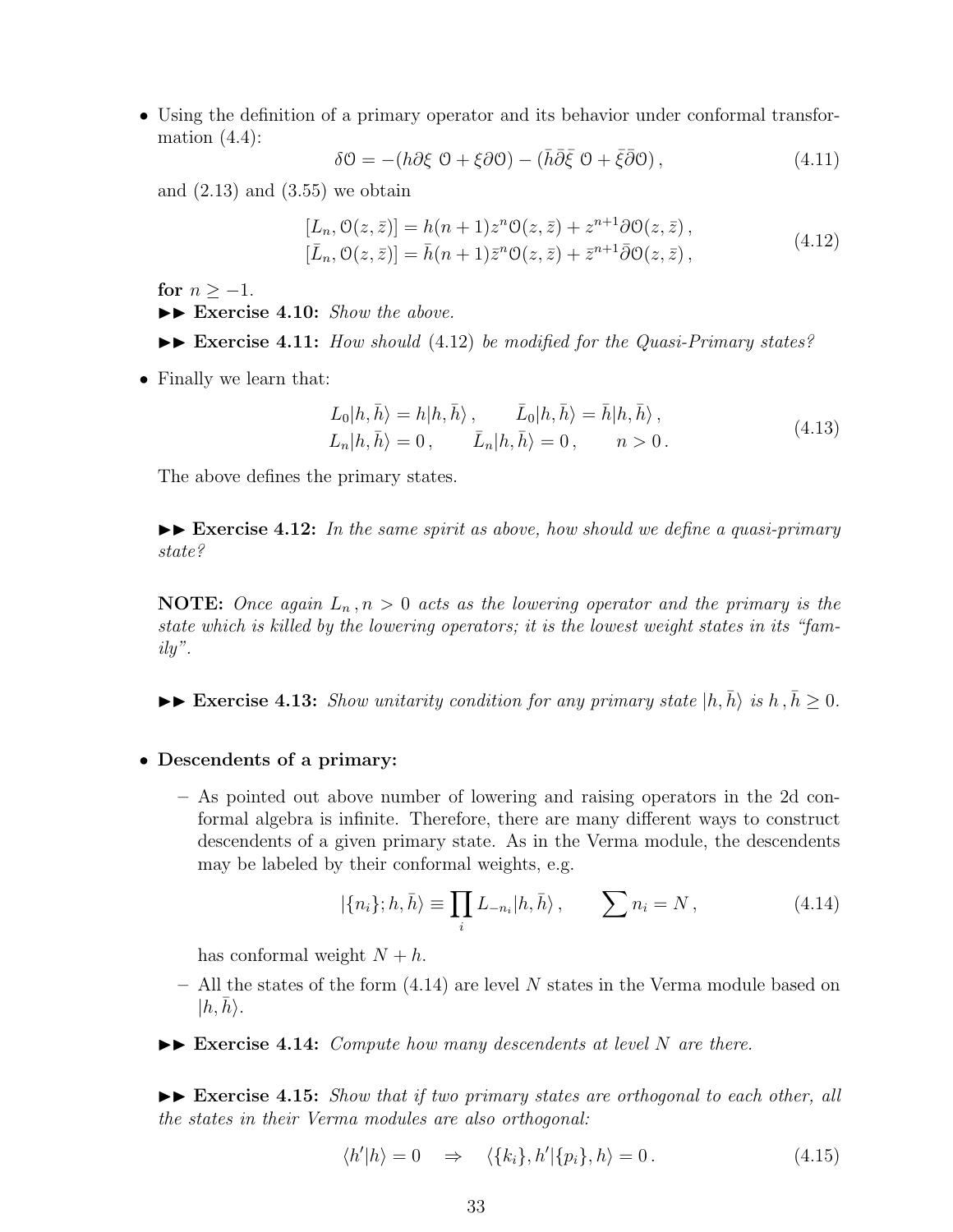# **4.2 Correlation functions in 2d CFTs**

**NOTE:** *Hereafter we will be only considering the Euclidian case.*

 $\triangleright$  **Exercise 4.16:** *Show that in this case,*  $S = h - \overline{h} \in \mathbb{Z}$ *, while*  $\Delta = h + \overline{h}$  *can be an arbitrary positive real number.*

- The above arguments may directly be extended to 2d CFTs. In 2d (quasi)primary fields/operators are specified by their conformal weights  $(h, h)$ .
- Suppose that we have primary fields/operators  $\mathcal{O}_i = \mathcal{O}_i(z, \bar{z})$  with weights  $(h_i, \bar{h}_i)$ , and consider conformal transformations  $z \to w = w(z)$ ,  $\bar{z} \to \bar{w} = \bar{w}(\bar{z})$ . We then have

$$
\langle \tilde{\Theta}_1(w_1, \bar{w}_1) \tilde{\Theta}_2(w_2, \bar{w}_2) \cdots \tilde{\Theta}_n(w_n, \bar{w}_n) \rangle = \prod_{i=1}^n \left| \frac{dw}{dz} \right|_{w=w_i}^{-h_i} \left| \frac{d\bar{w}}{d\bar{z}} \right|_{\bar{w}=\bar{w}_i}^{-\bar{h}_i} \langle \mathcal{O}_1(z_1, \bar{z}_1) \mathcal{O}_2(z_2, \bar{z}_2) \cdots \mathcal{O}_n(z_n, \bar{z}_n) \rangle.
$$
\n(4.16)

• Similar arguments as before may then be used to show that the spacetime dependence of two and three point functions are completely fixed by conformal invariance.

II **Exercise 4.17:** *Rewrite* (3.59) *and* (3.60) *in terms for the 2d case with operators of given conformal weights. Note that holomorphicity brings further restrictions.*

 $\blacktriangleright\blacktriangleright$  **Exercise 4.18:** *Rewrite the most general form of a four point function* (3.61) *for the 2d case.*

**NOTE:** *The 2pt-func'n has a general form*

$$
\langle \mathcal{O}_1(z,\bar{z})\mathcal{O}_2(w,\bar{w})\rangle = \frac{N_{12}}{(z-w)^{2h}(\bar{z}-\bar{w})^{2\bar{h}}}.
$$

For non-integer  $2h$  and  $2\bar{h}$  the "propagator" will have branch cuts. **Think** about the *features this issues may bring, e.g. like "parafermion" and general spin-statistics behavior and so on.*

# **4.3 Ward identities for 2d conformal invariance**

- $\bullet$  Ward identities associated with conformal invariance are those associated with Poincaré symmetries (3.51) and (3.53), plus those associated with scaling (3.54) and special conformal transformations.
- The first two, as well as the last two, are expressed in terms energy momentum tensor.
- In 2d these expressions take a simpler form. To analyze this, we start with

$$
T_{zz} \equiv T(z, \bar{z}), \qquad T_{\bar{z}\bar{z}} \equiv \bar{T}(z, \bar{z}) = T(z, \bar{z})^*
$$
\n(4.17)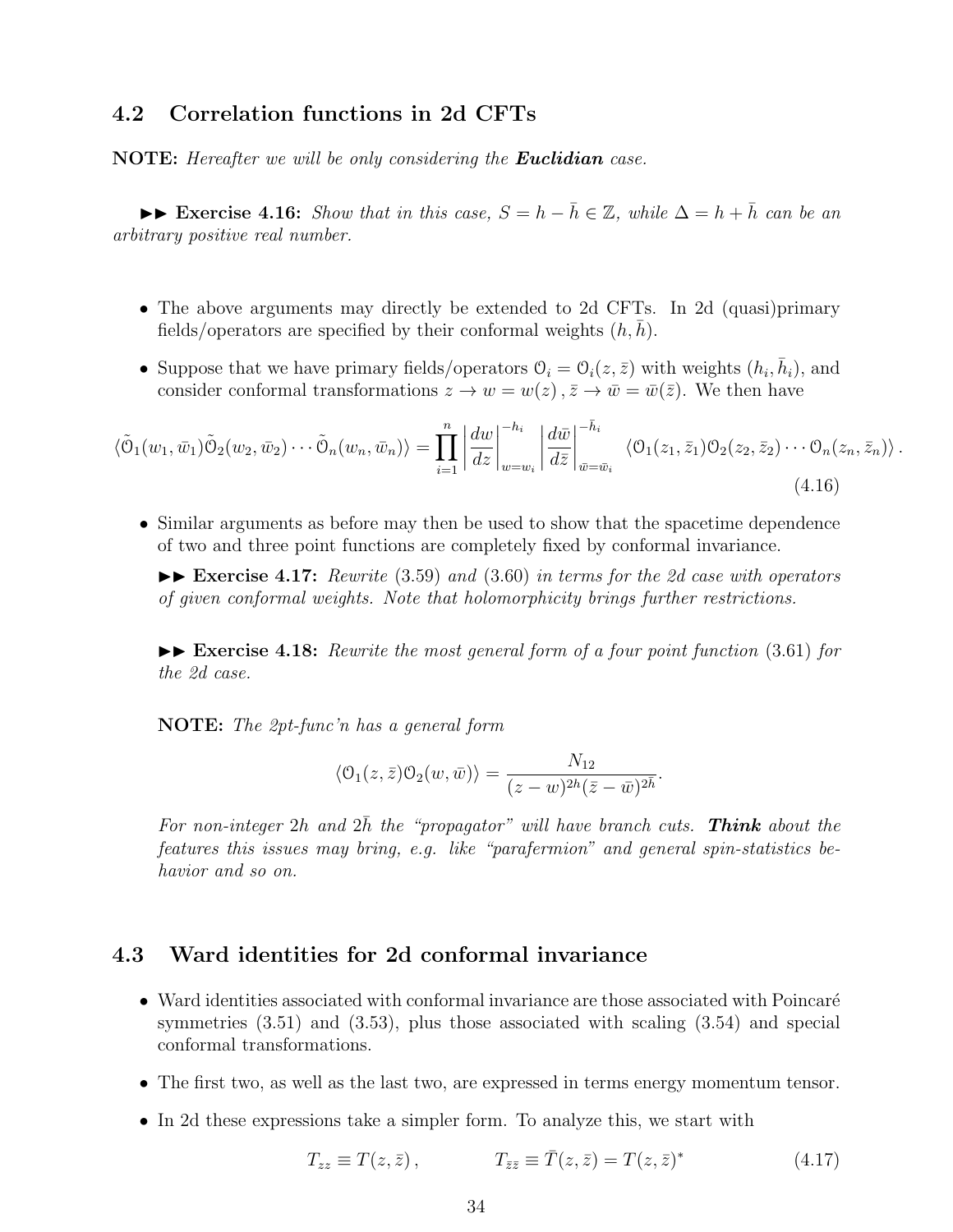$\blacktriangleright\blacktriangleright$  **Exercise 4.19:** *Show that the above are basically the reality conditions for energy momentum tensor.*

• *At classical level*, conformal invariance implies that

E-M conservation: 
$$
\bar{\partial}T + \partial T_{\bar{z}z} = 0
$$
,  $\partial \bar{T} + \bar{\partial}T_{z\bar{z}} = 0$ ,  
\nScale invariance:  $T_{z\bar{z}} + T_{\bar{z}z} = 0$ ,  
\nSpin conservation:  $T_{z\bar{z}} - T_{\bar{z}z} = 0$ . (4.18)

II **Exercise 4.20:** *Rewrite the above in Cartesian coordinate system. Write out the above conservation relations for Lorentzian signature.*

II **Exercise 4.21:** *What about the special conformal transformation invariance?*

• *At classical level*, the 2d conformal invariance hence imply that

$$
\bar{\partial}T = 0 \Rightarrow T = T(z), \qquad \partial\bar{T} = 0 \Rightarrow \bar{T} = \bar{T}(\bar{z}),
$$
  
\n
$$
T_{z\bar{z}} = T_{\bar{z}z} = 0.
$$
\n(4.19)

• *At quantum level*, we need to examine the Ward identities. The associated four Ward identities are hence

E-M conservation: 
$$
\langle (\bar{\partial}T + \partial T_{\bar{z}z}) \mathbf{X} \rangle = -\sum_{i=1}^{n} \delta^2 (z - w_i) \frac{\partial}{\partial w_i} \langle \mathbf{X} \rangle
$$
 (4.20)

$$
\langle (\partial \bar{T} + \bar{\partial} T_{z\bar{z}}) \mathbf{X} \rangle = -\sum_{i=1}^{n} \delta^2 (z - w_i) \frac{\partial}{\partial \bar{w}_i} \langle \mathbf{X} \rangle,
$$
  

$$
\langle (T_{-} + T_{-}) \mathbf{X} \rangle = -\sum_{i=1}^{n} \delta^2 (z - w_i) \Delta \langle \mathbf{X} \rangle
$$
 (4.21)

Scale invariance: 
$$
\langle (T_{z\bar{z}} + T_{\bar{z}z}) \mathbf{X} \rangle = -\sum_{i=1} \delta^2(z - w_i) \Delta_i \langle \mathbf{X} \rangle,
$$
 (4.21)

$$
\text{Spin conservation:} \quad \langle (T_{\bar{z}z} - T_{z\bar{z}}) \mathbf{X} \rangle = -\sum_{i=1}^{n} \delta^2(z - w_i) \ s_i \langle \mathbf{X} \rangle \,, \tag{4.22}
$$

where

$$
\mathbf{X} \equiv \mathcal{O}_1(w_1, \bar{w}_1) \mathcal{O}_2(w_2, \bar{w}_2) \cdots \mathcal{O}_n(w_n, \bar{w}_n)
$$

and  $\Delta_i$  and  $s_i$  are scaling dimension and spin of the (quasi)primary operators  $\mathcal{O}_i$ .

▶▶ **Exercise 4.22:** *Recalling* (4.11)*, show that variation of* **X** *under conformal transformation is* ∑*n*

$$
\delta_{\xi,\bar{\xi}}\mathbf{X} = -\sum_{i=1}^{n} (h_i \partial_i \xi \mathbf{X} + \xi \partial_i \mathbf{X}) + (\bar{h}_i \bar{\partial}_i \bar{\xi} \mathbf{X} + \xi \bar{\partial}_i \mathbf{X})
$$
(4.23)

*where*  $\mathbf{X} = \mathcal{O}_1(w_1) \mathcal{O}_2(w_2) \cdots \mathcal{O}_n(w_n)$  *with*  $\mathcal{O}_i$  *being local primary operators of weight*  $(h_i, \bar{h}_i)$ .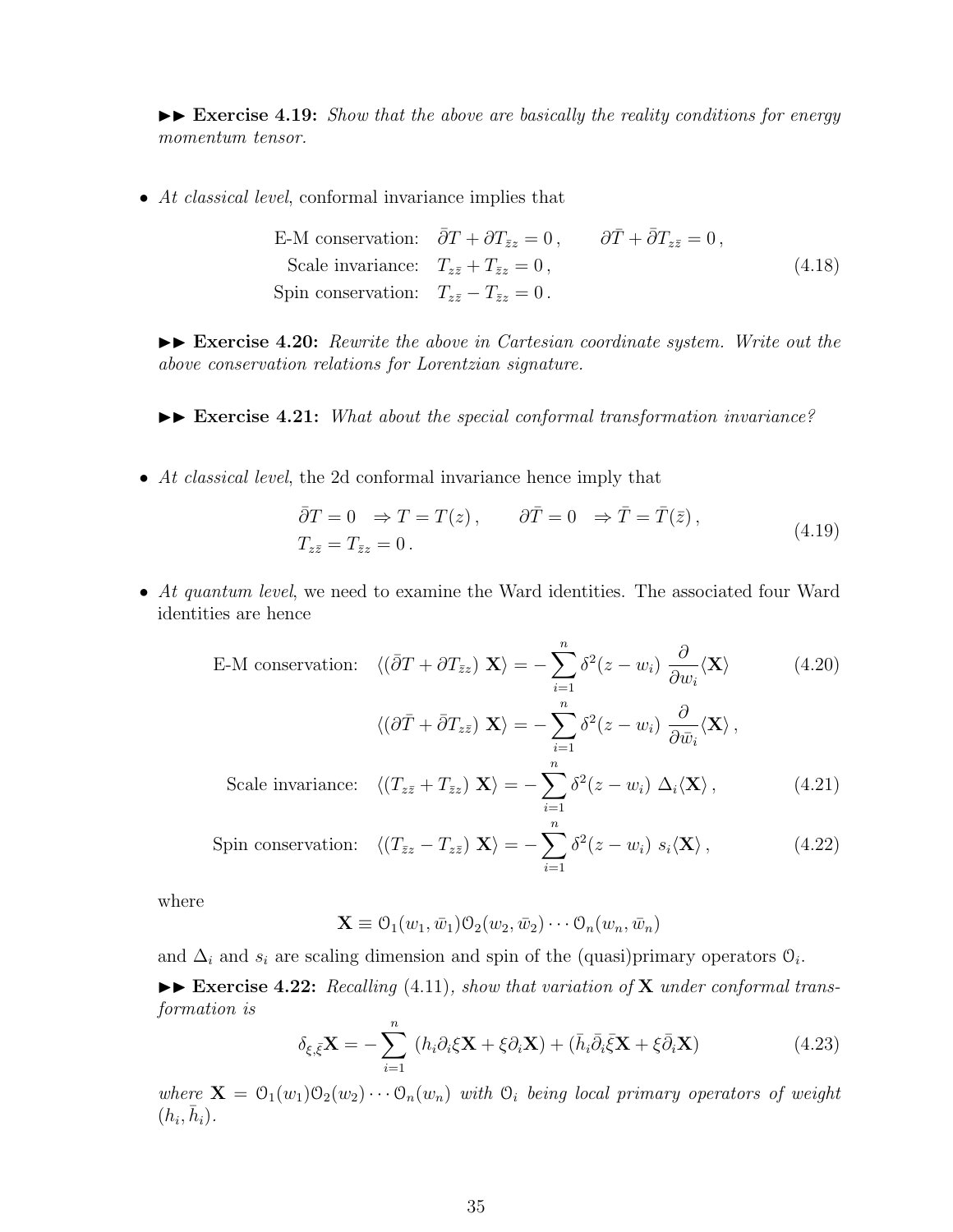• Last two equations can also be written as

$$
\langle T_{\bar{z}z} \mathbf{X} \rangle = -\sum_{i=1}^n \delta^2(z - w_i) \ h_i \langle \mathbf{X} \rangle, \qquad \langle T_{z\bar{z}} \mathbf{X} \rangle = -\sum_{i=1}^n \delta^2(z - w_i) \ \bar{h}_i \langle \mathbf{X} \rangle, \quad (4.24)
$$

• Next we note that in 2d

$$
\Box \ln |z - w|^2 = \partial \bar{\partial} \ln |z - w|^2 = 2\pi i \delta^2 (z - w), \qquad (4.25)
$$

and hence one can formally write

$$
\delta^2(z - w) = \frac{1}{2\pi} \partial_{\bar{z}} \frac{1}{z - w} = \frac{1}{2\pi} \partial_z \frac{1}{\bar{z} - \bar{w}}
$$

**NOTE:** In 2d, one can always rewrite metric in a conformally flat form:  $ds^2 =$  $F(z,\bar{z})dzd\bar{z}$ *. For this choice*  $\square = \frac{1}{F}$ *F ∂* ¯*∂.*

• Using the above, Ward identities then reduce to

$$
\partial_{\bar{z}}\left[\langle T|\mathbf{X}\rangle - \sum_{i=1}^{n} \frac{1}{z - w_i} \partial_{w_i} \langle \mathbf{X} \rangle - \frac{h_i}{(z - w_i)^2} \langle \mathbf{X} \rangle \right] = 0, \qquad (4.26)
$$

$$
\partial_z \left[ \langle \bar{T} \mathbf{X} \rangle - \sum_{i=1}^n \frac{1}{\bar{z} - \bar{w}_i} \partial_{\bar{w}_i} \langle \mathbf{X} \rangle - \frac{\bar{h}_i}{(\bar{z} - \bar{w}_i)^2} \langle \mathbf{X} \rangle \right] = 0 \tag{4.27}
$$

**NOTE:** In the above we have absorbed a factor of  $-2\pi$  into the definition of  $T$  and  $\overline{T}$ .

 $\blacktriangleright\blacktriangleright$  **Exercise 4.23:** *Work out the details and explicitly show the above.* 

• One may hence arrive at

$$
\langle T \mathbf{X} \rangle = \sum_{i=1}^{n} \frac{1}{z - w_i} \partial_{w_i} \langle \mathbf{X} \rangle + \frac{h_i}{(z - w_i)^2} \langle \mathbf{X} \rangle + regular \,, \tag{4.28}
$$

$$
\langle \bar{T} \mathbf{X} \rangle = \sum_{i=1}^{n} \frac{1}{\bar{z} - \bar{w}_i} \partial_{\bar{w}_i} \langle \mathbf{X} \rangle + \frac{\bar{h}_i}{(\bar{z} - \bar{w}_i)^2} \langle \mathbf{X} \rangle + regular. \tag{4.29}
$$

• In particular if **X** is ANY given local primary operator  $\mathcal{O}(w)$  of conformal weights  $(h, h)$ :

$$
\langle T \ O(w,\bar{w}) \rangle = \frac{1}{z-w} \partial_w \langle O(w,\bar{w}) \rangle + \frac{h}{(z-w)^2} \langle O(w,\bar{w}) \rangle + regular , \qquad (4.30)
$$

$$
\langle \bar{T} \; \mathcal{O}(w,\bar{w}) \rangle = \frac{1}{\bar{z} - \bar{w}} \partial_{\bar{w}} \langle \mathcal{O}(w,\bar{w}) \rangle + \frac{h}{(\bar{z} - \bar{w})^2} \langle \mathcal{O}(w,\bar{w}) \rangle + regular. \tag{4.31}
$$

**NOTE:** *The above equations, the conformal symmetry Ward identities may be thought as the conditions for having a non-anomalous conformal symmetry, OR as the definition of primary operators.*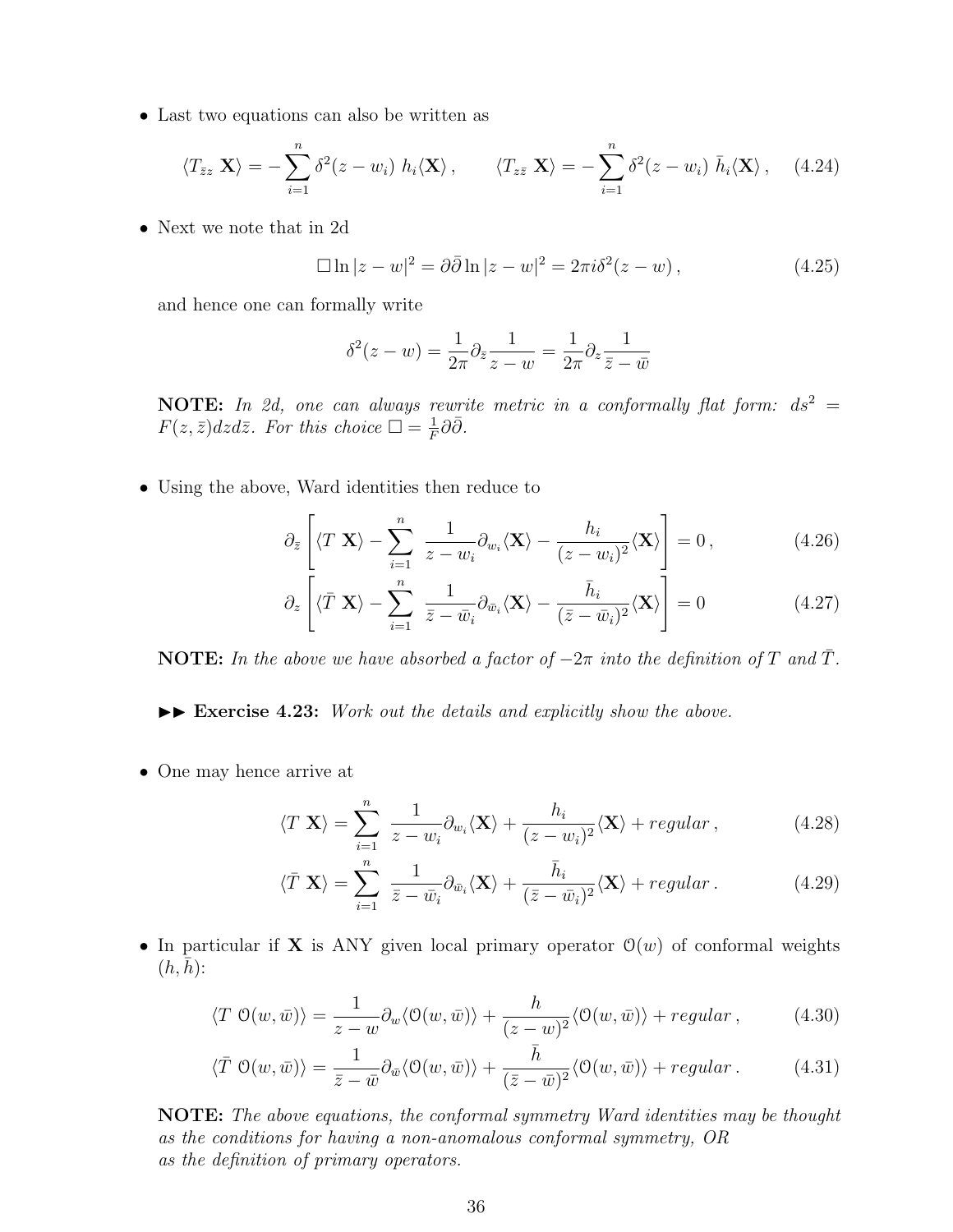• Using  $(4.23)$  one can write the conformal Ward identities in a compact form:

$$
\delta_{\xi,\bar{\xi}} \langle \mathbf{X} \rangle = -\frac{1}{2\pi i} \oint_C dz \xi(z) \langle T(z) | \mathbf{X} \rangle + \frac{1}{2\pi i} \oint_C d\bar{z} \bar{\xi}(\bar{z}) \langle \bar{T}(\bar{z}) | \mathbf{X} \rangle \tag{4.32}
$$

where the contour *C* should include all  $w_i$ 's, the insertions of  $\mathcal{O}_i$ .

**NOTE:** *The signs of the contour integrals are with the counter-clock-wise orientation for the contours.*

 $\triangleright$  **Exercise 4.24:** *Simply the above for*  $\xi$  *in the SL*(2*, C*) *part of the conformal algebra, i.e.* for  $\xi = a + bz + cz^2$ , and for **X** being a product of TWO or THREE *primary operators. Solve these equations to obtain the results of section 4.2.*

## **4.4 Operator Product Expansion (OPE)**

• The above equations are usually denoted by the Operator Product Expansion **OPE**. For a general product of two operators in QFTs a relation of the form

$$
\mathcal{O}_i(x)\mathcal{O}_j(y) = \sum_k C_{ijk}(x-y)\mathcal{O}_k(0),\tag{4.33}
$$

where the sum is over all possible local operators. The above operator-valued equation in any QFT is called OPE.

• In an QFT, the OPE coefficients usually are of the form  $C_{ijk} \sim \frac{1}{|x-y|^{\Delta}}$ .

 $\blacktriangleright\blacktriangleright$  **Exercise 4.25:** For a unitary CFT, and assuming that  $\mathcal{O}_i$  are primary local op*erators,*

*I. What is maximum value of* ∆*? II. What is the minimum value of* ∆*? III.* Compute the *x* dependence of OPE coefficients  $C_{12i}$ .

• Physically the main contribution to the OPE sum comes from positive  $\Delta$ 's. As the scaling dimension of the operator in the RHS increases,  $\Delta$  decreases and the contribution of the corresponding operator also decreases. That is, the "lightest" operators in the RHS have the largest contribution. This is the most *singular* terms in the OPE. We hence usually only focus on the largest  $\Delta$  terms in the RHS and instead of equality use *∼*, i.e.

$$
\mathcal{O}_1(x_1)\mathcal{O}_2(x_2) \sim \frac{N_{12}}{|x_1 - x_2|^{\Delta_1 + \Delta_2}} + \frac{C_{12\Delta_0}}{|x_1 - x_2|^{\Delta_1 + \Delta_2 - \Delta_0}} \mathcal{O}_{\Delta_0}(x_1) + \cdots
$$
 (4.34)

where  $\Delta_0$  is the lowest allowed dimension for unitary operators.

• OPE's are particularly useful in 2d CFTs, as we have separate left and right movers, the holomorhpic and anti-holomorphic parts.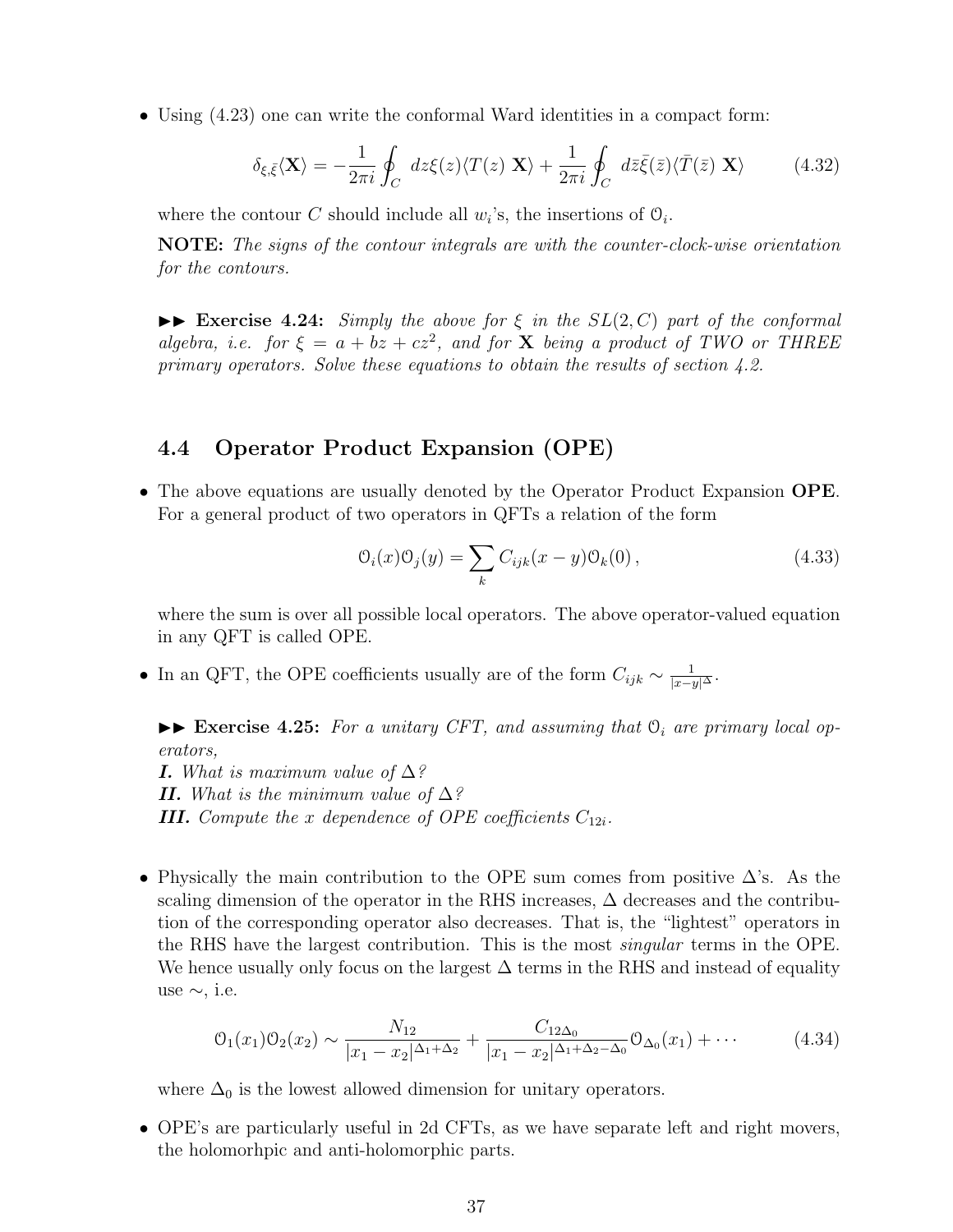• For example, the Ward identities  $(4.30)$  can be written as

$$
T\ \mathcal{O}(w) \sim \frac{h}{(z-w)^2} \mathcal{O}(w) + \frac{1}{z-w} \partial_w \mathcal{O}(w) \,, \tag{4.35}
$$

$$
\bar{T} \; \mathcal{O}(w) \sim \frac{\bar{h}}{(\bar{z} - \bar{w})^2} \mathcal{O}(w) + \frac{1}{\bar{z} - \bar{w}} \partial_{\bar{w}} \mathcal{O}(w) \,. \tag{4.36}
$$

II **Exercise 4.26:** *Given the OPE of a primary operator* O *with T as in* (4.35)*, work out the OPE of descendents of* O *with T.*

►► Exercise 4.27: *Is descendent of a primary in 2d CFT is a quasi-primary state?* 

#### **4.4.1 OPE and operator commutators in 2d CFT**

*Operator ordering in radial quantization:*

• In the radial quantization distance from the origin plays the role of time and hence the time-ordered product of operators (denoted by R is of the form:

$$
\mathcal{R}(\mathcal{O}_1(z)\mathcal{O}_2(w)) = \begin{cases} \mathcal{O}_1(z)\mathcal{O}_2(w) & |w| > |z| \\ \mathcal{O}_2(w)\mathcal{O}_1(z) & |z| > |w| \end{cases}
$$
(4.37)

and similarly for anti-holomorphic operators.

• we can extract coefficients of the Laurent expansion of operators by integrating them over appropriate powers of *z* or  $\bar{z}$  (see (4.43)). Let us e.g. consider

$$
\hat{\mathcal{O}}_1 = \oint dz \; \mathcal{O}_1(z) \,, \qquad \hat{\mathcal{O}}_2 = \oint dz \; \mathcal{O}_2(z) \,.
$$

If the integrals are over the constant  $|z|$  circles, then  $\hat{\mathcal{O}}_i$  can defined conserved Noether charges in the radial quantization.

Then, one can show that

$$
[\hat{\mathcal{O}}_1, \hat{\mathcal{O}}_2] = \oint_{\text{Original}} dw \oint_w dz \; \mathcal{O}_1(z) \mathcal{O}_2(w) \,. \tag{4.38}
$$

II **Exercise 4.28:** *Complete the argument leading to the above. To this end, note that in second integral there are parts in which*  $|w| > |z|$  *and parts which*  $|z| > |w|$ . *This integral may then be written in terms of the* difference *of two contour integrals where in one*  $|w| > |z|$  *and in the other*  $|z| > |w|$ *.* 

• Noting (4.38) the operator commutators can be worked out using OPE: the integrand can be replaced by its OPE expansion.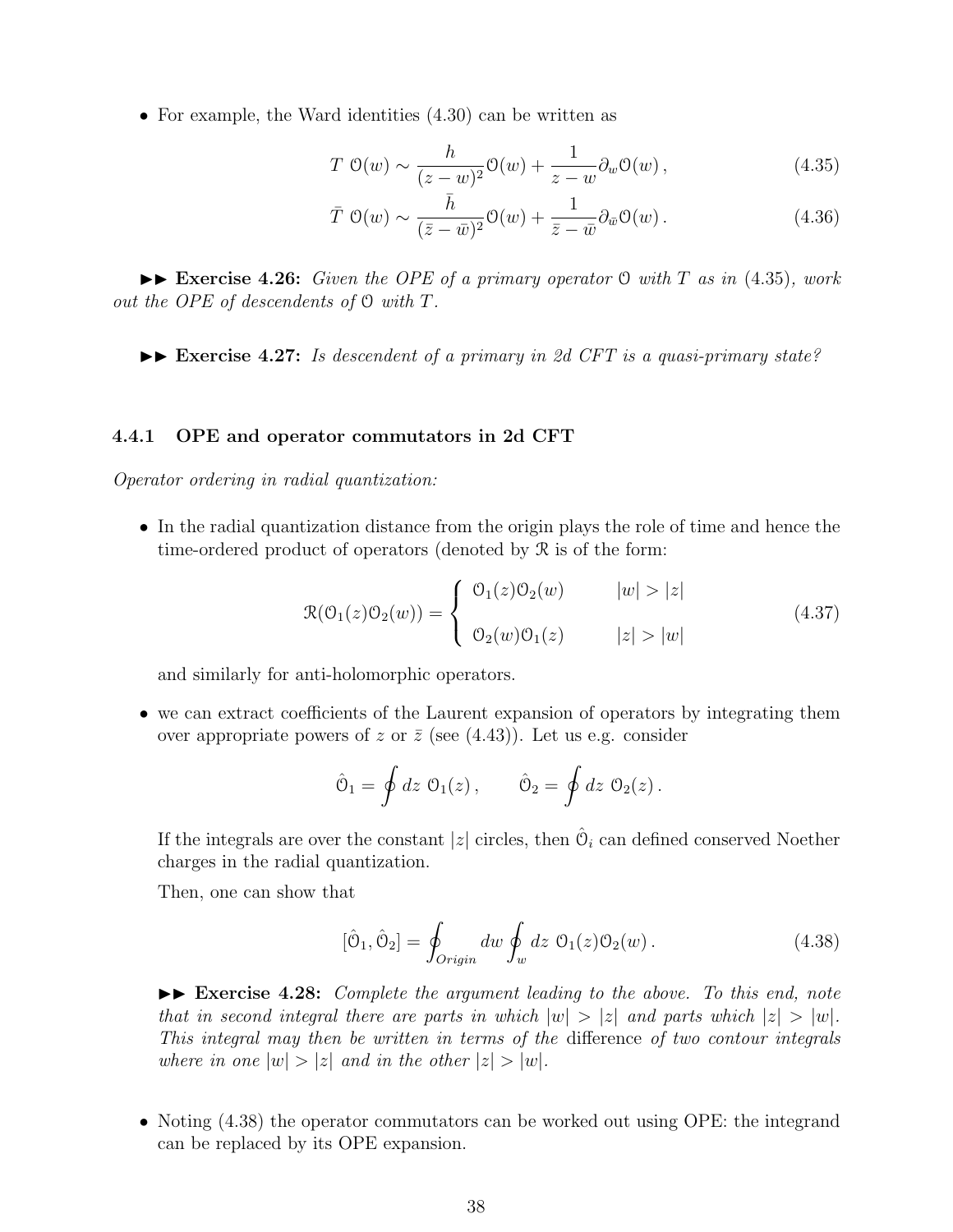## **4.5 Virasoro generators and energy momentum tensor**

- As we discussed the conformal group in any dimension, including 2d, has a geometrical origin. This may be used to construct conformal algebra as the Lie bracket of the diffeomorphism generating it. As we did so in section 2.
- Conformal group, on the other hand, may be viewed as symmetries of a given QFT, and one may hence use Noether theorem to read the corresponding conserved charges This was worked out in (3.43). This definition may be used to provide a representation of the conformal algebra through the fields (operators) in a QFT; a representation of conformal algebra over the field operators.
- One can work out the representation of 2d conformal algebra in terms of 2d CFT fields.
- For this case, one should a little bit "modify" the definition of the conserved charge in terms of integrals of Noether currents. This is to be done such that it takes care of holomorphic and anti-holomorphic parts separately. Explicitly, if we have a conserved current with holomorphic part  $J(z)$  and anti-holomorphic part  $J(\bar{z})$ , then

$$
Q = \frac{1}{2\pi i} \oint dz J(z), \qquad \bar{Q} = \frac{1}{2\pi i} \oint d\bar{z} \bar{J}(\bar{z}). \tag{4.39}
$$

• For the 2d conformal group, the counterpart of  $(3.43)$  is hence

$$
Q_{\xi} = \frac{1}{2\pi i} \oint dz \ T(z)\xi(z) , \qquad Q_{\bar{\xi}} = \frac{1}{2\pi i} \oint d\bar{z} \ \bar{T}(\bar{z})\bar{\xi}(\bar{z}) , \qquad (4.40)
$$

where  $\xi(z)$  is an arbitrary meromorphic function.

• Using the Laurent expansion of  $\xi$ , we obtain charges associated with each  $\xi_n z^{(n+1)}$ term,  $L_n$ :

$$
L_n = \frac{1}{2\pi i} \oint dz \ T(z) z^{(n+1)}, \qquad \bar{L}_n = \frac{1}{2\pi i} \oint d\bar{z} \ \bar{T}(\bar{z}) \bar{z}^{(n+1)} \qquad n \in \mathbb{Z}.
$$
 (4.41)

The choice of  $z^{n+1}$  to be identified with  $L_n$  is for later convenience and to match with our previous notation for the Virasoro algebra.

 $\blacktriangleright\blacktriangleright$  **Exercise 4.29:** *Invert the above relations to find:* 

$$
T(z) = \sum_{n=-\infty}^{+\infty} L_n z^{-n-2}, \qquad \bar{T}(\bar{z}) = \sum_{n=-\infty}^{+\infty} \bar{L}_n \bar{z}^{-n-2}.
$$
 (4.42)

 $\blacktriangleright$  **Exercise 4.30:** *Use the Ward identity OPE* (4.35) *and the above definition* (4.42)*, to find transformation of a primary operator* (4.12)*. This justifies, once again, that Ln's defined in* (4.41) *and those defined earlier in terms of conformal Killing diffeomorphism are indeed generators of the same algebra, the 2d conformal algebra, but defined on two different spaces.*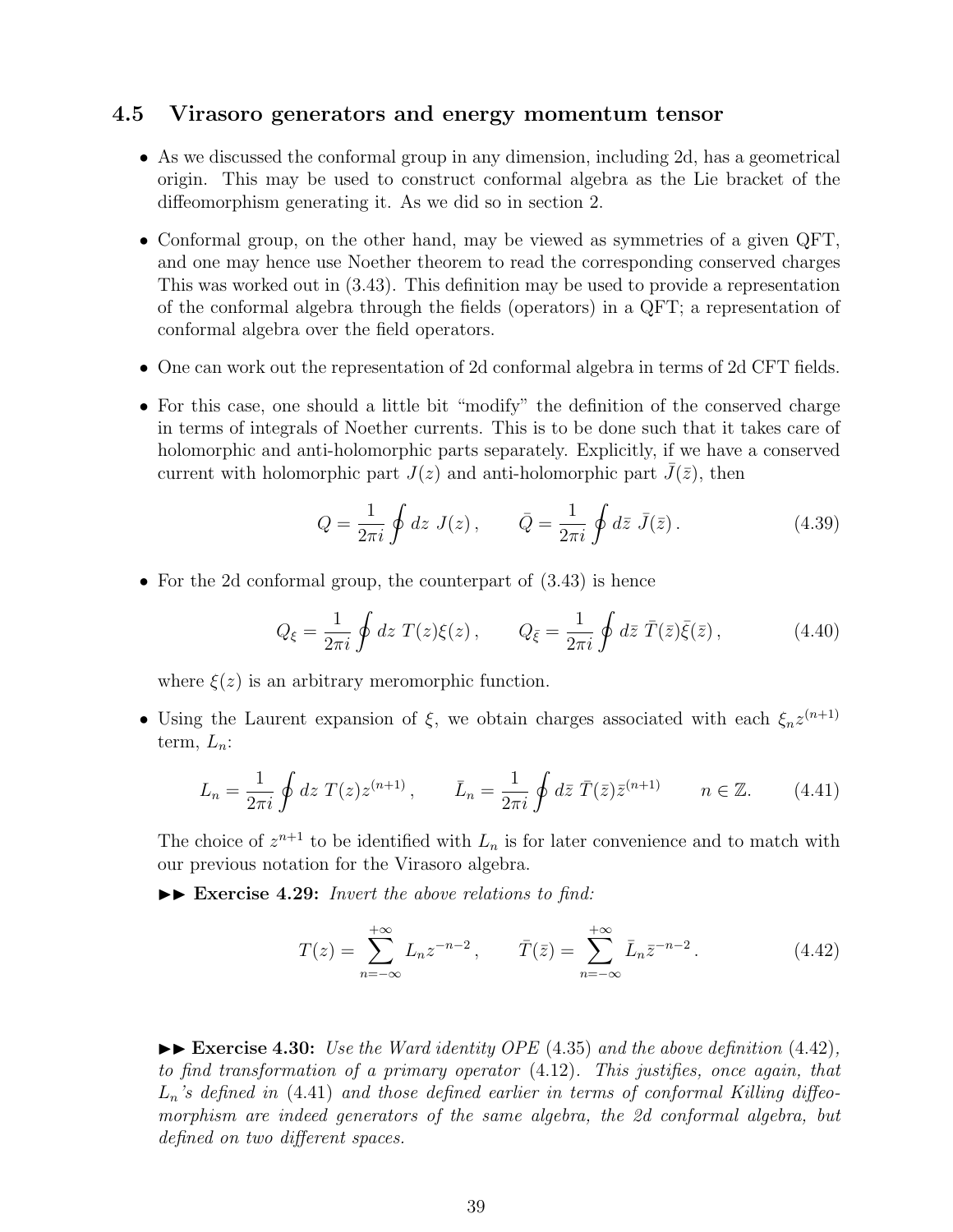• One may use operator language one step further and expand any given primary operator  $\mathcal{O}(z,\bar{z})$  of given weight  $(h,h)$  as

$$
\mathcal{O}(z,\bar{z}) = \sum_{n,m \in \mathbb{Z}} \mathcal{O}_{n,m} z^{-(n+h)} \bar{z}^{-(m+\bar{h})}.
$$
 (4.43)

II **Exercise 4.31:** *Using this notion show that* (4.12) *reduces to*

$$
[L_n, \mathcal{O}_{m,p}] = [n(h-1) - m] \mathcal{O}_{n+m,p}, \quad [\bar{L}_n, \mathcal{O}_{m,p}] = [n(\bar{h}-1) - p] \mathcal{O}_{m,n+p}. \quad (4.44)
$$

*Alternative, directly use* (4.38)*,* (4.35) *and* (4.43)*,* (4.41) *to compute the commutator* (4.44)*.*

• Given that the generators of the Virasoro algebra *Ln*'s are Laurent expansion coefficients of the energy momentum tensor *T*, one can work out the OPE of two *T*'s:

$$
T(z)T(w) \sim \frac{\frac{c}{2}}{(z-w)^4} + \frac{2}{(z-w)^2}T(z) + \frac{1}{z-w}\partial T(z),
$$
  

$$
\bar{T}(\bar{z})\bar{T}(\bar{w}) \sim \frac{\frac{\bar{c}}{2}}{(\bar{z}-\bar{w})^4} + \frac{2}{(\bar{z}-\bar{w})^2}\bar{T}(\bar{z}) + \frac{1}{\bar{z}-\bar{w}}\bar{\partial}\bar{T}(\bar{z}).
$$
\n(4.45)

If it were not for the first term, *T* would have been a primary operator of dimension two. That is, *T* is not a primary operator.

 $\blacktriangleright$  **Exercise 4.32:** Recalling that T is related to generators of conformal algebra, *argue that it is expected T to have dimension 2.*

 $\blacktriangleright$  **Exercise 4.33:** Assuming that  $\langle T(z) \rangle = 0$  show that

$$
\langle T(z)T(w)\rangle = \frac{\frac{c}{2}}{(z-w)^4},
$$
  

$$
\langle T(z)T(w)T(u)\rangle = \frac{c}{(z-w)^2(z-u)^2(w-u)^2}
$$
(4.46)

II **Exercise 4.34:** *Recalling* (4.40)*, work out variation of T under infinitesimal conformal transformation generated by*  $\xi(z)$ *.* **Answer:**

$$
\delta_{\xi}T(z) = -\frac{\mathbf{c}}{12}\partial_z^3\xi(z) - 2\partial\xi(z)T(z) - \xi(z)\partial_zT(z). \qquad (4.47)
$$

II **Exercise 4.35:** *Use the above to show that for FINITE conformal transformation*  $z \rightarrow w = w(z)$ ,

$$
T'(w) = \left(\frac{dw}{dz}\right)^{-2} \left[T(z) - \frac{\mathbf{c}}{12}\{w; z\}_{Schwarzian}\right],\tag{4.48}
$$

*where*  $\{w; z\}_{Schwarzian}$  *is the Schwarzian derivative of w w.r.t. z*:

$$
\{w; z\}_{Schwarzian} = \frac{w'''}{w'} - \frac{3}{2} \left(\frac{w''}{w'}\right)^2,
$$
\n(4.49)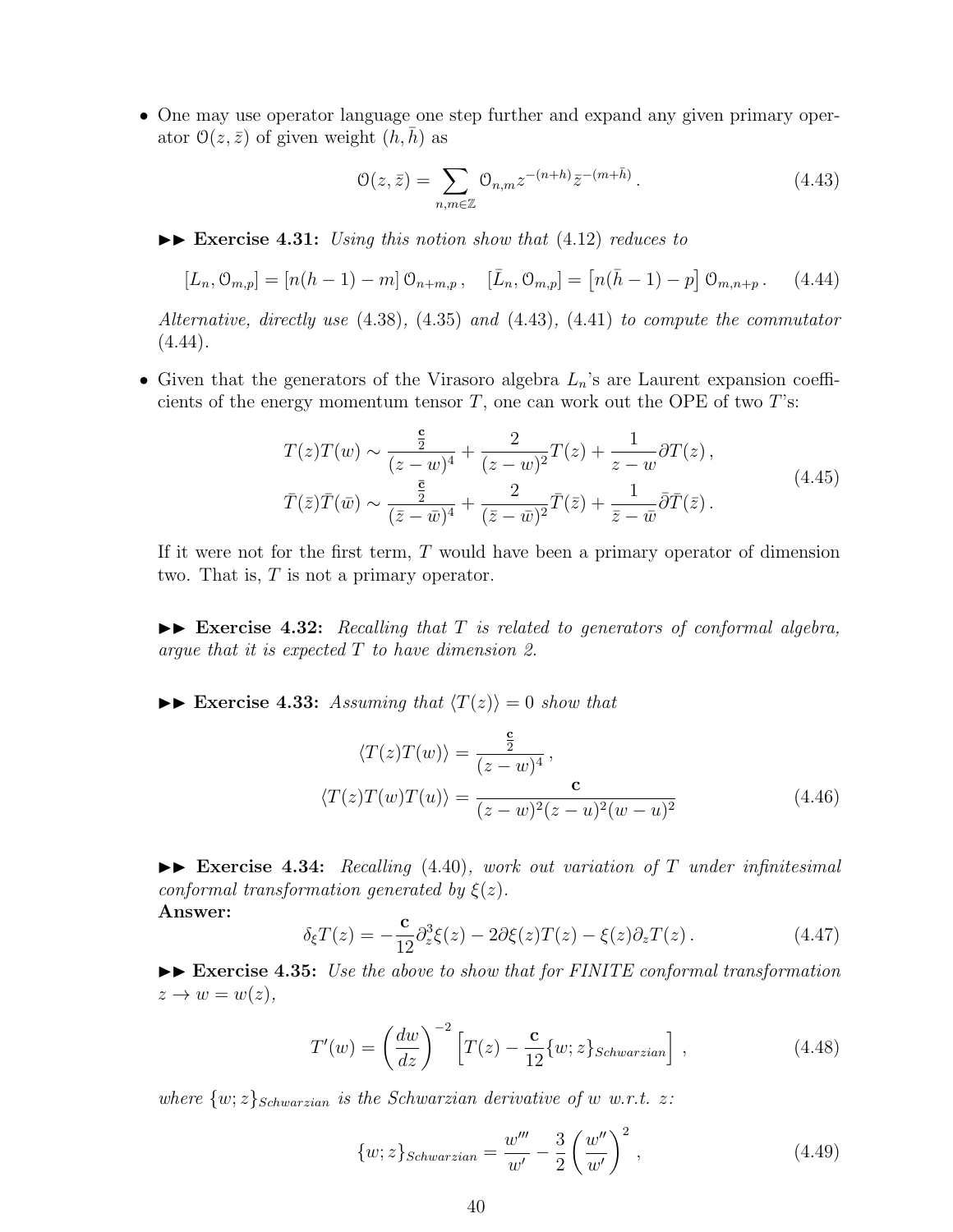*where prime denotes derivative w.r.t. z.*

 $\triangleright$  **Exercise 4.36:** *Show that for*  $SL(2, C)$  *part of 2d conformal transformations,* 

$$
z \to w = \frac{az+b}{cz+d}, \quad ad - bc = 1,
$$

*the Schwarzian derivative vanishes.*

• In view of the above exercise we conclude that *the energy momentum tensor, while not a conformal primary, it is quasi-primary*.

►► **Exercise 4.37:** *Find*  $w = w(z)$  *such that*  $\left(\frac{dw}{dz}\right)^{-2} \{w; z\}_{Schwarzian}$  *is a constant.* 

## **4.6 2d CFT example, free boson theory**

• To gain more physical picture of the formal stuff we discussed so far let us consider an example of free bosonic theory. The theory is described by the action:

$$
S = \frac{1}{4\pi} \int d^2 z \ \partial \phi_a \bar{\partial} \phi_a \,, \qquad a = 1, 2, \cdots, N \,. \tag{4.50}
$$

- The conformal dimension of the  $\phi_a$  fields read from the action is  $(0,0)$ . Therefore,  $\partial \phi_a$ ,  $\bar{\partial}\phi_a$  are respectively primary fields of weight  $(1,0)$  and  $(0,1)$ .
- E.o.M and mode expansion:

$$
\Box \phi_a = 0 \quad \Rightarrow \quad \phi_a = \phi_a(z) + \bar{\phi}_a(\bar{z}), \tag{4.51}
$$

where

$$
\phi_a(z) = \phi_0^a + \frac{1}{2} p^a \ln z + \frac{1}{\sqrt{2}} \sum_{n \neq 0} \frac{1}{n} \alpha_n^a z^n, \qquad \bar{\phi}_a(\bar{z}) = \bar{\phi}_0^a + \frac{1}{2} \bar{p}^a \ln \bar{z} + \frac{1}{\sqrt{2}} \sum_{n \neq 0} \frac{1}{n} \bar{\alpha}_n^a \bar{z}^n.
$$
\n(4.52)

**NOTE:** *The above is the solution with PERIODIC boundary conditions. That is, under*  $z \to e^{2\pi i}z$  *it goes to itself, except for the*  $\ln z$  *term.* 

• The surface term coming from variation of the action  $(4.50)$  is

$$
S_{Surface} = \frac{1}{4\pi} \int d^2 z \ \partial(\delta \phi_a \bar{\partial} \phi_a) + \bar{\partial}(\delta \phi_a \partial \phi_a). \tag{4.53}
$$

This term may be set to zero either by periodic boundary conditions or with Neumann or Dirichlet boundary conditions. See the exercise at the end of subsection 4.6.1 for quantization of the theory with other boundary conditions.

• To perform canonical quantization we need to know the conjugate momenta,

$$
\Pi^{a}(z,\bar{z}) = \pi^{a}(z) + \bar{\pi}^{a}(\bar{z}),
$$
  

$$
\pi^{a}(z) = \frac{p^{a}}{2z} + \frac{1}{\sqrt{2\pi}} \sum_{n \neq 0} \alpha_{n}^{a} z^{n-1}, \qquad \bar{\pi}^{a}(\bar{z}) = \frac{\bar{p}^{a}}{2z} + \frac{1}{\sqrt{2\pi}} \sum_{n \neq 0} \bar{\alpha}_{n}^{a} \bar{z}^{n-1}.
$$
 (4.54)

**NOTE:** As we see  $\pi(z)$  and  $\bar{\pi}(\bar{z})$  have the Laurent expansion and are meromorphic as *expected from a primary field.*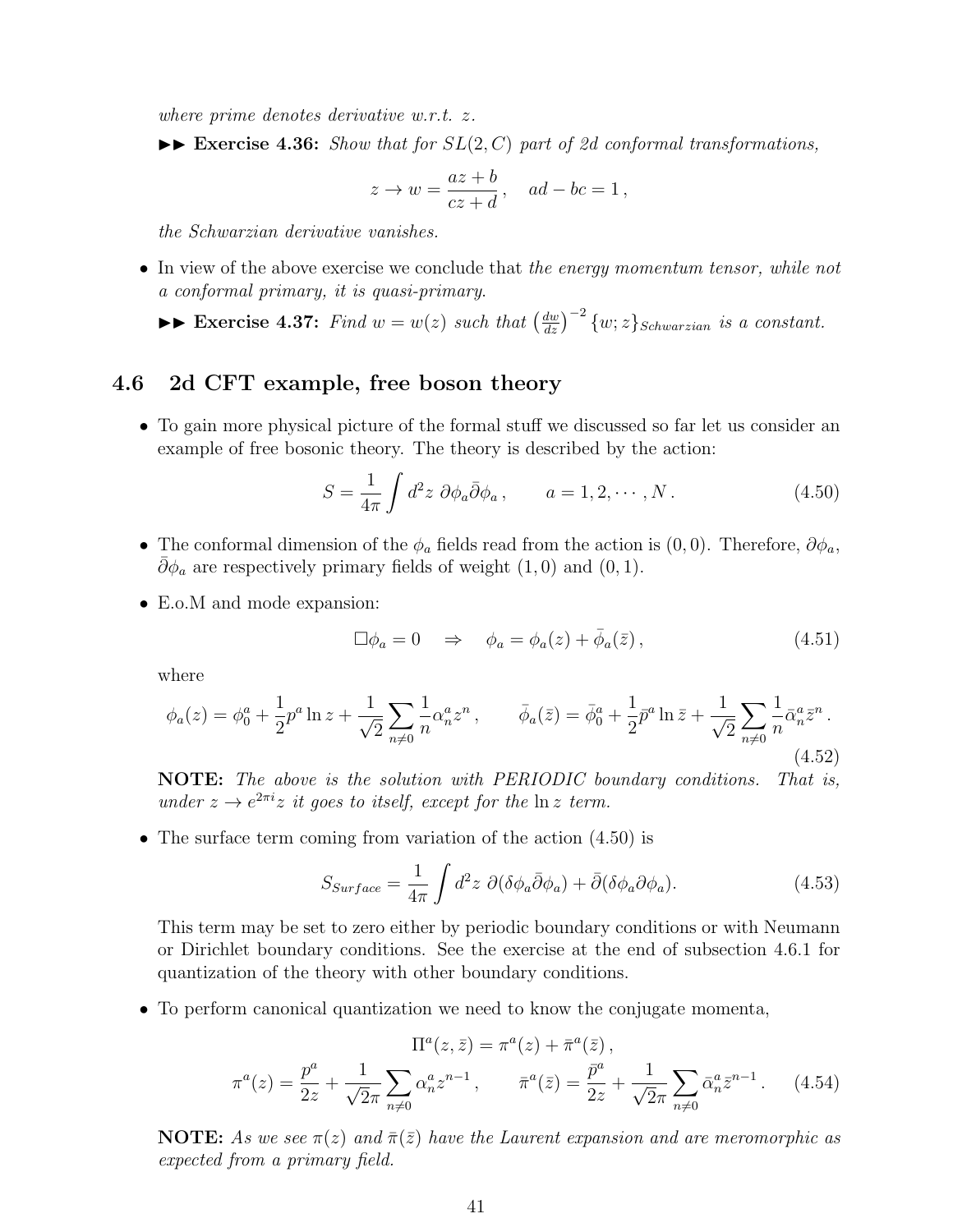• Imposing canonical quantization commutation relations, we obtain

$$
[\phi_0^a, p_b] = i\delta_b^a, \qquad [\alpha_n^a, \alpha_m^b] = n\delta^{ab}\delta_{m+n}, [\bar{\phi}_0^a, \bar{p}_b] = i\delta_b^a, \qquad [\bar{\alpha}_n^a, \bar{\alpha}_m^b] = n\delta^{ab}\delta_{m+n}, [\phi_0^a, \bar{p}_b] = [\bar{\phi}_0^a, p_b] = 0, \qquad [\alpha_n^a, \bar{\alpha}_m^b] = 0.
$$
 (4.55)

Since the holomorphic and anti-holomorphic parts decouple hereafter we only consider the holomorphic part.

- II **Exercise 4.38:** *Work out* (4.55)*.*
- $\blacktriangleright\blacktriangleright$  **Exercise 4.39:** *Show that the energy momentum tensor T* and  $\overline{T}$  are given by:

$$
T = - : \partial \phi_a \partial \phi_a : , \qquad \bar{T} = - : \bar{\partial} \phi_a \bar{\partial} \phi_a : \qquad (4.56)
$$

where : : denotes the normal ordering.

**NOTE:** *The normal ordering is needed because we should choose the vacuum state such that*  $\langle T \rangle = \langle \overline{T} \rangle = 0$ .

►► Exercise 4.40: *Work out the Virasoro generators using the above expressions for*  $T$  *and*  $\overline{T}$  *and* (4.41)*:* 

$$
L_0 = \frac{1}{2} p^a p^a + \sum_{n>0} \alpha_{-n}^a \alpha_n^a, \qquad \bar{L}_0 = \frac{1}{2} \bar{p}^a \bar{p}^a + \sum_{n>0} \bar{\alpha}_{-n}^a \bar{\alpha}_n^a,
$$
  

$$
L_n = \sum_{m \in \mathbb{Z}} \alpha_{n-m}^a \alpha_m^a ;, \qquad \bar{L}_n = \sum_{m \in \mathbb{Z}} : \bar{\alpha}_{n-m}^a \bar{\alpha}_m^a ;, \quad n \neq 0,
$$
 (4.57)

*Work out the normal ordering explicitly and find the "zero point energy".*

II **Exercise 4.41:** *Show that*

$$
\alpha_n^a|0\rangle = \bar{\alpha}_n^a|0\rangle = 0, n > 0 \Rightarrow L_n|0\rangle = 0, n \ge -1. \tag{4.58}
$$

**NOTE:**  $p_a|0\rangle$ ,  $\bar{p}_a|0\rangle$  *is not necessarily zero.* 

• We can work in path integral quantization as well. To do so we need to start with

$$
\langle \phi_a(z,\bar{z})\phi_b(w,\bar{w}) \rangle = -\frac{1}{2}\delta_{ab}(\ln(z-w) + \ln(\bar{z}-\bar{w})) + const , \qquad (4.59)
$$

or equivalently,

$$
\langle \partial \phi_a(z) \partial \phi_b(w) \rangle = -\frac{1}{2} \frac{\delta_{ab}}{(z - w)^2} \sim \partial \phi_a(z) \partial \phi_b(w) ,
$$
  

$$
\langle \bar{\partial} \phi_a(\bar{z}) \bar{\partial} \phi_b(\bar{w}) \rangle = -\frac{1}{2} \frac{\delta_{ab}}{(\bar{z} - \bar{w})^2} \sim \bar{\partial} \phi_a(z) \bar{\partial} \phi_b(w) .
$$
 (4.60)

In the above the second equalities have been written as an OPE.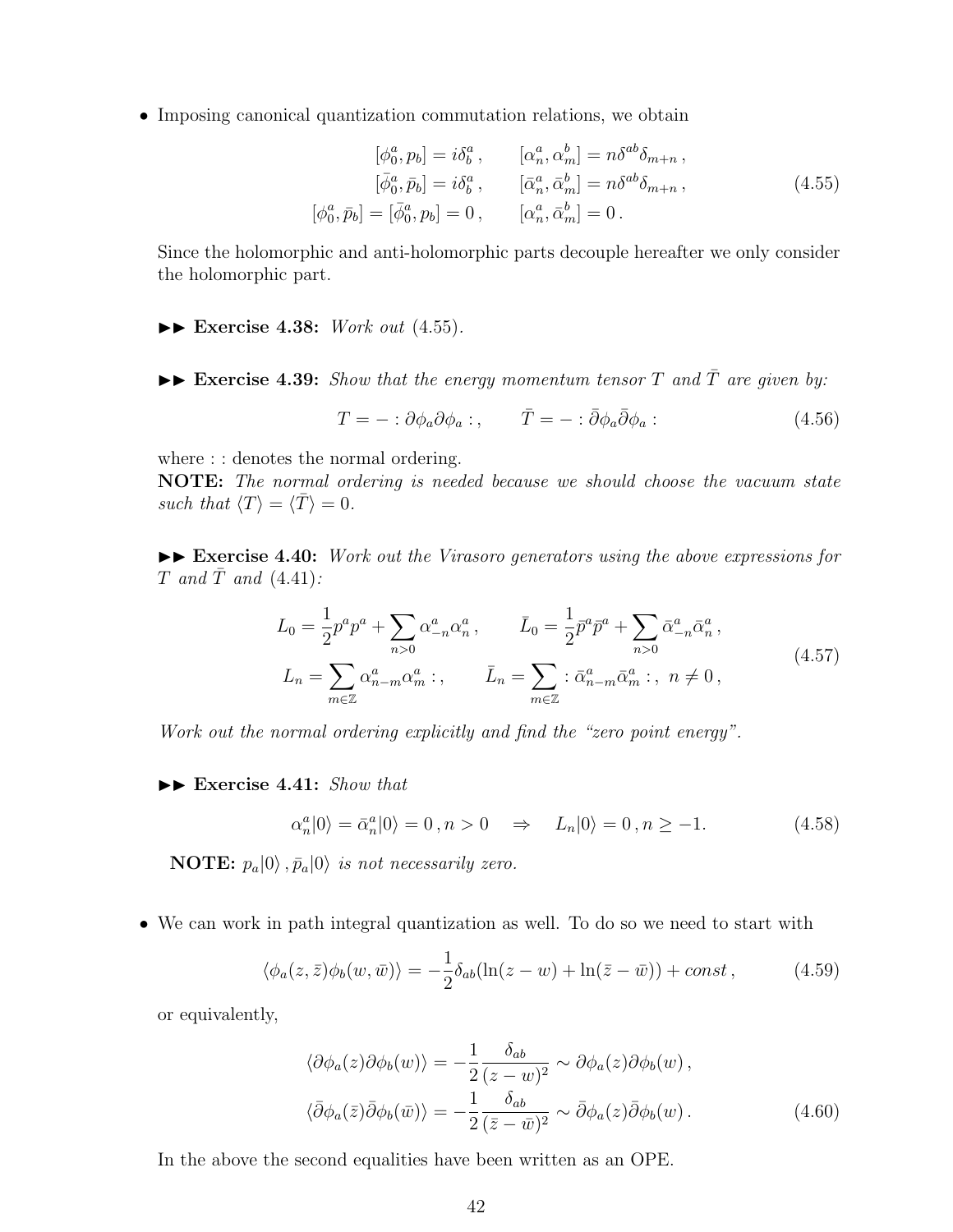▶▶ Exercise 4.42: *Work out the following OPEs:* 

$$
T(z)\partial\phi_a(w) \sim \frac{\partial\phi_a(z)}{(z-w)^2} \sim \frac{\partial\phi_a(w)}{(z-w)^2} + \frac{\partial^2\phi_a(w)}{z-w}.
$$
 (4.61)

i.e.  $\partial \phi_a$  is a primary of weight  $(1,0)$ .

 $\triangleright$  **Exercise 4.43:** *Consider the operator* :  $F(\phi)$  :*. What is the condition on F if we demand this operator to be a primary. What is the relation between its conformal*  $weights$   $h_F$ ,  $\bar{h}_F$ ?

- As we see the central charge is equal to the number of fields.
- Using the above and (4.56) one can work out  $T(z)T(w)$  OPE:

$$
T(z)T(w) =: \partial \phi_a(z) \partial \phi_a(z) :: \partial_b \phi(w) \partial \phi_b(w) :
$$
  
=  $2 \langle \partial \phi_a(z) \partial \phi_b(w) \rangle \langle \partial \phi_a(z) \partial \phi_b(w) \rangle + 2 \cdot 2 \langle \partial \phi_a(z) \partial \phi_b(w) \rangle : \partial \phi_a(z) \partial \phi_b(w) :$   
 $\sim \frac{N/2}{(z-w)^4} + \frac{2T(w)}{(z-w)^2} + \frac{1}{z-w} \partial_z T(w).$  (4.62)

 $\triangleright$  **Exercise 4.44:** *Work out the commutation relations of*  $L_n$  *and read the central charges:*

$$
\mathbf{c} = N, \qquad \overline{\mathbf{c}} = N. \tag{4.63}
$$

**Vertex operators.** One may then construct states/operators which are eigen-states of  $p_a$ and  $\bar{p}_a$ . These are called *VERTEX* operators:

$$
V_k(z,\bar{z}) =: e^{ik_a \phi_a(z,\bar{z})}:
$$
\n
$$
(4.64)
$$

II **Exercise 4.45:** *Show that*

$$
p_a(V_k(0)|0\rangle) = k_a(V_k(0)|0\rangle). \tag{4.65}
$$

*Note that in the above the vacuum state is defined such that*  $p_a|0\rangle = 0$ *.* 

 $\triangleright$  **Exercise 4.46:** *Show that the above vertex operator is a primary state with conformal weights*  $(h, h)$ *,*  $h = k^2/2$ *.* 

II **Exercise 4.47:** *Work out the following OPE relation*

$$
V_k(z, \bar{z}) V_p(w, \bar{w}) \sim |z - w|^{2k \cdot p} V_{k+p}(w, \bar{w}), \qquad (4.66)
$$

II **Exercise 4.48:** *Correlation function of n vertex operators. Show that*

$$
\langle V_{\vec{k}_1}(z_1, \bar{z}_1) V_{\vec{k}_2}(z_2, \bar{z}_2) \cdots V_{\vec{k}_n}(z_n, \bar{z}_n) \rangle = \prod_{i < j} |z_i - z_j|^{2\vec{k}_i \cdot \vec{k}_j} \delta(\sum_i \vec{k}_i), \tag{4.67}
$$

*where*  $\vec{k}_i$  *are N-vectors* .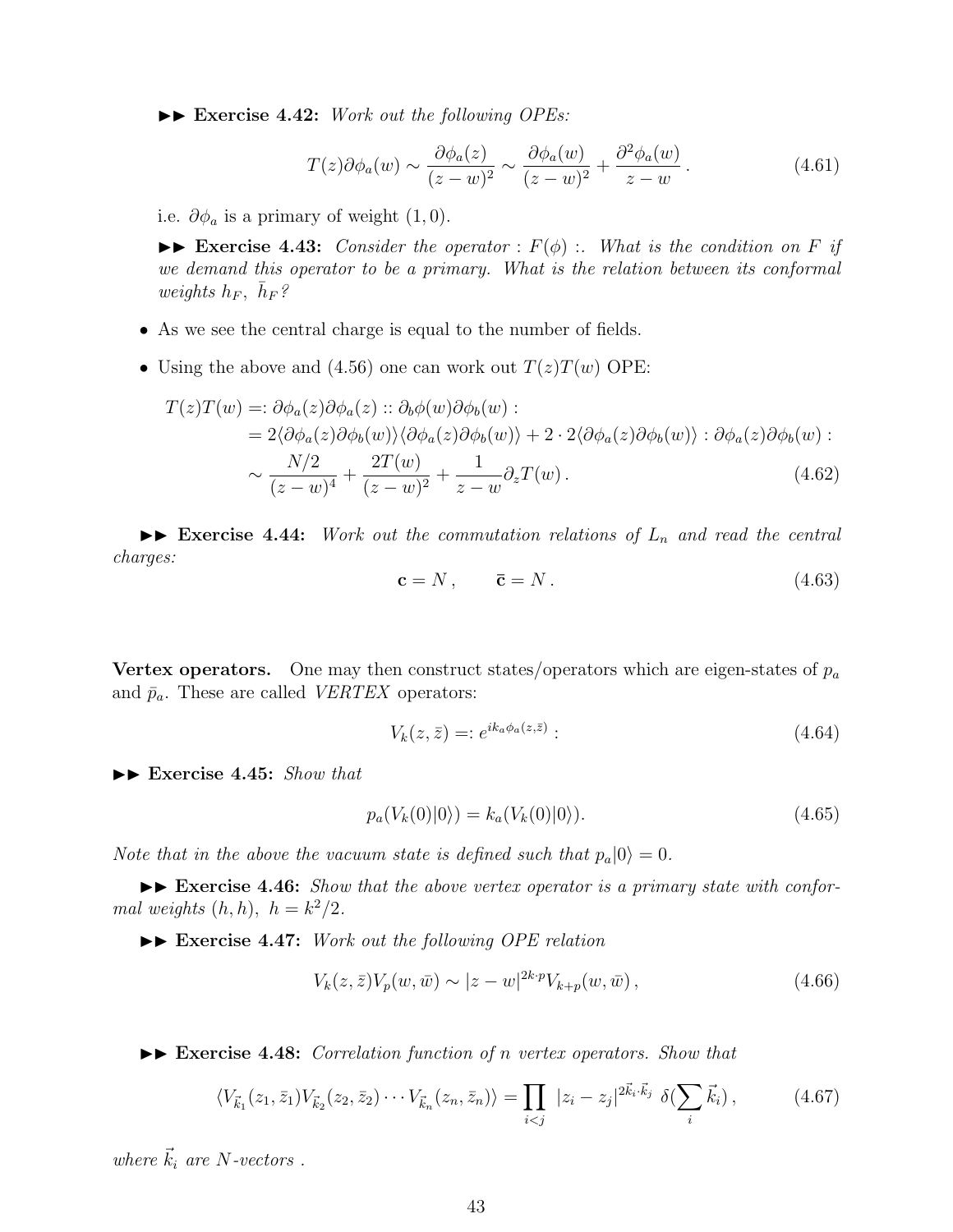#### **4.6.1 Physical meaning of the central charge**

**NOTE:** *The central charge* **c** *has many different interpretations and roles in the CFT's. For example:*

- **c** is usually attributed to number of dynamical fields and/or d.o.f of the 2d CFT.
- Another interpretation for **c** comes from the above exercise:  $L_0 = \mathcal{L}_0 \frac{c}{24}$ .  $\mathcal{L}_0 + \bar{\mathcal{L}}_0$ (which generator of Witt algebra) is the Hamiltonian of the 2d CFT in the radial quantization on the plane, while  $\hat{L_0} + \bar{L}_0$  is Hamiltonian on the cylinder. The difference between the two  $\frac{c+\bar{c}}{24}$ , is then attributed to **Casimir** energy of the theory on cylinder. This Casimir energy appears due to non-trivial (periodic) boundary conditions on the cylinder. In this interpretation, it is clearly seen that central charge has a *quantum* nature.

To see the above, let us move from quantization on the 2d plane with  $(z, \bar{z})$  to a cylinder. Upon the coordinate transformation (3.2)

$$
z \to w = \frac{R}{2\pi} \ln z \,,\tag{4.68}
$$

the plane is mapped to a cylinder of radius *R*. Under the above (4.48) takes the form

$$
T(z)_{pl} \rightarrow T(w)_{cyl} = \left(\frac{2\pi}{R}\right)^2 \left[T(z)_{pl}z^2 - \frac{c}{24}\right],
$$

and therefore,

$$
\langle T(w)_{cyl} \rangle = -\left(\frac{2\pi}{R}\right)^2 \frac{\mathbf{c}}{24},\tag{4.69}
$$

IF  $\langle T(z)_{pl} \rangle = 0$ .

II **Exercise 4.49:** *Use* (4.41) *to read the Virasoro generators associated with the Tcyl. In particular show that*

$$
L_n^{cyl} = L_n^{pl} - \left(\frac{2\pi}{R}\right)^2 \frac{\mathbf{c}}{24} \delta_n \,. \tag{4.70}
$$

 $\blacktriangleright$  **Exercise 4.50:** *Given that*  $L_n^{pl}$  *satisfies Virasoro algebra, work out the algebra of*  $L_n^{cyl}$ *. How would the central charge term change?* 

• The above result may also be reached in the operator formulation and canonical quantization method, once we used radial (cylindrical) quantization. There we need to impose periodic boundary conditions and use *ζ*-function regularization for summing over the zero point energies of the oscillators (associated with each mode). That is, taking the steps of computing the Casimir energy. This will lead to *−***c***/*12 for the zero point energy.

 $\blacktriangleright\blacktriangleright$  **Exercise** 4.51: Take the steps of computing the Casimir energy for a free boson *theory on cylinder outlined above explicitly and compute the zero-point energy.*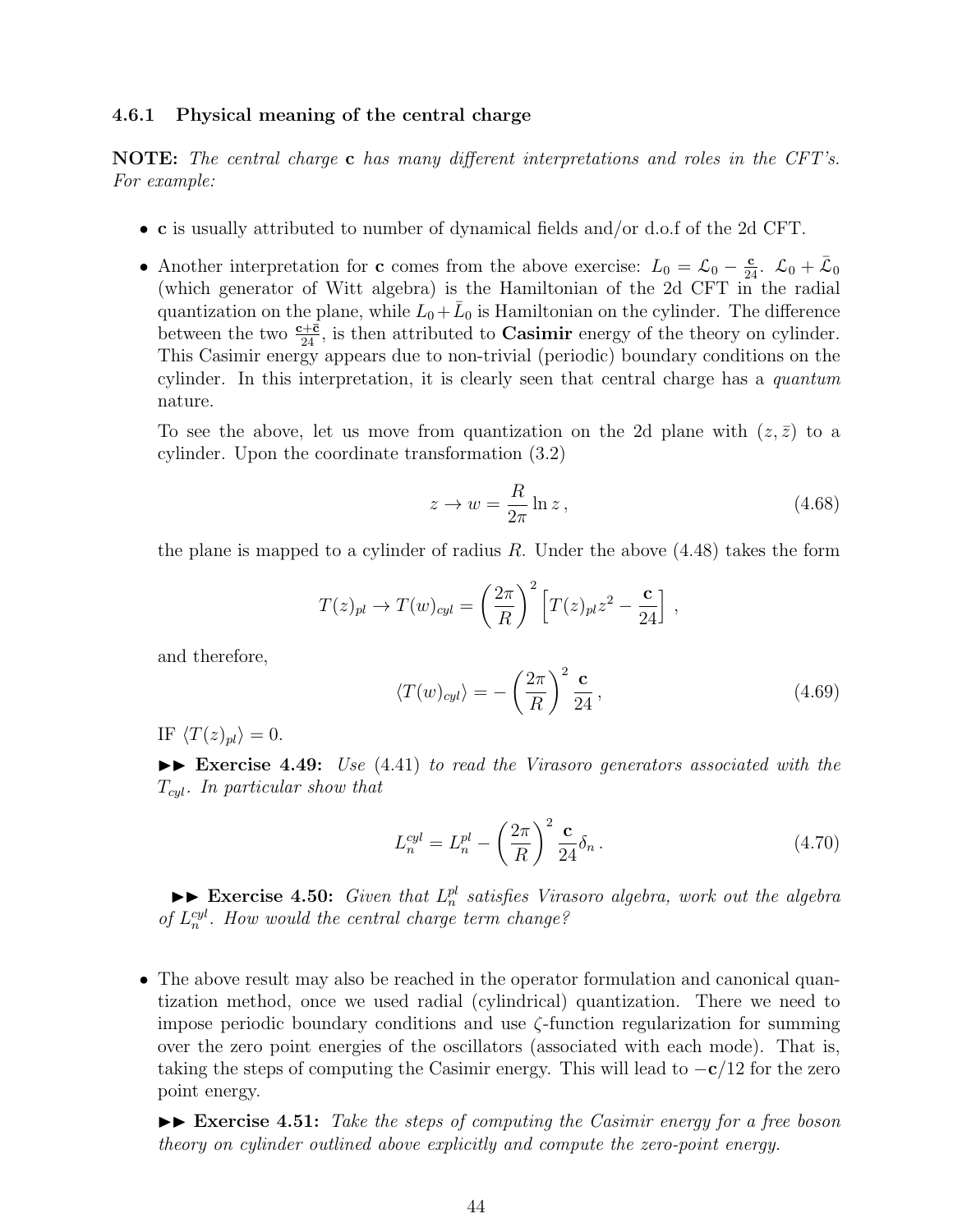II **Exercise 4.52:** *Primary operators on the cylinder vs. on the plane: The mode*  $expansion (4.43) was given for a primary operator of conformal dimension  $(h, h)$  on$ *the plane. Write the same operator on the cylinder of radius*  $R = 2\pi$  cf. (4.68) and *show that*

$$
\mathcal{O}(w,\bar{w})_{cyl.} = \sum_{n,m \in \mathbb{Z}} \mathcal{O}_{n,m} e^{-wn} e^{-\bar{w}m} . \tag{4.71}
$$

*That is, the conventions in* (4.43) *is chosen such that on the cylinder* O *has periodic boundary conditions, i.e. under*  $w \to w + 2\pi i$  and  $\bar{w} \to \bar{w} - 2\pi i$  it remains invariant.

• As mentioned the mode expansions and the analysis above are all true for *periodic* boundary conditions on the fields, i.e.  $\phi_a(e^{2\pi i}z) = \phi_a(z)$ .

II **Exercise 4.53:** *Show that for anti-periodic boundary conditions:*

$$
\phi_a(e^{2\pi i}z) = -\phi_a(z) \tag{4.72}
$$

*the boundary term still vanishes and hence* (4.72) *is a valid boundary condition. I. Work out the mode expansion for*  $\phi_a$  *and perform the canonical quantization procedure.*

*II. Work out the energy momentum tensor and Virasoro generators L<sup>n</sup> coefficients. III. Compute the zero point energy and the central charge for this case.*

II **Exercise 4.54:** *Show that for 2d CFTs on upper half-plane with Neumann boundary conditions:*

$$
(\partial + \bar{\partial})\phi_a\big|_{Im\ z=0} = 0\tag{4.73}
$$

*the boundary term still vanishes and hence* (4.73) *is a valid boundary condition.*

*I. Work out the mode expansion for*  $\phi_a$  *and perform the canonical quantization procedure.*

*II. Work out the energy momentum tensor and Virasoro generators L<sup>n</sup> coefficients. III. Compute the zero point energy and the central charge for this case.*

 $\triangleright$  **Exercise 4.55:** *Show that for 2d CFTs on upper half-plane with Dirichlet boundary conditions:*

$$
\phi_a\big|_{Im\ z=0} = 0\tag{4.74}
$$

*the boundary term still vanishes and hence* (4.74) *is a valid boundary condition.*

*I. Work out the mode expansion for*  $\phi_a$  *and perform the canonical quantization procedure.*

*II. Work out the energy momentum tensor and Virasoro generators*  $L_n$  *coefficients. III. Compute the zero point energy and the central charge for this case.*

II **Exercise 4.56:** *Orbifold theory: The free bosonic action* (4.50) *has a global*  $O(N)$  *symmetry acting on its fields. Let us for simplicity consider*  $N = 2$  *case. Given this symmetry one has a bigger freedom in choosing the boundary conditions, because now the boundary term should vanish when we sum over a indices and not for each individual field. Consider the following boundary conditions:*

$$
\phi_a(e^{2\pi i}z) = R_{ab}(\theta)\phi_b(z), \qquad R_{ab}(\theta) = \begin{pmatrix} \cos\theta & \sin\theta \\ -\sin\theta & \cos\theta \end{pmatrix}, \qquad (4.75)
$$

*where θ is an arbitrary angle.*

*I. Show that* (4.75) *is a valid boundary condition.*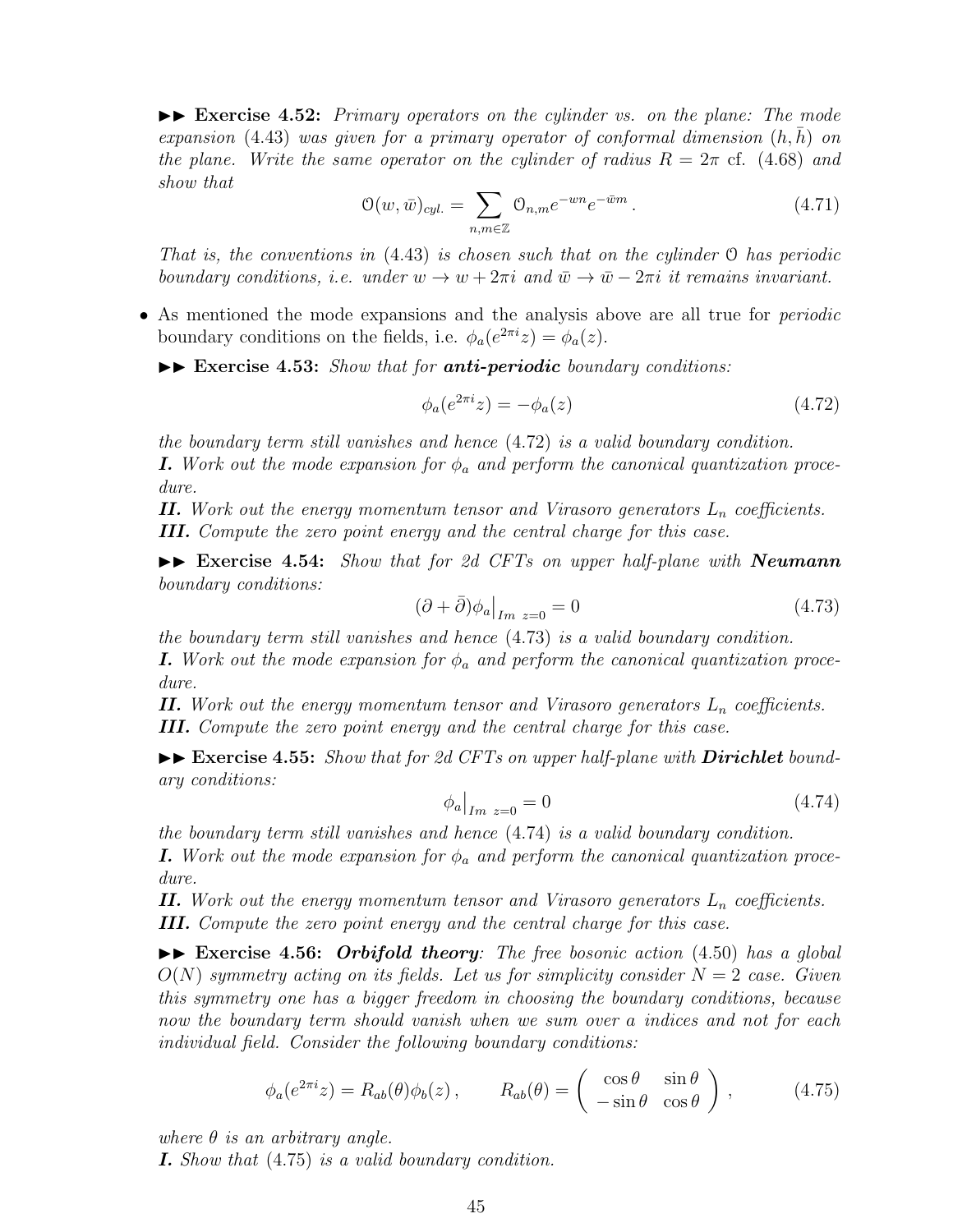*II. Show that if we want standard periodic fields to also be included in* (4.75) *we should*  $\ell$ *ake*  $\theta = 2\pi/k$ ,  $k \in \mathbb{Z}$ .

*III. Work out the mode expansion for*  $\phi_a$  *and perform the canonical quantization procedure.*

*IV. Work out the energy momentum tensor and Virasoro generators L<sup>n</sup> coefficients. V. Compute the zero point energy and the central charge for this case.*

## **4.6.2 Deformation of a given 2d CFT**

- So far we have discussed an example of free theory. One may add interaction terms to the 2d CFT to obtain more interesting theories.
- This may be done noting that Lagrangian is a (1*,* 1) primary operator. That is, deforming the theory by ANY primary (1*,* 1) operator we obtain (at least at classical level) a new 2d CFT. Therefore, there is a one-to-one relation between the spectrum of ALL (1*,* 1) operators and 2d CFT deformations.
- We also usually demand that the Lagrangian do not involve more that two derivative terms, due to appearance of ghosts in higher derivative theories.
- For the free bosonic theory discussed here, the (1*,* 1) operators which DOES NOT involve field derivatives are of the form

$$
\mathcal{O}[f] = \int d^N k \delta(k^2 - 2) f(k_a) e^{ik_a \phi_a}, \qquad \forall f(k_a). \tag{4.76}
$$

• Given a generic  $(1, 1)$  operator like  $\mathcal{O}[f]$ , the action of the deformed theory is

$$
\mathcal{L} = \frac{1}{4\pi} \partial \phi_a \bar{\partial} \phi_a + \mathcal{O}[f]. \tag{4.77}
$$

- Note that the free Lagrangian has a global *O*(*N*) symmetry acting on real-valued *ϕ<sup>a</sup>* fields. Recalling that  $O(N)$  has only one invariant two tensor  $(\eta_{ab})$ , generically the interaction term explicitly breaks, the global  $O(N)$  symmetry. If  $f(k_a)$  is non-zero for a single given *N*-vector *ka*, then this symmetry is broken to the subgroup of *k<sup>a</sup>* which keeps this vector invariant, i.e.  $O(N-1)$ .
- We can have  $(1, 1)$  operators which involve first derivatives of  $\phi_a$ :

$$
\mathcal{O}_{ab} =: F(\phi)\partial \phi_a \bar{\partial} \phi_b: , \quad \forall a, b, \& \text{ some function } F(\phi). \tag{4.78}
$$

II **Exercise 4.57:**

*I. What is the condition on*  $F(\phi)$  *for the*  $\mathcal{O}_{ab}$  *to be*  $(1,1)$ *?* 

*II. Write out the most general form of the deformation with* (4.78) *operators.*

**NOTE:** *Although there are*  $(1, 1)$  *operators in the*  $F(\phi)\partial\bar{\partial}\phi_a$  *family, since they vanish on-shell, do not provide a new form of deformation.*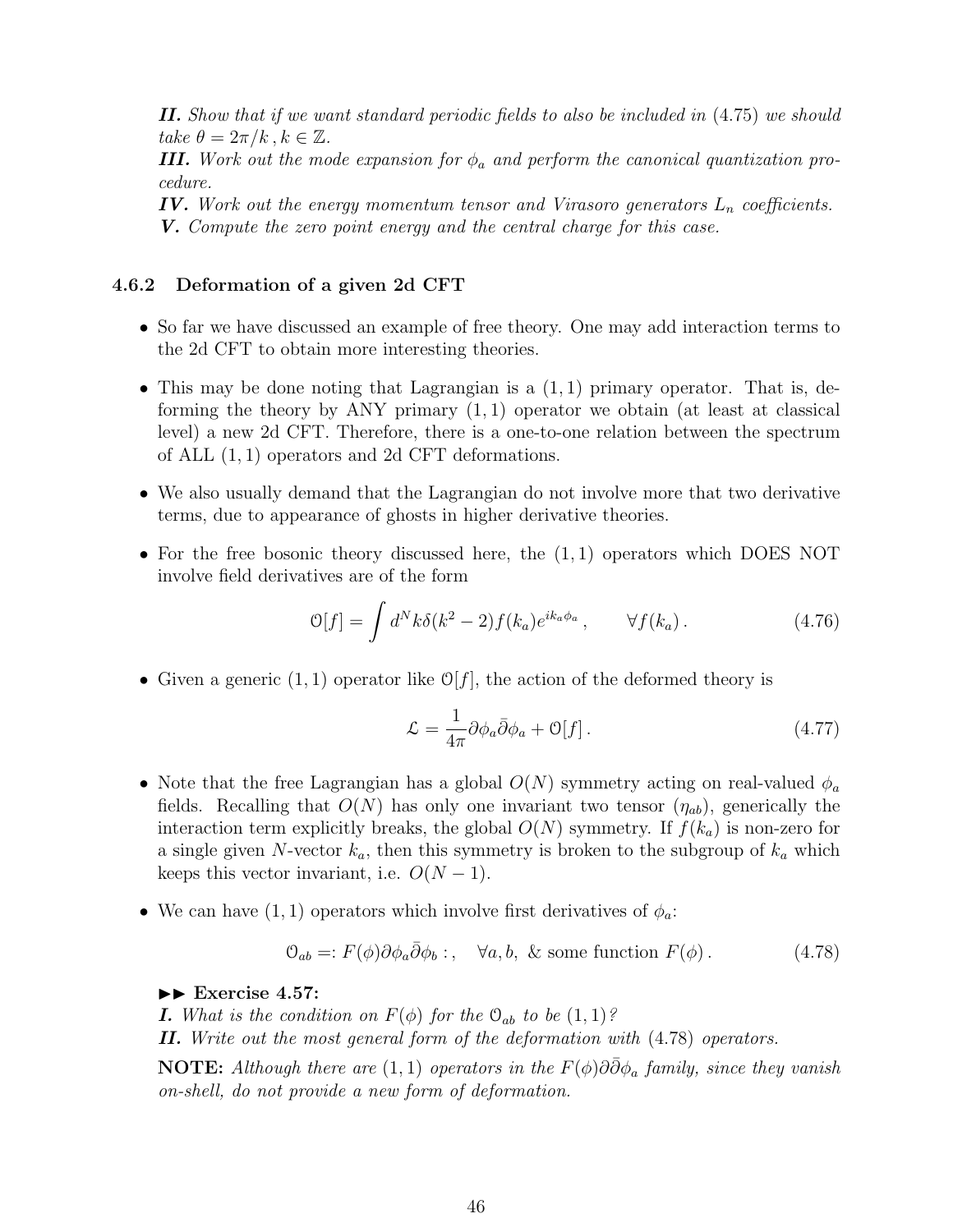## **4.7 Free 2d fermions**

After discussing the 2d bosons, we consider 2d fermions. We should first construct irreducible 2d spinor representations. A brief discussion on construction of fermions in generic dimensions has appeared in the appendix A. Here we review the 2d case.

• In 2*d* **Dirac spinors** are  $2^1 = 2$  component complex-valued spinors. The corresponding *γ* matrices are

$$
\gamma^1 = \begin{pmatrix} 0 & 1 \\ 1 & 0 \end{pmatrix}, \qquad \gamma^2 = \begin{pmatrix} 0 & -i \\ i & 0 \end{pmatrix}, \qquad \Psi = \begin{pmatrix} \psi^1 \\ \psi^2 \end{pmatrix}. \tag{4.79}
$$

►► Exercise 4.58: *Compute the explicit form of*  $\gamma^z = (\gamma^1 + i\gamma^2)/2$ ,  $\gamma^{\bar{z}} = (\gamma^z)^{\dagger} =$  $(\gamma^1 - i\gamma^2)/2$ .

- In 2d fermions can hence be Majorana-Weyl.  $\Gamma = \sigma^3$  and therefore 2d Weyl fermions is one-complex valued component; in the notation above eg. Left handed spinor is  $\psi^1$ while Right handed fermion is  $\psi^2$ . Imposing the Majorana condition is then easy: just take  $\Psi$  to be real-valued.
- In summary, Weyl-Majorana 2d spinors are real-valued one-component fields.
- Dirac action:

$$
S = \frac{1}{2\pi} \int d^2 z \ \bar{\Psi} \gamma^i \partial_i \Psi = \frac{1}{2\pi} \int d^2 z \ \psi^1 \bar{\partial} \psi^1 + \psi^2 \partial \psi^2. \tag{4.80}
$$

**NOTE:** *As discussed, 2d fermions can be Weyl-Majorana and we may choose to work with only*  $\psi^1$  *OR*  $\psi^2$  *fields. Here for illustration purposes we considered 2d Dirac fermions.*

**NOTE:** *The scaling dimension of 2d fermion is 1/2.*

• E.o.M:

$$
\bar{\partial}\psi^1 = 0, \qquad \partial\psi^2 = 0. \tag{4.81}
$$

That is, the e.o.m implies that the Left handed fermion is holomorphic while the Right handed is anti-holomorphic:

$$
\psi^1 = \psi^1(z), \qquad \psi^2 = \psi^2(\bar{z}). \tag{4.82}
$$

• Boundary conditions: Upon variation of the action the surface terms are

$$
S_{surface} = \frac{1}{2\pi} \int d^2 z \ \partial(\psi^1 \delta \psi^1) + \bar{\partial}(\psi^2 \delta \psi^2) \,, \tag{4.83}
$$

The above surface term vanishes if we impose *periodic* or *anti-periodic* boundary conditions:

$$
Periodic bc: \qquad \psi(e^{2\pi i}z) = -\psi(z), \tag{4.84}
$$

Anti-periodic bc :  $\psi(e^{2\pi i}z) = +\psi(z)$ . (4.85)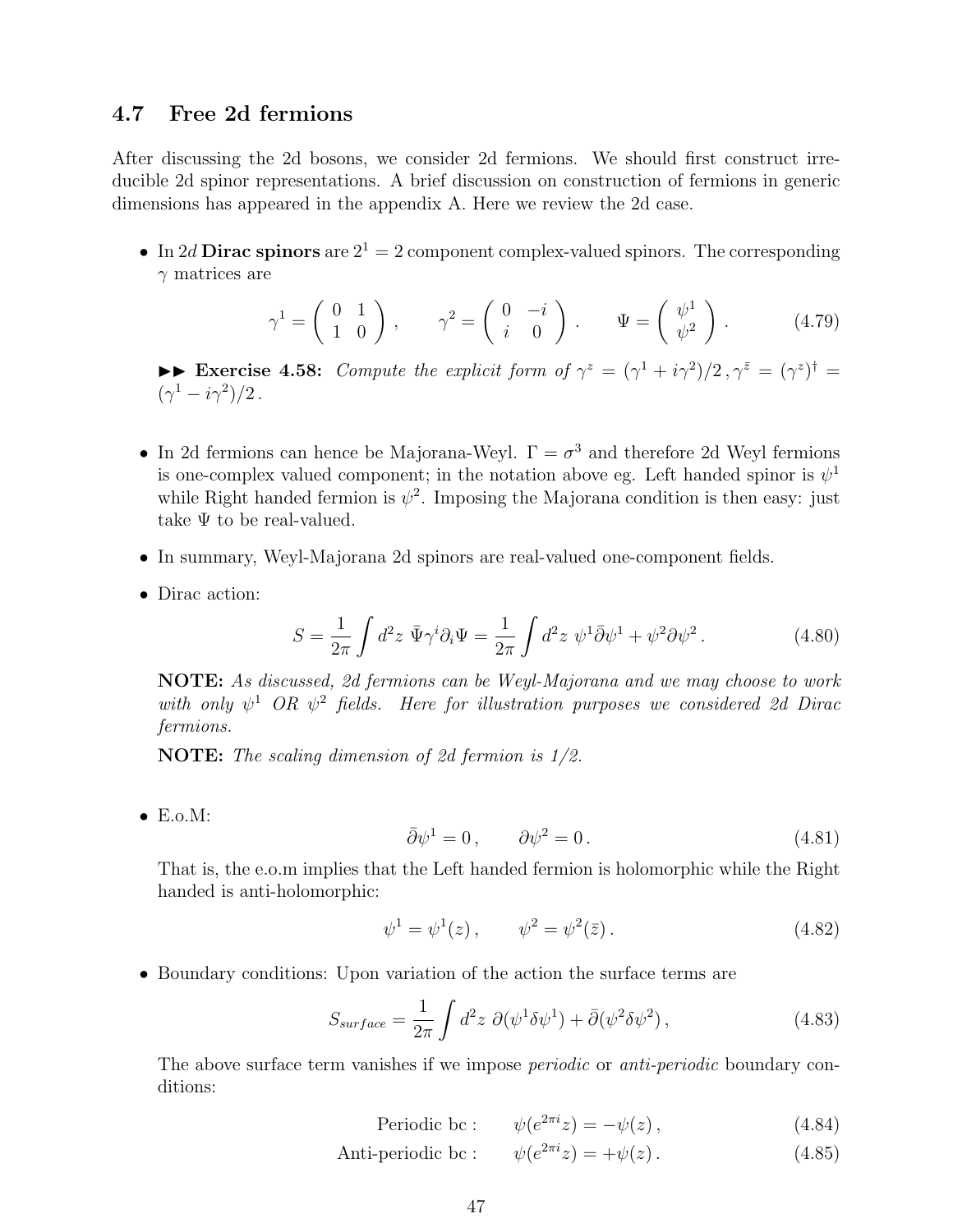**NOTE:** *Above equations have been written for fields on the plane, while the names of periodic and anti-periodic have been given for fields on the CYLINDER.*

 $\blacktriangleright$  **Exercise 4.59:** *Noting that fermion*  $\psi(z)$  *is a* (1/2*,0) primary field, show that on the cylinder (cf.* (4.68))  $\psi(w)$  *is indeed periodic/anti-periodic.* 

**NOTE:** *The above bc's has been written for holomorphic fermion fields. Similar bc's can of course be imposed on anti-holomorphic parts, independently of the ones imposed on the holomorphic fermions.*

**NOTE:** *In the context of string theory periodic and anti-periodic bc's are respectively called Ramond and Neveu-Schwarz boundary conditions.*

• Mode Expansions:

Periodic, "Ramond" : 
$$
\psi(z) = \sum_{n \in \mathbb{Z}} d_n z^{-(n+1/2)},
$$
 (4.86)

Anti-periodic, "Neveu-Schwarz" : 
$$
\psi(z) = \sum_{r \in \mathbb{Z}+1/2} b_r z^{-(r+1/2)}
$$
. (4.87)

• Quantization: The momentum conjugate to  $\psi$  is itself, as is seen from the action. Imposing the equal time canonical *anti-commutation* relations we find:

$$
\{b_r, b_s\} = \delta_{r+s}, \qquad \{d_m, d_n\} = \delta_{m+n}.
$$
\n(4.88)

• Energy momentum tensor:

$$
T = -\frac{1}{2} : \psi^1 \partial \psi^1 : , \qquad \bar{T} = -\frac{1}{2} : \psi^2 \bar{\partial} \psi^2 : . \tag{4.89}
$$

 $\triangleright$  **Exercise 4.60:** *Show that the Virasoro generators are* 

$$
NS\ sector: \qquad L_n = \frac{1}{2} \sum_{s \in \mathbb{Z}+1/2} (s + \frac{1}{2}) : b_{n-s}b_s : , \quad L_0 = \sum_{r > 0, r \in \mathbb{Z}+1/2} r b_{-r}b_r \,, \tag{4.90}
$$

*Ramond sector:* 
$$
L_n = \frac{1}{2} \sum_{m \in \mathbb{Z}} (m + \frac{1}{2}) : d_{n-m} d_m : , \quad L_0 = \sum_{m > 0, m \in \mathbb{Z}} m d_{-m} d_m + \frac{1}{16},
$$
(4.91)

 $\triangleright$  **Exercise 4.61:** *Compute*  $[L_n, b_r]$  *and*  $[L_n, d_m]$  *commutators and confirm that the*  $\psi$  *field is indeed a* (1/2*,0*) *primary field.* 

• The central charge.

 $\triangleright$  **Exercise 4.62:** *Given the above expression for the*  $L_n$  *generators, work out the central charge of the theory for the Weyl-Majorana free fermion is* 1*/*2*.*

• **Path Integral treatment** of fermionic system. We start with the two-point function for fermions:

$$
\langle \psi^1(z)\psi^1(w)\rangle = \frac{1}{z-w}, \qquad \langle \psi^2(\bar{z})\psi^2(\bar{w})\rangle = \frac{1}{\bar{z}-\bar{w}}.
$$
 (4.92)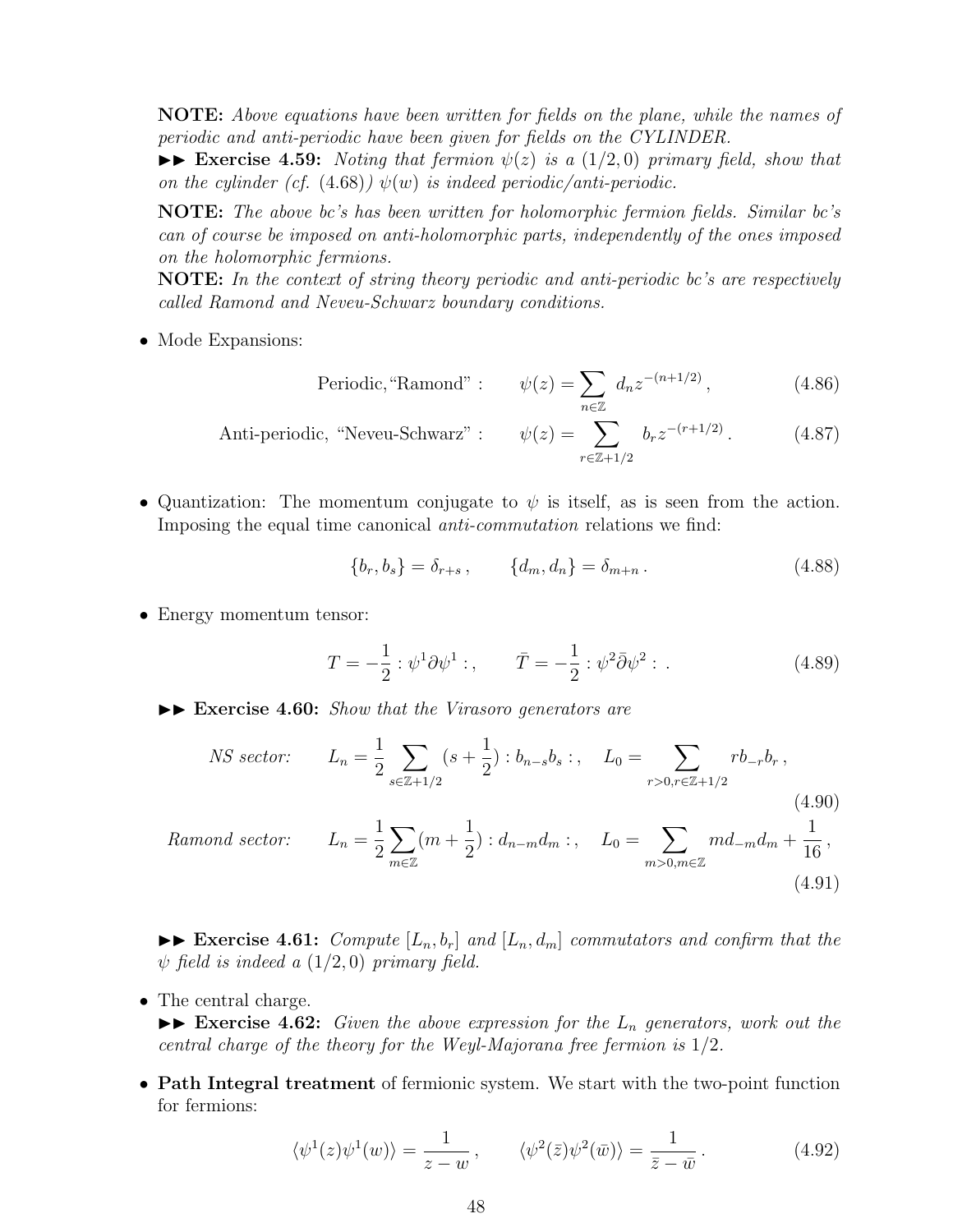II **Exercise 4.63:** *Given the above show that*

$$
T(z)\psi(w) \sim \frac{1/2}{(z-w)^2}\psi(w) + \frac{1}{z-w}\partial_w\psi(w) ,
$$
 (4.93)

*and also*

$$
T(z)T(w) \sim \frac{1/4}{(z-w)^4} + \frac{2T(w)}{(z-w)^2} + \frac{\partial T(w)}{z-w}.
$$
 (4.94)

 $\blacktriangleright$  **Exercise 4.64:** *The above fields* (4.86) *and* (4.87) *are written on the plane. I. Write them on cylinder.*

*II. Write the two point function* (4.92) *for cylindrical fields. III.* Compute the energy momentum tensor for the theory on cylinder,  $T_{cal}$ . *IV. Compute ⟨T⟩ and show that*

$$
\langle T_{cyl} \rangle = \begin{cases}\n- \left(\frac{2\pi}{R}\right)^2 \frac{1}{48} & \text{NS sector} \\
+ \left(\frac{2\pi}{R}\right)^2 \frac{1}{24} & \text{Ramond sector}\n\end{cases}
$$
\n(4.95)

II **Exercise 4.65:** *Classify all the* (1*,* 1) *operators one can build out of fermion fields*  $\psi^1$  *and*  $\psi^2$ *.* 

*Write all the* (1, 1) *fields made out of a primary scalar field*  $\phi$  *and fermionic fields*  $\psi$ *.* 

- We discussed two examples of simple 2d CFTs to gain some intuition about the structure of 2d CFTs and their central charge, and classified all their perturbative deformations which preserve conformal symmetry at classical level.
- It yet remains to be checked if all such deformations which are parameterized by (1*,* 1) primary operators also keep conformal symmetry at quantum level.
- We computed the perturbative central charge, while it can in principle receive corrections from the deformations added to the free energy momentum tensor.

## **4.8 More on Unitary Rep's of Virasoro algebra**

- There are different ways to classify 2d CFTs, one way is based on the value of their central charge and their physical Hilbert space, i.e. the spectrum of all primary operators. In this section we will try to see how much information we can extract from "algebraic" restrictions like Unitarity of representations of Virasoro algebra of a given central charge **c**, without delving into the details of the theory, or specifying the explicit form of the energy momentum tensor *T*.
- As we discussed earlier, unitarity (positivity of norm) of descendent of the vacuum  $||L_n|0\rangle|| \geq 0$  for all  $n \geq 2$  implies  $c \geq 0$ .
- Positivity of norm for "level one" descendent of a primary state  $|h\rangle$ , i.e.  $||L_{-1}|h\rangle|| \geq 0$ implies  $h \geq 0$ .
- As we discussed earlier in section 3, higher level descendents, which in the *d >* 2 cases can only be constructed by acting higher powers of  $P_\mu$  on the primary, for level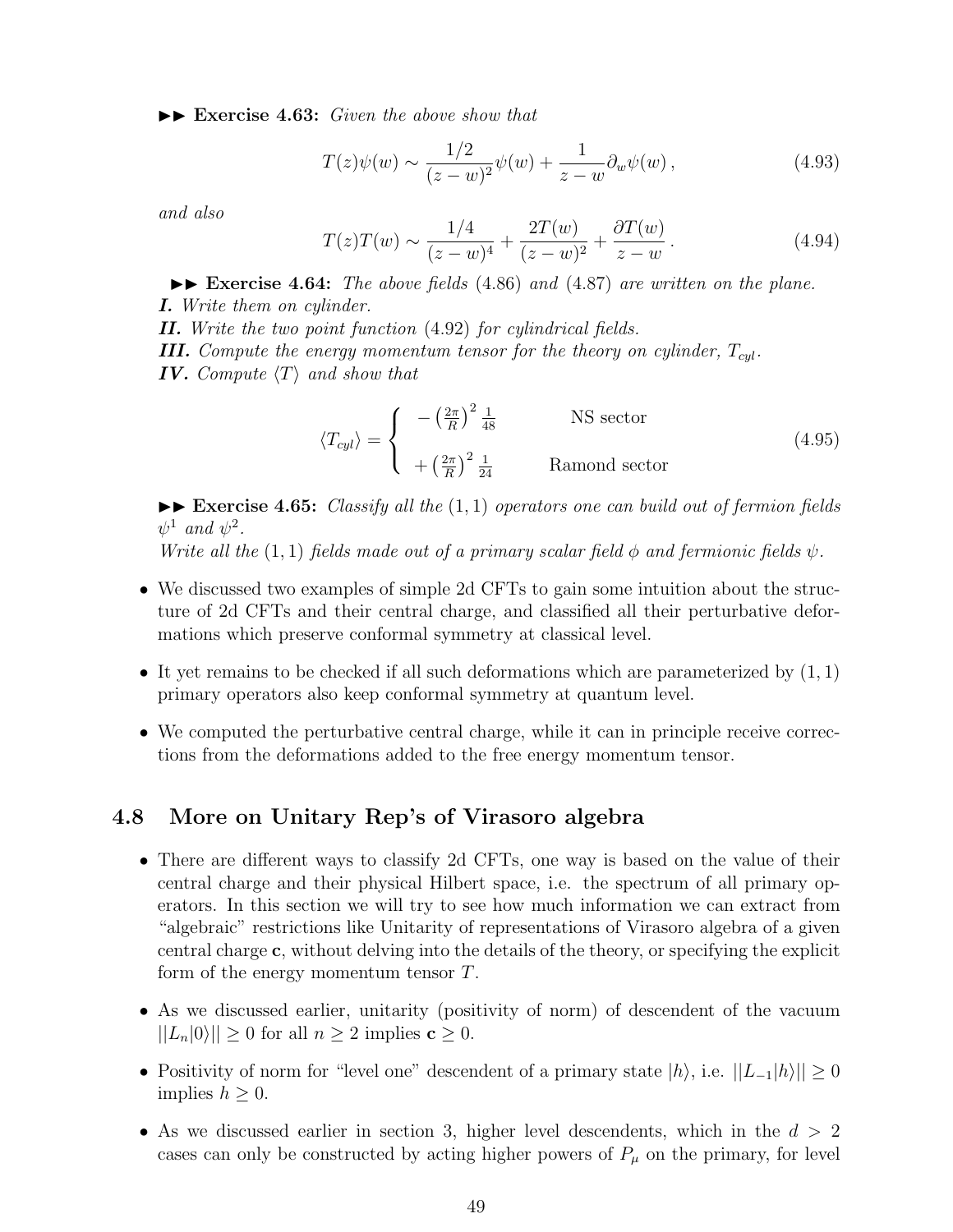two leads to an extra condition on scalar reps and at higher levels leads to no extra condition. So the level two analysis in *d >* 2 exhausted all the unitarity conditions on the representations.

- In  $d = 2$  case, however, there are many more ways to construct descendents of a given primary state: we have the option of acting by any combination of  $L_{-n}$ 's; that is how we construct states in the Verma module of a given primary. **NOTE:** *Compared to*  $the d > 2$  *cases, that is the action of*  $L_{-1}^m \overline{L}_{-1}^n$  *which creates level*  $l = m + n$  *descendents corresponding to*  $P^l_\mu$  *descendent.*
- To start, let us consider the unitarity of *level K* states in the Verma module of vacuum:

$$
|\{k_i\}\rangle \equiv \prod_{i=1}^K L_{-k_i}|0\rangle, \qquad k_i \ge k_j \ \ if \ \ i > j \ , \ \sum k_i = K \ . \tag{4.96}
$$

►► Exercise 4.66: *Using scale invariance show that*  $\langle \{k_i\} | \{p_j\} \rangle \propto \delta(\sum k_i - \sum p_j)$ *.* 

• To show unitarity of all states in the vacuum Verma module one should hence show that *for all states in level K* the eigenvalues of the matrix

$$
M_K^{vac} \equiv \langle \{k_i\}|\{p_j\}\rangle
$$

are non-negative.

 $\blacktriangleright$  **Exercise 4.67:** *Show that*  $M_K^{vac}$  *is a*  $P_K \times P_K$  *matrix where*  $P_K$  *is number of partitions of integer K into non-negative integers.*

 $\blacktriangleright$  **Exercise 4.68:** *Show that all elements in*  $M_K^{vac}$  *with one or more of*  $k_i$ 's equal to *one leads to a zero eigenvalue in*  $M_K^{vac}$ . Using this, find number of zero eigenvalues of  $M_K^{vac}$ .

- One can show that all eigenvalues of  $M_K^{vac}$  are non-negative if  $c \geq 0$ . Therefore, from the vacuum Verma module we find no extra condition on unitarity.
- Next, let us consider descendents of a given primary  $|h\rangle$ ,  $V(h; \mathbf{c})$ :

$$
|h; \{k_i\}\rangle \equiv \prod_{i=1}^{K} L_{-k_i} |h\rangle , \qquad (4.97)
$$

 $\blacktriangleright$  **Exercise 4.69:** *Using scale invariance show that* 

$$
\langle h; \{k_i\} | h; \{p_j\} \rangle \propto \delta(\sum k_i - \sum p_j).
$$

• We again focus on

$$
M_K^h \equiv \langle h; \{k_i\} | h; \{p_j\} \rangle, \qquad \sum k_i = K.
$$

- $-$  At level one,  $K = 1$ , we just get  $h \geq 0$ .
- $-$  at level two,  $K = 2$ , the matrix *M* is  $2 \times 2$ :

$$
M_{11} = \langle h | L_1^2 L_{-1}^2 | h \rangle = 4h(2h+1), \ M_{12} = \langle h | L_1^2 L_{-2} | h \rangle = 6h, \ M_{11} = \langle h | L_2 L_{-2} | h \rangle = 4h + \frac{c}{2}.
$$
\n(4.98)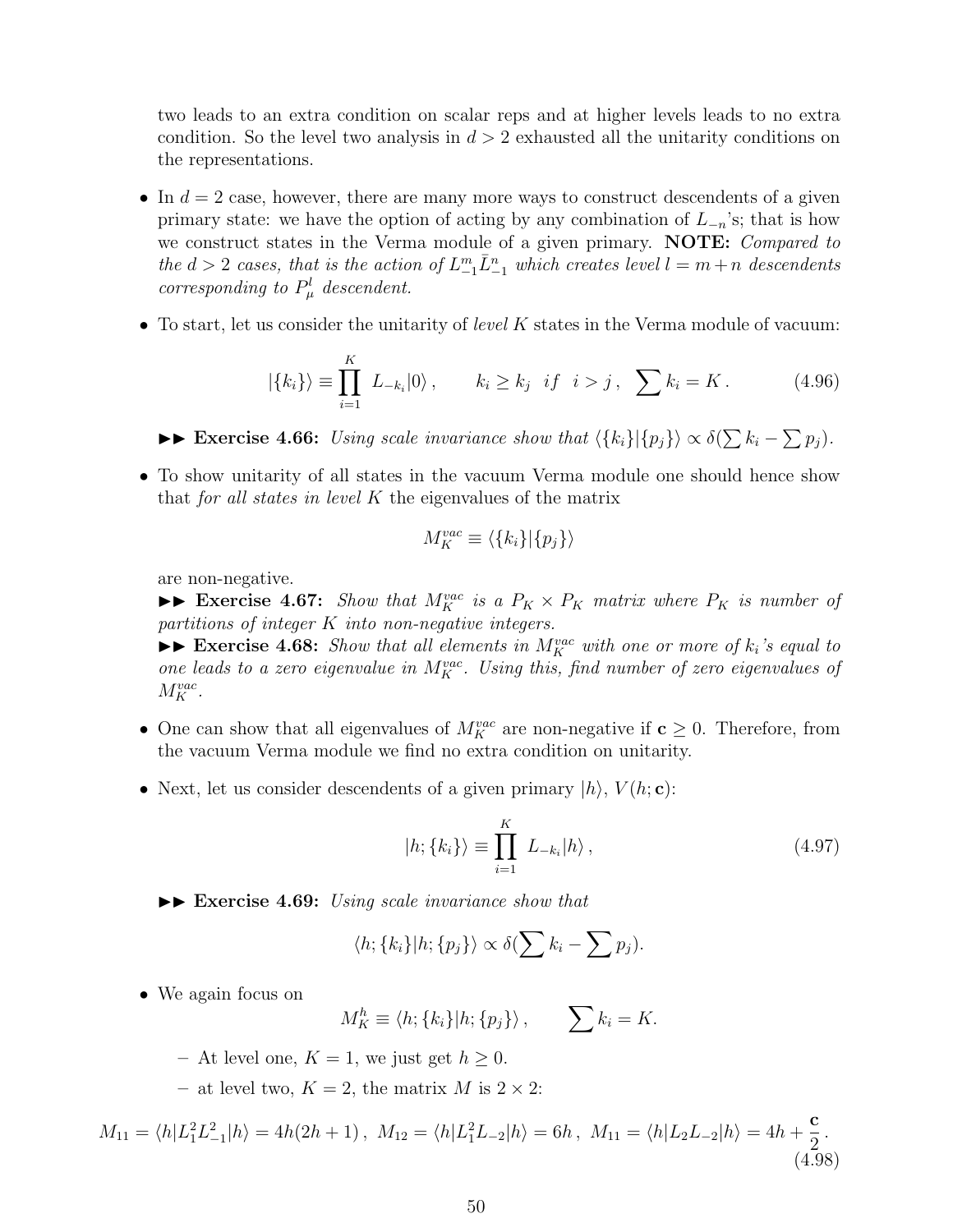To have positive eigenvalues *M* should have positive trace and determinant. Trace is already positive. The determinant is

$$
\det M_2^h = 32(h - h_{1,1})(h - h_{1,2})(h - h_{2,1}) = 32h \left[ (h - \frac{1}{4})^2 + \frac{1}{16} (\mathbf{c} - 1)(h + 2) \right],
$$
\n(4.99)

where

$$
h_{1,1} = 0, \quad h_{1,2} = \frac{1}{16} \left[ 5 - \mathbf{c} + \sqrt{(1 - \mathbf{c})(25 - \mathbf{c})} \right], \quad h_{2,1} = \frac{1}{16} \left[ 5 - \mathbf{c} - \sqrt{(1 - \mathbf{c})(25 - \mathbf{c})} \right].
$$
\n(4.100)

As we see from the second equality in (4.99), the determinant is positive for any *h* IFF **c**  $≥$  1.

**–** Higher level, *K >* 2: One can show that

$$
\det M_K^h = \mathcal{N}_K \prod_{\substack{p, q \ge 1 \\ pq \le K}} (h - h_{p,q}(\mathbf{c}))^{P_{K-pq}}, \tag{4.101}
$$

where  $\mathcal{N}_K$  is ia positive number,  $P_m$  is number of partitions of a given integer m into non-negative integers and

$$
h_{p,q}(\mathbf{c}) = \frac{1}{24}(\mathbf{c} - 1) + \frac{1}{4}(pA_+ + qA_-)^2, \qquad A_{\pm} = \frac{1}{24}(\sqrt{1 - \mathbf{c}} \pm \sqrt{25 - \mathbf{c}}).
$$
\n(4.102)

The above can also be written as

$$
h_{p,q}(r) = \frac{(p(r+1) + qr)^2 - 1}{4r(r+1)}, \qquad \mathbf{c} = 1 - \frac{6}{r(r+1)}.
$$
 (4.103)

**NOTE:** det  $M_K^h$  *is called Kac determinant.* 

- Kac determinant vanished if  $h = h_{p,q}(\mathbf{c})$ .  $\blacktriangleright\blacktriangleright$  Exercise 4.70: *I. Compute*  $M_K^h$  *for large h*, *i.e. for*  $h \gg K \sim 1$ *. <i>II.**Show that for large <i>h* the largest element in  $M_K^h$  *comes from*  $L_{-1}^K|h\rangle$ *. III. Diagonalize*  $M_K^h$  *for large h*.
- Given the Kac determinant one can now study the unitarity condition which is positivity of the determinant.
- Since  $h > 0$ ,

$$
h_{p,q}(\mathbf{c}) \le 0 \quad \forall p, q \ge 1 \quad \Rightarrow \quad \det \ M_K^h \ge 0. \tag{4.104}
$$

## **4.8.1 Unitary Rep's for c** *≥* 1 **case**

We show below that the positive  $h_{p,q}$  condition (4.104) holds for  $\mathbf{c} \geq 1$  cases.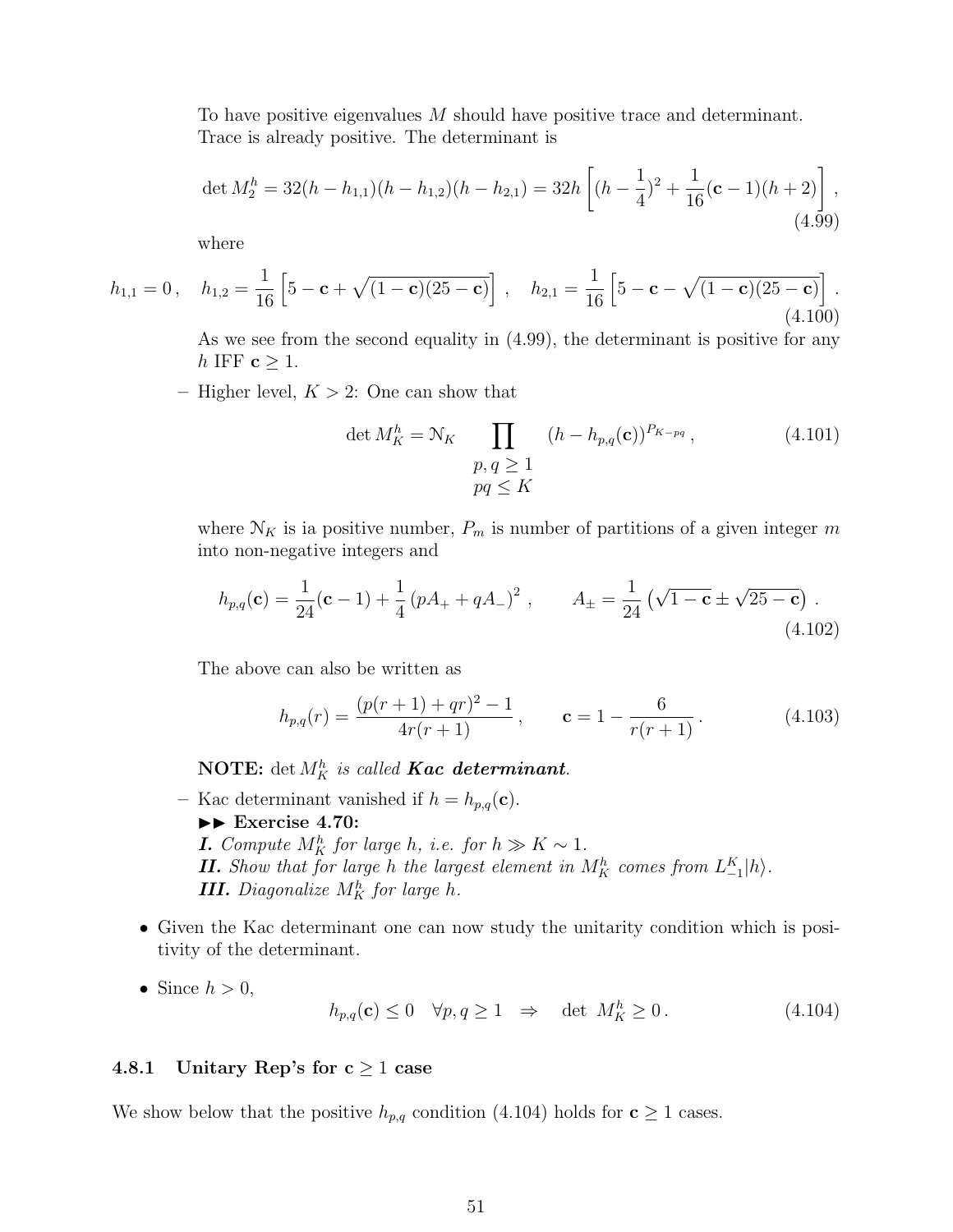• If  $1 \leq c \leq 25$  then

$$
A_{\pm} = \pm a + ib \qquad \Rightarrow \qquad h_{p,q}(\mathbf{c}) = h_{q,p}(\mathbf{c})^* \tag{4.105}
$$

Next, recall that the terms in the Kac determinant are of the form  $[(h - h_{p,q})(h - h_{q,p})]^P$ which are hence positive.

• For  $c > 25$  cases

$$
A_{\pm} = i(a \pm b),
$$
  $a^2 = \frac{\mathbf{c} - 1}{24}, b^2 = \frac{\mathbf{c} - 25}{24} = a^2 - 1.$  (4.106)

and hence

$$
h_{p,q}(\mathbf{c}) = a^2 - \frac{1}{4} \left[ p(a+b) + q(a-b) \right]^2 \le a^2 - \frac{1}{4} (a+b+a-b)^2 \le 0 \,. \tag{4.107}
$$

where we used  $p, q \geq 1$ .

So we proved the desired.

 $\blacktriangleright\blacktriangleright$  **Exercise 4.71:** *Show that for*  $\mathbf{c} = 1$  *case, for*  $K = 2$  *case we have zero norm state IF*  $h = 1/4$ *.* 

 $\blacktriangleright\blacktriangleright$  **Exercise 4.72:** Find the zero norm state of level two  $K = 2$  for  $c < 1$  model. Find *zero norm state(s) of level*  $K = 3$  *of*  $c < 1$  *models.* 

 $\blacktriangleright$  **Exercise 4.73:** *Show that for*  $c > 1$  *case we do not have zero norm states in the Verma module of primary*  $h > 0$ *. Show this for*  $K = 2, 3$  *cases first and then generalize to higher K.*

#### **4.8.2 Unitary Rep's for c** *<* 1 **case**

- In case case it is more convenient to use (4.103) parametrization in terms of *r*.
- In this parametrization 0 *<* **c** *<* 1 yields *r >* 2 or *r < −*3. Since

$$
h_{p,q}(r) = \frac{[(r+1)p - rq]^2 - 1}{4r(r+1)} = h_{q,p}(-(r+1)),
$$
\n(4.108)

and in the Kac determinant we cover all *p, q* cases, we can safely restrict ourselves to  $r > 2$  region only.

- To avoid non-unitarity the only way is to make  $h_{p,q}(r)$  to vanish at some point and cut the region where  $h_{p,q}(r)$  becomes positive.
- Demanding  $h_{p,q}(r)$  to have zeros for some  $p, q \geq 1$  tells us that *r* should be **an integer**.
- Moreover, to remain in the negative  $h_{p,q}(r)$  region,  $1 \leq p < r$  and  $1 \leq q < p$ .
- It happens that the above conditions are necessary and sufficient for unitraity of **c** *<* 1 models.
- In the **c** *<* 1 theories, therefore, the scaling dimension of primaries are bound to be larger than  $h_{p,q}(r)$  for any given  $1 \leq p < r$ ,  $1 \leq q < p$ .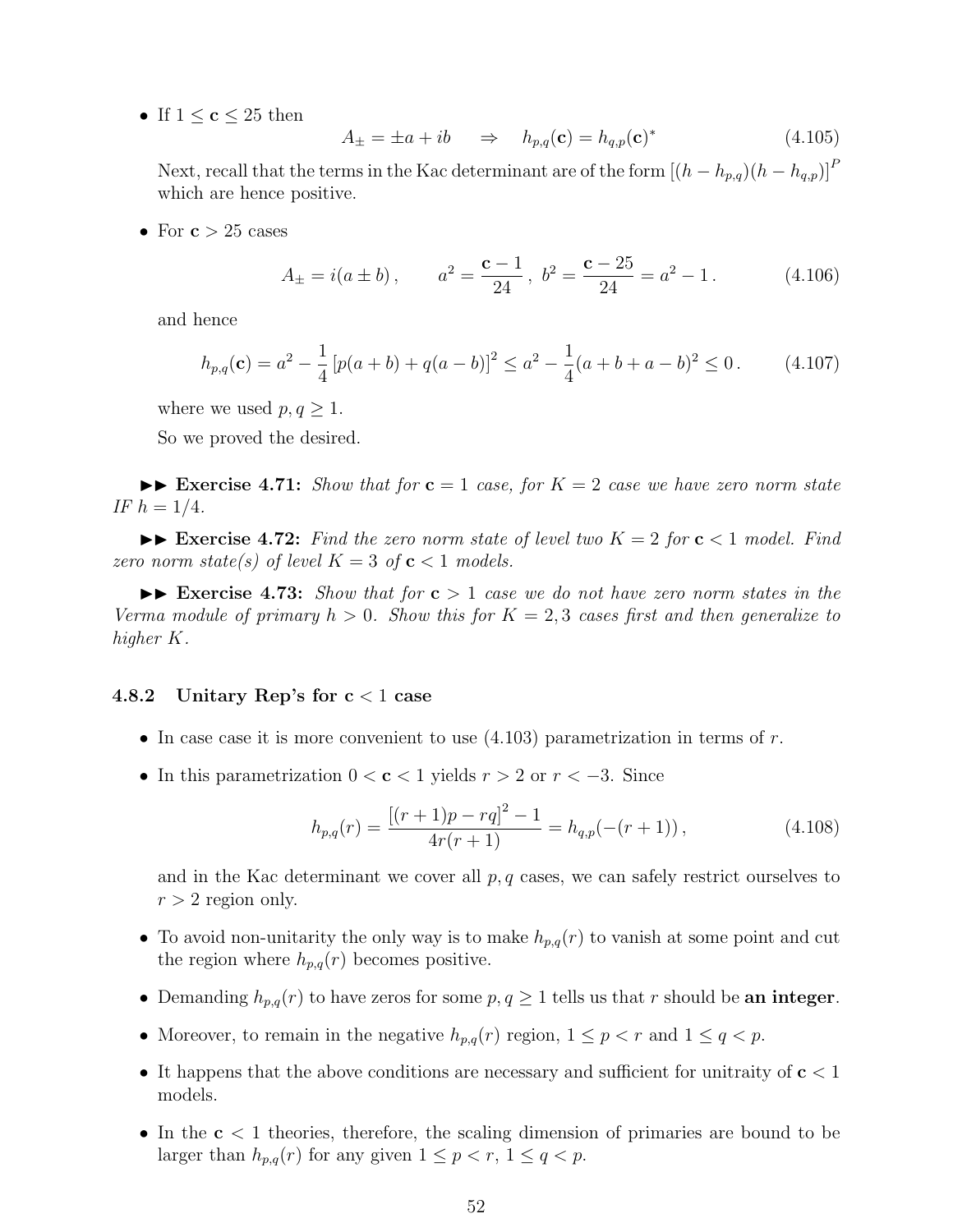#### **4.8.3 Minimal models**

- There is a complete classification of **c** *≤* 1 2d CFT's. A interesting class of **c** *≤* 1 models are **minimal models**. These are models with *finite number of primary states.*
- The unitarity requries that the weight of these primaries are  $h \geq h_{p,q}$ . So the lowest weight primaries are given by  $h = h_{p,q}(r)$ . The condition of having FINITE number of primaries then requires that

$$
h_{p,q} = h_{p+m,q+n} \,, \qquad \text{for some integer } m, n \,. \tag{4.109}
$$

The above holds IFF

$$
\mathbf{c} = 1 - 6 \frac{(m-n)^2}{mn}, \qquad h_{p,q} = \frac{(pm-qn)^2 - (m-n)^2}{4mn}, \qquad (4.110)
$$

where *m*, *n* are coprime integers larger or equal to two and  $1 \leq p \leq n-1$ ,  $1 \leq q \leq m-1$ . II **Exercise 4.74:** *Determine m, n in terms of our earlier parametrization r. What does r >* 2 *correspond to in terms of m, n?*

**NOTE:** *Minimal models are hence specified by two coprime integers m, n and usually denoted by* M(*m, n*)*.*

II **Exercise 4.75:** *Using* (4.109) *show that number of primary states in the minimal model given by*  $(m, n)$  *is*  $(m - 1)(n - 1)/2$ .

• Some of the most interesting stat.mech. or cond.mat. models around their critical point are examples of minimal models. These include, 2d Ising, 2d Potts model, *O*(*N*) model, Landau Ginzburg model (i.e a scalar theory with  $\phi^{2(r-1)}$  potential).

**NOTE:** *Recently, minimal models have received special attention in connection with AdS*<sup>3</sup> *Higher Spin Theories. For this topic See recent papers by Gaberdiel and Gopakumar.*

## **4.9 More on structure of OPE and, 3 and 4 point functions**

- We discussed that OPE in local QFTs is a useful tool to analyze and compute correlators of the theory.
- In *d >* 2 CFTs conformal invariance can be used to restrict further the form of OPE coefficients.
- In general the OPE of two *primary* operators in 2d CFTs, as in higher dimensional examples, can be written as

$$
\mathcal{O}_i(z,\bar{z})\mathcal{O}_j(0) = \sum C_{ijk}\mathcal{O}_k(0)z^{h_k-h_i-h_j}\bar{z}^{\bar{h}_k-\bar{h}_i-\bar{h}_j},.
$$

The notable point in the above OPE is that the operators  $\mathcal{O}_k$  appearing in the RHS are not necessarily primary, while they are in general *quasi-primary*, i.e. they have definite conformal weight but can be a primary or descendent of a primary.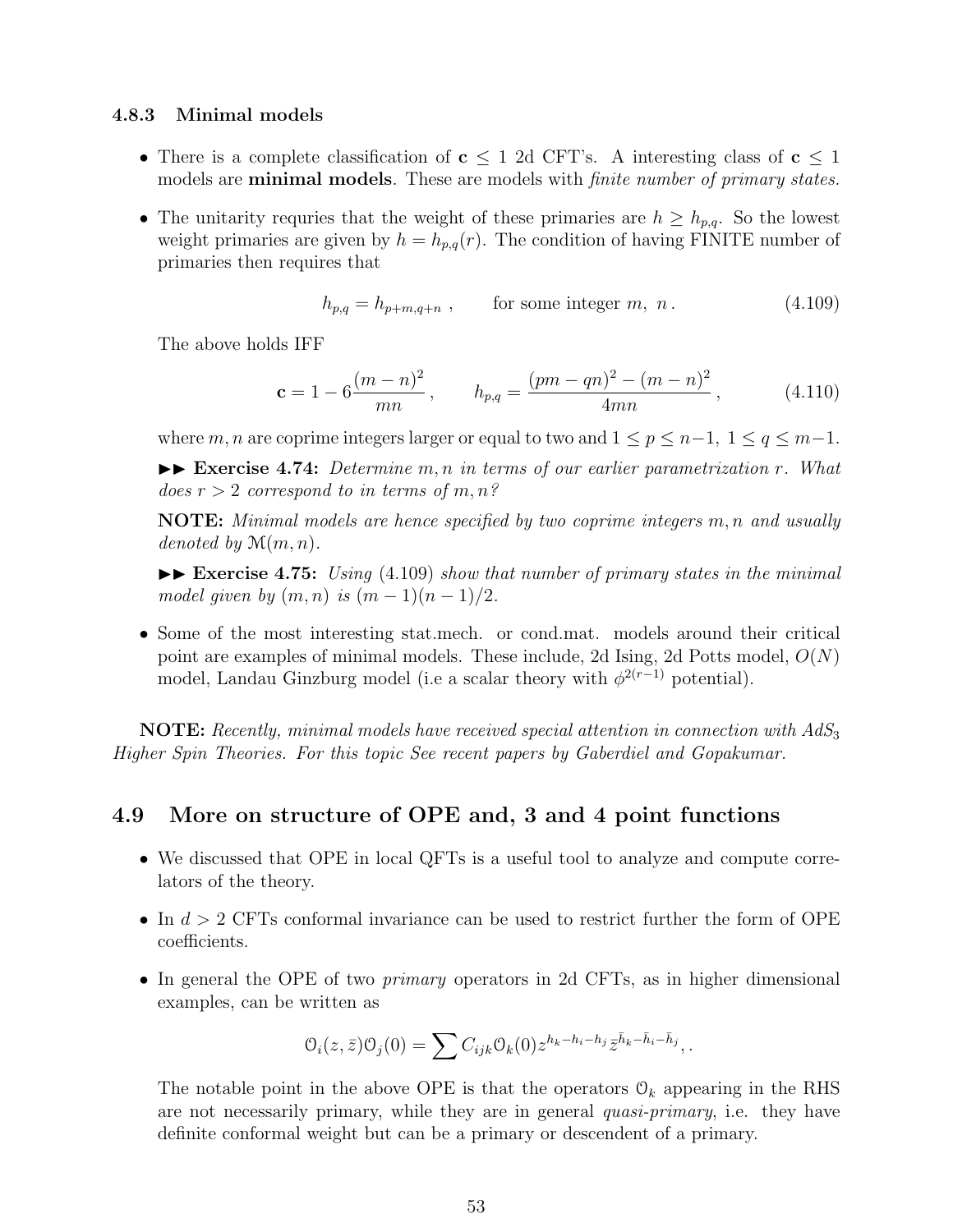• On the other hand, we know the space-time dependence of three point function of **primary** operators  $\mathcal{O}_1, \mathcal{O}_2, \text{ } c\text{O}_3$  is fixed by conformal symmetry:

$$
\langle \mathcal{O}_1(z_1, \bar{z}_1) \mathcal{O}_2(z_2, \bar{z}_2) \mathcal{O}_3(z_3 \bar{z}_3) \rangle = \frac{C_{123}^p}{\prod_{i < j, k \neq i, j} (z_i - z_j)^{h_i + h_j - h_k} \cdot (\bar{z}_i - \bar{z}_j)^{\bar{h}_i + \bar{h}_j - \bar{h}_k}} \tag{4.111}
$$

where superscript  $p$  on  $C_{123}^p$  is to emphasize that this is for primary operators.

• The question is now how to read the OPE coefficients from the three point function of primaries.

#### **4.9.1 OPE coefficients from three point function of primaries**

• It turns out that one can deduce the OPE coefficients of descendents appearing in the RHS in terms of that of the corresponding primary. To see this let us rewrite the above OPE as

$$
O_i(z,\bar{z})O_j(0) = \sum_{\text{primary }\{k_i\}} \sum_{\{\bar{k}_i\}} C_{ijp}^{\{k_i\},\{\bar{k}_i\}} \prod_{i=1,\bar{i}=1}^{K,\bar{K}} L_{-k_i} \bar{L}_{-\bar{k}_i} O_p(0) z^{h_p + K - h_i - h_j} \bar{z}^{\bar{h}_p + \bar{K} - \bar{h}_i - \bar{h}_j}
$$
\n(4.112)

where now  $\mathcal{O}_p$  only involve primary operators and the whole tower of descendents above them.

• One may decompose the OPE coefficients in terms of primary and descendent parts:

$$
C_{ijp}^{\{k_i\},\{\bar{k}_i\}} \equiv C_{ijp} \; \mathcal{N}_{ij}^{p\{k_i\}} \; \bar{\mathcal{N}}_{ij}^{p\{\bar{k}_i\}} \tag{4.113}
$$

where we have chosen the normalization such that  $\mathcal{N}_{ij}^{p\{0\}} = \bar{\mathcal{N}}_{ij}^{p\{\bar{0}\}} = 1$ .

• One may then define the operator

$$
\varphi_{ij}^p(z) \equiv \sum_{\{k_i\}} \, \mathcal{N}_{ij}^{p\{k_i\}} z^K \prod_{i=1}^K L_{-k_i} \tag{4.114}
$$

and similarly for the anti-holomorphic part  $\bar{\varphi}_{ij}^p(\bar{z})$ .

• Using the above the OPE now takes the form:

$$
\mathcal{O}_i(z,\bar{z})\mathcal{O}_j(0) = \sum_{primary} C_{ijp} z^{h_p - h_i - h_j} \bar{z}^{\bar{h}_p - \bar{h}_i - \bar{h}_j} \varphi_{ij}^p(z) \bar{\varphi}_{ij}^p(\bar{z}) \mathcal{O}_p(0).
$$
 (4.115)

So we have succeeded in the first step of reducing the OPE to only primary sector. The Verma module effects are now "hidden" in the operator-valued  $\varphi$  coefficients. **NOTE:** *The above OPE may also be written as*

$$
\mathcal{O}_i(z,\bar{z})|\mathcal{O}_j\rangle = \sum_{primary} C_{ijp} z^{h_p - h_i - h_j} \bar{z}^{\bar{h}_p - \bar{h}_i - \bar{h}_j} \varphi_{ij}^p(z)\bar{\varphi}_{ij}^p(\bar{z})|\mathcal{O}_p\rangle. \tag{4.116}
$$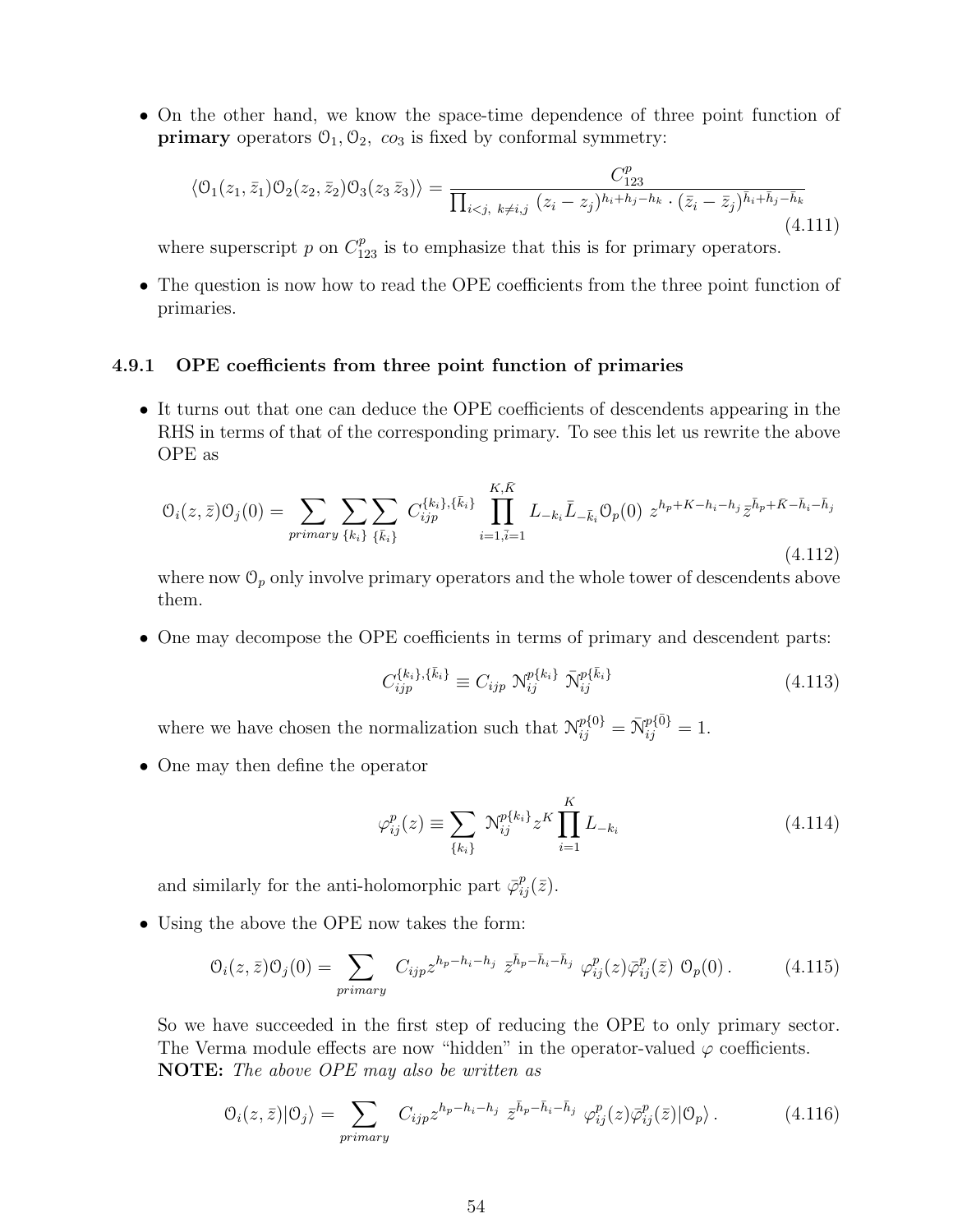$\blacktriangleright\blacktriangleright$  **Exercise 4.76:** *Noting that the three-point function of generic primary operators, and using the fact that one of the points can always be set to origin and the other taken to infinity, we have*

$$
limit_{w,\bar{w}\to\infty}(w^{2h_i}\bar{w}^{2\bar{h}_i}\langle\mathcal{O}_i(w,\bar{w})\mathcal{O}_j(z,\bar{z})\mathcal{O}_k(0)\rangle) = \langle\mathcal{O}_i|\mathcal{O}_j(z,\bar{z})|\mathcal{O}_k\rangle
$$
  
=  $C_{ijk}z^{h_i+h_k-h_j}\bar{z}^{\bar{h}_i+\bar{h}_k-\bar{h}_j}$ , (4.117)

*show that the OPE coefficients Cijp can be read from three point function of appropriate primaries.* **NOTE:** *One can still use the remaining conformal transformation freedom to set*  $z = \bar{z} = 1$  *in* (4.117)*.* 

• **Computing**  $\varphi_{ij}^p(z)$ . To this end, we need  $\mathcal{N}_{ij}^{p\{k_i\}}$  coefficients. The latter are **c**-number coefficients which only depend on  $h_i, h_j$  and central charge **c** as well as the set of  $\{k_i\}$ .

 $\blacktriangleright$  **Exercise 4.77:** To compute  $\varphi_{ij}^p(z)$  use the OPE (4.116) and act on both sides *by Virasoro generators*  $L_n$ *. Recalling that*  $O_i$  *and*  $O_j$  *are primary we know the LHS. Using this find differential equations governing*  $\varphi_{ij}^p(z)$  *and from there solve for*  $\mathcal{N}_{ij}^{p\{k_i\}}$ *ij coefficients.*

## **4.9.2 4 point functions, conformal blocks**

- In previous subsection we argued how the information of three point function of primary operators can be used to read the OPE coefficients of two primary operators.
- On the other hand, having the OPE one can reduce computation of four point function of primary operators to computation of two point functions.
- In this subsection we combine these information to compute four point functions. Consider a generic four point function of primaries

$$
G_{1234}^p(z_i) = \langle \mathcal{O}_1(z_1, \bar{z}_1) \mathcal{O}_2(z_2, \bar{z}_2) \mathcal{O}_3(z_3, \bar{z}_3) \mathcal{O}_4(z_4, \bar{z}_4) \rangle ,
$$

and choose the  $SL(2, C)$  freedom to map  $z_1 \rightarrow \infty$ ,  $z_4 = 0$ ,  $z_3 = 1$  and call  $z_2 = z$ , and define

$$
\mathcal{G}_{1234}^{p}(z,\bar{z}) \equiv \langle \mathcal{O}_{1} | \mathcal{O}_{2}(z,\bar{z}) \mathcal{O}_{3}(1,1) | \mathcal{O}_{4} \rangle = limit_{z_{1},\bar{z}_{1} \to \infty} \left( z_{1}^{2h_{1}} \bar{z}_{1}^{2\bar{h}_{1}} G_{1234}^{p}(z_{1},z,1,0) \right) \tag{4.118}
$$

 $\blacktriangleright\blacktriangleright$  **Exercise 4.78:** *What is the relation between the two conformal cross-ratios and the coordinate z?*

The goal is hence computing  $\mathcal{G}_{1234}^p$ . **NOTE:** *Order of indices* 1234 *in*  $\mathcal{G}$  *is important.* 

• We can now use the OPE (4.116) twice for  $\mathcal{O}_3(1,1)|\mathcal{O}_4\rangle$  and for  $(\mathcal{O}_2^{\dagger})$  $\frac{1}{2}(z,\bar{z})|\mathcal{O}_1\rangle)^\dagger$  to compute  $\mathcal{G}_{1234}^p(z,\bar{z})$ . Explicitly, we have

$$
\mathcal{G}_{1234}^{p}(z,\bar{z}) = \sum_{p} \sum_{p'} C_{12p}^{*} C_{34p'} z^{h_{p}-h_{1}-h_{2}} \bar{z}^{\bar{h}_{p}-\bar{h}_{1}-\bar{h}_{2}} \langle \mathcal{O}_{p} | \varphi_{12}^{p}(z)^{\dagger} \bar{\varphi}_{12}^{p}(z)^{\dagger} \cdot \varphi_{34}^{p'}(1) \bar{\varphi}_{34}^{p'}(1) | \mathcal{O}_{p'} \rangle
$$
  
= 
$$
\sum_{p} C_{12p}^{*} C_{34p} z^{h_{p}-h_{1}-h_{2}} \bar{z}^{\bar{h}_{p}-\bar{h}_{1}-\bar{h}_{2}} \langle \mathcal{O}_{p} | \chi_{1234}^{p}(z) \cdot \bar{\chi}_{1234}^{p}(z) | \mathcal{O}_{p} \rangle ,
$$
(4.119)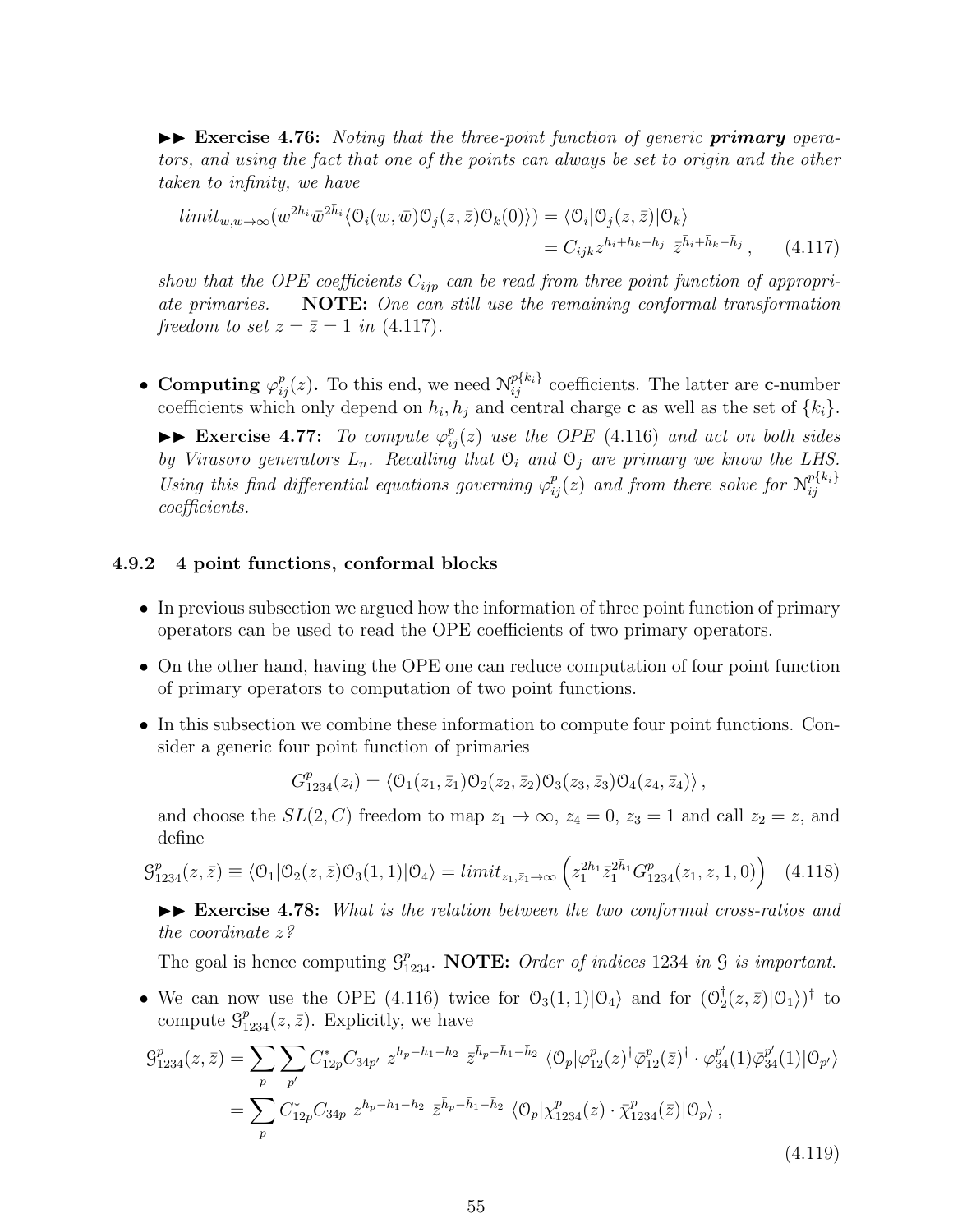where in the second line we used the Verma module orthogonality relation (4.15) and

$$
\chi_{1234}^p(z) = \varphi_{12}^p(z)^\dagger \varphi_{34}^p(1) \,, \qquad \bar{\chi}_{1234}^p(\bar{z}) = \bar{\varphi}_{12}^p(\bar{z})^\dagger \bar{\varphi}_{34}^p(1) \,. \tag{4.120}
$$

In the above we used the fact that Left and Right mover Virasoro generators commute. **NOTE:** *In* (4.119) *we only remain with a sum over primaries, the information about Verma modules are hidden inside χ*<sup>1234</sup> *coefficients.*

**NOTE:** *The holomorphic and anti-holomorphic parts of the amplitude are now decoupled.*

• Next, we use  $(4.114)$  to explicitly write  $\chi_{1234}$  in terms of Virasoro generators

$$
\chi_{1234}^p(z) = \sum_{\{k_i\}} \sum_{\{k'_i\}} (\mathcal{N}_{12}^{p\{k_i\}})^* \mathcal{N}_{34}^{p\{k'_i\}} z^K \prod_{i=1}^K L_{+k_i} \prod_{i=1}^{K'} L_{-k'_i}
$$
(4.121)

As we see the operator part of these coefficients depend only on Virasoro generators and their numeric coefficients are only functions of the conformal weight of  $\mathcal{O}_i$  operators and the central charge.

• It is customary to use the OPE expansion (4.116) only for  $\langle \mathcal{O}_1 | \mathcal{O}_2(z, \bar{z}) \rangle$  (i.e. for the operator defined at *z* and keep  $\mathcal{O}_3(1)|\mathcal{O}_4\rangle$  intact. This leads to

$$
\mathcal{G}_{1234}^p(z,\bar{z}) = \sum_p C_{12p}^* C_{34p} z^{h_p - h_1 - h_2} \bar{z}^{\bar{h}_p - \bar{h}_1 - \bar{h}_2} \cdot \mathcal{A}_{12 \to 34}^p(z) \bar{\mathcal{A}}_{12 \to 34}^p(\bar{z}) \tag{4.122}
$$

where

$$
\mathcal{A}_{12 \to 34}^p(z) = \sum_{\{k_i\}} (\mathcal{N}_{12}^{p\{k_i\}})^* z^K \frac{\langle \mathcal{O}_p | \prod_{i=1}^K L_{+k_i} \mathcal{O}_3(1) | \mathcal{O}_4 \rangle}{\langle \mathcal{O}_p | \mathcal{O}_3(1) | \mathcal{O}_4 \rangle_{holo}} \tag{4.123}
$$

where  $\langle 0_p | 0_3(1) | 0_4 \rangle_{holo} = \sqrt{C_{34p}}$ . Similar expression also hold for anti-holomorphic part  $\bar{\mathcal{A}}_{12\rightarrow 34}^{p}(\bar{z})$ .

**NOTE:** *As we note the holomorphic and anti-holomorphic parts are again decoupled.* **NOTE:** The coefficients  $A_{12\rightarrow 34}^p(z)$  are called **conformal blocks**.

• The coefficients of Laurent expansion for the conformal blocks,  $\mathcal{A}_{12-}^{p,K}$ 12*→*34

$$
\mathcal{A}_{12\to 34}^p(z) = \sum_{K=0}^{\infty} z^K \mathcal{A}_{12\to 34}^{p,K},
$$

can be computed. Here we list the first three:

$$
\mathcal{A}_{12\to 34}^{p,0} = 1 ,
$$
\n
$$
\mathcal{A}_{12\to 34}^{p,1} = \frac{(h_p + h_2 - h_1)(h_p + h_3 - h_4)}{2h_p} ,
$$
\n
$$
\mathcal{A}_{12\to 34}^{p,2} = \frac{(h_p + h_2 - h_1)(h_p + h_3 - h_4)(h_p + h_2 - h_1 + 1)(h_p + h_3 - h_4 + 1)}{4h_p(2h_p + 1)} +
$$
\n
$$
+ \frac{1}{8} \left[ \left( h_1 + h_2 + \frac{h_p(h_p - 1) - 3(h_1 - h_2)^2}{2h_p + 1} \right) \left( h_3 + h_4 + \frac{h_p(h_p - 1) - 3(h_3 - h_4)^2}{2h_p + 1} \right) \right]^2
$$
\n
$$
\times \left( c + \frac{2h_p(8h_p - 5)}{2h_p + 1} \right)^{-1} .
$$
\n(4.124)

**NOTE:** As we see the coefficients  $A_{12\rightarrow 34}^{p,K}$  show the  $12 \leftrightarrow 34$  "exchange symmetry".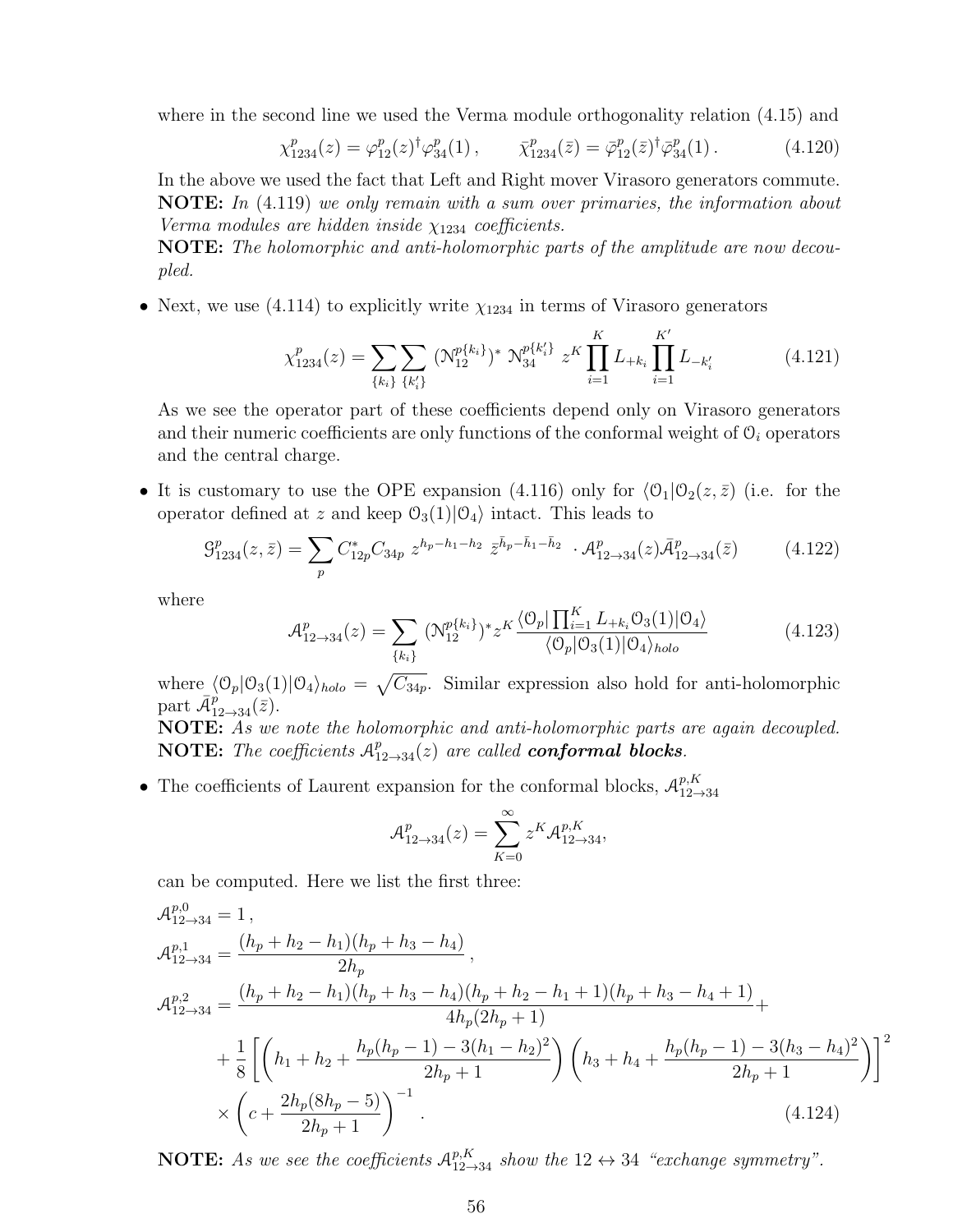$\triangleright$  **Exercise 4.79:** One could have used to map  $z_2 = 1$  and  $z_3 = z$ . Repeat the above *with this choice and find the corresponding conformal blocks and in this way PROVE the exchange symmetry mentioned above.*

## **4.10 2d CFTs on torus and modular invariance**

- 2d CFTs, as QFTs in any other dimension, can be defined on different manifolds.
- However, if the conformal symmetry is not anomalous, for a CFT this manifold may be defined up to conformal transformations.
- By very definition conformal transformations are only based on differential geometric notions like metric and diffeomorphism. However, to define a geometry we also need information about the global topological structure.
- In this part we study 2d CFT on a non-trivial topology and in particular two torus *T* 2 . This is relevant for non-zero temperature 2d CFTs. Before studying this problem, we make a detour to classification of 2d surfaces.

#### **4.10.1 Classification of 2d surfaces**

- Euclidean 2d surfaces may be classified by their *metric, topology and orientablility*.
	- **– Metric:** Local properties of manifolds are specified by their metric. In 2d, upon the choice of coordinates, metric can always be *locally* brought to conformally flat form:

$$
ds^{2} = e^{2\phi}(dx^{2} + dy^{2}) = e^{2\phi}dzd\bar{z}.
$$
 (4.125)

 $\blacktriangleright\blacktriangleright$  **Exercise 4.80:** *Write down the metric of a round two-sphere in the above form.*

In 2d Riemann curvature is specified by a single number, and has essentially the same information as the Ricci scalar. In the conformally flat metric that is

$$
\mathcal{R} = 2e^{-2\phi}\partial\bar{\partial}\phi. \tag{4.126}
$$

- **–** Upon a Weyl transformation therefore, ANY 2d surface has a flat metric.
- **–** In 2d Einstein tensor vanishes and hence 2d Einstein gravity is ill-defined.
- **– Orientibility:** Any 2d surface can be embedded in 3d flat space and using the embedding one can easily define an orientation on the 2d surface, especially if the surface is periodic in one or two directions.
- **– Topology:** Given the metric, the manifold may admit various global structures and topologies: the manifold can be compact, have a finite volume and no boundary; or non-compact has boundary and/or infinite volume.
- **–** The topological information of 2d manifolds are defined by their *genus* and number of boundaries.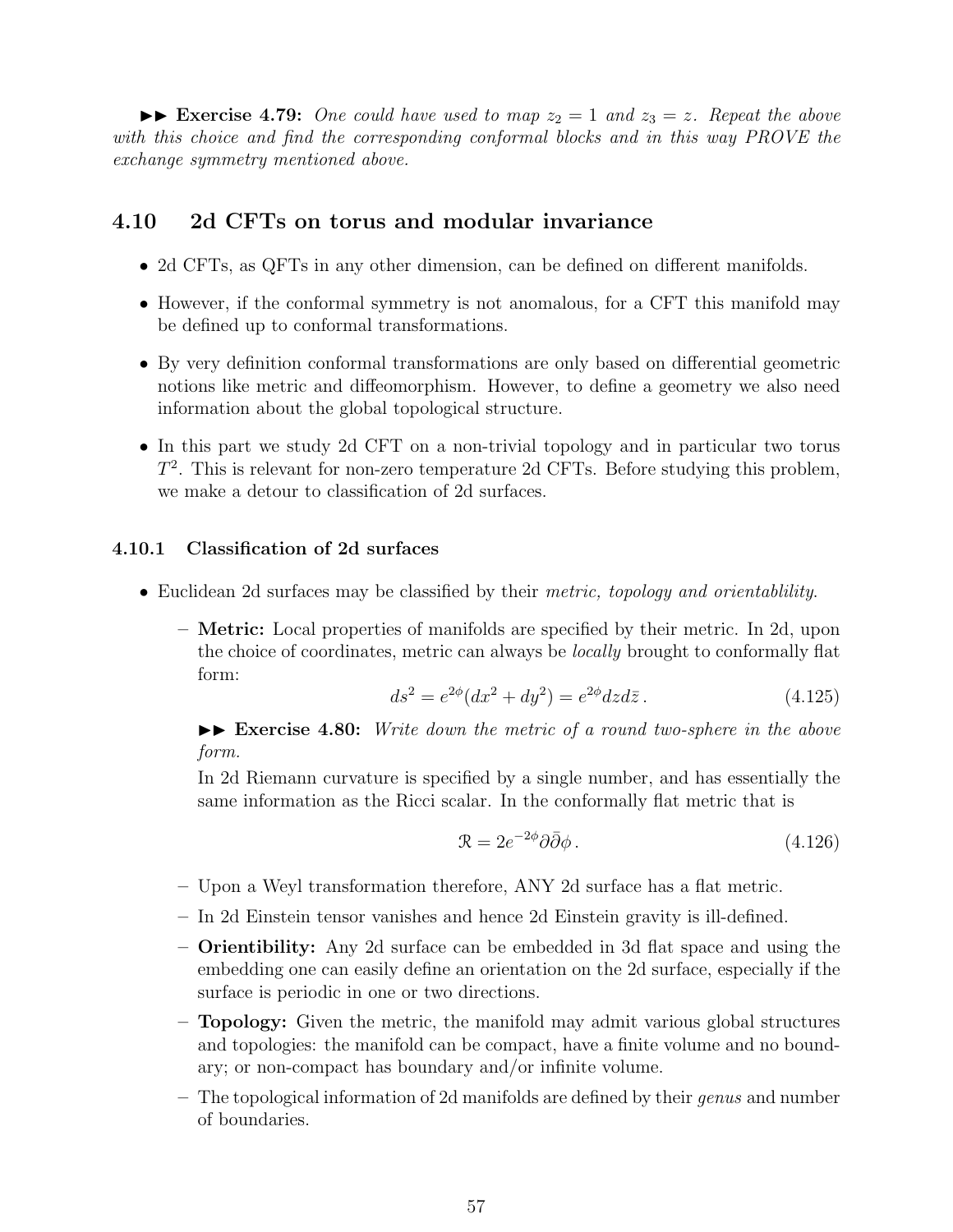**–** The Euler character,

$$
\chi \equiv \frac{1}{2\pi} \int d^2 z \sqrt{g} \mathcal{R} \,,
$$

classifies the geometries. Genus  $g = 1-(\chi+b)/2$ , where *b* is number of boundaries, defines number of handles.

 $\triangleright$  **Exercise 4.81:** *Show that*  $\chi$  *does not change under Weyl scaling.* 

- For a sphere  $\chi$  is 2, for a torus it is zero. Higher genus surfaces should hence come from (uniformly) negative curved surfaces upon orbifolding, explicitly, a torus is  $R^2/\mathbb{Z}^2$  and higher *g* are  $H^2/\Gamma$ .
- If it were not for global issues, it would have been enough to study 2d CFTs on *R*<sup>2</sup> or on a part of  $R^2$  (if we have boundary).

 $\blacktriangleright$  **Exercise 4.82:** *Linear dilaton theory: Consider an N scalar model with the action*

$$
S = \frac{1}{4\pi} \int_{\Sigma} d^2 z \, \left( \partial \phi_a \bar{\partial} \phi_a + V^a \phi_a \, \mathcal{R} \right), \tag{4.127}
$$

*where*  $V^a$  *is ia constant given*  $N$ -vector and  $\mathcal R$  *is the curvature of the 2d surface*  $\Sigma$ *.* 

*I. Quantize the theory and compute its spectrum.*

*II. Compute energy momentum T of this theory.*

*III. Compute the central charge of the theory and show that it is*  $c = N + 6V_aV^a$ .

*Hint: The last term may be simplified recalling* (4.126)*.*

#### **4.10.2 Different 2d tori**

- A 2d Torus can be obtained from an  $R^2$  via identification of the two independent directions.
- The directions over which we make the identification can be orthogonal or not. Without loss of generality, one can choose one of the identification directions as  $x^1$  axis (real axis) with radius  $R_1$ , and then other one will be specified by a complex number  $\tau R_1$ , where  $\tau$  is a complex number, such that  $R_2 = |\tau R_1|$  and its angle with  $x^1$  axis is  $\alpha$ . The volume (area) of the torus is hence  $4\pi^2 R_1 R_2 \sin \alpha = (2\pi R_1)^2 Im\tau$ .
- Any torus of given  $R_1$  or area is then specified by a complex number  $\tau$  and its metric is given as

$$
ds^{2} = R_{1}^{2}|dx + \tau dy|^{2}, \qquad x \equiv x + 2\pi \,, \ y \equiv y + 2\pi \,, \quad \tau = \frac{R_{2}}{R_{1}}e^{i\alpha} \,. \tag{4.128}
$$

- *τ* is usually called **modular** parameter, or **shape** parameter or **complex structure** parameter of the torus.
- Due to topological obstruction resulting from periodicity of the axes not all tori with any given  $\tau$  can be related to each other by a rotation in *y* axis. The question is which tori are *inequivalent*.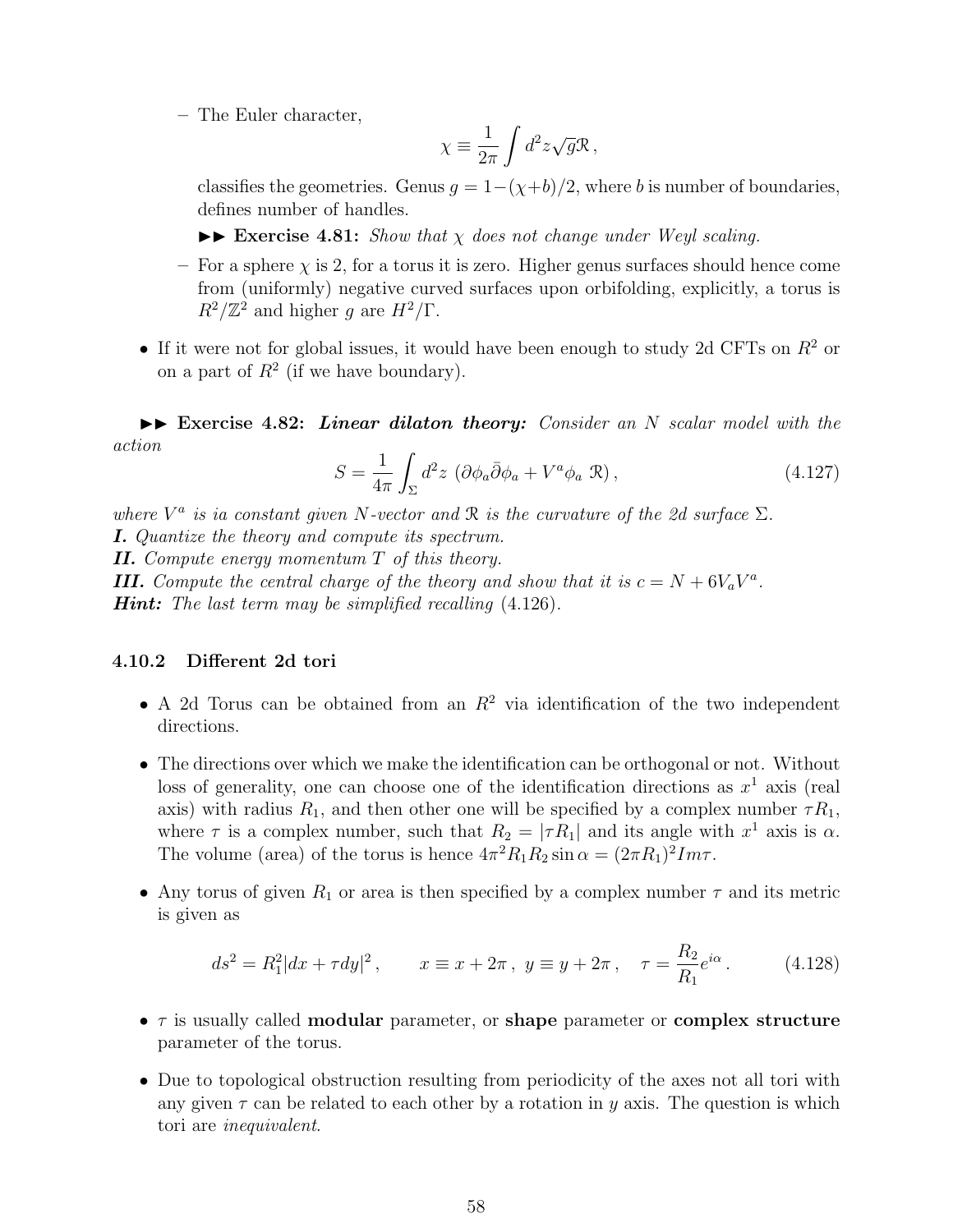• The above coordinate frame, specifies a lattice where a generic point on it is given by *m* + *n*<sup>τ</sup>, *m*, *n* ∈ ℤ. A torus of the same **shape** and same area is formed if instead of  $(0,1)$  and  $(1,0)$  points, the identification is done along  $(m+n\tau)$  and  $(p+q\tau)$ . In order this torus to have the same area as before we need to require  $mq - np = 1$ . The new torus obtained in this way will hence have

$$
\tau' = \frac{m + n\tau}{p + q\tau}, \qquad mq - np = 1, m, n, p, q \in \mathbb{Z}.
$$
 (4.129)

- The tori whose modular parameters are related by an element of the *modular transformation group*  $PSL(2, \mathbb{Z}) = SL(2, \mathbb{Z})/\mathbb{Z}_2$  (the extra  $\mathbb{Z}_2$  changes sign of all integers  $m, n, p, q$  are hence equivalent.
- The space of all possible complex numbers  $\tau$  which upon an  $SL(2,\mathbb{Z})$  transformation covers the whole 2d plane is called **fundamental domain**.

 $\blacktriangleright\blacktriangleright$  **Exercise 4.83:** *Draw the fundamental domain.* 

• Each point in the fundamental domain will hence specify an inequivalent torus.

## **4.10.3 Partition function of 2d CFT on torus**

**NOTE:** *The arguments in section are taken from the paper F. Loran, M.M.Sh-J, M. Vincon,, JHEP 1101 (2011) 110, arXiv:1010.3561.*

• Consider a generic 2d CFT with central charge **c** and the Virasoro algebra

$$
[L_n, L_m] = (n-m)L_{m+n} + \frac{c}{12}n^3 \delta_{m+n} \qquad [\bar{L}_n, \bar{L}_m] = (n-m)\bar{L}_{m+n} + \frac{\bar{c}}{12}n^3 \delta_{m+n}
$$

**NOTE:** *The above algebra is written for conformal generators on the cylinder (and not the plane). That is, we are working with*

$$
L_n = L_n^{cyl} = L_n^{plane} - \frac{c}{24}.
$$
\n(4.130)

- A few words on **non-zero temperature QFT at equilibrium.**
	- **–** There are different ways of describing a non-zero temperature QFT at equilibrium, a standard way is to consider the Euclidean version of the QFT and compactify the Euclidean time direction on a circle of radius *β*.
	- **–** Partition function of the theory may be computed using path integral in Hamiltonian formulation:

$$
Z_{QFT}(\beta) = \text{Tr} \left( e^{i \int H dt} \right)
$$
  
=  $\text{Tr} \left( e^{-2\pi \beta H_{\text{Eucl.}}} \right),$  (4.131)

where the Tr is over all physical states in the Hilbert space. In writing the second line, we have assumed that 1) the theory is in equilibrium and 2) the partition functions of the Minkowski and Euclidean theories are the same.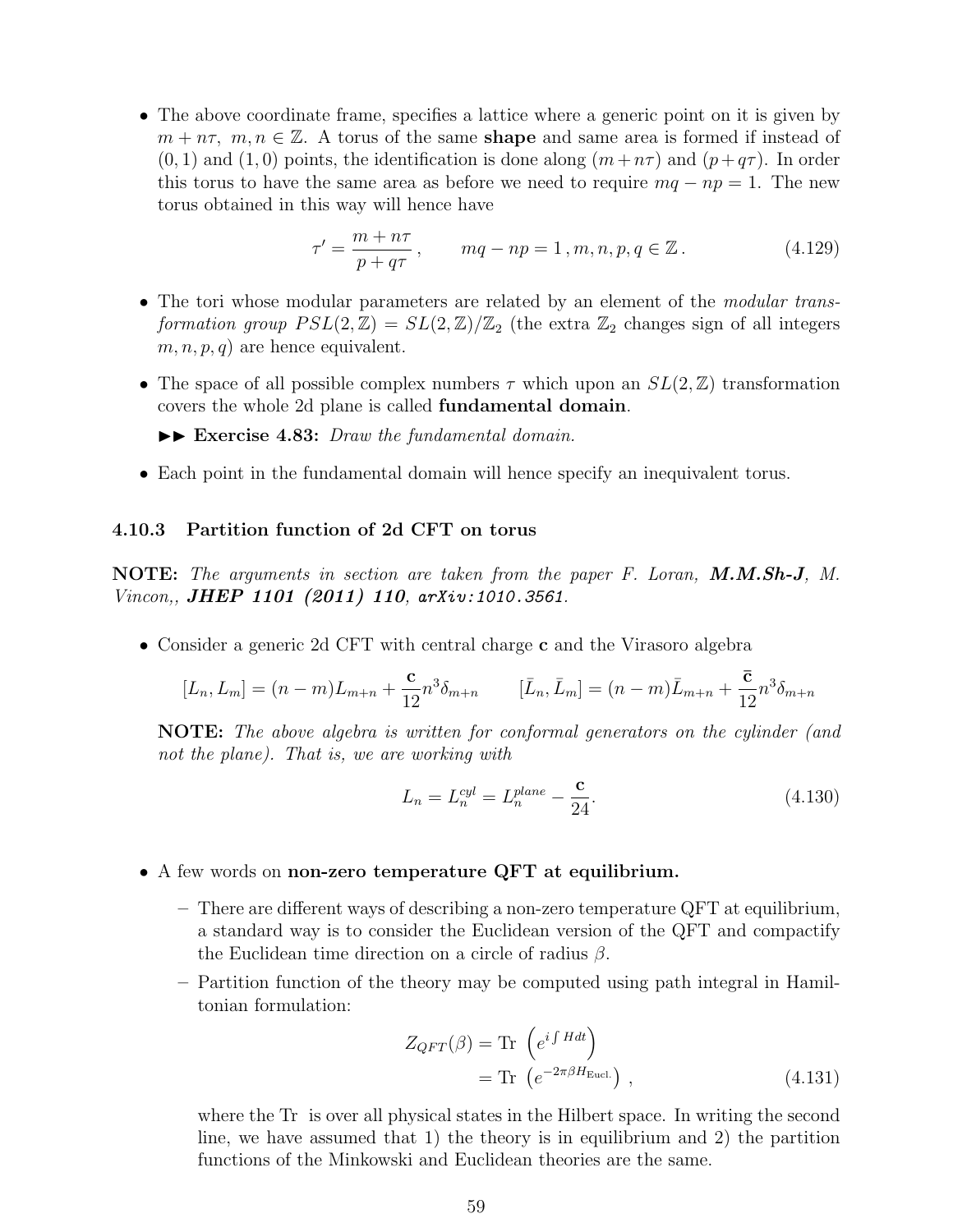**–** Had we other conserved charges in the system like *Q<sup>i</sup>* one can compute partition function of the theory over the subset of the Hilbert space with states of a given *Qi* . As is standard practice in stat.mech. systems, one may then compute the partition function in this sector by adding  $Q_i$  to the Hamiltonian with a chemical potential  $\mu_i$  while still taking the trace over all states in physical Hilbert space:

$$
Z_{QFT}(\beta; \mu_i) = \text{Tr} \left( e^{-2\pi\beta H_{\text{Eucl.}} + 2\pi \sum_i \mu_i Q_i} \right), \qquad (4.132)
$$

the factor of  $2\pi$  is just by convention.

- To heat up a given 2d CFT on cylinder, we should hence compactify the time direction, which is along the axes of the cylinder on a circle. This of course puts the CFT on a torus. That is, a 2d CFT on the torus is nothing but a 2d CFT at non-zero temperature.
- We compute the partition function at a given temperature and a given chemical potential for the angular momentum, conjugate to Hamiltonian *E* and angular momentum *J*. Instead, one may consider  $L_0$ ,  $\overline{L}_0$  as sum and difference of *E* and *J*.
- The partition function will hence depend on temperature inverse *β* and the angular momentum chemical potential, say  $\omega$ . These are basically the radii of the two cycles of the torus.
- At a more technical level this partition function, being the partition function of a CFT, should only depend on the **shape** parameters and not **size** parameters of the torus. That is, partition function should be a function of the modular parameter *τ* .
- Therefore, partition function of the above theory on a torus with modular parameter *τ* is

$$
Z(\tau,\bar{\tau}) = \text{Tr}\left(e^{2\pi i\tau L_0} e^{-2\pi i\bar{\tau}\bar{L}_0}\right)
$$
\n(4.133)

where the Tr is over all states in the Fock space of the theory, it includes summation over the primaries as well as the states in their Verma modules, and  $\bar{\tau} = \tau^*$ .

• Recalling that  $L_0$  and  $\bar{L}_0$  are essentially Hamiltonians of the left (holomorphic) and right (anti-holomorphic) sectors of 2d CFT on the torus, the form of partition function is that of a non-zero temperature QFT, with **left and right temperatures,** respectively  $T_L$  and  $T_R$ , where

$$
\beta_L \equiv 1/T_L = -2\pi i\tau \,, \qquad \beta_R \equiv 1/T_R = +2\pi i\bar{\tau} \,, \tag{4.134}
$$

**NOTE:** *The above temperatures are not real-valued. However, there is a "physical" real*  $t$ emperature associated with total radial Hamiltonian  $L_0 + \bar{L}_0$ . This physical temperature *T is hence*

$$
T = \frac{1}{\beta}, \qquad \beta = \beta_L + \beta_R, \qquad (4.135)
$$

 $\blacktriangleright\blacktriangleright$  **Exercise 4.84:** *Investigate and work out the above.* 

• For a unitary theory, which we assume here, the trace is over all the states and since all states have a positive norm their contribution add up. (Formally, for a non-unitary theory the positive norm states contribution is subtracted from the negative norm state contributions.)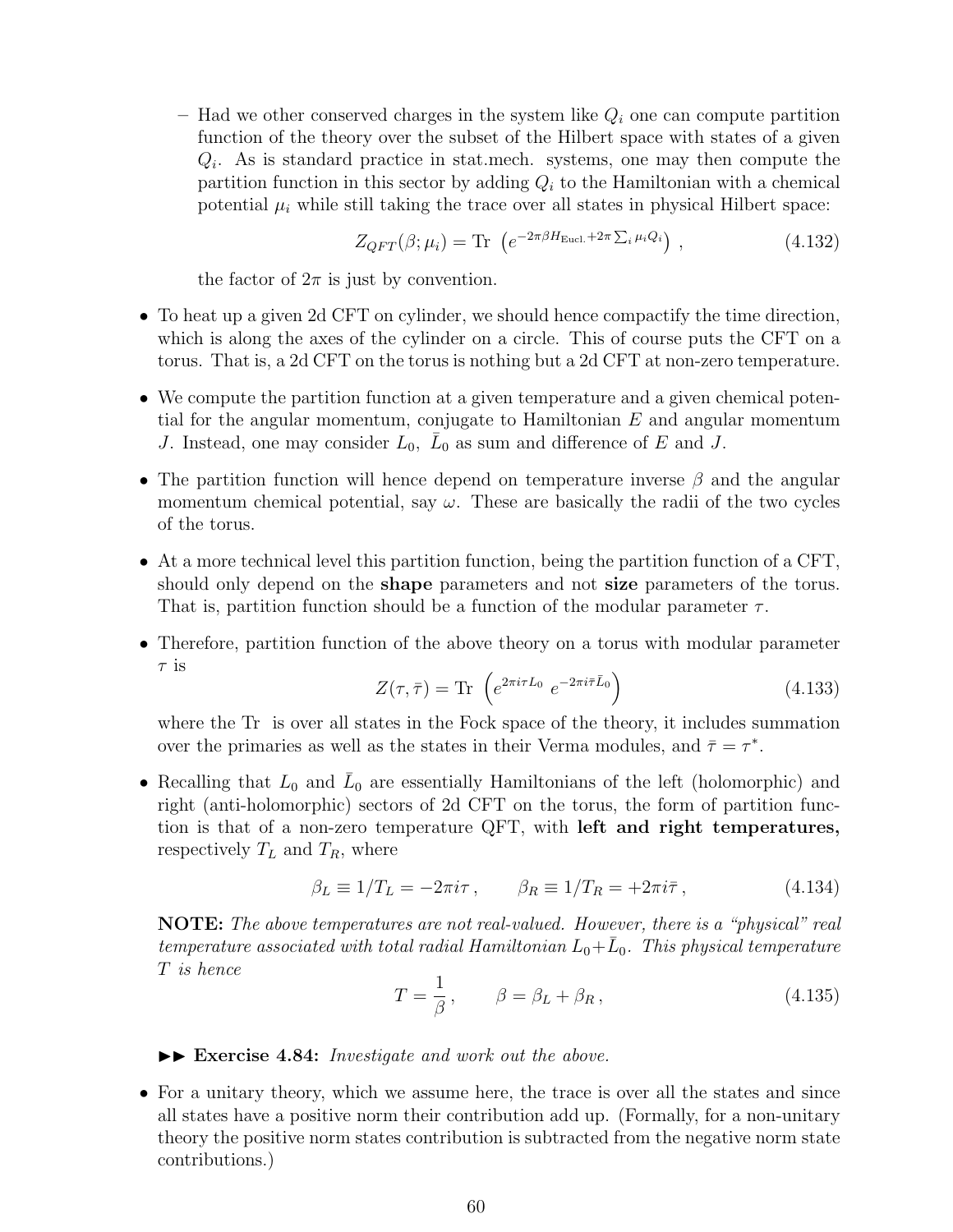• Partition function  $Z(\tau, \overline{\tau})$  is expected to be invariant under  $PSL(2, \mathbb{Z})$  modular transformations. This is due to the fact that a torus is defined up to modular transformations, *i.e.*

$$
Z(\tau', \bar{\tau}') = Z(\tau, \bar{\tau}), \qquad \tau' = \frac{a\tau + b}{c\tau + d}, \quad \bar{\tau}' = \tau'^*, \quad \begin{pmatrix} a & b \\ c & d \end{pmatrix} \in PSL(2, \mathbb{Z}). \tag{4.136}
$$

• Let's denote the eigenvalues of  $L_0$  and  $\bar{L}_0$  (Hamiltonians on the torus) by  $\Delta$ ,  $\bar{\Delta}$ . We argued in the previous section that unitarity requires eigenvalues of *L plane*  $_0^{plane}$ , denoted by conformal weight *h*, to be positive. Therefore,

$$
\Delta \equiv h - \frac{\mathbf{c}}{24} \ge -\frac{\mathbf{c}}{24}, \qquad \bar{\Delta} \equiv \bar{h} - \frac{\bar{\mathbf{c}}}{24} \ge -\frac{\bar{\mathbf{c}}}{24}.
$$
 (4.137)

**NOTE:**  $\Delta$  *is eigenvalue of*  $L_0$  *on cylinder, while h is eigenvalue of*  $L_0$  *on the plane.* 

• Noting that all states in the Fock space of a unitary CFT have definite  $h, h$ , the Tr is replaced with a sum over  $h, \bar{h}$ :

$$
Z(\tau,\bar{\tau}) \equiv \sum_{h,\bar{h}} \ \rho(h,\bar{h}) \ e^{2\pi i \tau (h-\mathbf{c}/24)} \ e^{-2\pi i \bar{\tau}(\bar{h}-\bar{\mathbf{c}}/24)} \tag{4.138}
$$

where  $\rho(h,\bar{h})$  is density of states with a given  $h,\bar{h}$ . Note that this includes both primaries and their descendents.

**NOTE:** *To write the above, Unitarity has been assumed, assuming that ρ is positive definite. Explicitly, if we dealt with a non-unitary theory we would not have been able to extract density of all states, but just the difference between the positive norm and negative norma densities.*

**NOTE:** In (4.138) we have also assumed that  $L_0$ ,  $\overline{L}_0$  have a **discrete spectrum**.

- Our aim is to use modular invariance (4.136) and compute the *density of states*  $\rho(h, \bar{h})$ .
- To compute *ρ* we introduce

$$
q = e^{2\pi i \tau}, \qquad \bar{q} = e^{-2\pi i \bar{\tau}}, \tag{4.139}
$$

and treat  $\tau$  and  $\bar{\tau}$  and, hence q and  $\bar{q}$ , as independent complex variables.

• Next, use the contour integrals over  $q$ ,  $\bar{q}$  to compute  $\rho$ :

$$
\rho(h,\bar{h}) = \frac{1}{(2\pi i)^2} \int \frac{dq}{q^{h+1}} \frac{d\bar{q}}{\bar{q}^{\bar{h}+1}} Z(q,\bar{q}) q^{c/24} \bar{q}^{\bar{c}/24}
$$
\n
$$
= \frac{1}{(2\pi i)^2} \int d\tau d\bar{\tau} Z(\tau,\bar{\tau}) e^{-2\pi i \tau (h-c/24)} e^{2\pi i \bar{\tau} (\bar{h}-\bar{c}/24)} .
$$
\n(4.140)

**NOTE:** To compute density of states  $\rho(h,\bar{h})$  using the contour integrals we have as*sumed that partition function is analytic function of a power of*  $q, \bar{q}$ *. This latter in fact follows from the discreteness of the spectrum condition we assumed.*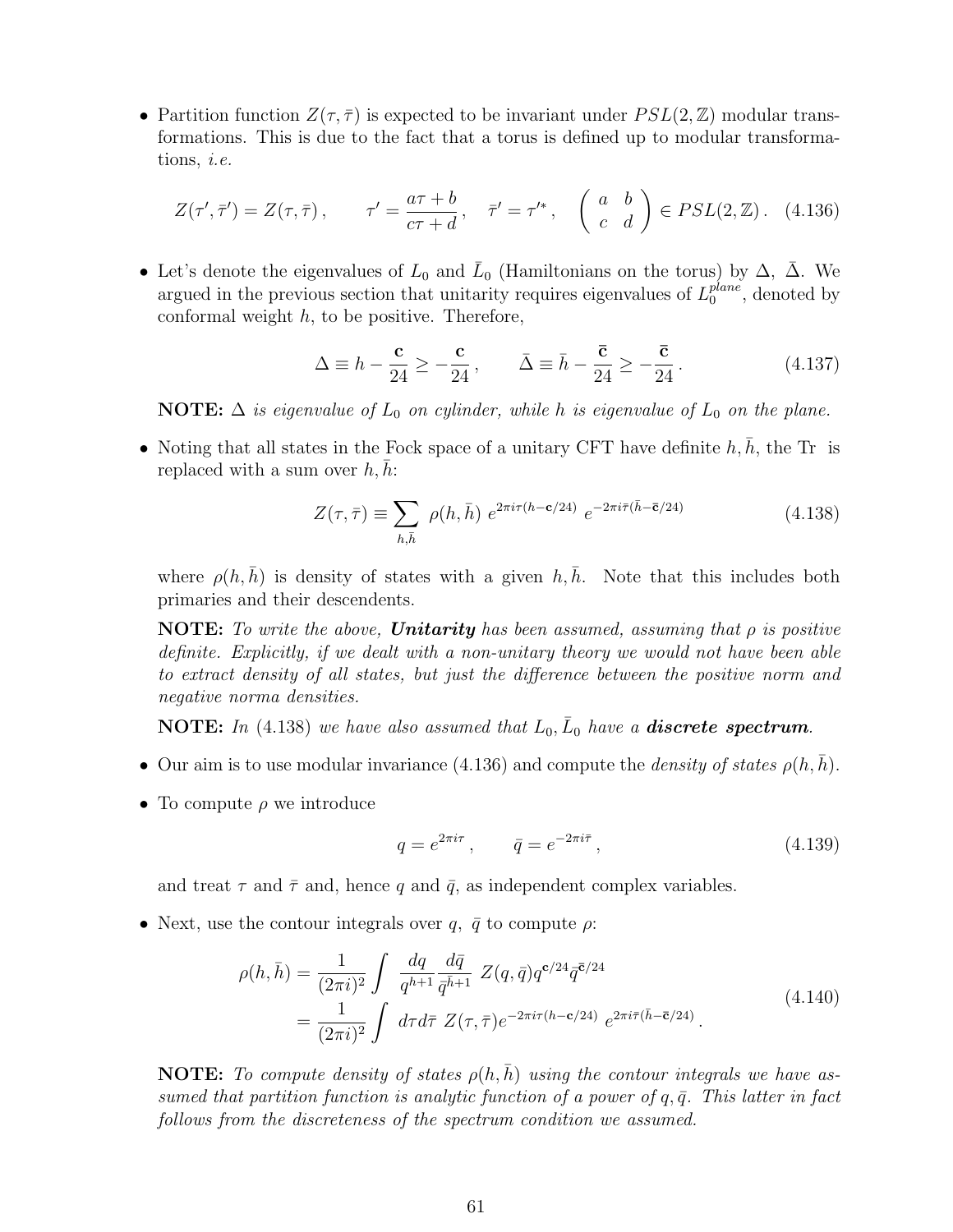• We now use **modular invariance** (4.136) to constrain and compute *ρ*. Let us consider the *S*-transformation

$$
\tau \ \to \ -\frac{1}{\tau} \qquad q \ \to \hat{q} = e^{-2\pi i/\tau} \, .
$$

We then learn that

$$
\sum_{h,\bar{h}} \rho(h,\bar{h}) q^{h-c/24} \bar{q}^{\bar{h}-\bar{c}/24} = \sum_{h',\bar{h}'} \rho(h',\bar{h}') \hat{q}^{h'-c/24} \hat{\bar{q}}^{\bar{h}'-\bar{c}/24}
$$
(4.141)

• One can then use (4.141) to obtain a recursion relation for *ρ*

$$
\rho(h,\bar{h}) = \sum_{h',\bar{h}'} \rho(h',\bar{h}') I(\Delta,\Delta')I(\bar{\Delta},\bar{\Delta}'),\tag{4.142}
$$

where

$$
I(\Delta, \Delta') = -\int_0^{i\infty(+)} d\tau \ e^{-2\pi i(\Delta\tau - \frac{\Delta'}{\tau})} = (-i) \int_{-\infty}^{0(+)} \frac{d\tau}{\tau^2} \ e^{-2\pi i(\Delta\tau + \frac{\Delta'}{\tau})}
$$
(4.143)

where  $\Delta$  and *h* are related as in (4.137).

• The above integral is a standard integral representation of Bessel function. Assuming  $\Delta \geq 0$ , we have:

$$
I(\Delta, \Delta') = \begin{cases} -2\pi \sqrt{\frac{\Delta'}{\Delta}} I_1(4\pi \sqrt{\Delta\Delta'}) \,, & \Delta' > 0 \\ 2\pi \sqrt{\frac{|\Delta'|}{\Delta}} J_1(4\pi \sqrt{\Delta|\Delta'|}) \,, & \Delta' < 0 \end{cases} \tag{4.144}
$$

**NOTE:** Bessel functions of *I* and *J* type are related to each other, roughly as  $I(iz) \sim$ *J*(*z*)*.*

• Let us assume that  $\Delta, \bar{\Delta}$  are positive, while  $\Delta', \bar{\Delta}'$  over which we have sums can be positive and negative. Therefore, in the RHS of (4.142) we will have four terms:

$$
\rho(h,\bar{h}) = (2\pi)^2 \sum_{\Delta'\leq 0,\bar{\Delta}'\leq 0} \rho(\Delta',\bar{\Delta}') \frac{|\Delta'|}{U} I_1(4\pi U) \frac{|\bar{\Delta}'|}{V} I_1(4\pi V)
$$
  

$$
- (2\pi)^2 \sum_{\Delta'\leq 0,\bar{\Delta}'> 0} \rho(\Delta',\bar{\Delta}') \frac{|\Delta'|}{U} I_1(4\pi U) \frac{|\bar{\Delta}'|}{V} J_1(4\pi V)
$$
  

$$
- (2\pi)^2 \sum_{\Delta'> 0,\bar{\Delta}'\leq 0} \rho(\Delta',\bar{\Delta}') \frac{|\Delta'|}{U} J_1(4\pi U) \frac{|\bar{\Delta}'|}{V} I_1(4\pi V)
$$
  

$$
+ (2\pi)^2 \sum_{\Delta'> 0,\bar{\Delta}'> 0} \rho(\Delta',\bar{\Delta}') \frac{|\Delta'|}{U} J_1(4\pi U) \frac{|\bar{\Delta}'|}{V} J_1(4\pi V)
$$
(4.145)

where

$$
U \equiv \sqrt{|\Delta'| \Delta} = \sqrt{|h' - \mathbf{c}/24| (\bar{h} - \mathbf{c}/24)},
$$
  
\n
$$
V \equiv \sqrt{|\bar{\Delta}'| \bar{\Delta}} = \sqrt{|\bar{h}' - \bar{\mathbf{c}}/24| (\bar{h} - \bar{\mathbf{c}}/24)}.
$$
\n(4.146)

**NOTE:** We are already assuming that  $\Delta = h - \mathbf{c}/24 \geq 0$ ,  $\bar{\Delta} = \bar{h} - \bar{\mathbf{c}}/24 \geq 0$ .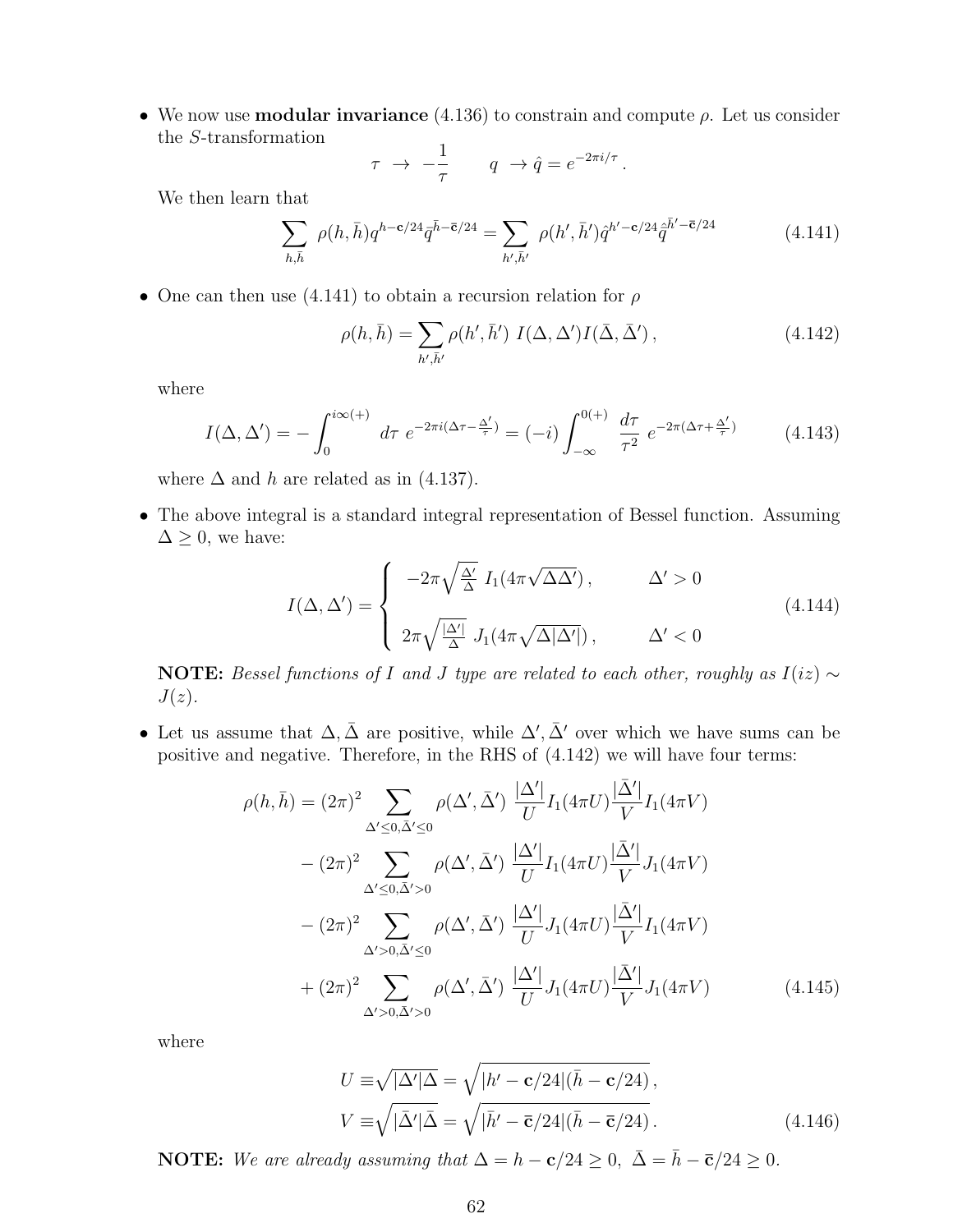• Recalling that for large *z ≫* 1

$$
J_1(z) \sim \sqrt{\frac{2}{\pi z}} \sin(\frac{\pi}{4} - z), \qquad I_1(z) \sim \sqrt{\frac{1}{2\pi z}} e^z,
$$
 (4.147)

the last three lines in (4.145)is much smaller than the first line which involves Bessel-*I* function.

**NOTE:** *The sums in last three lines involve infinite number of terms (e.g. recall the states in the Verma module. Nonetheless, all these terms come with the "fast" oscillatory term of Bessel-J and hence cancel off each other. Although we cannot show that they are equal to zero for any given 2d CFT with an arbitrary spectrum, one can safely ignore them up to exponentially suppressed terms compared to the first line.*

• Therefore, up to exponentially suppressed corrections,

$$
\rho(\Delta, \bar{\Delta}) = (2\pi)^2 \sum_{\Delta' \le 0, \bar{\Delta}' \le 0} \rho(\Delta', \bar{\Delta}') \frac{|\Delta'|}{U} I_1(4\pi U) \frac{|\bar{\Delta}'|}{V} I_1(4\pi V) \tag{4.148}
$$

• Finally, let us recall the exponential behavior of Bessel-*I cf.* (4.147) and the assumption that our theory has a discrete spectrum. Therefore, the term with lowest  $\Delta'$ ,  $\bar{\Delta}'$ , which has largest *U, V* values for given  $\Delta$ ,  $\overline{\Delta}$ , will have the largest contribution to the above sum; the other terms will be exponentially suppressed compared to this term. That is, up to exponentially suppressed terms:

$$
\rho(\Delta, \bar{\Delta}) = \left(\frac{\pi^2}{3}\right)^2 \rho_0 \hat{\mathbf{c}} \frac{I_1(S_0)}{S_0} \cdot \hat{\bar{\mathbf{c}}} \frac{I_1(\bar{S}_0)}{\bar{S}_0}.
$$
\n(4.149)

In the above

- $\rho_0 = \rho(\Delta_0, \bar{\Delta}_0)$  is the density of states in "ground state", the vacuum state, which comes with conformal weights  $h_0 = \Delta_0 + \frac{c}{24}$ ,  $\bar{h}_0 = \bar{\Delta} + \frac{c}{24}$ .  $\rho_0$  may be taken to be one.
- **– ˆc***,* **ˆ¯c** are **effective central charges** are equal to

$$
\hat{\mathbf{c}} = \mathbf{c} - 24\Delta_0, \qquad \hat{\mathbf{c}} = \bar{\mathbf{c}} - 24\bar{\Delta}_0. \tag{4.150}
$$

 $-$  expression  $S_0$  and  $\bar{S}_0$  are

$$
S_0 = 2\pi \sqrt{\frac{\hat{\mathbf{c}}}{6} (\Delta - \frac{\mathbf{c}}{24})}, \qquad \bar{S}_0 = 2\pi \sqrt{\frac{\hat{\bar{\mathbf{c}}}}{6} (\bar{\Delta} - \frac{\bar{\mathbf{c}}}{24})}
$$
(4.151)

**NOTE:** *Equation* (4.149) *provides density of states for modes with positive*  $\Delta$ ,  $\bar{\Delta}$ *.* 

• As we see up to exponentially suppressed terms the density of states is product of the contribution from left movers and that of right movers. Note that, this is not the case in general, before ignoring the exponentially suppressed terms in (4.145) and (4.148).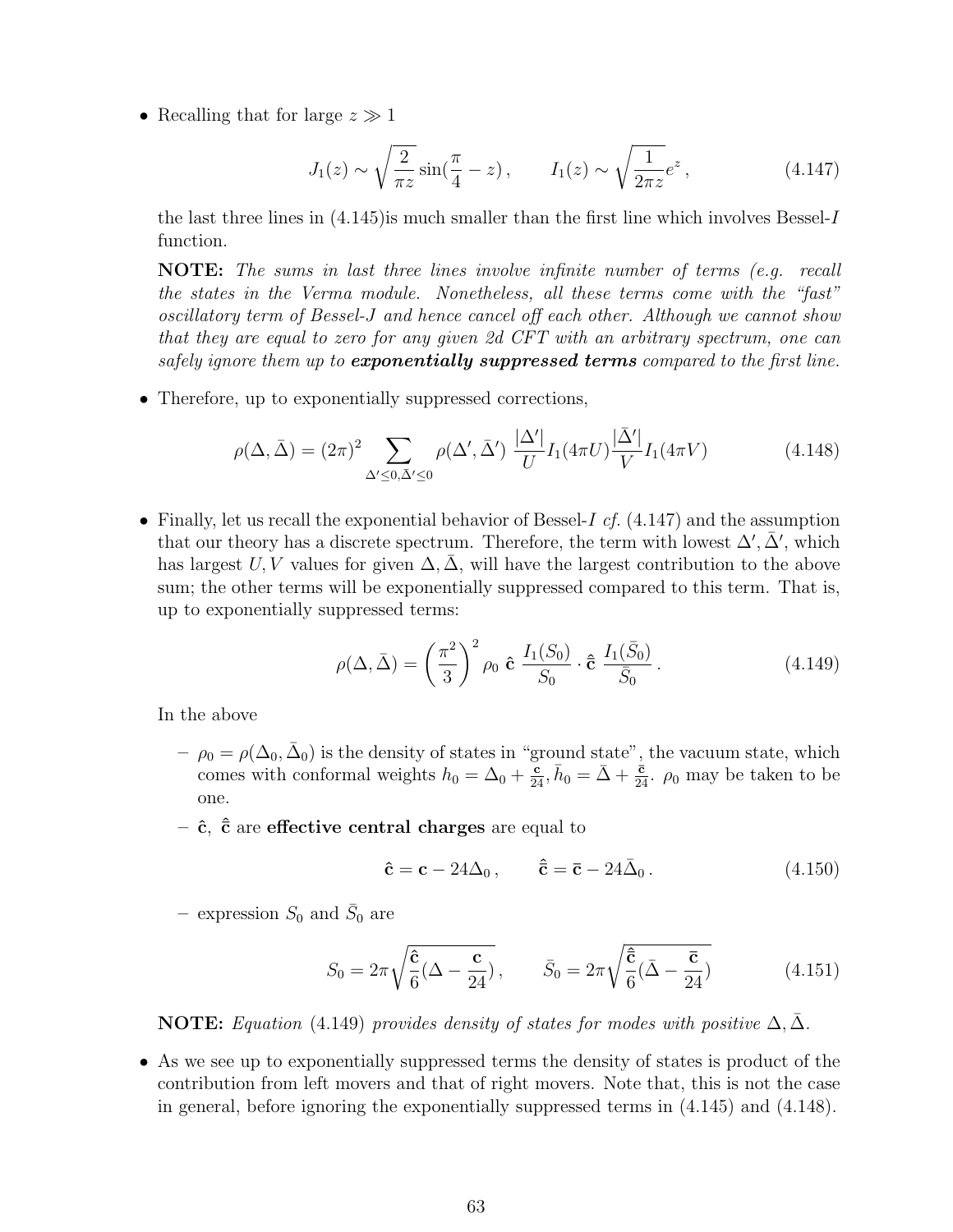• One may insert the above density of states in  $(4.138)$  and compute the partition function *Z*.

 $\blacktriangleright$  **Exercise 4.85:** *Show that the partition function will be "holomorphically factorized",* i.e. *it takes the form of*

$$
Z(\tau,\bar{\tau}) = Z(\tau) \cdot \bar{Z}(\bar{\tau}), \qquad (4.152)
$$

*where*

$$
Z(\tau) = \frac{1}{12} \left( e^{\frac{\pi i \hat{\mathbf{e}}}{12\tau}} - 1 \right) , \qquad \bar{Z}(\bar{\tau}) = \frac{1}{12} \left( e^{-\frac{\pi i \hat{\mathbf{e}}}{12\bar{\tau}}} - 1 \right) . \tag{4.153}
$$

**NOTE:** *The above expressions hence give the partition function of the theory up to exponentially suppressed corrections. Note that in computing this partition function we only used unitarity, discreteness of spectrum and modular invariance. This is the miracle of conformal symmetry, no details of the theory and its interactions has been used.*

• One may take logarithm of the density of states to obtain the **entropy** associated with the 2d CFT on the torus. Assuming that  $S_0 \gg 1$ ,  $\bar{S}_0 \gg 1$ , in the leading order we obtain

$$
S_{Cardy} = S_0 + \bar{S}_0 = S_0 = 2\pi \left( \sqrt{\frac{\hat{\mathbf{c}}}{6}(h - \frac{\mathbf{c}}{24})} + \sqrt{\frac{\hat{\mathbf{c}}}{6}(\bar{h} - \frac{\bar{\mathbf{c}}}{24})} \right)
$$
(4.154)

where  $\hat{\mathbf{c}}$ ,  $\hat{\mathbf{c}}$  are effective central charges defined in (4.150).

**NOTE:** *Eq.*(4.154) *is the celebrated Cardy formula for the entropy of any 2d CFT. This is very remarkable, as it only depends on the effective central charge and the energy level the system is excited to, and not on the details of the theory.*

II **Exercise 4.86:** *Using* (4.149) *and the explicit form of the Bessel-I function, compute subdominant contribution to the entropy.*

II **Exercise 4.87:** *Using the expression for the partition function* (4.152) *compute free energy and the entropy of the 2d CFT system as a function of temperatures*  $T_L$ ,  $T_R$ cf. (4.134)*, using standard thermodynamical equations and show that*

$$
S = \frac{\pi^2}{3} (\hat{\mathbf{c}} T_L + \hat{\mathbf{c}} T_R), \qquad (4.155)
$$

*where*  $T_L, T_R$  *are defined in* (4.134)*.* 

*The entropy given in* (4.155) *is hence the entropy computed in canonical formulation while the one computed in previous exercise is the entropy in the micro-canonical formulation. Compare the two.*

## **4.11 2d CFT on a generic 2d surface and trace anomaly**

• As argued any 2d surface, up to possibly topological obstructions, can be brought to 2d flat space. As such, we mainly focused on the 2d CFT's on (locally) flat 2d spaces. The question we pose in this section is whether the conformal map (i.e. Weyl scaling) which brings a generic non-flat surface to a flat one is anomalous or not.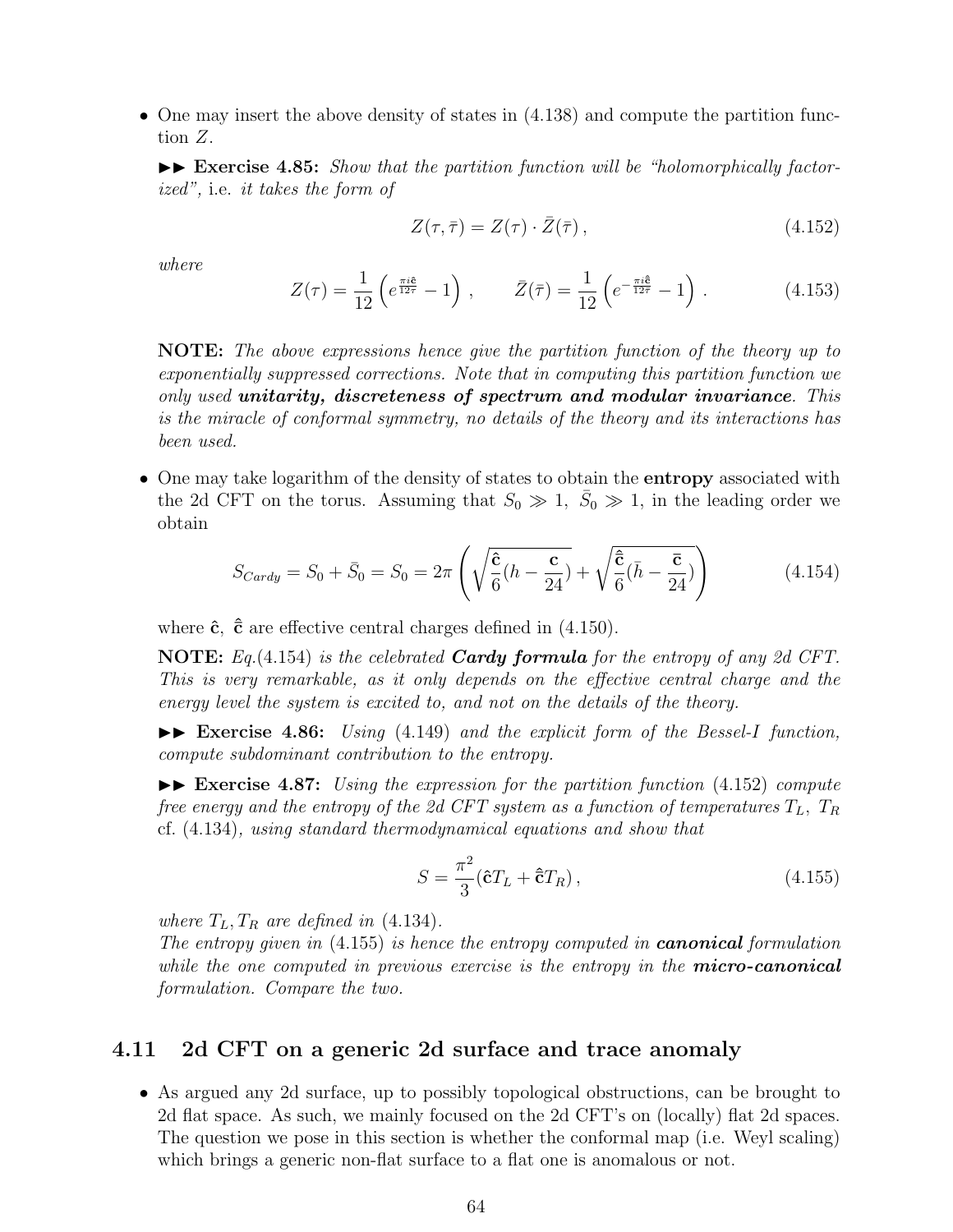• To address this question we recall (*cf.* discussions of section 4.3) that invariance under *rigid scaling* leads to tracelessness of the energy-momentum tensor, i.e.  $T_{\bar{z}z} = T_{z\bar{z}} = 0$ . Then the question is

$$
\delta \langle T_{\bar{z}z} \rangle \stackrel{?}{=} 0. \tag{4.156}
$$

With the above of course we mean  $\delta \langle T_{\bar{z}z} \mathbf{X} \rangle = 0$  for any arbitrary insertion **X**.

- To answer this question we take two steps:
	- i. Consider a map from flat space to an arbitrary curved space:

$$
w \to z = z(w) \quad \text{where} \quad dw d\bar{w} \to |\frac{dz}{dw}|^2 dw d\bar{w} \,. \tag{4.157}
$$

and compute  $\delta_w \langle T_{\bar{z}z} \rangle$ .

- ii. Assume translation invariance to be *non-anomalous*, use (4.18) and (4.20) to relate  $T_{\bar{z}z}$  to  $T(z)$ .
- To implement the first step we note that  $T_{\bar{z}z} = \frac{1}{4z}$ 4*π δS*  $\frac{\partial S}{\partial g_a^a}$  and that

$$
\delta_w \langle T_{\bar{z}z}(z) \rangle = \delta_w \left( \int D\Phi e^{-S[\Phi]} T_{\bar{z}z} \right)
$$
  
= 
$$
\int D\Phi e^{-S[\Phi]} \left( \int d^2w \sqrt{g} T_{\bar{z}z} \delta_w g^{ab} T_{ab} \right)
$$
  
= 
$$
\frac{1}{2\pi} \int d^2w \langle T_{\bar{z}z} T_{\bar{w}w} \rangle \Omega(w, \bar{w}).
$$
 (4.158)

where in the last line we focused on the maps (4.157) for which  $\delta_w g^{ab} = \Omega(w, \bar{w}) \delta^{ab}$ .

• We then use translation invariance (the assumption in step ii. above)

$$
\partial T_{\bar{z}z} = \bar{\partial}T(z)\,,
$$

the standard  $T(z)T(w)$  OPE (4.45), that *w*-plane is flat space for which  $\langle T(w) \rangle = 0$ , and (4.126) to arrive at

$$
\langle T_{\bar{z}z} \rangle = -\frac{\mathbf{c}}{12} \mathcal{R} \,, \tag{4.159}
$$

where R is the curvature of the 2d surface spanned by *z*-coordinates.

 $\blacktriangleright$  **Exercise 4.88:** Fill out possible computational gaps in the above.

• One could have repeated the same analysis for  $T_{z\bar{z}}$  to find

$$
\langle T_{z\bar{z}} \rangle = -\frac{\bar{\mathbf{c}}}{12} \mathcal{R} \,. \tag{4.160}
$$

- As we see, IF  $c = \bar{c}$  then the above two relations are consistent with *rotation* symmetry being non-anomalous. However, if  $\bar{c} \neq c$  then the rotation and hence Poincaré symmetry is also anomalous.
- Moreover, the above shows that 2d CFT's on flat space the trace anomaly vanishes.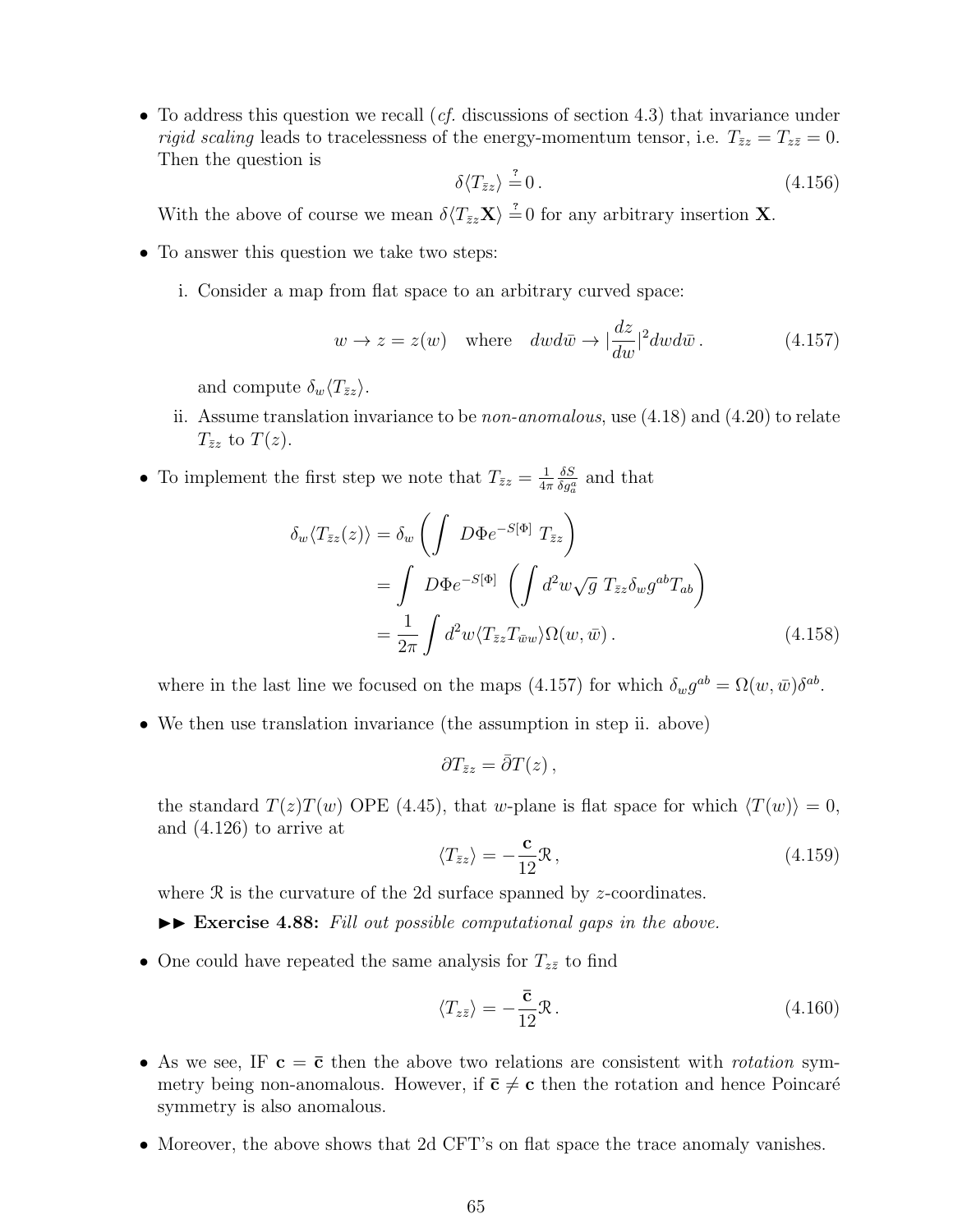- Eqs.(4.159) and (4.160) imply that 2d conformal symmetry can be **gauged** iff  $\mathbf{c} = \bar{\mathbf{c}} =$ 0, and that, 2d gravity (which may be viewed as theory where  $Poincaré symmetry$  is gauged) is well-defined only if  $\mathbf{c} = \bar{\mathbf{c}}$ ; if  $\bar{\mathbf{c}} \neq \mathbf{c}$  we have 2d gravitational anomaly.
- The above gives another interpretation for the central charge **c**: It appears in the trace anomaly (Weyl scaling anomaly) relation.
- Noting that in 2d the only diff. invariant object of dimension of two is the Ricci scalar, and that the anomaly relation should be generally invariant one could have guessed that  $\langle T_{z\bar{z}}\rangle \propto \mathcal{R}$ . The coefficient, which is a property of the theory in question, is  $-\mathbf{c}/12$ . We will return to this point later on when we discuss 4d CFT's.
- The **string worldsheet theory** is nothing but a 2d gravity theory which should also exhibit conformal invariance. This theory should be well-defined on any 2d surface with positive or negative curvature. Therefore, noting that being a 2d gravity the 2d Poincaré symmetry is gauged and hence for this theory to make sense we should require the trace anomaly to be zero. That is, we should require  $\mathbf{c} = \bar{\mathbf{c}} = 0$ . This will lead to standard critical strings and fixes the dimension, which recalling contribution of the worldsheet ghosts to the central charge, this is 26 dimensions for bosonic strings and 10 dmensions for superstrings.

 $\blacktriangleright\blacktriangleright$  Exercise 4.89: Compute  $\langle T_{\bar{z}z}(z,\bar{z})T(w)\rangle$ ,  $\langle T_{\bar{z}z}(z,\bar{z})T(w)T(u)\rangle$  and  $\langle T_{z\bar{z}}(z,\bar{z})T(\bar{w})T(\bar{u})\rangle$ . *The anomaly expression may also be recast in terms of the last two.*

# **4.12 The c-theorem**

- As discussed in the case of free multi boson (or multi fermion) theory, and also as is apparent from the Cardy formula (4.155) the central charge is a measure of number of degrees of freedom of a 2d CFT.
- We know that CFT's may be viewed as usual QFT's at their RG fixed point. This is more robust for the 2d case where it is proven that (*cf.* discussions of section 3.6.1) upon some reasonable conditions scale invariance (which is recovered at the RG fixed point) implies conformal invariance.
- Conversely, one may view a generic 2d QFT as a deformation around a 2d CFT. This deformation can be by relevant, marginal and irrelevant local operators.
- **Zamolodchikov's c-theorem** in 2d QFT's states that

*On the space of QFTs, there exists a functional*  $c(\mu; \lambda_i)$ ,  $\mu$  *being the RG scale and*  $\lambda_i$ *are couplings. Under RG flow to IR the* **c***-function decreases monotonically and at RG fixed points, where the QFT reduces to a CFT,* **c***-function evaluated at this fixed point becomes the central charge of the corresponding CFT.*

• The 2d **c**-theorem was proved in A. B. Zamolodchikov, ''Irreversibility of the Flux of the Renormalization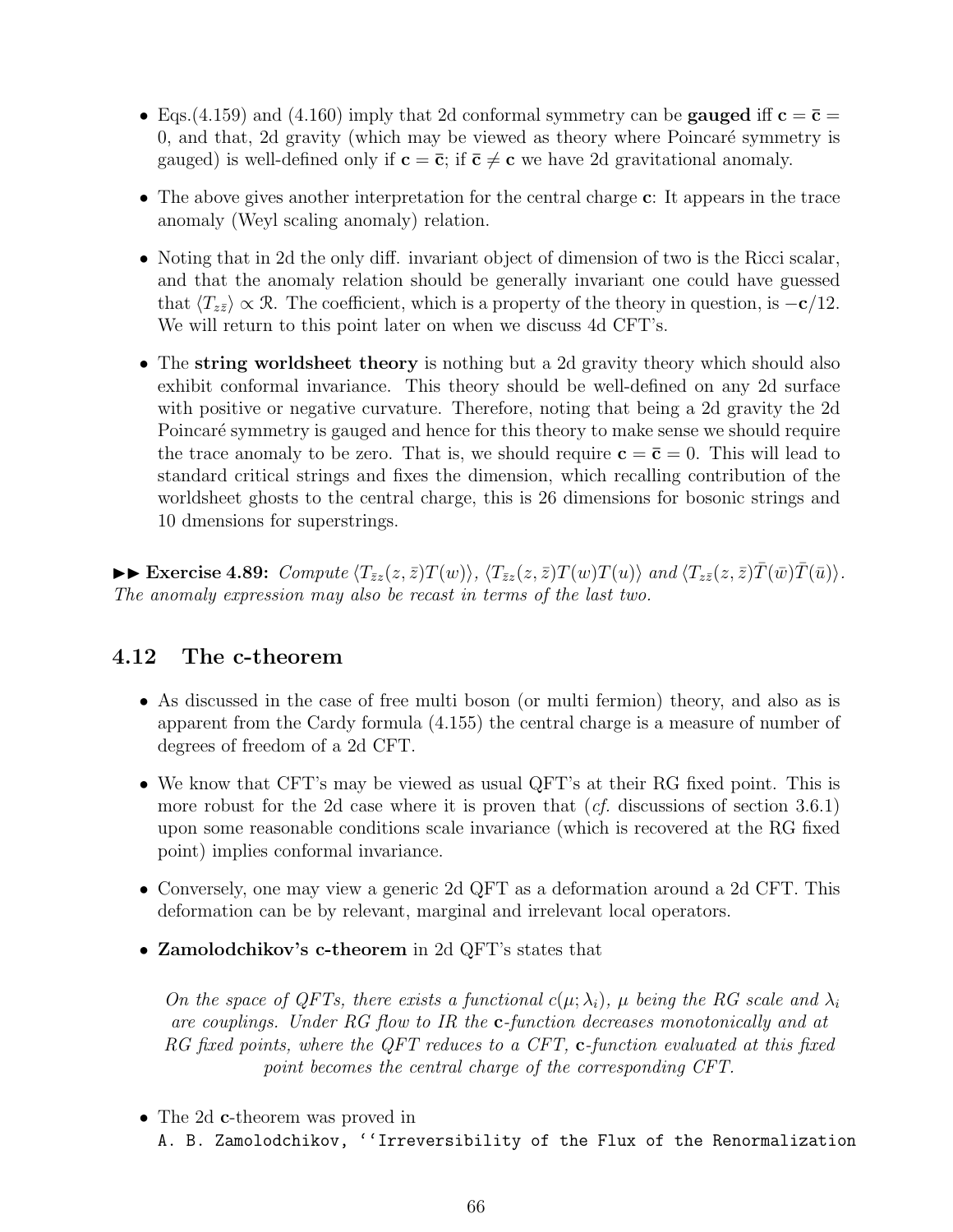Group in a 2D Field Theory,'' JETP Lett. **43** (1986) 730 [Pisma Zh. Eksp. Teor. Fiz. **43** (1986) 565].

**NOTE:** Once at a fixed point in the parameter space specified by couplings  $\lambda_i^*$ , the *value of* **c***-function does not depend on the energy scale µ, is only a function of the values of the couplings at the fixed point.*

- The **c**-function represents the number of degrees of freedom in the QFT, or the CFT arising in the fixed points.
- We may start from a CFT at UV, deform it by some relevant or marginal operator to arrive at a different CFT, with a different central charge in IR. Then, the **c**-function interpolates between the two CFT's. In this case **c**-theorem states that  $\mathbf{c}_{IR} < \mathbf{c}_{UV}$ .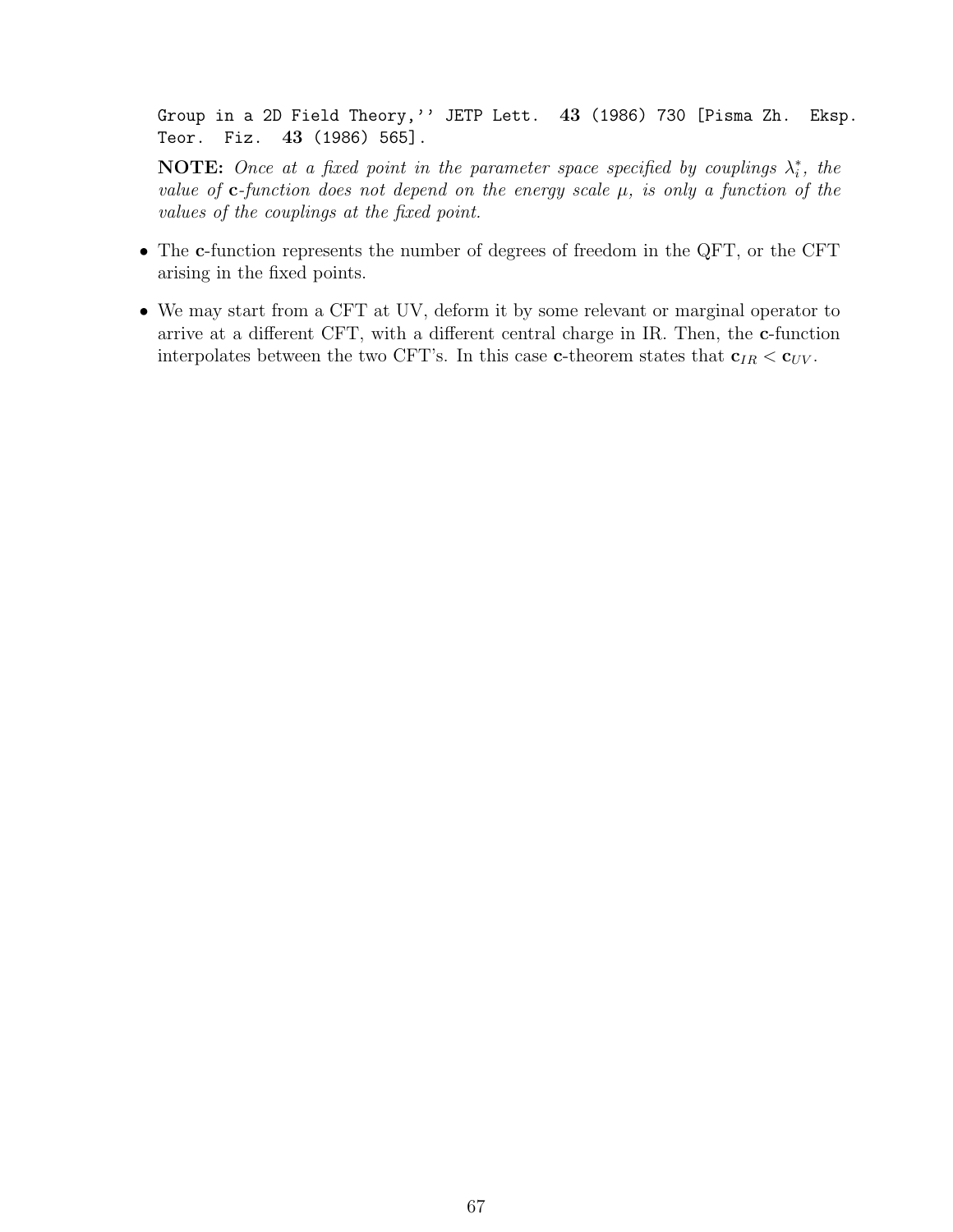# **5 4d CFT's**

In sections 2 and 3 we discussed conformal group in general dimensions, the conditions coming from unitarity of representations, general structure of two, three, four and higher point functions, and the Ward identities associated with conformal symmetry. In this section we discuss some other aspects of 4d CFT's. However, let us first give a brief review of our earlier discussions. Then, give a motivation for 4d CFT's which are generically of the form of Yang-Mills gauge theories, and are also usually supersymmetric theories.

# **5.1 Review of our earlier results**

- Conformal algebra in 4d is *SO*(4*,* 2) for Lorentzian signature and *SO*(5*,* 1) for Euclidean.
- Its unitary reps are labelled by the scaling dimension  $\Delta$  and their spin.
- The Lagrangian of scale invariant QFT's on  $\mathbb{R}^4$  cannot involve any dimensionful coupling/parameter. In particular, it should only involve massless states.
- In the Euclidean signature, CFT's on  $\mathbb{R}^4$  in the radial quantization are related to the same theory on  $R_{\tau} \times S^3$  with translation along  $\tau$  direction related to radial Hamiltonian.

**NOTE:** *Recall that on R×S* <sup>3</sup> *a CFT theory can involve a mass parameter, a conformal mass term,* cf. *Exercise 3.3.*

• The conformal representations are specified by (quasi)primary states which transform as (3.15), if we use operator language. Alternatively, one may use operator-state correspondence and discuss about primary states. Primary states are states with given spin and scaling dimension  $\Delta$  which are killed by the action of special conformal transformations generator  $K_\mu$ . Explicitly,

$$
K_{\mu}|Primary\rangle = 0.
$$

- The other states in the same conformal multiplet are then constructed by the action of  $P_\mu$  and other  $SO(4,2)$  generators on the primary states. That is, we know the full spectrum of a CFT if we know the spectrum of its primaries. These states which again have definite scaling dimension and spin are called descendent of the primary. If a descendent is constructed by  $\ell$  number of  $P_\mu$ 's acting upon a primary, we have a level *ℓ* descendent.
- **Unitarity bounds.** Unitarity of representation imposes bounds on the *scaling dimension of the primaries*. For example, demanding all primaries to have positive-definite norm leads to  $\Delta \geq 0$ .
- Unitarity, however, also demands all level *ℓ* descendents should have positive norm. In **four dimensions** this leads to the following spin dependent unitarity bounds and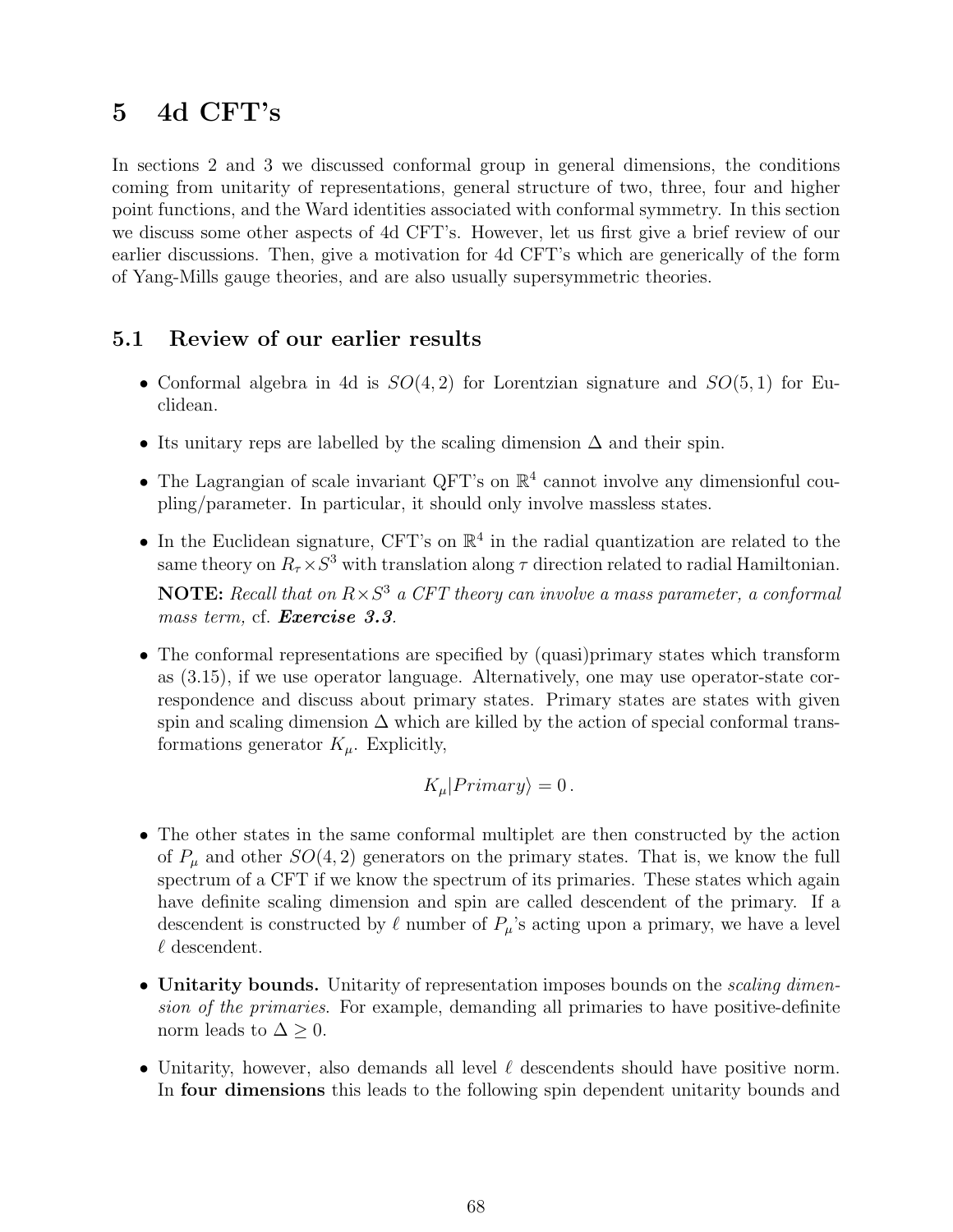conditions:

|                 | $\Delta > 1$ for primary scalar fields,                           |       |
|-----------------|-------------------------------------------------------------------|-------|
|                 | $\Delta > 3/2$ for primary spin 1/2 fields,                       |       |
| $\Delta \geq 3$ | for primary gauge field (currents),                               | (5.1) |
| $\Delta > 4$    | for symmetric traceless tensor (like the energy momentum tensor), |       |
|                 | $\Delta > l + 2$ for primary spin l fields.                       |       |
|                 |                                                                   |       |

**NOTE:** *Free massless field theories which are of course CFT's, saturate these bounds.* **NOTE:** *For vector case, the primary rep. must also be divergence free. This implies*

• The spacetime dependence of two and three point functions are completely fixed. For

*that spin one primary states can be viewed as currents coupled to gauge fields.*

scalar (spin zero) operators, that is as given in (3.59) and (3.60).

 $\blacktriangleright$  **Exercise 5.1:** As in the 2d case, cf. discussions of section 4.9.1, the three *point function of any three operators, primary or descendent, can be recast in terms of three point function of primaries. If the "vertex" function of three primary operators*  $\mathcal{O}_i$ ,  $\mathcal{O}_j$ ,  $\mathcal{O}_k$  *is denoted by*  $C_{ijk}^p$ *. Compute the vertex function of three generic operators. Note that 4d conformal multiplets has a much simpler structure than the 2d Verma modules.*

• The spacetime dependence of four and higher point functions is specified up to dependence on conformal cross-ratios, e.g. as in (3.61) for scalar spin-zero operators.

II **Exercise 5.2:** *As in the 2d case,* cf. *discussions of section 4.9.2, show that one may use OPE of primary operators to reduce the four point function of* primary operators *to a sum over products of two C*12*pC*34*<sup>p</sup> for primaries, plus a kinematical information encoded in* conformal blocks*, as in* (4.122) *and* (4.123)*.*

# **5.2 Examples of 4d CFTs**

- In the previous subsection we reviewed basic properties of 4d CFT's mainly on  $\mathbb{R}^4$ . However, one would like to know if there are non-trivial (interacting) 4d QFT's which exhibit conformal invariance, both at classical level and quantum mechanically.
- Scale invariance for a perturbative 4d QFT at classical level implies that we should only consider massless fields with deformations by marginal local Lorentz invariant operators. These will come with dimensionless couplings  $\lambda_i^{marg}$  $_{i}^{marg}.$
- In general the *β*-function of these couplings is non-zero and hence scale invariance will be lost at quantum level; CFT's can only appear in RG fixed points.
- At these fixed points, however, the theory may not be/remain perturbative, or may not necessarily admit a simple Lagrangian description.

**NOTE:** *At fixed points the theory is scale invariant and not necessarily conformal invariant. Recall discussions of section 3.6.1.*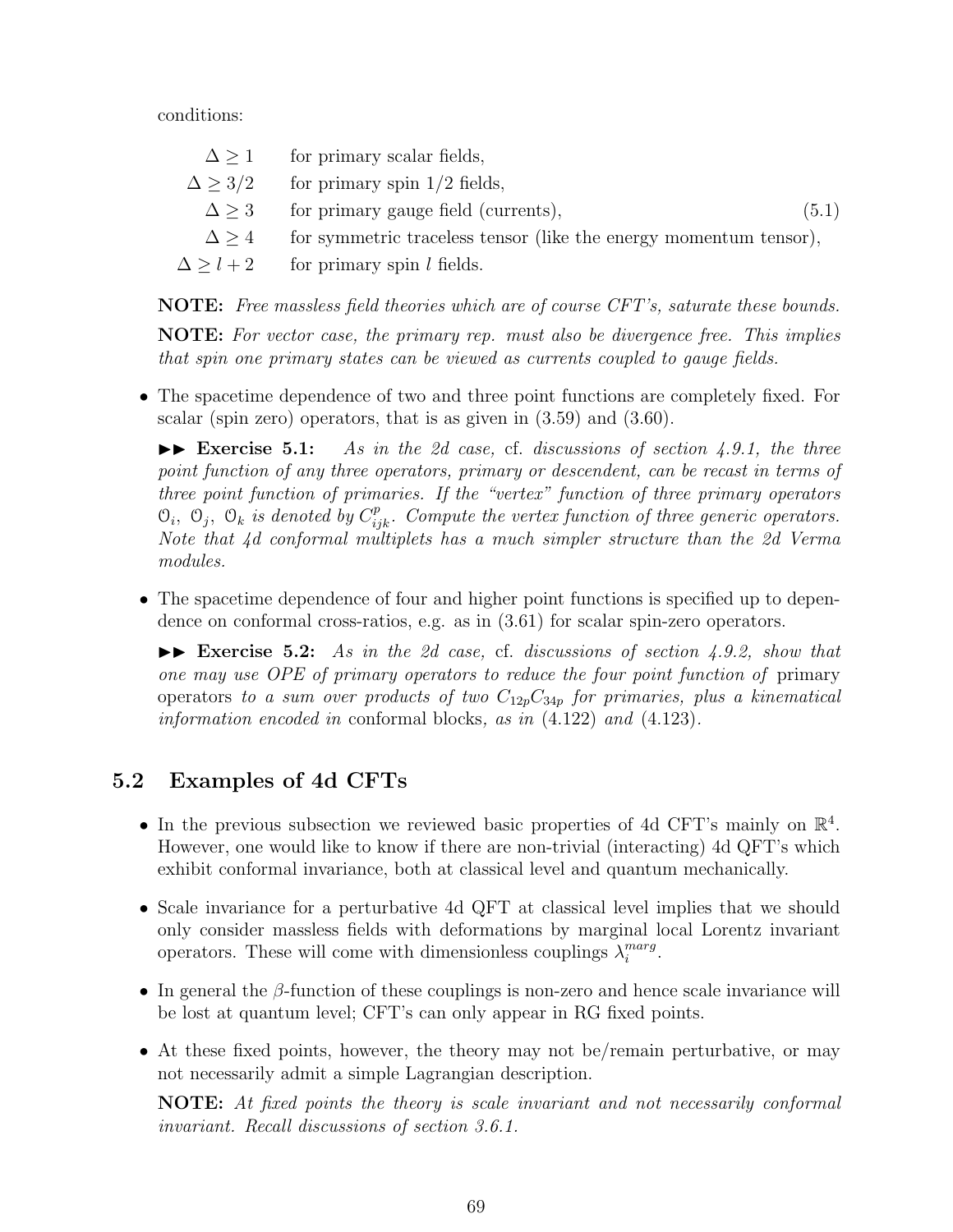- A candidate 4d CFT which admits Lagrangian description may be sought for in the family of Yang-Mills gauge theories at their fixed points. In fact, all known examples of (perturbatively accessible) 4d CFTs are in the family of gauge theories.
- Let us start with 4d *SU*(*Nc*) Yang-Mills theory plus *N<sup>f</sup> massless Dirac* fermion flavors in fundamental rep. of  $SU(N_c)$ . This is a QCD-like theory.
- In the UV, the theory can be Asymptotic Free (AF) if the *β*-function of the gauge coupling is negative. If so, the theory has a perturbatively accessible UV-fixed point. At this fixed point, while a CFT, the theory is free and hence not so interesting.
- The question is then, if this theory has also non-trivial IR fixed points. To address this question we should study zeros of the *β*-function which is

$$
\beta(g) = \sum_{\ell=1} \beta_{\ell} g^{2\ell+1}, \qquad \beta_{\ell} = \sum_{m=0}^{\ell} A_{\ell m} N_c^m N_f^{\ell-m}, \qquad (5.2)
$$

where *β<sup>ℓ</sup>* is the *ℓ*-loop *β*-function and *Aℓm* are some numeric coefficients which may have dependence on  $N_c$  with negative powers of  $N_c$  and are computable by explicit loop calculations. The one and two loop results are

$$
A_{11} = -\frac{1}{16\pi^2} \frac{11}{3}, \qquad A_{10} = \frac{1}{16\pi^2} \frac{2}{3},
$$
  
\n
$$
A_{22} = -\frac{1}{16\pi^2} \frac{34}{3}, \qquad A_{21} = +\frac{1}{16\pi^2} \left(\frac{10}{3} + \frac{N_c^2 - 1}{N_c^2}\right), \qquad A_{20} = 0.
$$
\n(5.3)

II **Exercise 5.3:** *Show that β-function can be written as*

$$
\beta(\lambda) = 2 \sum_{\ell=1}^{\infty} \sum_{m=0}^{\ell} A_{\ell m} \left( \frac{N_f}{N_c} \right)^{\ell-m} \lambda^{\ell+1}, \qquad (5.4)
$$

*where*  $\lambda = g^2 N_c$  *is the 't Hooft coupling.* 

**NOTE:** *'t Hooft coupling provides a particularly nice expansion for large Nc, or when*  $N_f/N_c \ll 1$ *. Moreover, in this limit*  $A_{\ell m}$  *coefficients become only some numbers and their N<sup>c</sup> dependence drops out.*

• Therefore, if

$$
\beta_1 \le 0 \quad \Rightarrow \quad N_c \ge 2N_f/11 \tag{5.5}
$$

and hence the theory is AF.

• For higher loops we know that

$$
A_{\ell\ell} < 0 \,, \qquad A_{\ell 0} \ge 0. \tag{5.6}
$$

Therefore, for large  $N_c$  with finite  $N_f$ ,  $\beta_{\ell}$  will be dominated by the  $N_c^{\ell}$  term and always remains negative, with no zeros, while for large  $N_f$  with finite  $N_c$ ,  $\beta$ -function is dominated by the flavor terms and is hence always positive.

• Depending on the values of  $N_f$ ,  $N_c$ , higher loop contributions to  $\beta$ -function may become positive and can in principle dominate over the one-loop result. This brings up the possibility of *β*-function having zeros.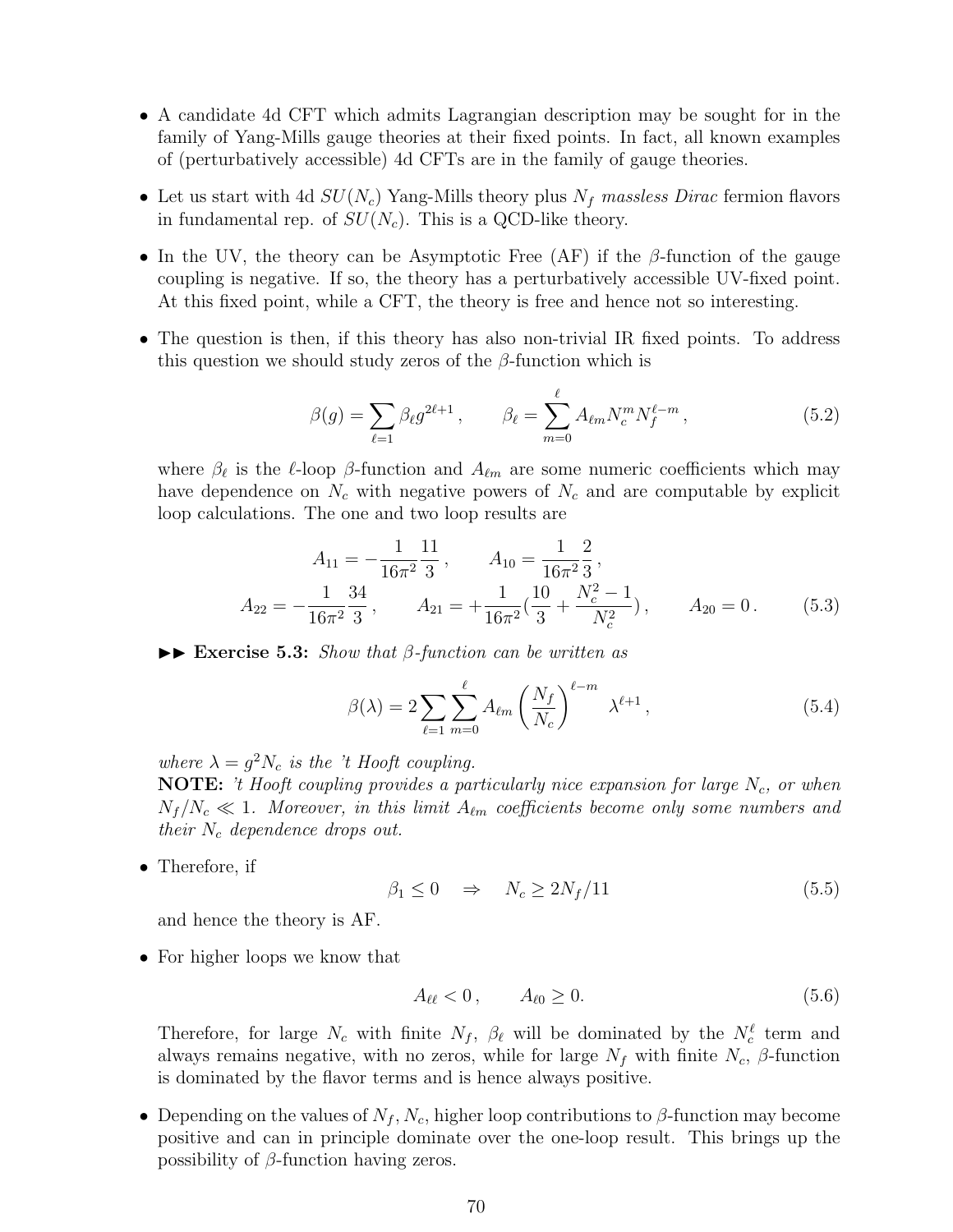- Let us e.g. focus up to two loop results.
	- **–** To have asymptotic freedom we need *β*<sup>1</sup> *≤* 0,
	- **–** to have (IR) fixed points we need *β*<sup>2</sup> *≥* 0, moreover to remain perturbative we need  $|\beta_1/\beta_2| \leq 1$ .
- It is indeed possible to find  $N_f$ ,  $N_c$  which satisfy the above conditions and hence we have a perturbative IR fixed point. These values of *N<sup>f</sup>* and *N<sup>c</sup>* provide a *conformal window*. This fixed point is usually called **Banks-Zaks fixed point**.

 $\triangleright$  **Exercise 5.4:** *Do we have an IR fixed point for any given value of*  $N_c$ ? If yes, *assuming we can trust the perturbative β-function result* (5.2)*, compute the range for N<sup>f</sup> which specifies the conformal window in terms of Aℓm coefficients and the value of the coupling at the fixed point g∗.*

II **Exercise 5.5:** *Compute the value of the YM coupling g<sup>∗</sup> and the corresponding 't Hooft coupling λ<sup>∗</sup> at the IR fixed point.*

 $\triangleright$  **Exercise 5.6:** *Does having positive*  $\beta_2$  *such that it can cancel off the one loop result destroy asymptotic freedom of the theory?!*

- Let us summarize the necessary conditions for existence and the possibility to arriving at Banks-Zaks fixed point:
	- **–** *Negative β*1*:* In order to define any QFT we need to start from a weakly coupled fixed point. Here we choose to start in the UV. As such, and to have a UV fixed point, we need to have an asymptotic free theory which is implied by  $\beta_1 < 0$ condition.
	- $–$  *Positive*  $\beta_2$ : This is the necessary (but not sufficient) condition for having another (IR) fixed point.
	- $|\beta_2/\beta_1| \geq 1$ : This condition is needed for two reasons: 1) To have a trustable perturbative loop expansion, upon which our analysis is based and, 2) To make sure that higher loop effects can be safely ignored. This latter of course needs further investigations.
	- **–** *IR fixed point should be attractor.* This latter is obviously needed if we want the RG flow to naturally land us on the IR fixed point, starting with relevant deformations in the UV. This condition implies that at the IR, Banks-Zaks, fixed point we should **not** have any **relevant** operator; deformations by relevant operators (by definition) takes us away from the fixed point and make the fixed point unstable.
- Some side remarks:
	- **–** A confining theory just by definition cannot be conformal, because confinement means creation of a mass gap. Real QCD does not hence have a Banks-Zaks fixed point.
	- **–** For QCD-like theory with *N<sup>c</sup>* = 3, there are computations (mainly lattice gauge theory results) indicating that the theory is confining with chiral symmetry breaking for  $2 \leq N_f \leq 9$ , for  $10 \leq N_f \leq 12$  the theory is *perhaps* confining without chiral symmetry breaking, and for  $13 \leq N_f \leq 16$  we have a conformal window. For  $N_f > 16$  the theory is not asymptotic free.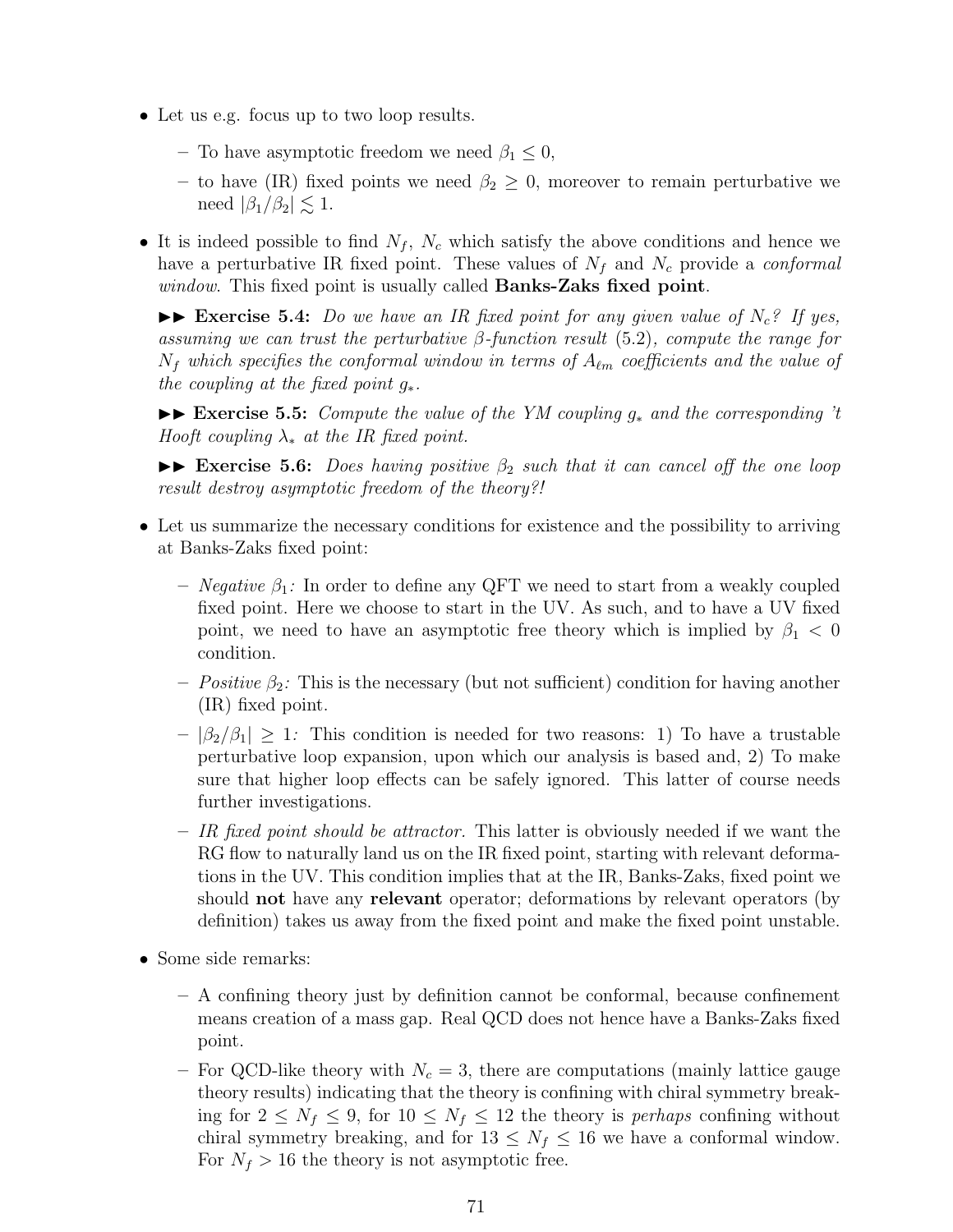**NOTE:** *The above results are as of 2011 and to arrive at the above results one may not simply use QCD perturbation theory, as the coupling may be large.*

**–** For theories in the conformal window and at the IR fixed point global symmetry is the same as the UV theory, which is  $U(N_f) \times U(N_f)$ , each factor for one chirality of fermions.

**NOTE:** *For more references on the above see papers by Slava Rychkov and references therein, may be found at his website:*

https://sites.google.com/site/slavarychkov/.

- **–** Note that in the conformal window and around the Banks-Zaks fixed point, we are not necessarily claiming that the perturbative degrees of freedom of theory are those of a gauge theory.
- One may ask if there are other 4d CFT's besides the YM+Dirac fund. fermion theories discussed above. The answer is of course positive. There are many more 4d CFT's which are mostly in the class of supersymmetric Yang-Mills theories. These are CFT's which have an action description.
- Superconformal gauge theories can come with various number of supersymmetries,  $N = 1, 2, 4.$
- In general, addition of SUSY imposes various cancelations in the loops and restricts the higher loop contributions to the *perturbative*  $\beta$ -function e.g. for  $\mathcal{N} = 1$   $\beta$ -function is two loop exact, for  $\mathcal{N} = 2$  it is one-loop exact and for  $\mathcal{N} = 4$  *β*-function is simply zero. This results are due to V. A. Novikov, M. A. Shifman, A. I. Vainshtein and V. I. Zakharov 1980's, and known as NSVZ *β*-function .
- The one loop perturbative *β*-function of any YM gauge theory with Weyl fermions in representation  $R_f$  of the gauge group and real scalars in representation  $R_s$  is:

$$
\beta = -\frac{1}{16\pi^2} g^3 \left( \frac{11}{3} T (adj) - \frac{2}{3} \sum_f T(R_f) - \frac{1}{6} \sum_s T(R_s) \right) , \qquad (5.7)
$$

where  $T(rep)$  is the index for the corresponding representation. For  $SU(N_c)$ ,  $T(adj)$  =  $2N_c$  and  $T(fund) = 1$ .

- $\mathcal{N} = 4$  theory is superconformal for any value of the gauge coupling, for any gauge group. That is, the theory has a conformal fixed line.
- Note that  $\mathcal{N} = 4$  has 16 Poincaré supersymmetries, its smallest multiplet is the gauge multiplet which is the only multiplet  $\mathcal{N} = 4$  supersymmetric Yang-Mills (SYM) is comprised of. It consists of a gauge field, four chiral fermions and six real scalars, all in the adjoint representation of the gauge group. (Note that there are eight real propagating boson and eight propagating fermion d.o.f in each multiplet.)

 $\blacktriangleright\blacktriangleright$  **Exercise 5.7:** *Using the above information, that all the states in the same SUSY multiplet should be in the same gauge group reps, and* (5.7)*, show*  $\beta$ -function of  $\mathcal{N} = 4$ *vanishes.*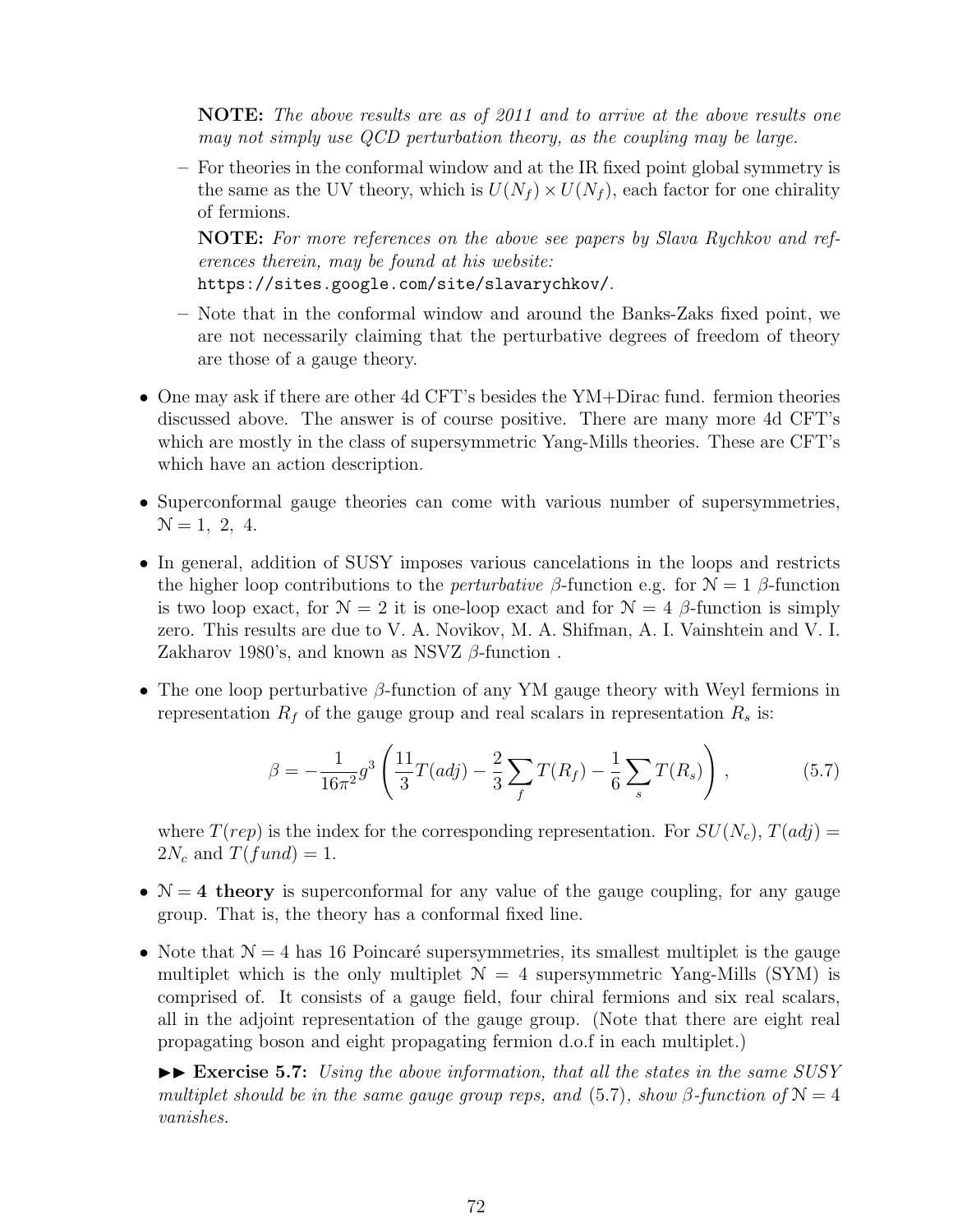- $\mathcal{N} = 2$  theories can be superconformal if the matter content is chosen such that the *β*-function vanishes. Since the *β*-function is one-loop exact, we again have a conformal fixed line, for any value of the coupling.
- Note that  $\mathcal{N} = 2$  has 8 Poincaré supersymmetries. The  $\mathcal{N} = 2$  SYM actions can consist of vector (gauge) multiplet and hypermultiplets. An  $\mathcal{N}=2$  vector multiplet consists of a gauge field, two Weyl fermions and a complex scalar  $(4 + 4)$  bosonic+fermionic propagating d.o.f) and a hypermultiplet contains two Weyl fermions and two complex scalars (again  $4 + 4$  bosons+fermions). Hypermultiplets can be in the fundamental, adjoint or other reps of the gauge group, while the fields in vector multiplet are all in the adjoint.

 $\blacktriangleright\blacktriangleright$  **Exercise 5.8:** *Using* (5.7)*, show that for an SU(N<sub>c</sub>) theory with*  $N_h$  *hypermultiplets the perturbative β-function is*

$$
\beta = -\frac{1}{4\pi^2} g^3 (N_c - X) \,, \tag{5.8}
$$

*where*  $X = N_c N_h$  *if the hyper is in the adjoint rep, and*  $X = N_h/2$  *if the hyper is in fundamental rep.*

- Therefore,  $\beta$ -function vanishes if  $N_h = 1$  with adjoint hyper and with  $N_h = 2N_c$  for fundamental hyper. For these values we have a fixed line over which the theory is superconformal. With  $N_h$  larger than these values the theory is not asymptotic free. **NOTE:**  $N_h = 1$  *with hyper in the adjoint is the same matter content of*  $N = 4$  *theory.*
- $\mathcal{N} = 1$  theories too, can be superconformal for appropriate matter content. Recalling that in  $\mathcal{N} = 1$  we have vector multiplets containing a gauge field and a gaugino (which is a Weyl fermion) and chiral multiplets containing a chiral fermion and a complex scalar, one may use (5.7) to see for which matter content *β*-function vanishes. Whenever this happens we have a conformal fixed line.

 $\triangleright$  **Exercise 5.9:** For a general  $N = 1$   $SU(N_c)$  theory with  $N_{adj}$  chiral multiplets *in the adjoint and*  $N_{fund}$  *chiral fields in the fundamental, when does the*  $\beta$ -function *vanish?*

- Some side remarks,
	- **–** N = 4 SYM which is superconformal has Montonen-Olive S-duality symmetry.  $\mathcal{N} = 2$  superconformal theories also enjoy S-duality.
	- **–** Almost all of the known superconformal field theories (SCFT's) have a "gravity" dual, within AdS/CFT correspondence. That is, there is a supergravity theory with appropriate number of supersymmetries with an  $AdS<sub>5</sub>$  vacuum solution. The details of the supergravity theory is in one-to-one correspondence with the matter content of the SCFT.
	- **–** N = 1*,* 2 theories which are asymptotic free (negative *β*-function ) can be confining and therefore, when flowing to IR other light degrees of freedom (meson-like) state can appear and hence change the behavior of the *β*-function (Arkani-Hamed & Murayama '1997). In particular, for  $\mathcal{N} = 1$  SQCD, with  $SU(N_c)$  gauge group with  $N_f$  fundamental matter (i.e.  $N_f$  chiral multiplets and  $N_f$  anti-chirals), when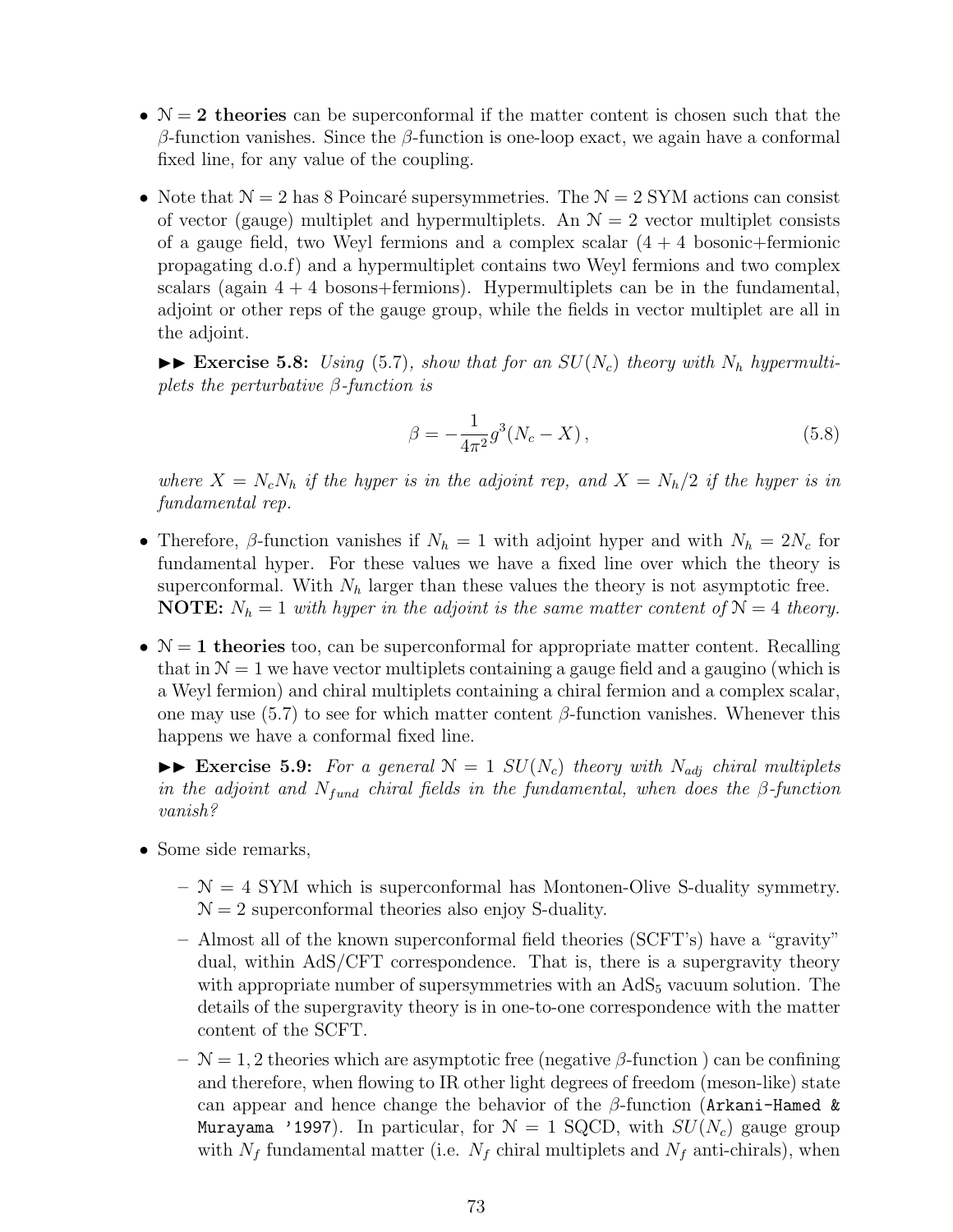$3N_c/2 \leq N_f \leq 3N_c$  we have a conformal window and the theory flows to a strongly coupled CFT in the IR. (For  $N_f > 3N_c$  the theory is IR free and the theory is not confining.)

**–** There are 4d SCFTs which are not YangMills theories, are always strongly coupled and presumably do not admit a Lagrangian description. For example, the  $T_N$ ,  $N = 3, 4, \cdots$  which are  $N = 2$  theories are in this class. Our handle on these theories is usually through AdS/CFT correspondence.

#### **5.3 4d Superconformal algebras**

- As discussed most of the better studied 4d CFT's (and also CFT's in general *d >* 2) are supersymmetric theories. SUSY brings protection of certain physical observables against quantum loop corrections, like mass of SUSY mesons, monopoles in confining theories and (perturbative) *β*-function .
- SUSY may be viewed in a quite algebraic view: Similarly to the conformal symmetry, super-Poincar´e algebra is an extension of Poincar´e symmetry in any dimension d. While conformal algebra is extension of Poincaré by dilation and special conformal transformation, super-Poincaré algebra is extension of Poincaré by addition of spinorial generators.
- There are many excellent review articles and books on super-Poincaré algebras, here we just review the basics and the interested reader may consult those references. As an example see, P. West, arxiv:hep-th/9805055.

#### **5.3.1 Quick review of Super-Poincaré algebra**

• Super-Poincaré algebra is constructed from Poincaré algebra upon addition of spinor generators, supercharges  $Q_a^I$  and  $\overline{Q}_{I\dot{a}}$ , where  $I = 1, \dots, N$  is the R-symmetry index and  $a, \dot{a} = 1, 2$  are respectively spinor indices and

$$
\bar{Q}_{I\dot{a}}=(Q_a^I)^\dagger
$$

 $\bullet$  The super-Poincaré algebra is

$$
\{Q_a^I, Q_b^J\} = \epsilon_{ab} Z^{IJ}, \qquad \{\bar{Q}_{I\dot{a}}, \bar{Q}_{J\dot{b}}\} = \epsilon_{\dot{a}\dot{b}} Z^{IJ},
$$
  
\n
$$
\{Q_a^I, \bar{Q}_{J\dot{b}}\} = 2i\delta_J^I (\sigma^\mu)_{a\dot{b}} P_\mu, \qquad [P^\mu, Q_a^I] = 0,
$$
  
\n
$$
[L^{\mu\nu}, Q_a^I] = (\sigma^{\mu\nu})_{ab} Q_b^I, \qquad [L^{\mu\nu}, \bar{Q}_{I\dot{a}}] = (\bar{\sigma}^{\mu\nu})_{\dot{a}\dot{b}} \bar{Q}_{I\dot{b}},
$$
  
\n
$$
[R^I{}_J, Q_a^K] = \Gamma^K{}_J Q_a^I, \qquad [R_I^J, \bar{Q}_{K\dot{a}}] = -\Gamma_K^J \bar{Q}_{I\dot{a}},
$$
  
\n
$$
[R^I{}_J, L_{\mu\nu}] = 0, \qquad [R^I{}_J, P_\mu] = 0,
$$
\n(5.9)

*.*

where

 $Z_{IJ} = (Z^{IJ})^{\dagger}$  are the central extensions of the algebra, i.e.

$$
[Z_{IJ}, Anything] = 0
$$

where "Anything" includes all Poincaré and spinorial generator;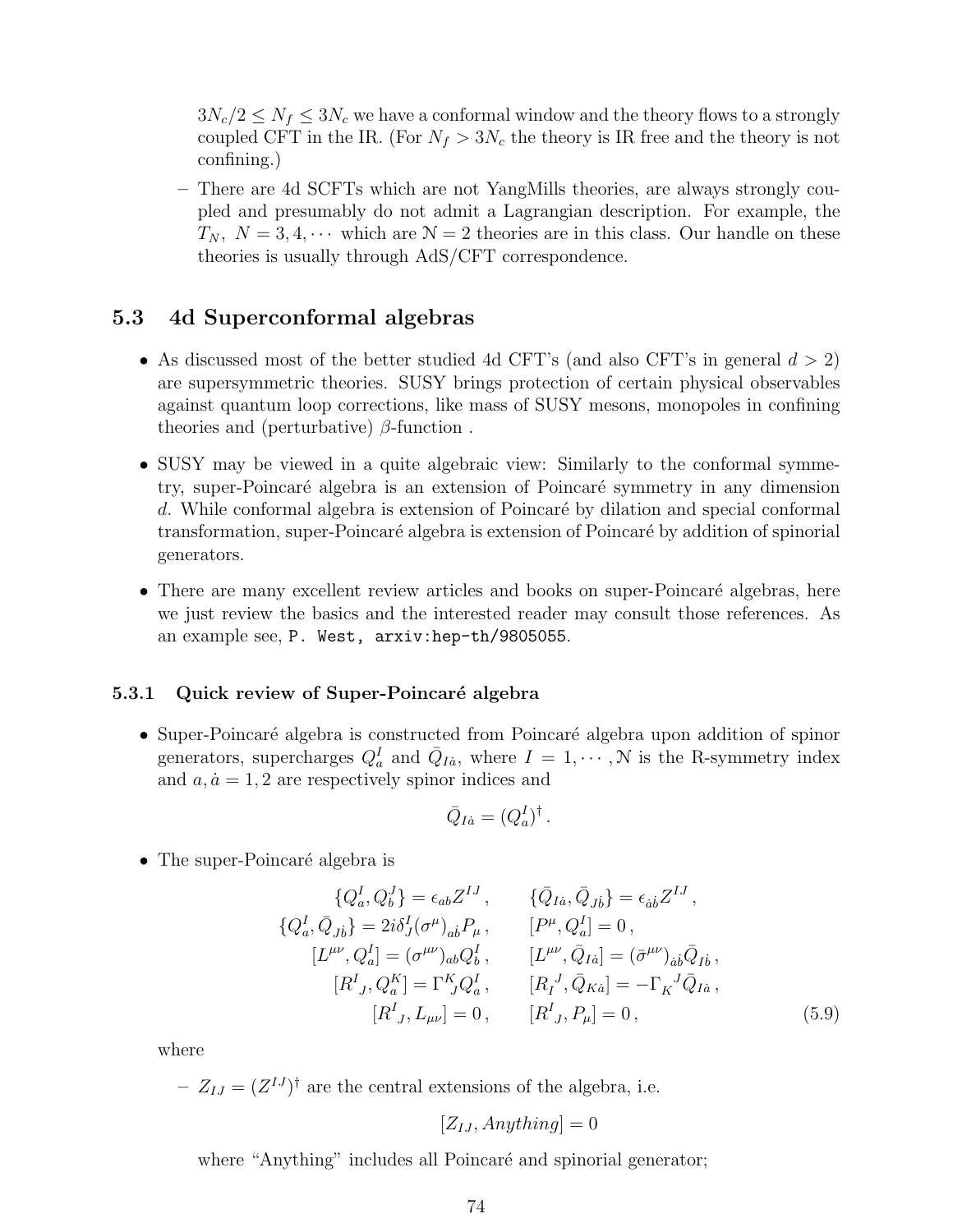- $R_J^I$  are the R-symmetry group generators and  $(R^I{}_J)^{\dagger} = R_I^J$  R-symmetry is an *internal* symmetry acting on  $I, J$  indices and is  $U(\mathcal{N})$  for 4d super-Poincaré, i.e.  $R_J^I$  satisfy  $U(N)$  algebra commutation relations.  $Q_a^I$  besides being a spacetime spinor (denoted by  $a$  index) is also a  $U(\mathcal{N})$  spinor denoted by  $I$  index.
- **–** As as indicated by equations in the last line of (5.9), Γ*<sup>I</sup> J* furnish an (adjoint) representation of the R-symmetry group.

 $\triangleright$  **Exercise 5.10:** *As indicated by the indices, central extensions*  $Z_{IJ}$  *should be in tensor representation of the R-symmetry group. Find*  $[R_J^I, Z_{KL}]$ .

- Number of real supercharges in 4d super-Poincaré is 4N. So 4d N-super-Poincaré has 4N spinor and 10 Poincaré,  $\mathcal{N}^2$  R-symmetry generators. Moreover, there are possibly central elements.
- In SUSY gauge theories the  $U(1)$  part of  $U(N)$  R-symmetry is generically anomalous and hence the exact R-symmetry group is  $SU(N)$ . For  $N = 1$  case, the  $U(1)$  Rsymmetry reduces to a discrete  $\mathbb{Z}_2$  subgroup, called R-parity.
- One may construct unitary irreps of super-Poincaré for any  $N$ . Let us here focus on massless multiplets. If the lowest spin in a given massless multiplet is *s*, the highest spin in the same supermultiplet *can be*  $s + N/2$ . (*Intuition*: supercharges carry spin 1/2 and states in the multiplet are constructed by action of supercharges on the lowest spin state, until we hit zero. Due to antisymmetry of supercharges this will happen with the maximum N*/*2 hits.)
- Conversely, in each multiplet there is a state which is killed by the action of half (increasing-ladder operators) of supercharges. This state has the highest spin in the multiplet and one can hence use this to name the multiplet. The highest spin state is a chiral/BPS state.
- Therefore, the difference between the smallest and largest spins in a multiplet is less than or equal to N*/*2.
- N = 1 massless multiplets are composed of states with spins *s* and *s −* 1*/*2.
- For the same reason as above, for  $N > 4$  we do not have a supersymmetric gauge theory. Moreover,  $N = 8$  is the largest N one can have in 4d, if we want to avoid multiplets with spins higher than 2.
- In the absence of central extensions  $Z_{IJ}$ ,  $1/2$  BPS states are all massless. Massive  $1/2$ BPS states can happen when central charge is non-zero; these are states with non-zero central charge of *ZIJ* (not to be confused with central charge of a CFT.)

## **5.3.2 The 4d superconformal algebra commutation relations**

• Superconformal algebras are in fact supersymmetric versions conformal algebra in any dimension.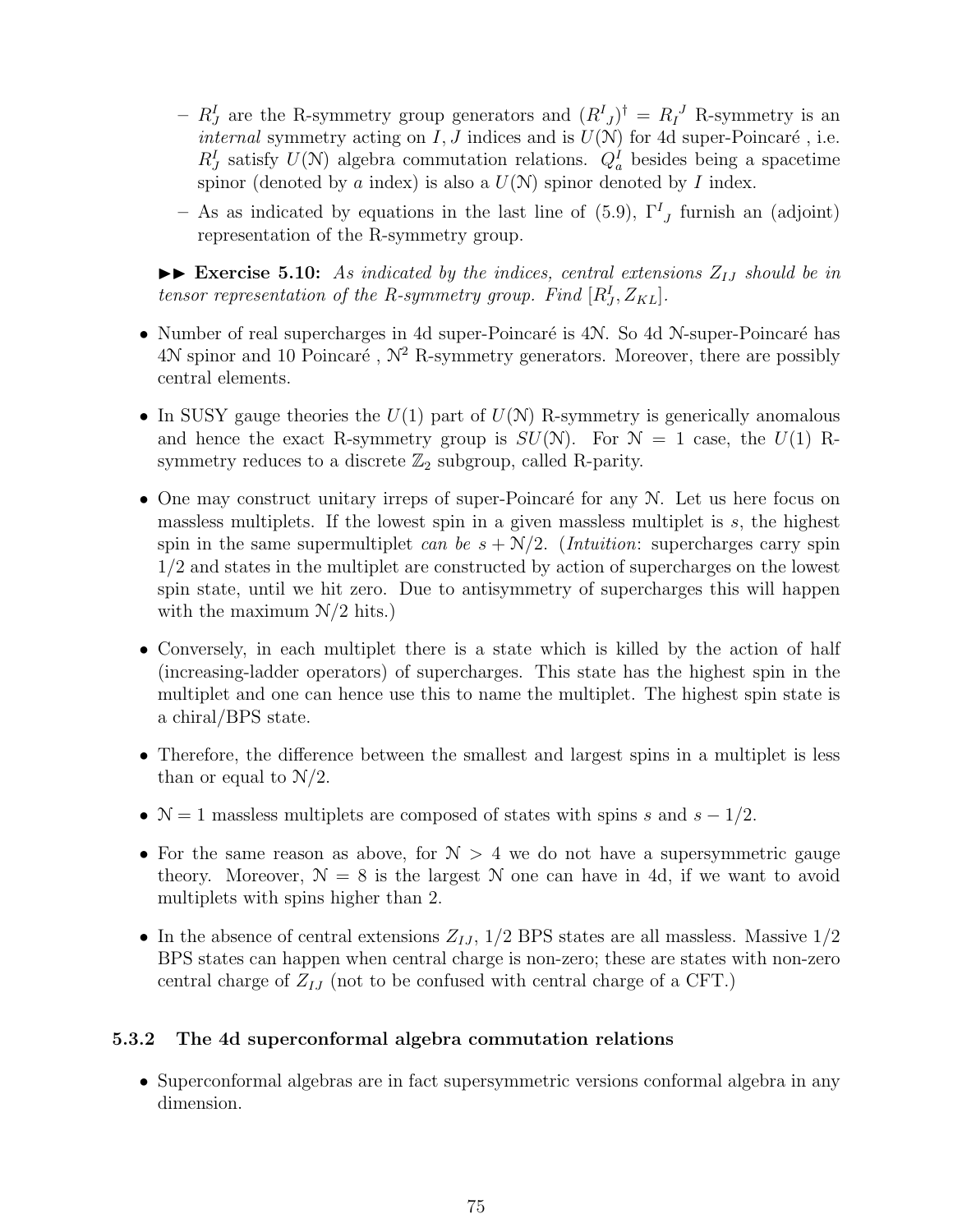- The super-algebra obtained from closure of super-Poincaré algebra after addition of dilation and special conformal transformations is nothing but the superconformal algebra.
- This will happen if for N-super-Poincaré we add  $4N$  superconformal supercharges, usually denoted by  $S_{Ia}$ ,  $\bar{S}^I_{\dot{a}} = (S_{Ia})^{\dagger}$  (of course together with the bosonic generators of the conformal group). The new (anti)commutation relations of the superconformal algebra are hence

$$
\{S_{Ia}, S_{Jb}\} = \epsilon_{ab} \tilde{Z}_{IJ}, \qquad \{\bar{S}_a^I, \bar{S}_b^J\} = \epsilon_{\dot{a}\dot{b}} (\tilde{Z}^{\dagger})^{IJ},
$$
  
\n
$$
\{S_{Ia}, \bar{S}_b^J\} = -2i(\sigma^{\mu})_{a\dot{b}} K_{\mu},
$$
  
\n
$$
\{Q_a^I, S_{Jb}\} = 2\delta^I_J \epsilon_{ab} D + \delta^I_J (i\sigma^{\mu\nu})_{ab} L_{\mu\nu} + \epsilon_{ab} R^I_J,
$$
  
\n
$$
\{\bar{Q}_{I\dot{a}}, S_{Jb}\} = 0, \qquad \{Q_a^I, \bar{S}_b^J\} = 0,
$$
\n(5.10)

$$
[D, Q_a^I] = -\frac{1}{2} Q_a^I, \t [D, S_{Ia}] = +\frac{1}{2} S_{Ia},
$$
  
\n
$$
[K^{\mu}, Q_a^I] = (\sigma^{\mu})_{ab} \bar{S}_b^I, \t [K^{\mu}, \bar{Q}_{Ia}] = (\bar{\sigma}^{\mu})_{\dot{a}b} \bar{S}_{Ib},
$$
  
\n
$$
[P^{\mu}, S_{Ia}] = (\sigma^{\mu})_{ab} Q_{Ib}, \t [P^{\mu}, S_a^I] = (\bar{\sigma}^{\mu})_{\dot{a}b} Q_b^I,
$$
  
\n
$$
[L^{\mu\nu}, S_{Ia}] = (\sigma^{\mu\nu})_{ab} S_{Ib}, \t [L^{\mu\nu}, \bar{S}_a^I] = (\bar{\sigma}^{\mu\nu})_{\dot{a}b} \bar{S}_b^I,
$$
  
\n
$$
[R_I^J, S_{Ka}] = \Gamma_K^J S_{Ja}, \t [R_J^I, \bar{S}_a^K] = -\Gamma_{J}^K \bar{S}_a^I,
$$
  
\n
$$
[R_J^I, K_\mu] = 0, \t [R_J^I, D] = 0,
$$
\n(5.11)

• Therefore, the bosonic part of the superconformal algebra is  $so(4, 2) \times u(\mathcal{N}) \simeq su(2, 2) \times$  $u(N)$  and there are  $2 \cdot 4N$  fermionic generators. 4d superconformal algebras are hence usually denoted by  $su(2, 2|\mathcal{N})$ . These are algebras with bosonic part  $su(2, 2) \times G_R$ (which  $G_R$  is  $u(1)$  for  $N = 1$ ,  $su(2) \times u(1)$  for  $N = 2$  and,  $su(4)$  for  $N = 4$ . The fermionic generators are in spinor representation of the conformal group *SU*(2*,* 2) as well as the spinor representation of the R-symmetry group *GR*.

#### **5.3.3 Some comments on representations of** *SU*(2*,* 2*|*N)

- The representations here can be constructed using a combination of discussions we had for conformal and super-Poincaré groups.
- Note that, as is seen from (5.11), action of *Q*'s on a state increases the conformal weight by 1/2, while action of *S*'s decreases that by 1/2.
- Each superconformal multiplet is hence built upon primary states (which have the lowest conformal weight in the multiplet). These are states killed by the action of *Kµ*.
- As in supersymmetry multiplets, if there are states which are killed by some of supergenerators, we then have BPS states. If the number of real supercharges killing a state is *q*, the state is called  $q/(8N)$  BPS.
- So, there could be states which are primary and BPS. The superconformal multiplets which are built upon these states are called *short* or *atypical* states/multiplets.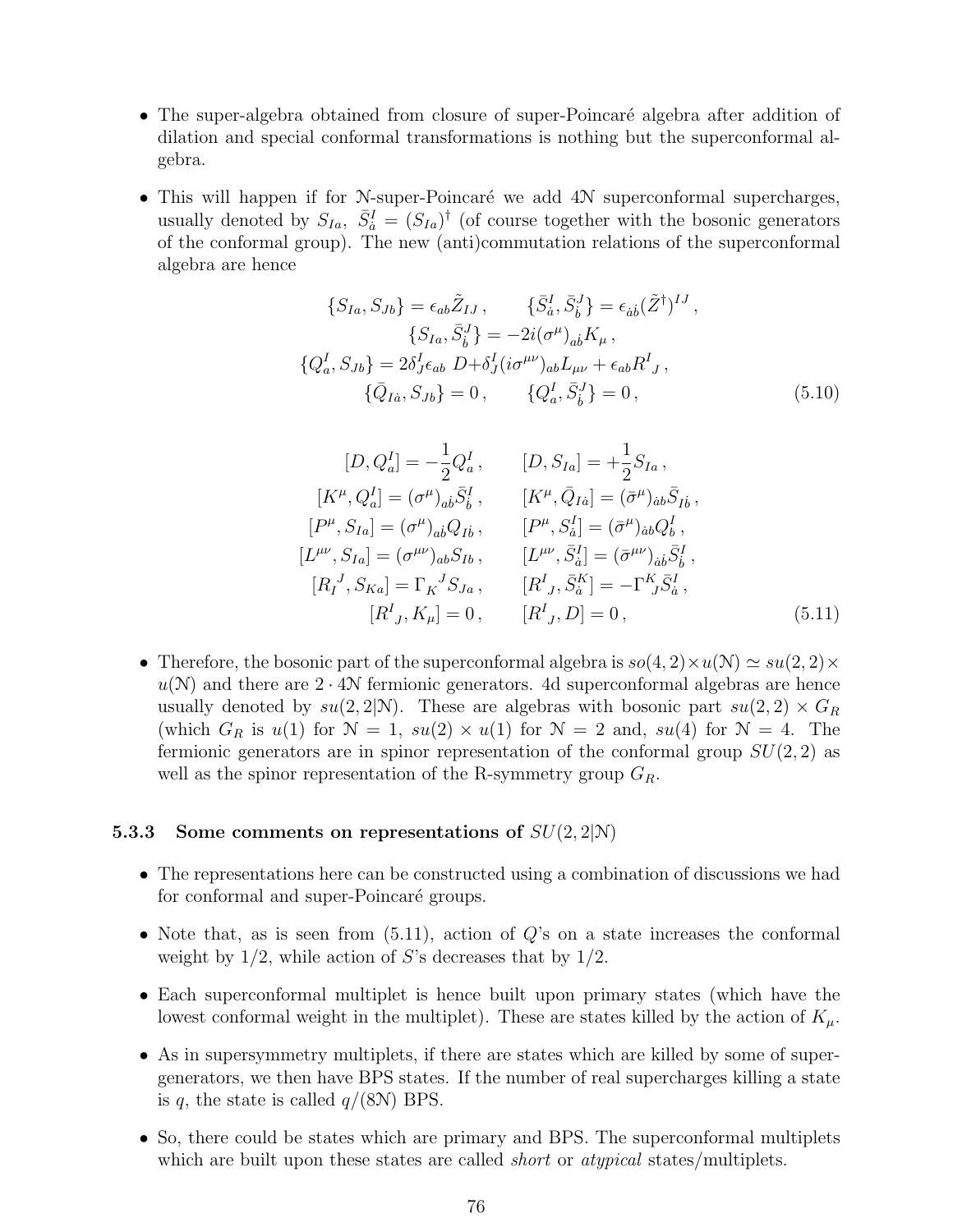- Conformal multiplets based on non-BPS primary states are called *long* or *typical* multiplets.
- The vacuum state is the only state which preserves all the possible supersymmetries, it is killed by both *Q*'s and *S*'s.
- The next possible BPS multiplet is a half-BPS *chiral primary* multiplet, a multiplet which is based on supersymmetric chiral and conformal primary state.
- The matter content of N-superconformal gauge theories discussed in the previous section also form a short multiplet (in fact a chiral primary multiplet) of the corresponding superconformal algebra.
- While 1/2-BPS chiral-primary states (and of course not the multiplet) are necessarily spacetime scalars, they can carry non-trivial representation of the *R*-symmetry group. The conformal weight of these states are hence completely determined by their *R*symmetry representation, which can be encoded by the *R-charge* of the state.
- The scaling dimension of chiral primary states, and hence all the states in the same multiplet (by the virtue of superconformal algebra) is protected, i.e. the scaling dimension of chiral primary states does not receive any perturbative (and in fact non-perturbative) corrections.

# **5.4 The central charges, trace anomaly and 4d c-theorem**

- As we discussed in section 4, the 2d conformal algebra admits extension by central charge. Although the 2d Virasoro generators have the geometric interpretation as generators of conformal transformations (all meromorphic functions), the central charges **c***,***¯c** do not have geometric interpretations; they are properties of the conformal field theory.
- In 2d we gave two different ways to specify the central charge for a given theory:
	- I. Using OPE of two energy-momentum tensors:

$$
z^4 \langle T(z)T(0) \rangle = \mathbf{c}/2 \,, \qquad \overline{z}^4 \langle \overline{T}(\overline{z})\overline{T}(0) \rangle = \overline{\mathbf{c}}/2.
$$

II. Using the expression for the trace anomaly (4.159):

$$
\langle T_{\bar{z}z} \rangle = -\frac{1}{12} \mathbf{c} \mathcal{R} \,, \qquad \langle T_{z\bar{z}} \rangle = -\frac{1}{12} \mathbf{\bar{c}} \mathcal{R} \,,
$$

where R is the Ricci curvature of the 2d surface the CFT is defined on.

- One may extend the above two notions of the central charge to higher dimensions.
- In higher dimensions, though, the central charge will not appear as the central extension of the corresponding conformal algebra *so*(*d,* 2).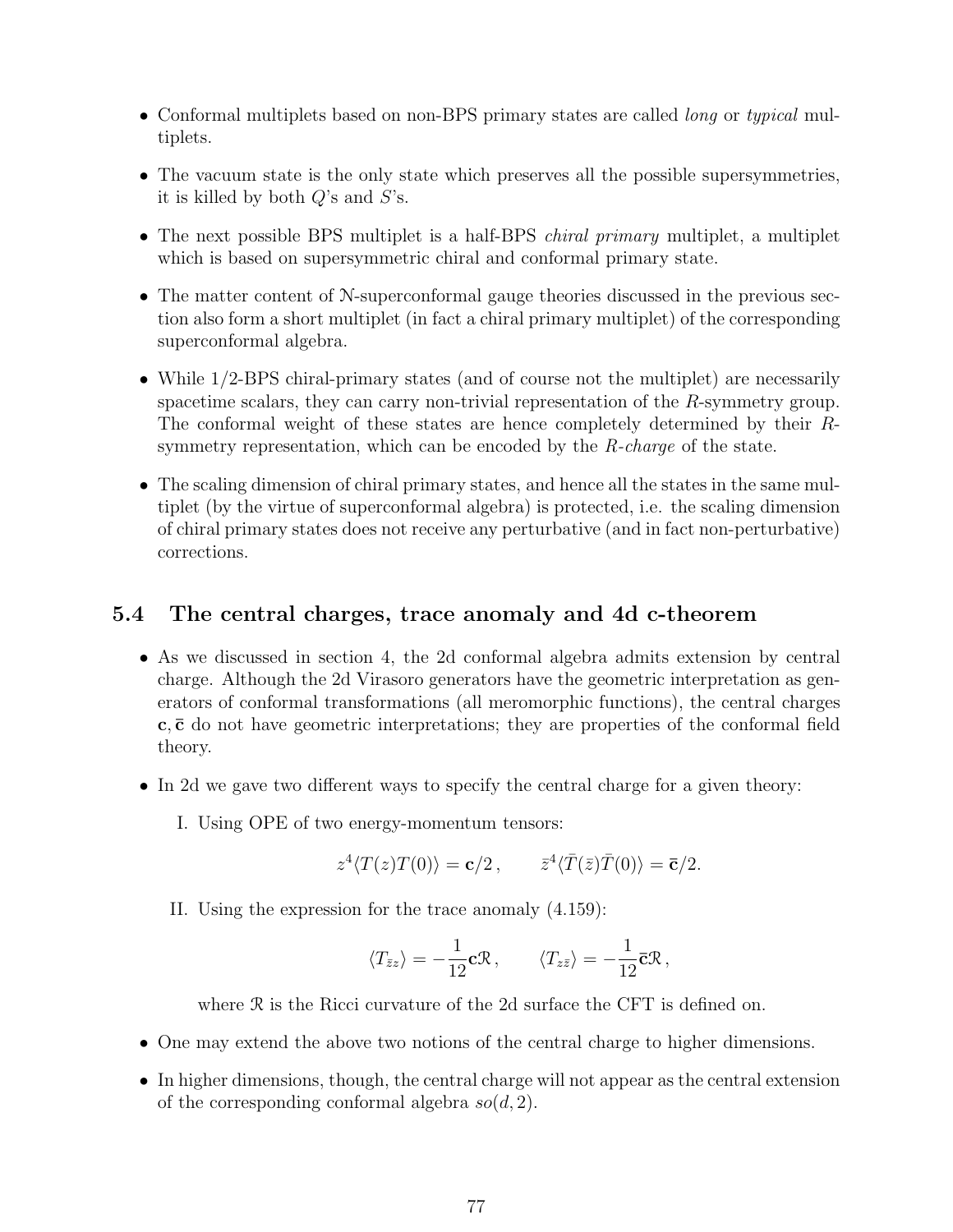#### **5.4.1** Stress tensor central charge  $c_T$

• Stress tensor central charge  $c_T$ , for a *d* dimensional CFT is defined as,

$$
\langle T_{\mu\nu}(x)T_{\alpha\beta}(0)\rangle = \frac{\frac{\mathbf{c_T}}{2}}{S_d^2} \frac{1}{|x|^{2d}} M_{\mu\nu\alpha\beta} \tag{5.12}
$$

where  $S_d = 2\pi^{d/2}\Gamma(d/2)$  is the volume of unit radius  $S^{d-1}$  and we assumed  $\langle T_{\mu\nu} \rangle = 0$ . **NOTE:** With the above definition  $\mathbf{c}_T = \mathbf{c}$  in the 2d case, once we recall that in the 2d *case*  $S_2 = 2\pi$  *and that we "redefined" the energy momentum tensor from the canonical one*  $T_{\mu\nu} = -\frac{2}{\sqrt{d\epsilon}}$ det *g*  $\frac{\delta S}{\delta g^{\mu\nu}}$ , by a factor of  $2\pi$  (cf. the comment below (4.26)).

 $\blacktriangleright\blacktriangleright$  **Exercise 5.11:** *Argue that*  $M_{\mu\nu\alpha\beta}$  *is of the form* 

$$
M_{\mu\nu\alpha\beta} = I_{\mu\alpha}I_{\nu\beta} + I_{\mu\beta}I_{\nu\alpha} - \frac{2}{d}\eta_{\mu\nu}\eta_{\alpha\beta}, \qquad I_{\mu\nu} = \eta_{\mu\nu} - \frac{2x_{\mu}x_{\nu}}{x^2}.
$$
 (5.13)

 $\blacktriangleright$  **Exercise 5.12:** *Show that for tensor*  $I_{\mu\nu}(x)$  *defined above,* 

$$
Tr(I_{\mu\nu}) = d - 2, \qquad I_{\mu\nu}^2 = \eta_{\mu\nu}, \qquad \det I_{\mu\nu} = -1,
$$
  

$$
I_{\mu\alpha}(x)I_{\alpha\beta}(x - y)I_{\beta\nu}(y) = I_{\mu\nu}(x' - y'), \qquad x'^{\mu} = \frac{x^{\mu}}{x^2}.
$$
 (5.14)

*Moreover, show that*

$$
M_{\mu\nu\alpha\beta}M_{\alpha\beta\rho\sigma} = 2\left(\eta_{\mu\alpha}\eta_{\nu\beta} + \eta_{\mu\beta}\eta_{\nu\alpha} - \frac{2}{d}\eta_{\mu\nu}\eta_{\alpha\beta}\right). \tag{5.15}
$$

*For more properties of*  $I_{\mu\nu}$  *tensor see*  $\int$  $arXiv:hep-th/9307010$ *]*.

• For *free CFT* with *N<sup>s</sup>* real scalars, *N<sup>f</sup>* Weyl fermions, and *N<sup>v</sup>* gauge fields, in four dimensions [H.Osborn, A.Petkou, Annals Phys.**231**, 311 (1994), hep-th/9307010]

$$
\mathbf{c}_T = \frac{4}{3}N_s + 4N_f + 16N_v \tag{5.16}
$$

 $\blacktriangleright\blacktriangleright$  **Exercise 5.13:** *Verify the above. To do so, start with a free theory bosonic theory with N<sup>s</sup> number of fields,*

$$
S = -\frac{1}{2} \int d^d x \, (\partial \phi)^2 \,, \qquad \langle \phi(x)\phi(0) \rangle = \frac{1}{(d-2)S_d} \frac{1}{|x|^{d-2}} \,. \tag{5.17}
$$

*I. Write down the appropriate expression for its energy-momentum tensor, which is traceless on-shell,* i.e.

$$
T_{\mu\nu} = \partial_{\mu}\phi\partial_{\nu}\phi - \frac{1}{4(d-1)}\left((d-2)\partial_{\mu}\partial_{\nu}\phi + \eta_{\mu\nu}\Box\right)\phi^2\tag{5.18}
$$

*II. Compute the VEV of two energy-momentum tensors using* (5.17)*.*

*III. For massless d-dimensional Dirac fermions, first show that the appropriate energy momentum tensor is*

$$
T_{\mu\nu} = \bar{\psi}(\gamma_{\mu}\overleftrightarrow{\partial}_{\nu} + \gamma_{\nu}\overleftrightarrow{\partial}_{\mu})\psi, \qquad \langle\psi(x)\psi(0)\rangle = \frac{1}{S_d} \frac{\gamma \cdot x}{|x|^d}.
$$
 (5.19)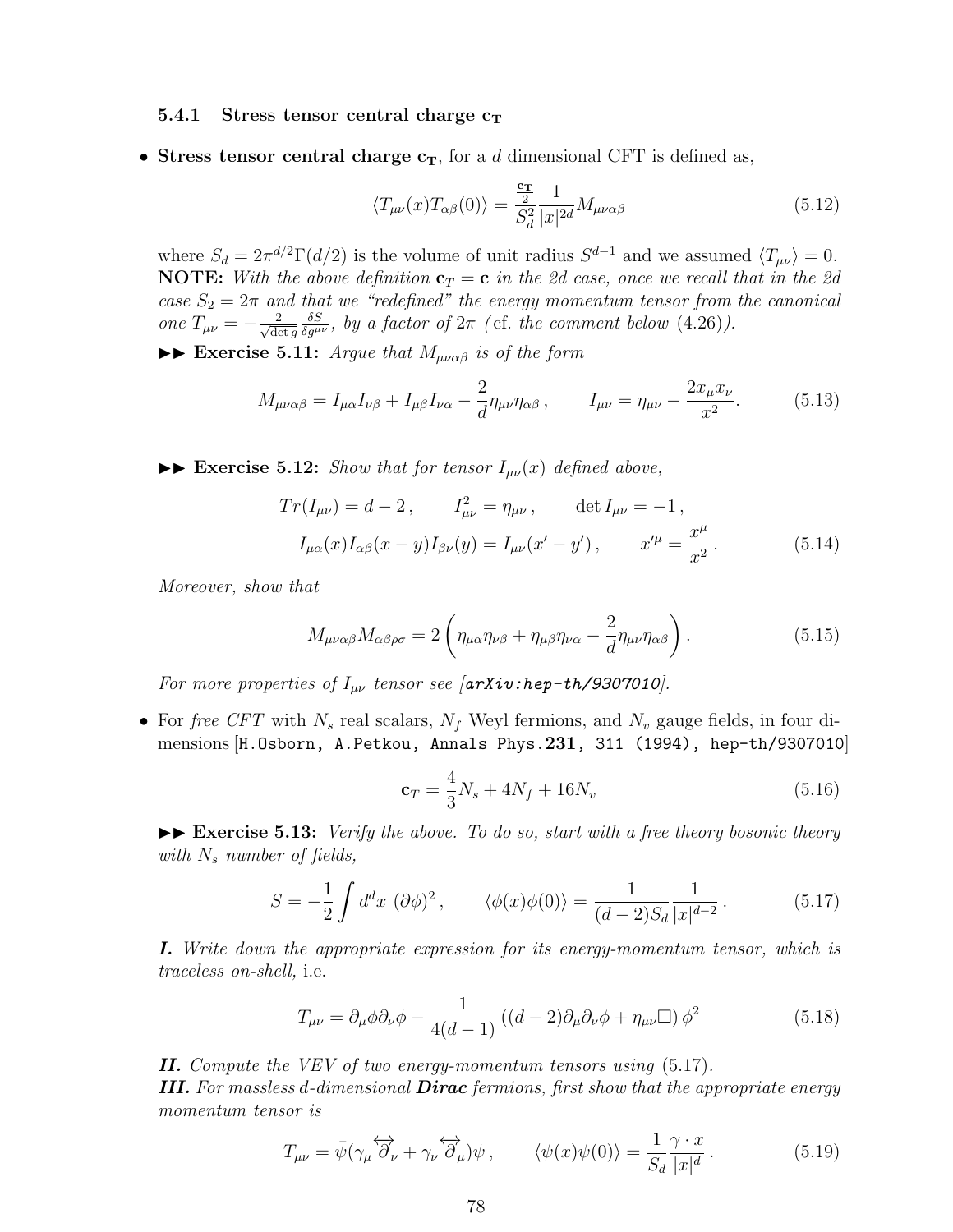and then compute  $\mathbf{c}_T$ .

*IV. Only in four dimensions, free vector gauge fields also have a traceless stress tensor and form free CFT. Compute contribution of gauge fields to* **c***<sup>T</sup> starting from their energy momentum tensor*

$$
T_{\mu\nu} = F_{\mu\alpha} F^{\alpha}{}_{\nu} - \frac{1}{4} F^2 \eta_{\mu\nu} , \qquad (5.20)
$$

*where*  $F_{\mu\nu} = \partial_{\mu}A_{\nu} - \partial_{\nu}A_{\mu}$  *is the gauge field strength.* 

#### **5.4.2 Trace anomaly central charges, a, c**

• In 4d, unlike 2d case, there are two geometric curvature invariants of scaling dimension four. These are combinations which can appear in the RHS of the trace anomaly equation:

$$
\langle T_{\mu}^{\mu} \rangle = -\frac{\mathbf{c}}{(8\pi)^4} (\text{Weyl})^2 + \frac{\mathbf{a}}{(8\pi)^4} (\text{Euler}), \qquad (5.21)
$$

where

$$
(\text{Weyl})^2 = C_{\mu\nu\alpha\beta}C^{\mu\nu\alpha\beta} = R_{\mu\nu\alpha\beta}^2 - 2R_{\mu\nu}^2 + \frac{1}{3}R^2,
$$
  
Euler = 
$$
\frac{1}{4}\epsilon^{\mu\nu\alpha\beta}\epsilon^{\rho\sigma\delta\gamma}R_{\mu\nu\rho\sigma}R_{\alpha\beta\delta\gamma} = R_{\mu\nu\alpha\beta}^2 - 4R_{\mu\nu}^2 + R^2
$$
 (5.22)

and  $C_{\mu\nu\alpha\beta}$  is the Weyl curvature tensor. Note that "Euler" is basically the same as Gauss-Bonnet term. The above curvature invariants are computed for the 4d spacetime the CFT is defined on; this four dim. space and the metric on it are of course nondynamical.

- We remark that, in a supersymmetric theory with external source  $V_\mu(x)$  for the Rcurrent, there is an additional term to the RHS of (5.21) of the form  $\frac{c}{6\pi^2}V_{\mu\nu}^2$ , where *V*<sub> $\mu\nu$ </sub> is field strength of *V*<sub> $\mu$ </sub>.
- For *free CFT*'s with  $N_s$  real scalars,  $N_f$  Weyl fermions and  $N_v$  vector fields [N.D. Birrell, P.C.W. Davies, ''Quantum Fields in Curved Space,'' Cambridge, Univ.Press (1982)]:

$$
\mathbf{c} = \frac{1}{10} \left( \frac{4}{3} N_s + 4N_f + 16N_v \right), \qquad \mathbf{a} = \frac{1}{45} \left( 2N_s + 11N_f + 124N_v \right). \tag{5.23}
$$

- As we see  $\mathbf{c}_T \propto \mathbf{c}$ , precisely  $\mathbf{c}_T = 10\mathbf{c}$ .
- One can show that **a** is related to four point function of four energy momentum tensors.

 $\blacktriangleright\blacktriangleright$  **Exercise 5.14:** *Using* (5.23) *for an*  $\mathcal{N} = 1$  *free theory with*  $N_v$  *vector multiplets and N<sup>f</sup> chiral multiplets show that*

$$
\mathbf{c} = \frac{2}{3}(3N_v + N_f), \qquad \mathbf{a} = \frac{1}{3}(9N_v + N_f). \tag{5.24}
$$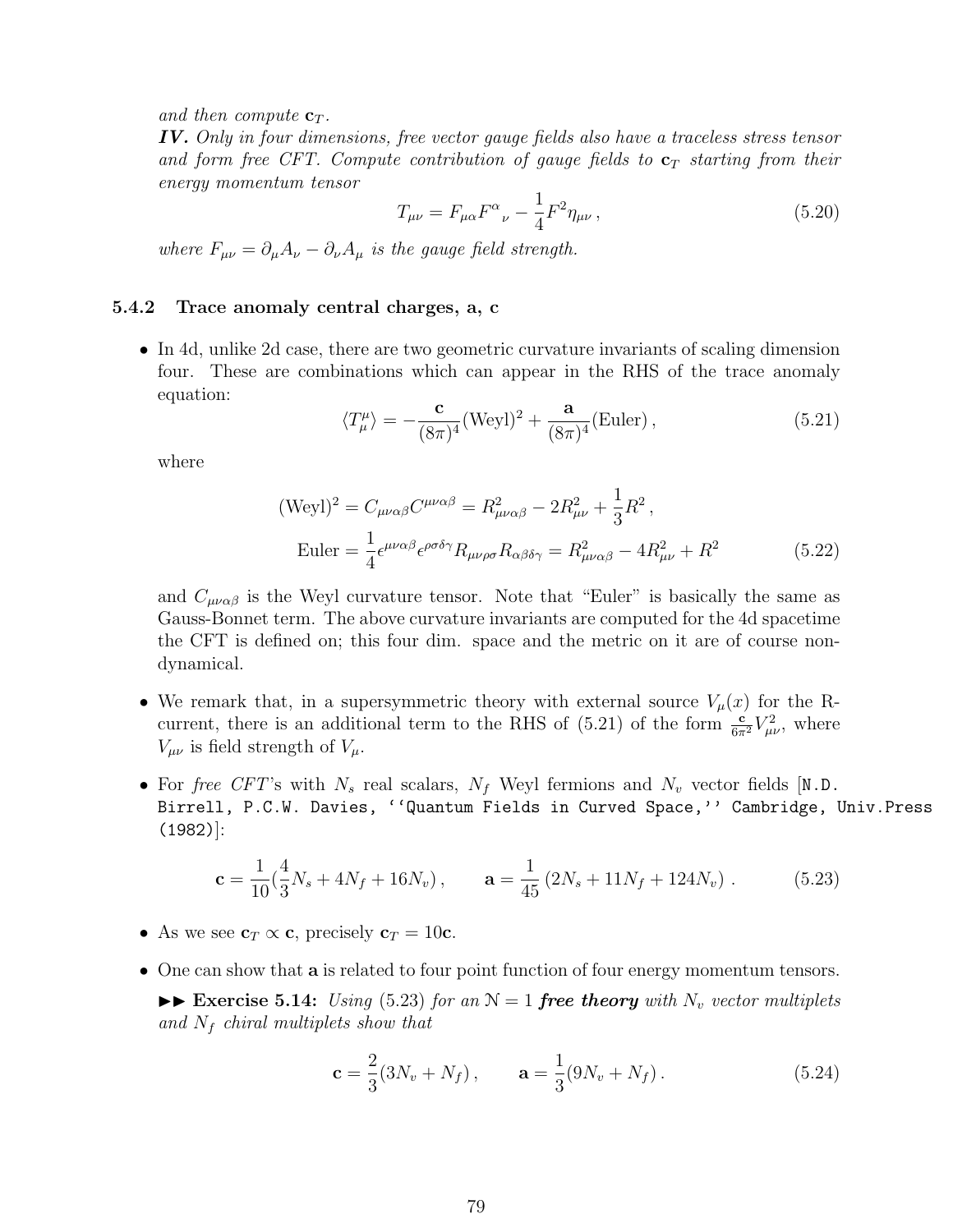$\blacktriangleright\blacktriangleright$  **Exercise 5.15:** For  $\mathcal{N}=4$  *SCFT where we have a fixed line, the expressions of* **c** *and* **a** *are expected to be exact and independent of the coupling. Using* (5.24)*, show that for an*  $SU(N_c)$   $\mathcal{N}=4$  *SYM theory* 

$$
c = a = 4(N_c^2 - 1). \tag{5.25}
$$

*With a similar reasoning, for*  $N = 2$   $SU(N_c)$  *with*  $N_{hyper} = 2N_c$  *(with hypers in the fundamental rep), where the theory has a fixed conformal line, show that*

$$
\mathbf{a} = \frac{2}{3}(7N_c^2 - 5), \qquad \mathbf{c} = \frac{8}{3}(2N_c^2 - 1). \tag{5.26}
$$

• As pointed out earlier, the  $U(1)$  part of  $U(N)$  R-symmetry of 4d SCFT's is anomalous. Using superconformal algebra it has been shown that the anomaly of  $U(1)_R$  is related to the trace anomaly coefficients **a**, **c**. For example for  $\mathcal{N} = 1$  theories

$$
\mathbf{a} = \frac{3}{32} \left( 3 \text{Tr} \left( R_{\mathcal{N}=1}^3 \right) - \text{Tr} \left( R_{\mathcal{N}=1} \right) \right) , \qquad \mathbf{c} = \frac{1}{32} \left( 9 \text{Tr} \left( R_{\mathcal{N}=1}^3 \right) - 5 \text{Tr} \left( R_{\mathcal{N}=1} \right) \right) , \tag{5.27}
$$

where the trace is over all species of Weyl fermions, and  $R_{N=1}$  is the generator of  $U(1)_R$ symmetry in the  $\mathcal{N} = 1$  superconformal algebra. For more details and references e.g. see

D. Anselmi, D.Z. Freedman, M.T. Grisaru, A.A. Johansen, Nucl.Phys. **B526** (1998) 543, hep-th/9708042, D. Anselmi, J. Erlich, D.Z. Freedman, A.A. Johansen, Phys.Rev. **D57** (1998) 7570, hep-th/9711035, A.D. Shapere, Y. Tachikawa, JHEP **0809** (2008) 109, arXiv:0804.1957[hep-th].

- This relation, among other things, implies that there is a combination of scaling and  $U(1)_R$  Nöther currents which is non-anomalous and conserved.
- As we expected **c***,* **a** are functions of the operator content of the CFT. It has been argued [see recent papers by Slava Rychkov] that the central charges satisfy a universal lower bound which is a function of the dimensions of the lowest and second- lowest scalars present in the CFT.

II **Exercise 5.16:** *In general d dimensional case work out the "Ward identity" for trace anomaly involving two energy-momentum tensors. That is, show that*

$$
\langle T^{\rho}_{\rho}(x)T_{\mu\nu}(y)\rangle = 0, \langle T^{\rho}_{\rho}(x)T_{\mu\nu}(y)T_{\alpha\beta}(z)\rangle = 2\left(\delta^{d}(x-y) + \delta^{d}(x-z)\right)\langle T_{\mu\nu}(y)T_{\alpha\beta}(z)\rangle
$$
\n(5.28)

#### **5.4.3 Four dimensional c-theorem?!**

- One can compute the central charges **c** and **a**, starting from (5.21) for any given QFT. The theory need not be conformal or at its conformal fixed point. In this case **c** and **a** are in general functions of the couplings of the theory, as well as the details of its matter content (d.o.f).
- In other words, **c** and **a** have running along the RG flow.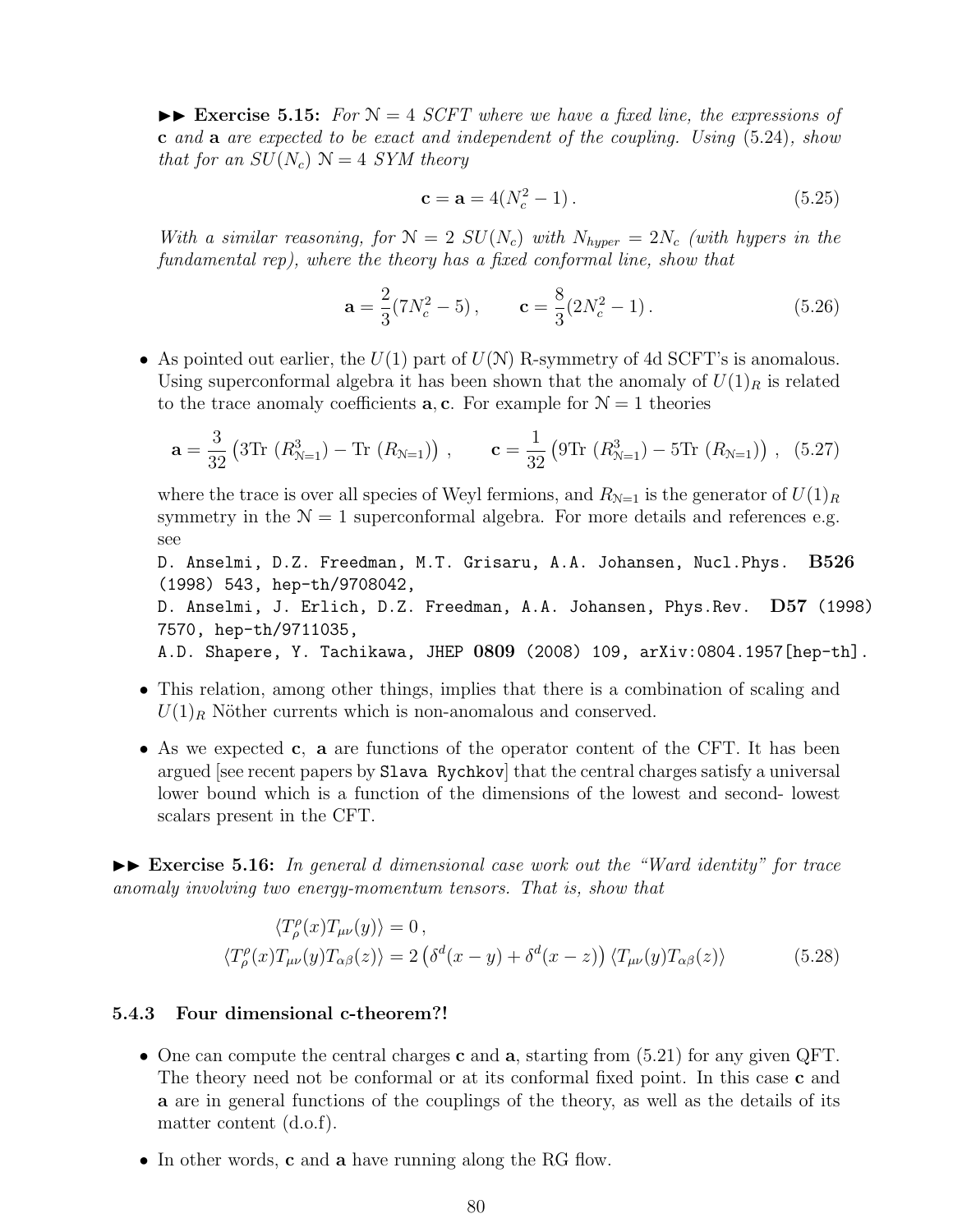- Let us suppose that we start with an asymptotic free theory. Being free, in the UV the theory is conformal and it is central charges are easily computed, e.g. as given in  $(5.23)$ . Denote them by  $\mathbf{c}_{UV}$ ,  $\mathbf{a}_{UV}$ .
- Suppose that the theory has a conformal fixed point in the IR, with **c***IR,* **a***IR*. The question is whether we have something similar to Zalolochikov's **c**-theorem for the 4d theories? Is  $\mathbf{c}_{UV} \geq \mathbf{c}_{IR}$  or  $\mathbf{a}_{UV} \geq \mathbf{a}_{IR}$  always true for any QFT?
- We now know that *there is no 4d* **c***-theorem*, but there are strong evidence for having an **a**-theorem.
- 4d **a**-theorem was originally conjectured by J. Cardy in J. Cardy, Phys. Lett. B215, 749 (1988). See H. Osborn, Phys. Lett. B222, 97 (1989), I. Jack, H. Osborn, Nucl. Phys. B343, 647-688 (1990) D .Anselmi, hep-th/9908014.pdf, for early attempts to prove it.
- There are recent works basically proving the 4d **a**-theorem. The main paper is Z. Komargodski, A. Schwimmer, JHEP 1112, 099 (2011) [arXiv:1107.3987 [hep-th]]. See also M. A. Luty, J. Polchinski, R. Rattazzi, JHEP **1301** (2013) 152 [arXiv:1204.5221 [hep-th]].
- For more recent works e.g. see C. Hoyos, U. Kol, J. Sonnenschein and S. Yankielowicz, JHEP **1303** (2013) 063 [arXiv:1207.0006 [hep-th]]. K. Yonekura, JHEP **1304** (2013) 011 [arXiv:1212.3028]. A. Bhattacharyya, L. -Y. Hung, K. Sen and A. Sinha, Phys. Rev. D **86** (2012) 106006 [arXiv:1207.2333 [hep-th]]. O. Antipin, M. Gillioz, E. Mlgaard and F. Sannino, Phys. Rev. D **87** (2013) 12, 125017 [arXiv:1303.1525 [hep-th]].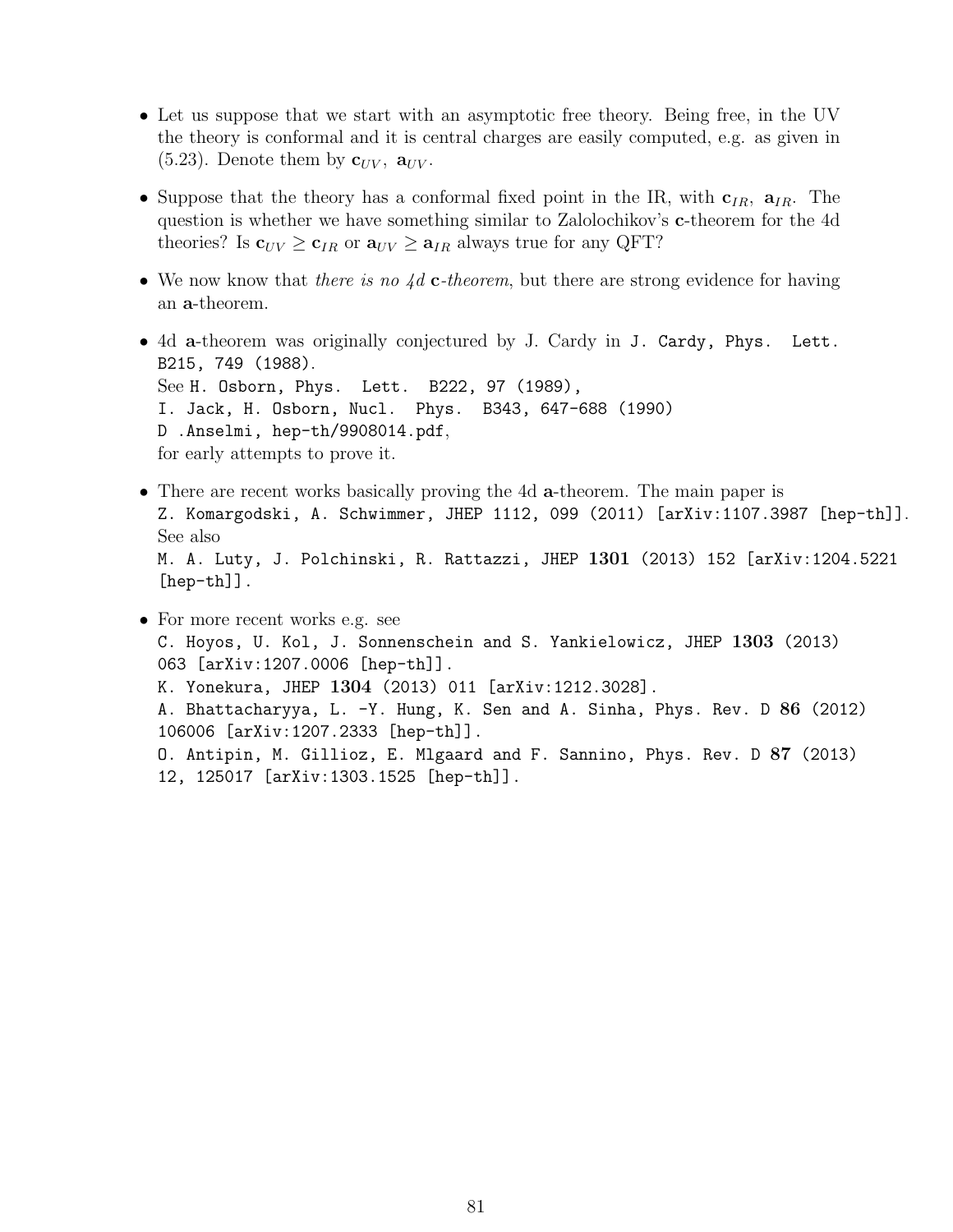# **6 3d CFT's**

Although there has been strong evidence for existence of 3d CFT's since the early 1980's, it was not clear whether they admitted Lagrangian description. Since the mid-1990's existential evidence were mainly based on string and D-brane theory results and received further support by the AdS/CFT. These latter are beyond the scope of our lectures but has its own interesting literature. Since 2007, there has been a lot of progress in constructing explicit actions for 3d CFT's, what we will review very briefly. Let us however, first start with a specification of our earlier discussions in sections 2 and 3 to 3d case.

## **6.1 Review of our earlier results**

- The conformal group in  $2+1$  dim. is  $SO(3,2)$  (and in 3 Euclidean dimensions is *SO*(4*,* 1)). At the level of the algebra, and as far as the spinor representations are concerned it is  $spin(3, 2) = sp(4, \mathbb{R}).$
- Representations of conformal group are hence labeled by the 3d spin and scaling dimension. Unitarity bound for these representations are (*cf.* (3.32))

| <b>Scalar</b> : $\Delta_0 \geq \frac{1}{2}$ ,      |                     |       |
|----------------------------------------------------|---------------------|-------|
| Spin $1/2$ : $\Delta_0 \geq 1$ ,                   |                     |       |
| Vector: $\Delta_0 > 2$ ,                           |                     | (6.1) |
| Antisymmetric $F_{\mu\nu}$ : $\Delta_0 \geq 3/2$ , |                     |       |
| Symmetric traceless $T_{\mu\nu}$ :                 | $\Delta_0 \geq 3$ , |       |

- The spacetime dependence of two and three point correlators of primary operators in 3d CFT's is completely fixed by the conformal invariance and four and higher point functions of primaries are restricted to be only through conformal cross-ratios.
- Four point function of primaries can be reduced to a sum over correlators of three primary operators and 3d conformal blocks (analogously to discussions in section 4.9.2). Conformal blocks only depend on the spectrum of the primaries and possibly the central charge (see below for more on the latter).

## **6.2 Examples of 3d CFT's**

- As 4d cases, 3d CFT's can appear in the non-trivial RG fixed points of usual 3d QFT's. Of course the fixed point, if it exists, may not be perturbatively accessible and hence the theory may not admit a simple Lagrangian description, even if we have various pieces of evidence that the fixed point and the CFT exists.
- So, let us examine the simplest QFT's we know of, i.e. a scalar theory e.g. in the form of an *O*(*N*) vector or matrix model, and gauge theory.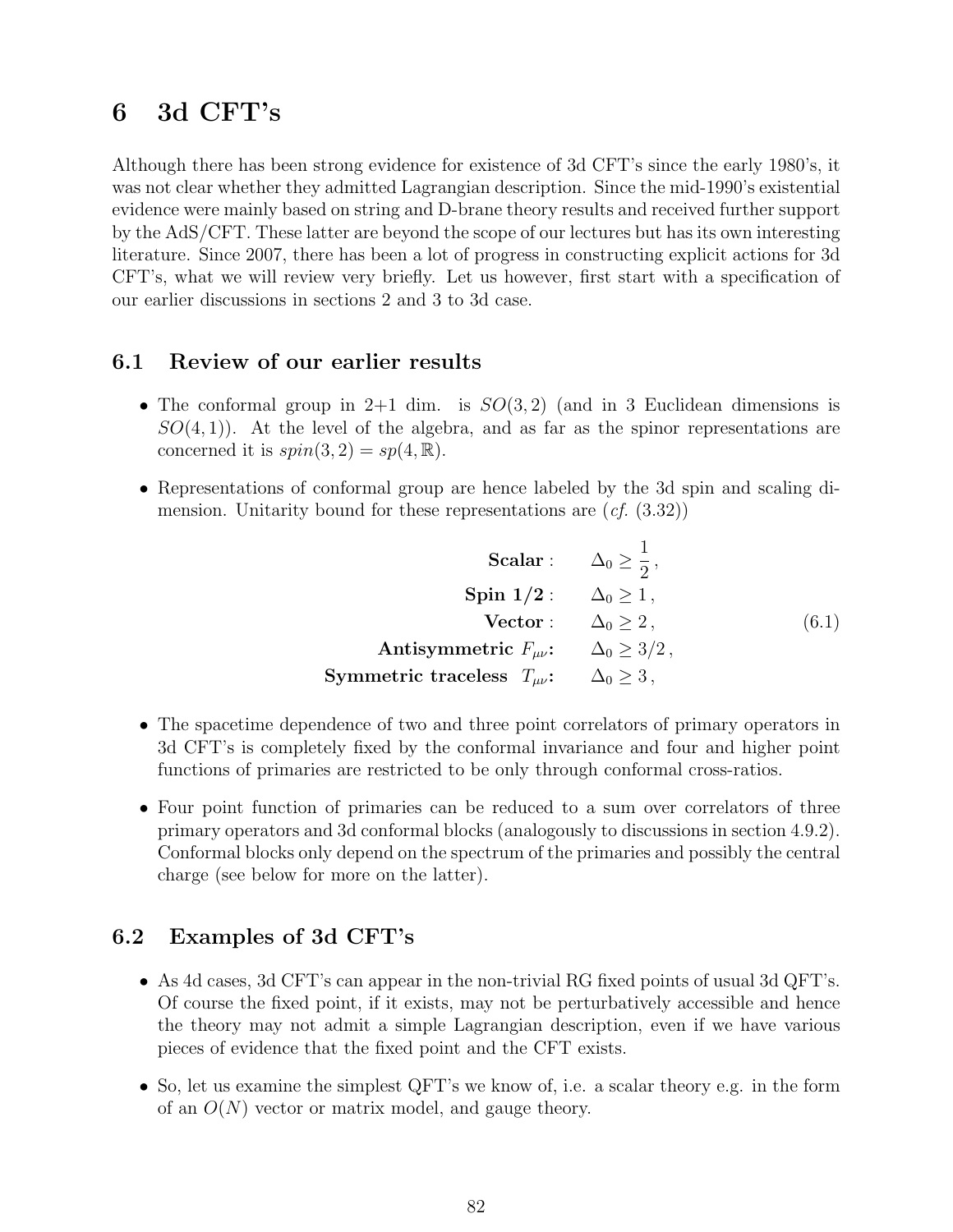• Consider e.g. a vector  $O(N)$  model with  $(\phi_a \phi_a)^2$  type interaction. This coupling is relevant in 3d and the theory may have a nontrivial IR fixed point. In fact this specific theory is argued to flow to a nontrivial CFT in the IR, but the CFT may not be of the form of standard QFT's. For more details and discussions see I. Klebanov, A. M. Polyakov, hep-th/0210114 and its followups.

II **Exercise 6.1:** *Any free field, in any dimension is trivially conformal. Consider a free 3d QFT with N<sup>s</sup> real scalar fields, N<sup>f</sup> Majorana fermions and N<sup>v</sup> Maxwell U*(1) *gauge fields. Compute the stress tensor central charge for this theory defined in* (5.12)*. Start with a free action for each case, write down the energy momentum tensor*  $T_{\mu\nu}$  *and compute*  $\langle T_{\mu\nu}(x) T_{\alpha\beta}(y) \rangle$  *two point function.* 

 $$ 3  $\frac{3}{2}(N_s+N_f)$ . *See H. Osborn, G.M. Shore, arXiv:hep-th/9909043, for more details.*

### **6.2.1 (Super)conformal gauge theories**

- Let's next consider the 3d gauge theory case. In 4d case the YM gauge theory is dimensionless with possibly negative *β*-function and hence we had the possibility of finding asymptotic free CFT's within this class of theories.
- In generic *d* dimensions the YM gauge coupling *g* <sup>2</sup> has mass dimension 4 *− d*. So, the dimensionless coupling is  $\Lambda_0^{d-4} g^2$ , for some energy scale/cutoff  $\Lambda_0$ . Therefore, for  $d < 4$ the theory is super-renormalizable and non-renormalizable in  $d > 4$ .
- 3d YM theory is free in the UV (dimensionless coupling is small) and flows to strong coupling (possibly in a fixed point) in the IR. If in 3d there is a non-trivial fixed point in the IR, the YM theory flows to a possibly 3d CFT. In this way one may obtain a 3d CFT.
- As nowadays a standard practice, to have a control or protection over quantum corrections, it is convenient to add some amount of supersymmetry and consider SYM and study its RG flows. Using this idea one may also use the tools available in string or M-theory gadget. All in all, what we have learned from these is the existence of this nontrivial IR fixed point and that at this fixed point we are dealing with a 3d superconformal field theory (SCFT).
- However, the question whether this theory admits an action description was not answered until 2006, when the work of Bagger-Lambert and Gustavsson (BLG), J.Bagger and N.Lambert, hep-th/0611108, arXiv:0711.0955, arXiv:0712.3738[hep-th]; A.Gustavsson, arXiv: 0709.1260 [hep-th] indicated existence of an  $\mathcal{N} = 8$  3d QFT, which was conformal invariant.
- After that the work of ABJM, O. Aharony, O. Bergman, D. Jaferis, J. Maldacena, arXiv:0806.1218 [hep-th], put this into a more standard supersymmetric Chern-Simons gauge theory language:
	- **–** The idea of using super-CS theory to model 3d CFT was initiated by J. Schwarz, hep-th/0411077, and after M. Van Raamsdonk, hep-th/0803.3803 showed the BLG theory can be written in terms of  $SU(2) \times SU(2)$  Super-CS theory.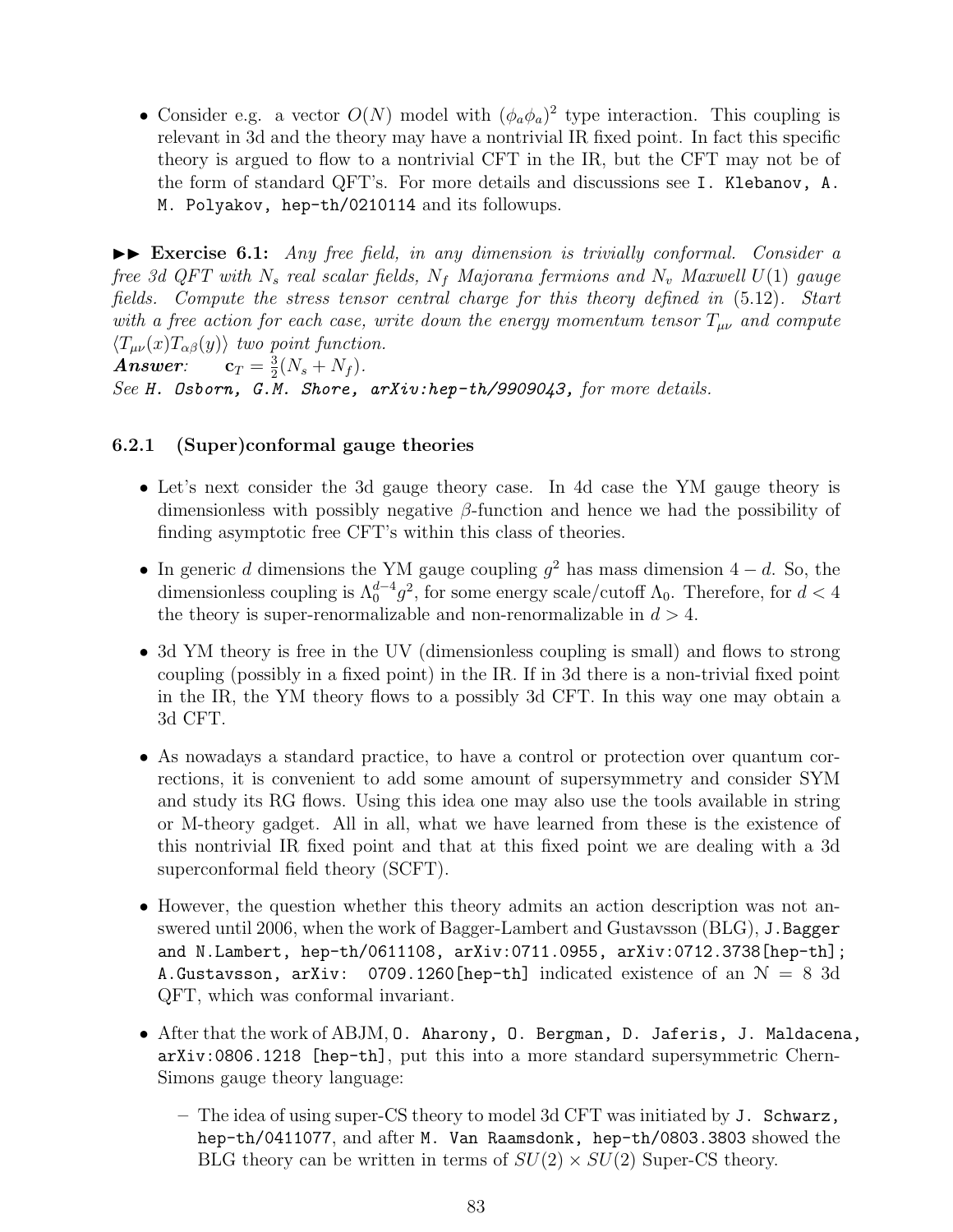- $-$  ABJM theory is an  $SU(N) \times SU(N)$   $\mathcal{N}=6$  Chern-Simons gauge theory.
- **–** Despite of being a CS theory, the theory is **parity even**, because the parity just exchanges the two gauge groups.
- **–** ABJM theory has hence two parameters: level of the CS, which is an integer *k*, and rank of the gauge group *N*. The large *N* behavior of the theory is governed by *N/k* which plays the role of 't Hooft coupling.
- For generic values of k the theory has  $N = 6$  supersymmetries, i.e. 12 real-valued 3d Poincaré supercharges. However, for  $k = 1, 2$  the SUSY is enhanced and the theory has  $N = 8$ , i.e. 16 super-Poincaré charges.
- **–** The theory is conformal and has hence the same number of super-conformal supercharges, i.e. it has altogether 24 supercharges for generic  $k$  and 32 for  $k = 1, 2$ .
- Since then there has been many many followup papers exploring various extensions of the ABJM idea to cases with less SUSY and more varieties of matter fields. Now, we seem to have a classification of 3d superconformal Chern-Simons field theories with N *≥* 4. For a review and collection of references e.g. see X. Chu, Master thesis at http://fy.chalmers.se/ tfebn/YongsMScthesis.pdf.
- The BLG and ABJM models and the followups are related to the problem of low energy effective action for multiple M2 branes in M-theory. This topic is beyond the scope of our lectures, however, interested reader is encouraged to look at J. Bagger, N. Lambert, S. Mukhi, C. Papageorgakis, arXiv:1203.3546[hep-th].

# **6.3 3d Superconformal Algebras** *OSp*(N*|*4)

- The 3d conformal algebra is  $so(3, 2) \simeq sp(4, \mathbb{R})$ .
- One may extend it to suerconformal algebra by addition of supercharges and Rsymmetry generators.
- 3d spinors are constructed from two Weyl 2d fermions. As discussed in section 4, in 2d spinors can be simultaneously Majorana and Weyl. Therefore, the 3d fermions are two component *real-valued*, say denoted by  $Q_a$ ,  $a = 1, 2$ .
- N-extended 3d super-Poincaré hence involves  $Q_a^I$ ,  $I = 1, \cdots$  N and has 2N supercharges.
- N-extended 3d superconformal algebra besides  $Q_a^I$  has 2N superconformal supercharges  $S_a^I$ .
- Dealing with real-valued spinors, the R-symmetry group, acting on *I* index of the supercharges, is *SO*(N).
- Due to Kac classification of superalgebras V. Kac, Comm. Math. Phys., 53: 31, (1977), the N-extended 3d superconformal algebra is hence  $OSp(N|4, \mathbb{R})$ . This is a superalgebra
	- $-$  whose bosonic part is  $SO(N)_R \times Sp(4, \mathbb{R})_{conf}$ ,  $\triangleright$  **Exercise 6.2:** *How many bosonic generators are there?*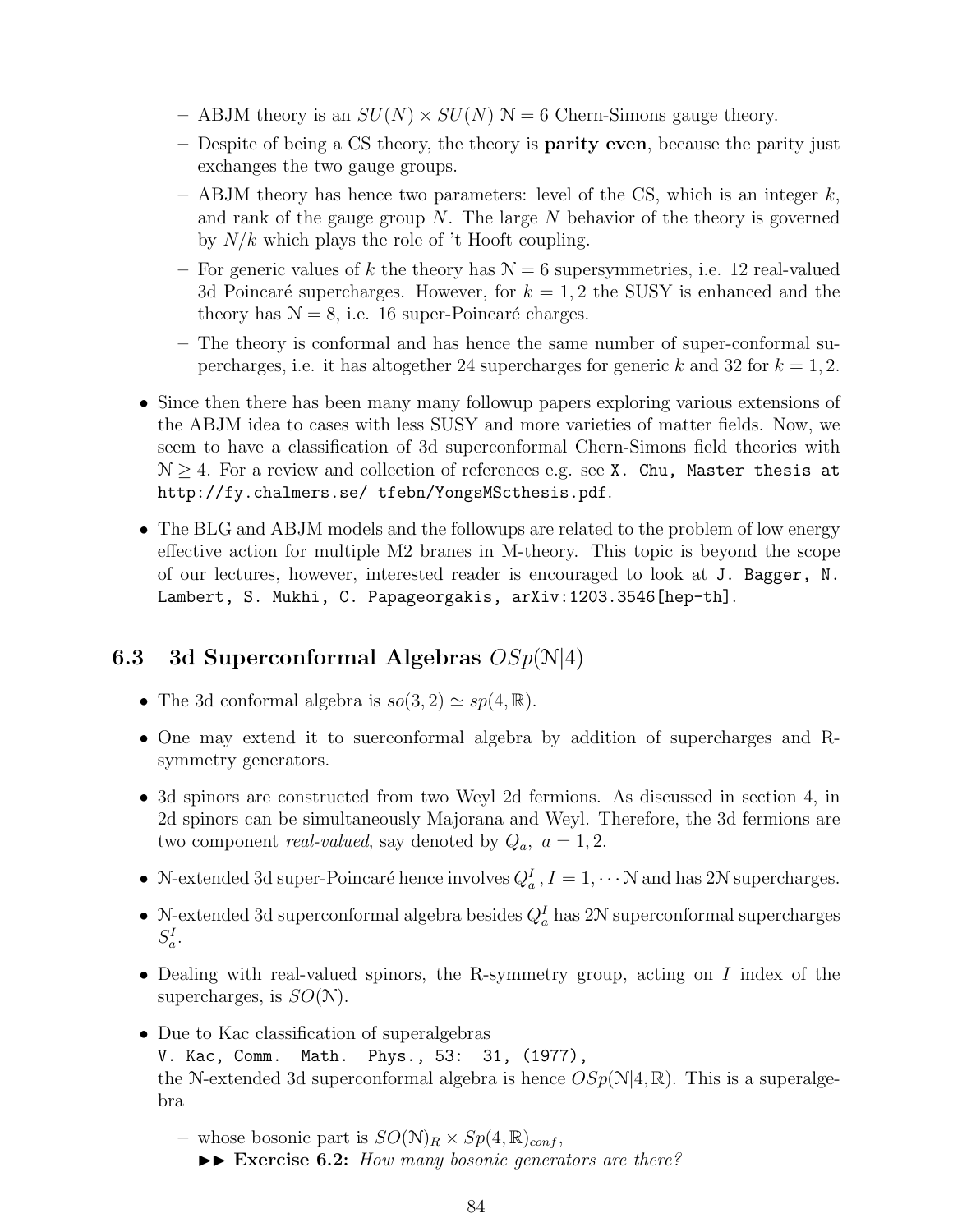- **–** its 4N fermionic generators are spinors N-vectors of R-symmetry group while a four component  $sp(4)$  real-valued spinors. That is, they are of the form  $\mathcal{Q}^I_\alpha$  where  $I = 1, \cdot, \mathcal{N}$  and  $\alpha = 1, 2, 3, 4$ .  $\mathcal{Q}_{\alpha}^{I}$  may be decomposed into  $Q_{a}^{I}, S_{a}^{I}$ .
- **–** The full commutations relations of *Osp*(N*|*4) are:

$$
\{Q_{\alpha}^{I}, Q_{\beta}^{J}\} = \delta^{IJ} (i\Gamma^{\mu\nu})_{\alpha\beta} \mathcal{M}_{\mu\nu} + S_{\alpha\beta} (i\Gamma^{IJ}) \mathcal{R}_{IJ},
$$
  
\n
$$
[\mathcal{M}_{\mu\nu}, Q_{\alpha}^{I}] = (i\Gamma^{\mu\nu})_{\alpha\beta} Q_{\beta}^{I},
$$
  
\n
$$
[\mathcal{R}_{IJ}, Q_{\alpha}^{K}] = (i\Gamma^{IK}) Q_{\alpha}^{J} - (i\Gamma^{JK}) Q_{\alpha}^{I},
$$
\n(6.2)

where  $\mathcal{M}_{\mu\nu}$ ,  $\mu, \nu = 1, 2, 3, 4, 5$  are the *so*(3*,* 2) generators and  $\mathcal{R}_{IJ}$ ,  $I, J = 1, \cdots, \mathcal{N}$ are *SO*(N) R-symmetry generators.  $S_{\alpha\beta}$  is the symplectic metric on *sp*(4) and Γ's are corresponding Dirac Γ-matrices of the appropriate group, *SO*(3*,* 2) or *SO*(N).

**–** For more material on 3d superconformal algebras see Jeong-Hyuck Park, http://arxiv.org/pdf/hep-th/9910199.pdf.

#### • **A bit more on matter content of ABJM theory:**

- As mentioned ABJM theory is a  $SU(N) \times SU(N)$  CS gauge theory with  $N = 6$ supersymmetries. Therefore,
- **–** the theory has a two *SU*(*N*) gauge fields. Nonetheless, being governed by CS action, there are not propagating d.o.f.
- **–** The theory has 4 fermions in bi-fundamental representation of the gauge group. That is, they are in  $(N, \bar{N}) \bigoplus (\bar{N}, N)$  representation. The spinors may be arranged such that they are in spinor rep. of the R-symmetry algebra  $so(6) \simeq su(4)$ .
- **–** There are similar number of complex scalars. That is, we have four complex scalars in 4 of  $su(4)_R$  while in bifundamental  $(N, N)$  of gauge group.
- **–** SUSY implies that there are potential terms of the (*scalar*) <sup>6</sup> and (*scalar*) 2 (*fermion*) 2 terms in the action.

II **Exercise 6.3:** *Construct all Lorentz and gauge invariant marginal operators which could be made from the above mentioned gauge, fermion and scalar fields.*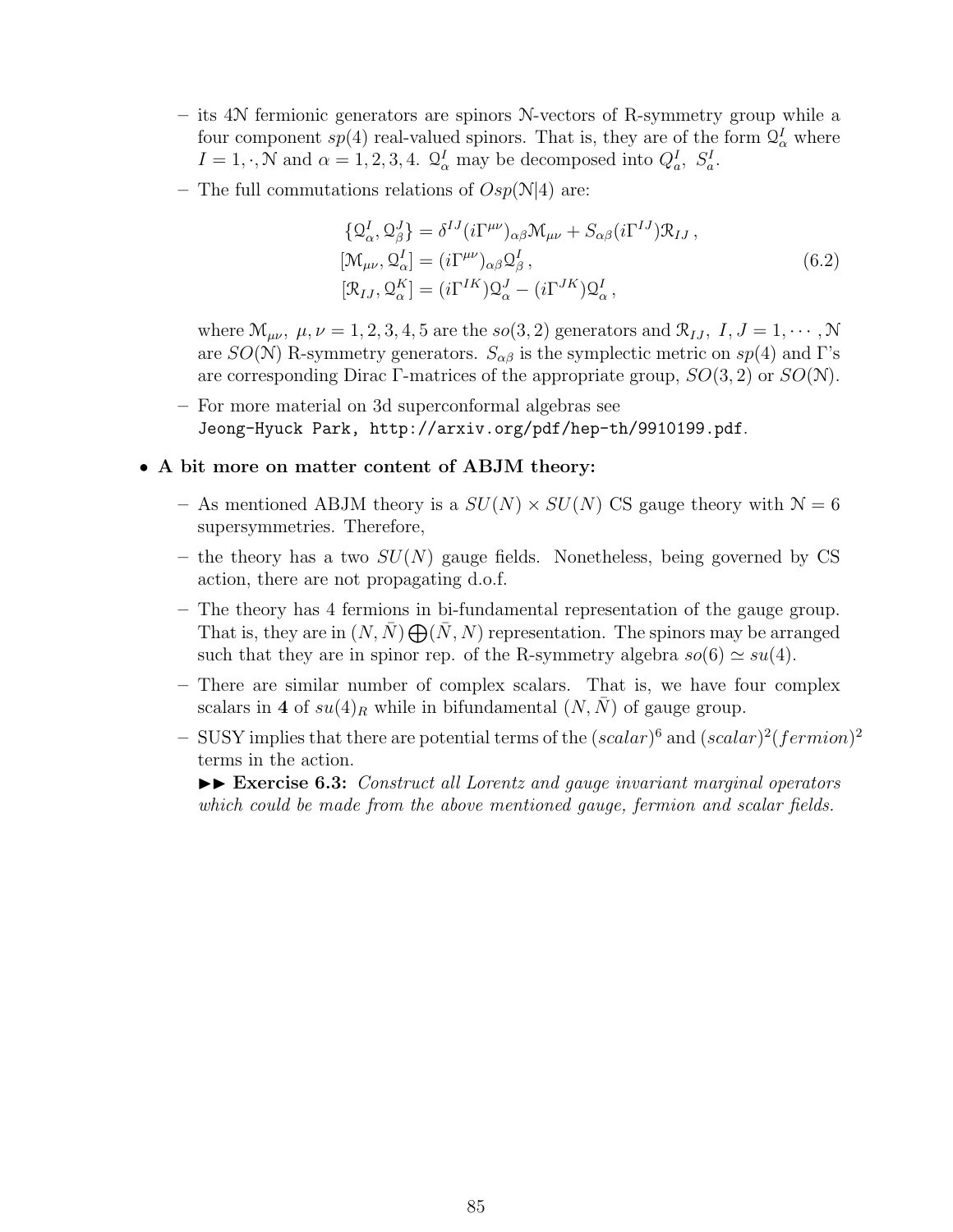# **7 6d CFT's**

- Perhaps the least understood and studied among CFT'd is the 6d case. In this case the conformal group is  $SO(6, 2) \simeq SO^*(8)$ .
- There are trivial (free) field theory examples of 6d CFT's, which may involve scalar, fermionic, gauge field, as well as two-form fields.
- Six is the minimum dimension where the option of two-form field  $B_{\mu\nu}$  as an independent d.o.f which cannot be rendered in terms of scalar or vector fields appears. The "field strength of  $B, H = dB$ , is a three form and is hence non-dynamical in 3d; it is Hodge dual to a one-form and hence dual to a pseudoscalar in 4d; it is dual to a vector in 5d and in 6d it is dual to (another) two-form.

 $\blacktriangleright \blacktriangleright$  **Exercise 7.1:** For a free 6d CFT consisting of  $N_s$  real scalars,  $N_f$  Weyl fermions *and*  $N_v$  *vectors and*  $N_B$  *two-form fields with Lagrangian*  $-\frac{1}{12}H^2$ , *compute the stress tensor central charge*  $\mathbf{c}_T$  *defined in* (5.12).

*Answer*:  $\mathbf{c}_T = \frac{6}{5}N_s + 12N_f + 2 \cdot 54N_B$ . If the form field is self-dual then the contribution *is halved.*

*See hep-th/9911135.*

**NOTE:** *In any dimension other than two, a generally covariant gravity theory cannot be well-defined conformal field theory. This is due to the fact that two derivative theory of gravity (Einstein Hilbert) involves a dimensionful parameter the Newton constant. The higher derivative theories of gravity, like Gauss-Bonnet or Weyl gravity, have the generic feature that they involve negative-norm states (ghosts).*

• The unitarity (lower) bound on scaling dimensions of the fields are given by the scaling dimension of the corresponding free fields.

# **7.1 6d superconformal algebras** *OSp*(6*,* 2*|*2N)

- As in three and four dimensions, addition of supersymmetry improves the control over the running of parameters/coupling and also keeps some of physical observables and correlation functions protected.
- In 6d we have CPT invariant Weyl fermions and the SUSY algebra can only involve one chirality. The minimal SUSY in 6d,  $\mathcal{N} = 1$ , hence only involves one  $so(5, 1) \sim su(4)$ fermions, which has four complex components. We can have  $(N_L, N_R)$  super-Poincaré which have  $N_L$  left handed and  $N_R$  right handed supercharges, altogether  $8(N_L + N_R)$ real supercharges.
- Nahm's classification of Superconformal algebras (W. Nahm, Nucl.Phys.**B135** (1978) 149,) tells us that there the maximum possible dimension of having superconformal algebra is  $d = 6$ . In higher dimensions we cannot have conformal (field) theories. In a similar way, SUSY restricts the largest spacetime dimension we can have supergravity to be eleven.
- Moreover, according to Nahm's classification only 6d chiral super-Poincaré  $(0, N)$  admit a conformal extension.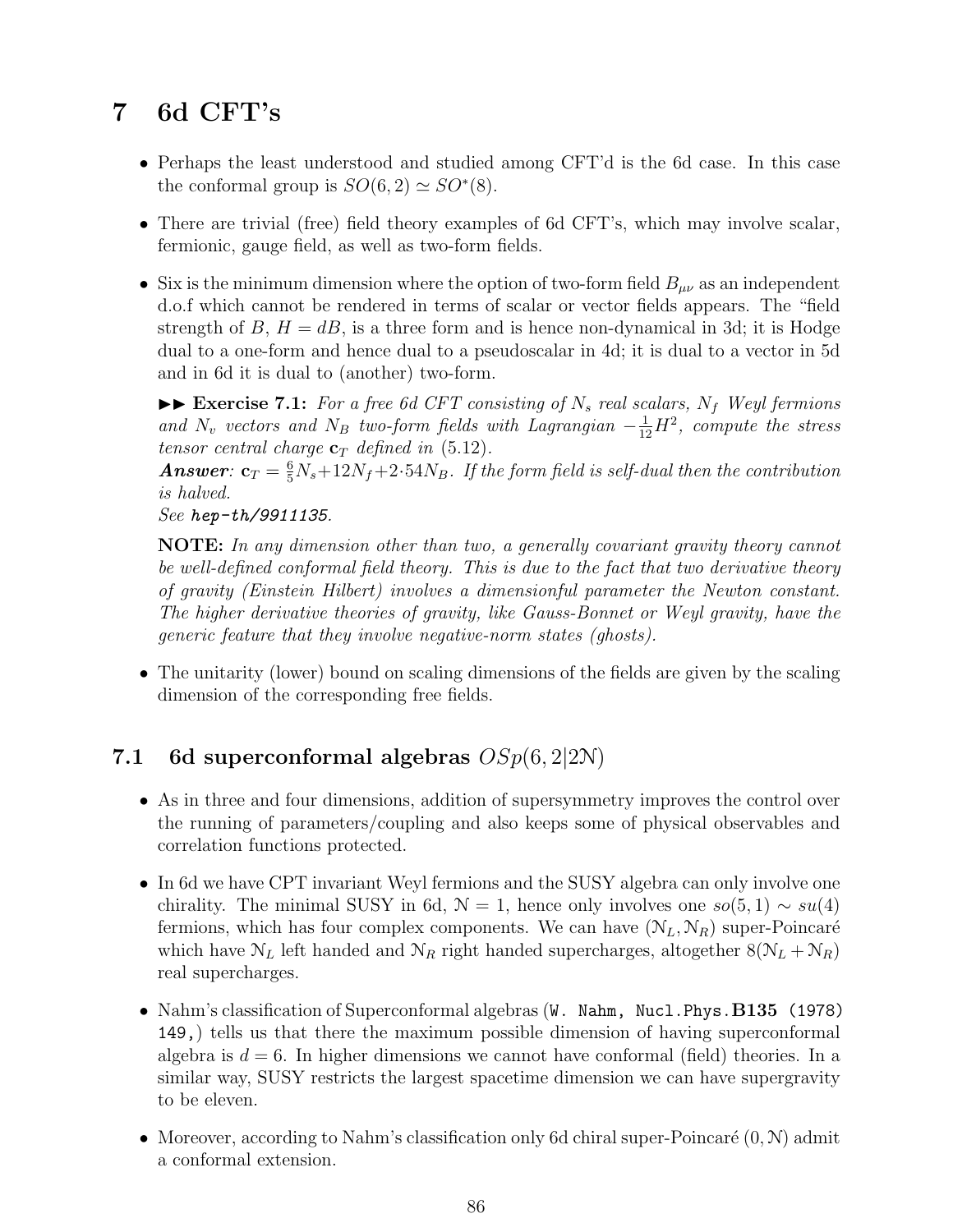- The two possible 6d superconformal algebras associated with (0*,* 1) and (0*,* 2) super-Poincaré are  $Osp(6, 2|2N) \simeq Osp(6, 2|2N)$  superconformal algebras (with  $N = 1, 2$ , respectively). For higher  $N$  the smallest rep. will involve spins larger or equal to two and are hence not physically associated with a CFT.
- The bosonic part of  $osp(6,2|\mathcal{N})$  superalgebra is  $so(6,2)_{conf} \times sp(2\mathcal{N})_R$ . (Note that  $sp(2) \simeq su(2)$  and  $sp(4) \simeq so(5)$ .  $\blacktriangleright\blacktriangleright$  **Exercise 7.2:** *What is the dimension of the bosonic part of*  $OSp(6, 2|2N)$  *supergroup?*
- The supercharges  $\mathcal{Q}_{A\alpha}$ , where  $A = 1, \dots, 8$  is the  $so^*(8)$  Majorana-Weyl index and  $\alpha = 1, 2$  is the *su*(2) (for  $\mathcal{N} = 1$ ) or  $\alpha = 1, 2, 3, 4$  is the *sp*(4) spinor index (for  $N = 2$ ). We note that superconformal charges  $\mathcal{Q}_{A\alpha}$  may be decomposed as  $(Q_{I\alpha}, \overline{S}^I_{\alpha})$ where  $Q_{I\alpha}$  are 6d super-Poincaré  $SO(5, 1)$  Weyl spinors and  $\bar{S}^I_\alpha$  are 6d superconformal supercharges. For  $\mathcal{N} = 1$ ,  $Q_{I\alpha}^{\dagger} = \bar{Q}_{\dot{\alpha}}^I$  (and similarly for superconformal charges  $\bar{S}_{\alpha}^I$ , i.e.  $so(5, 1)$  and  $su(2)$  chiralities are linked to each other and hence for  $\mathcal{N} = 1$ ,  $OSp(6, 2|2)$ has altogether 16 real supercharges. With a similar argument  $N = 2$  superalgebra has 32 real supercharges.
- There are hence 16N real supercharges.

$$
\{Q_{A\alpha}, Q_{B\beta}\} = 2(i\Gamma^{IJ})_{AB} \mathcal{M}_{IJ}\delta_{\alpha\beta} + 2(i\Gamma^{ij})_{\alpha\beta} \mathcal{R}_{ij}\delta_{AB} + \mathcal{Z}_{[AB],[\alpha\beta]},\tag{7.1}
$$

where Γ *IJ* and Γ*ij* are respectively 8*×*8 *so<sup>∗</sup>* (8) and 2N*×*2N *sp*(2N) Dirac matrix commutators;  $\mathcal{M}_{IJ}$  is  $so(6, 2)$  generators and  $\mathcal{R}_{ij}$  are  $sp(2\mathcal{N})$  generators. Z term which has both *so<sup>∗</sup>* (8) and *sp*(2N) antisymmetric indices, denotes all possible central extensions.

**NOTE:** *On the LHF of* (7.1)*, we have an object with* 16N *×* 16N *symmetric matrix indices. On the RHS, however, we have decomposed it into* M*IJ (there are 28 of them)* and  $\mathcal{R}_{ij}$  *there are*  $N(2N+1)$  *of them. Some of the rest can hence be accommodated in the central charges.*

 $\blacktriangleright\blacktriangleright$  **Exercise 7.3:** How many  $\chi$ 's are there? The indices on  $\chi$  are spinorial indices. *One may decompose them in terms*  $so(6, 2)$  *and*  $sp(2N)$  *tensors (or forms) using*  $\Gamma^{IJ...K}$ *and* Γ*ij···<sup>k</sup> matrices. What are the these forms?*

- The smallest reps of  $\mathcal{N} = (0, 1)$  in 6d are chiral multiplet with four real scalars and a Weyl fermion and the gauge multiplet containing a gauge field and a Weyl fermion.
- The smallest  $\mathcal{N} = (1, 1)$  multiplet is obtained from putting together a  $\mathcal{N} = (0, 1)$  gauge multiplet and a  $\mathcal{N} = (1,0)$  chiral multiplet. The 6d gauge multiplet hence contains a gauge field, four real scalars and two opposite chirality Weyl fermions. The smallest  $\mathcal{N} = (0, 2)$  multiplet, on the other hand, contains a self-dual two-form, five real scalars and two Weyl fermions of similar chirality.

See S. Ferrara, E. Sokatchev, hep-th/0001178; J-H. Park, hep-th/9807186 for representations of 6d superconformal algebras.

## **7.2 The** (0*,* 2) **theory as a candidate for 6d CFT**

• Now we would like to discuss if there is indeed any *local* QFT which exhibits 6d conformal or superconformal invariance?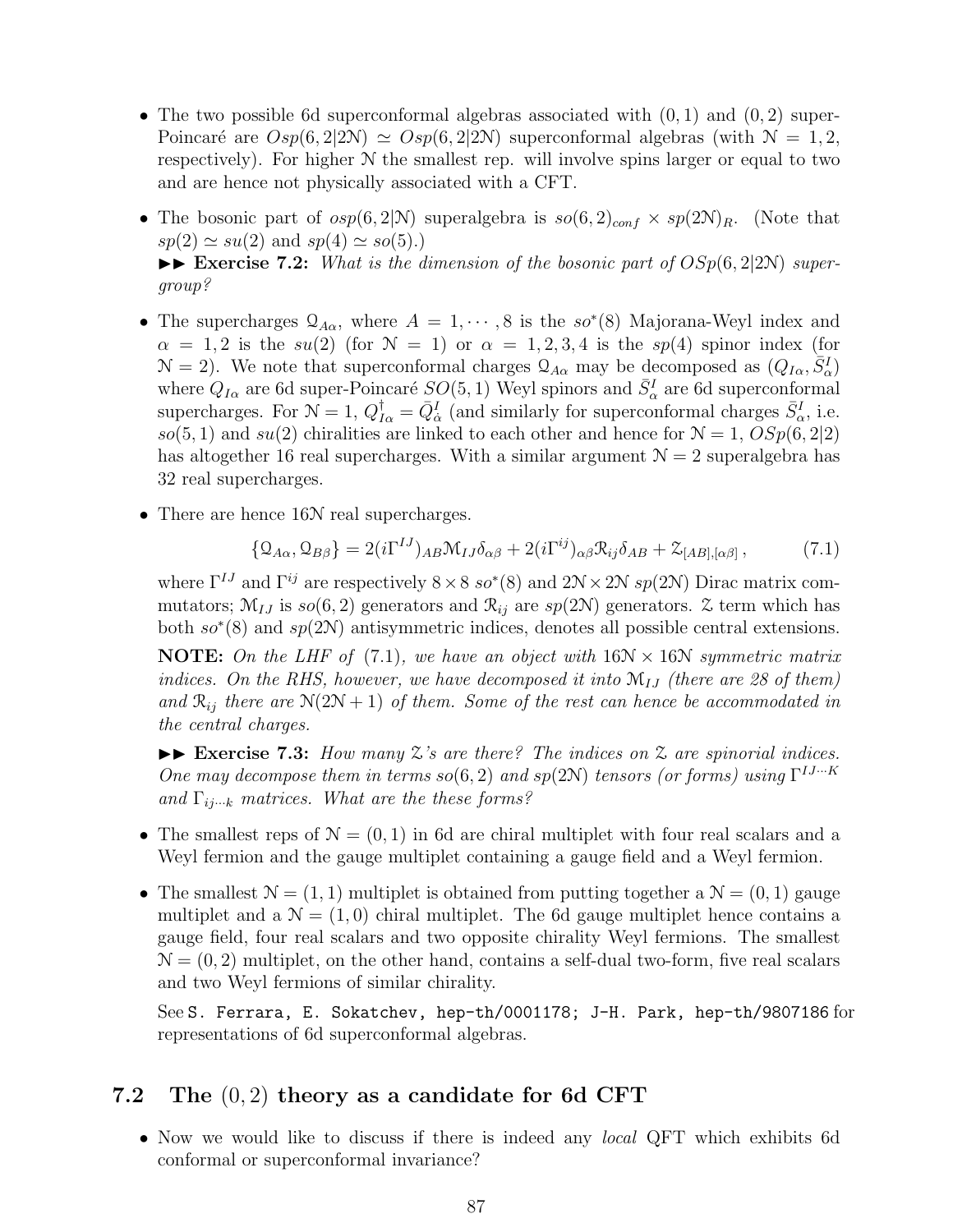- Let's start with YM gauge theory as a possible candidate. Yang Mills coupling in *d >* 4 has negative mass dimension and hence YM gauge theory in *d >* 4 is not asymptotic free and flows to a strongly coupled theory.
- The UV completion of 5d and 6d YM theories is believed (based on evidence coming from string, brane and M-theory) to flow to a non-trivial interacting *local* 6d CFT. This CFT is expected not to involve light vector (gauge) field d.o.f.
- The  $(0, 2)$  super-Poincaré admits a central extension which corresponds to a self-dual two-form field. That is a two-from *B* such that  $\dot{\phi}$  *dB* = *dB*. States which carry this central charge are one-dimensional objects, strings. These states are hence 1/2-BPS states.

 $\blacktriangleright\blacktriangleright$  **Exercise 7.4:** *Show the above. Start from 6d super-Poincaré and analyze possible central extensions.*

II **Exercise 7.5:** *Count number of propagating d.o.f of the 6d self-dual two-form field and show that it is three.*

 $\blacktriangleright\blacktriangleright$  **Exercise 7.6:** *Compute the stress tensor central charge*  $\mathbf{c}_T$  *for a free*  $(0,1)$  *theory containing N 6d chiral multiplets. Answer:*  $\mathbf{c}_T = \frac{84}{5}N$ . *Compute the stress tensor central charge*  $c_T$  *for a free*  $(0, 2)$  *theory containing*  $N$  *of its smallest multiplet. Answer:*  $\mathbf{c}_T = 84N$ *.* 

- It is expected that the 6d CFT which has (0*,* 2) SUSY should involve this self-dual two-form. This self-dual two-form is part of the supermultiplet which also contain five real scalars. This theory is also called "little string theory".
- We only know that the (0*,* 2) theory exists. We know that it arises as UV completion of 5d SYM theory. We have a matrix model formulation for its DLCQ description. However, we do not have an explicit action for it. This is an active field of research to construct this. As some recent attempts, see recent paper by N. Lambert.

## **7.3 Trace anomaly and a-theorem in 6d**

• **Trace anomaly in generic even dimension** *d*

$$
\langle T_{\mu}^{\mu} \rangle = \sum_{i} \mathbf{c}_{i} \mathbf{J}_{i} - (-1)^{d/2} \mathbf{a} \operatorname{Euler}_{d} \tag{7.2}
$$

where  $\mathcal{I}_i$  are combinations of Riemann curvature to power  $d/2$  and Euler<sub>d</sub> is the topological term Euler density Tr  $(\gamma^{d+1}R \wedge \cdots \wedge R)$ , where R is the curvature two form and  $\gamma^{d+1}$  is the extension of 4d  $\gamma^5$ , is the product of all *d* dimensional Dirac matrices.  $\mathbf{c}_i$ , a are the central charges of the theory. One of them is the stress tensor central charge **c***<sup>T</sup>* .

II **Exercise 7.7:** *Work out all possible curvature combinations which may arise in the 6d trace anomaly. Refs.*

*L. Bonora, P. Pasti and M. Bregola, Class. Quant. Grav. 3 (1986) 635, S.Deser, A.Schwimmer, Phys.Lett.***B309** *279 (1993) [arXiv:hep-th/9302047].*